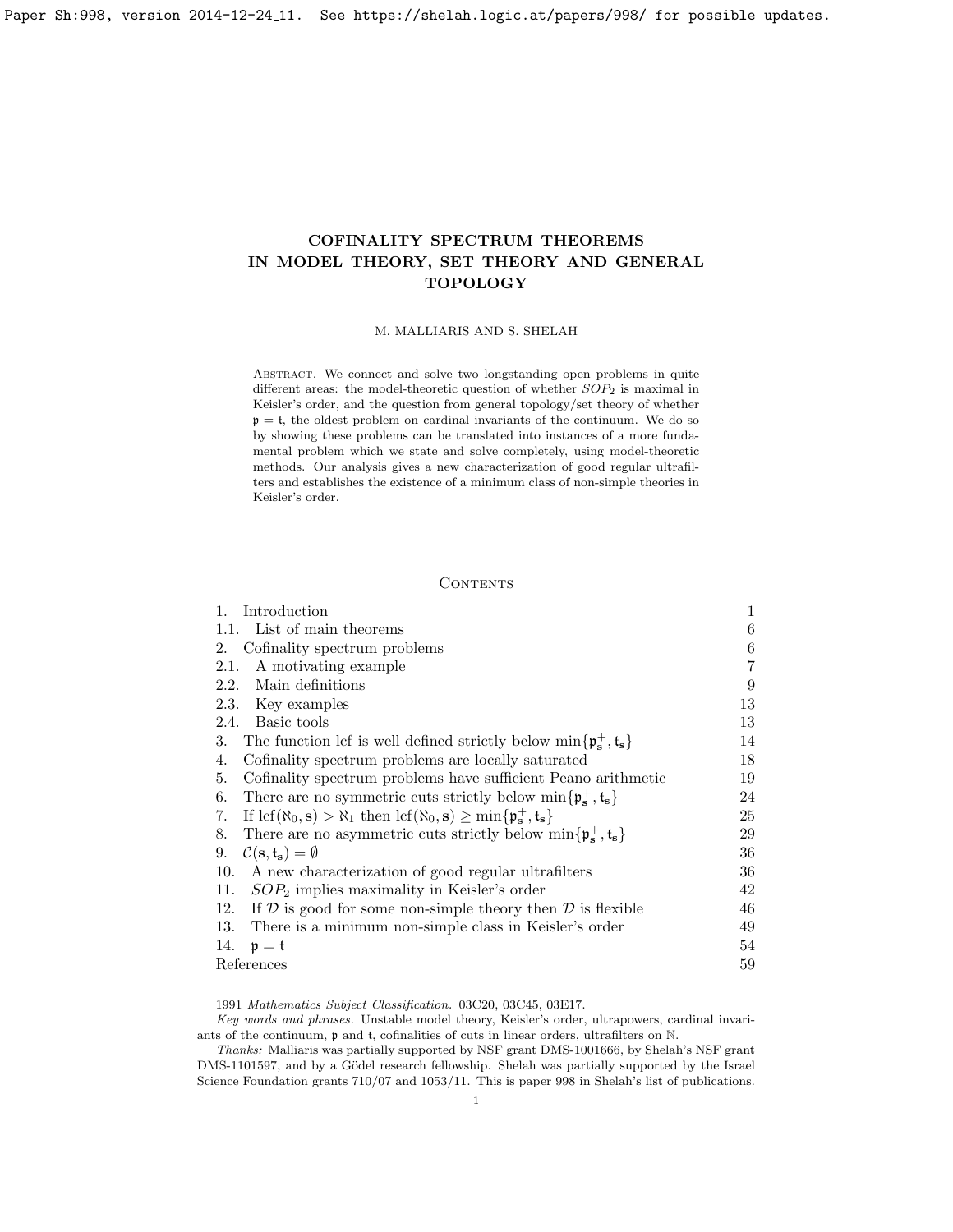## 1. INTRODUCTION

We connect and solve two fundamental open problems in quite different areas: the model-theoretic problem of the maximality of  $SOP<sub>2</sub>$  in Keisler's order, and the problem from general topology/set theory of whether  $p = t$ , as well as some natural set-theoretic questions about cuts in regular ultrapowers of linear order.

Let us begin with the simpler of the two problems to state: whether  $p = t$ . Cantor proved in 1874 that the continuum is uncountable, i.e.  $\aleph_0 < 2^{\aleph_0}$  [\[6\]](#page-58-0). The study of cardinal invariants or characteristics of the continuum illuminates this gap by studying connections between cardinals measuring the continuum which arise from different perspectives: combinatorics, algebra, topology, and measure theory. Although there are many cardinal invariants and many open questions about them (see e.g. the surveys of van Douwen [\[8\]](#page-58-1), Vaughan [\[47\]](#page-59-0), and Blass [\[5\]](#page-58-2)), the problem of whether  $p = t$  is the oldest and so holds a place of honor. (Moreover, usually if such an equality was not obviously true it was consistently false, by forcing.)

Before reviewing the history, we give the easily stated definition:

<span id="page-1-2"></span>**Definition 1.1.** (see e.g. [\[8\]](#page-58-1)) We define several properties which may hold of a family  $D \subseteq [\mathbb{N}]^{\aleph_0}$ , i.e. a family of infinite sets of natural numbers. Let  $A \subseteq^* B$ mean that  $\{x : x \in A, x \notin B\}$  is finite.

- D has a pseudo-intersection if there is an infinite  $A \subseteq \mathbb{N}$  such that for all  $B \in D$ ,  $A \subseteq^* B$ .
- D has the s.f.i.p. (strong finite intersection property) if every nonempty finite subfamily has infinite intersection.
- D is called a tower if it is well ordered by  $\supseteq^*$  and has no infinite pseudointersection.

Then:

 $\mathfrak{p} = \min\{|\mathcal{F}| : \mathcal{F} \subseteq [\mathbb{N}]^{\aleph_0} \text{ has the s.f.i.p. but has no infinite pseudo-intersection}\}\$  $\mathfrak{t} = \min \{ |\mathcal{T}| : \mathcal{T} \subseteq [\mathbb{N}]^{\aleph_0} \text{ is a tower} \}$ 

Clearly, both  $\mathfrak p$  and  $\mathfrak t$  are at least  $\aleph_0$  and no more than  $2^{\aleph_0}$ . It is easy to see that  $\mathfrak{p} \leq \mathfrak{t}$ , since a tower has the s.f.i.p. By a 1934 theorem of Hausdorff  $\aleph_1 \leq \mathfrak{p}$  [\[13\]](#page-58-3). In 1948 [\[35\]](#page-59-1), Rothberger proved (in our terminology) that  $\mathfrak{p} = \aleph_1$  implies  $\mathfrak{p} = \mathfrak{t}$ , which begs the question of whether  $p = t$ .

# <span id="page-1-1"></span>Problem 1.  $Is \mathfrak{p} = \mathfrak{t}$ ?

Problem [1](#page-1-1) appears throughout the literature. Van Douwen presents six primary cardinal invariants (of a model of set theory),  $a, b, 0, p, s$ , and t; he attributes  $b, p, t$ to Rothberger 1939 and 1948, d to Katetov 1960, a to Hechler 1972 and Solomon 1977, and s to Booth 1974 (see [\[8\]](#page-58-1) p. 123). Vaughan [\[47\]](#page-59-0) Problem 1.1 includes the only inequalities about van Douwen's six cardinals which remained open in 1990; it is noted there that "we believe (a)" (i.e. whether  $p < t$  is consistent with  $ZFC$ ) "is the most interesting." Following Shelah's solution of Vaughan's  $1.1(b)$  in [\[41\]](#page-59-2) (showing it was independent), Problem [1](#page-1-1) is therefore both the oldest and the only remaining open inequality about van Douwen's cardinals.

There has been much work on  $\mathfrak p$  and  $\mathfrak t$ , for example: Bell [\[4\]](#page-58-4) proved that  $\mathfrak p$  is the first cardinal  $\mu$  for which  $MA_{\mu}(\sigma$ -centered) fails; in topological language, this asserts that no separable compact Hausdorff space can be covered by fewer than p

<span id="page-1-0"></span>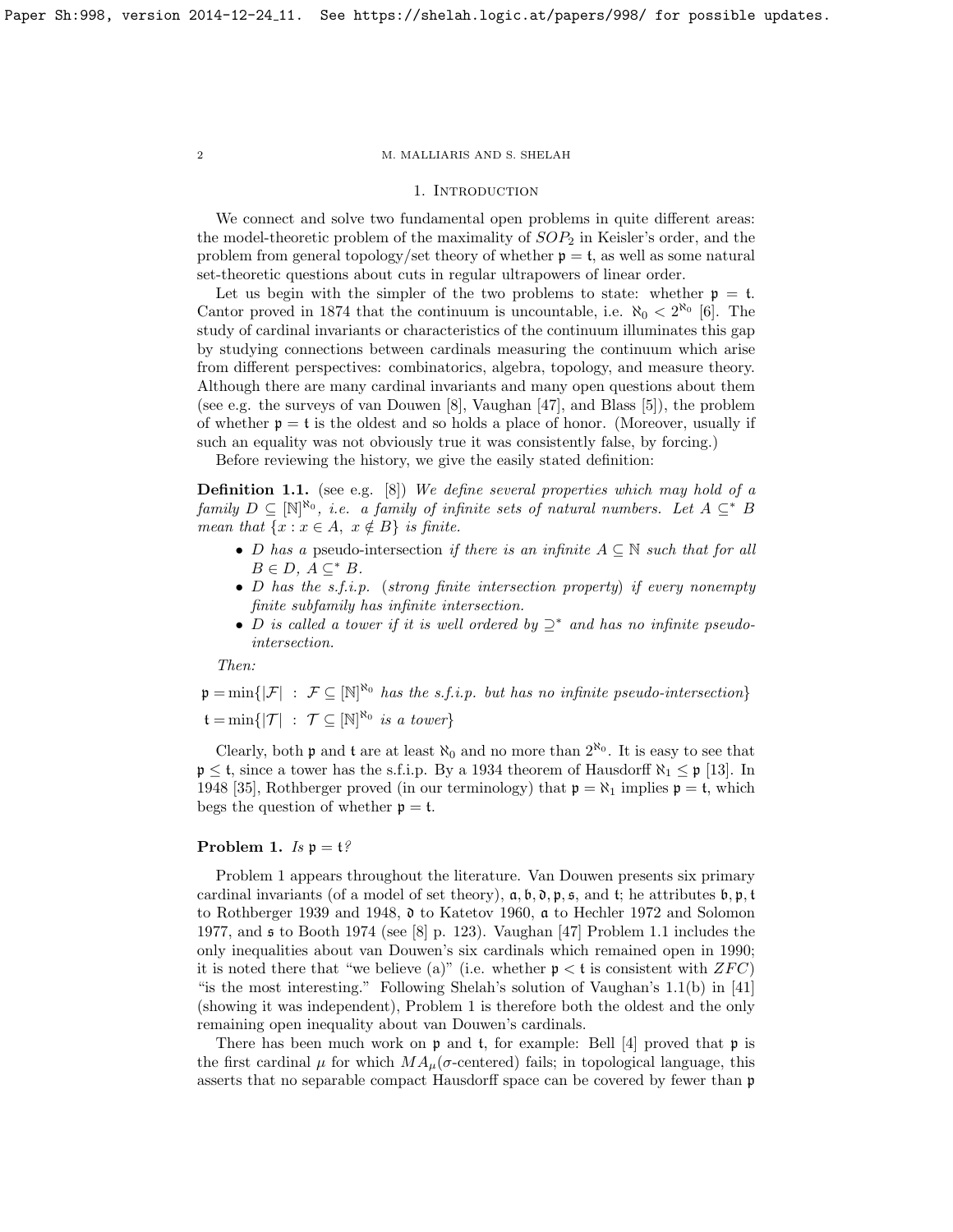#### COFINALITY SPECTRUM THEOREMS...  $\qquad \qquad 3$

nowhere dense sets. Szymański proved that **p** is regular. Piotrowski and Szymański [\[32\]](#page-59-3) proved that  $t \leq \text{add}(\mathcal{M})$ , where M is the ideal of meager sets, and  $\text{add}(I)$ denotes the smallest number of sets in an ideal  $I$  with union not in  $I$ . Shelah proved in [\[42\]](#page-59-4) that if  $\mathfrak{p} < \mathfrak{t}$  then there is a so-called peculiar cut in  $\omega_{\omega}$ , see Section [14,](#page-53-0) Theorem [G](#page-56-0) below; we will leverage this result in the present work.

In §[14](#page-53-0) of this paper, we apply the methods developed in earlier sections to answer Problem [1:](#page-1-1)

# **Theorem.** (Theorem [14.16\)](#page-58-5)  $p = t$ .

In the context of the general framework we build (of cofinality spectrum problems), this answer is natural, but it is a priori very surprising. Given the length of time this problem had remained open, the expectation was an independence result.

We now describe the second problem, which concerns a criterion for maximality in Keisler's 1967 order on theories. In this discussion, all theories are complete and countable. If  $\mathcal D$  is an ultrafilter on  $\lambda$ , let us say that  $\mathcal D$  saturates M if the ultrapower  $M^{\lambda}/\mathcal{D}$  is  $\lambda^{+}$ -saturated.<sup>[1](#page-2-0)</sup> When  $\mathcal{D}$  is a regular ultrafilter on  $\lambda$  and  $M, N$  are both models of the same complete, countable first-order theory  $T$ , then  $D$  saturates M iff  $D$  saturates  $N$ , so we may simply say that  $D$  saturates  $T$ .

Keisler's order is the relation:  $T_1 \leq T_2$  iff for any infinite cardinal  $\lambda$  and any regular ultrafilter  $D$  on  $\lambda$ , if  $D$  saturates  $T_2$  then  $D$  saturates  $T_1$ . Keisler's order is a pre-order on theories, and a partial order on the equivalence classes. It was recognized early on that this order gave a powerful way of comparing the complexity of any two theories, even in different languages. Determining the structure of this order is a large-scale, and largely open, problem in model theory. It is not known, for instance, whether the order is linear, or whether it is absolute, although it has long been thought to have finitely many classes and be linearly ordered. Its structure on the stable theories is known [\[38\]](#page-59-5), and the first dividing line in Keisler's order among the unstable theories has just been discovered [\[28\]](#page-59-6).

It has been known since 1967 that the order has a maximum class, whose modeltheoretic identity has remained elusive. Around 1963, Keisler proved the existence of a strong family of ultrafilters, the good regular ultrafilters: see [\[14\]](#page-58-6), or Definition [10.8](#page-36-0) below.<sup>[2](#page-2-1)</sup> In defining his order, Keisler connected these filters to model theory by showing that on one hand, good regular ultrafilters saturate any theory, and on the other, there exist theories complex enough to be able to code any failure of goodness as an omitted type in the ultrapower. In other words, there exist  $T$  such that  $D$  saturates  $T$  iff  $D$  is good. This shows the existence of a maximum class in Keisler's order, which can be characterized set-theoretically as the set of complete countable first-order theories which are saturated only by those regular  $D$  which are good.

A first surprise was that complexity in the sense of coding is not an essential model-theoretic feature of theories in the maximum Keisler class: in 1978, Shelah [\[38\]](#page-59-5) proved that any theory of linear order, or more precisely with the strict order

<span id="page-2-0"></span><sup>&</sup>lt;sup>1</sup>Saturation is a fullness condition. Given a model M and  $A \subseteq \text{dom}(M)$ , the n-types over A are the maximal consistent sets of formulas in  $n$  free variables with parameters from  $A$ . A type  $p(\bar{x})$  is realized in M if there is  $\bar{a}$  such that  $M \models \varphi(\bar{a})$  for each  $\varphi \in p$ , otherwise it is omitted. A model is called  $\kappa$ -saturated if all types, or equivalently all 1-types, over all subsets of M of size  $\langle \kappa \rangle$  are realized.

<span id="page-2-1"></span><sup>2</sup>Keisler's proof assumed GCH, which was later eliminated by Kunen [\[20\]](#page-58-7).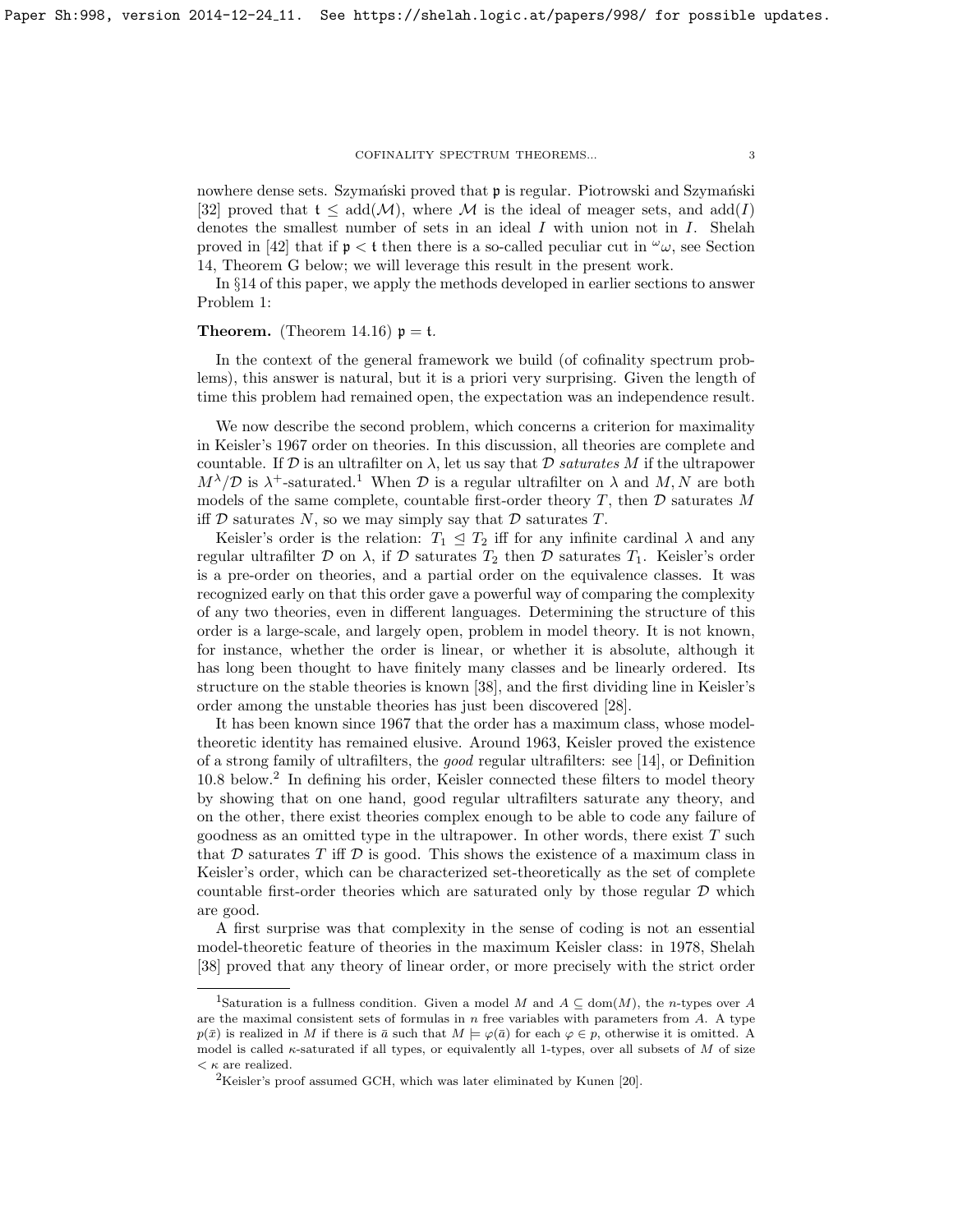property, belongs to the maximum class. Later, this was weakened to the strong order property SOP3, which retains many features of linear order. For a long time, it was not clear whether to expect that any theories without the obvious features of linear order might belong to the maximum class. Attention focused on  $SOP<sub>2</sub>$ , a kind of maximally inconsistent tree: we say that a theory  $T$  has  $SOP_2$  if for some formula  $\varphi(\bar{x}, \bar{y})$ , we may, in some sufficiently saturated model of T, find a set of parameters for  $\varphi$  indexed by the nodes of a binary tree such that the set of instances of  $\varphi$ along any path through the tree is consistent, whereas any two instances assigned to incomparable nodes are inconsistent. This occurs easily in models of linear order, but also in the generic triangle-free graph. (These properties are discussed further in §[10.](#page-35-1)) The second major problem this paper addresses is:

# <span id="page-3-0"></span>Problem 2. Does  $SOP_2$  imply maximality in Keisler's order?

Problem [2](#page-3-0) does not settle the identity of the maximum class; why, then, is it so significant? For one, it moves the possible boundary of the maximum class onto what we believe to be a dividing line, in the sense of classification theory. Moreover, we believe:

<span id="page-3-2"></span>**Conjecture 1.2.**  $SOP<sub>2</sub>$  characterizes maximality in Keisler's order.

Evidence for this conjecture is discussed in [11.12](#page-44-0) below. In §[11](#page-41-0) below we give a positive answer to Problem [2:](#page-3-0)

**Theorem.** (Theorem [11.11\)](#page-44-1) Let T be a theory with  $SOP_2$ . Then T is maximal in Keisler's order.

To prove Theorem [11.11](#page-44-1) we develop a general theory of cofinality spectrum problems, a main contribution of the paper (which we will return to presently). Applying a theorem of Malliaris [\[24\]](#page-59-7)-[\[25\]](#page-59-8), we then show:

**Theorem.** (Theorem [13.1\)](#page-48-1) There is a minimum class among the non-simple theories in Keisler's order, which contains the theory  $T_{f}$ <sub>eq</sub> of a parametrized family of independent equivalence relations.

In order to state the paper's remaining central theorem, we now outline some features of our approach which connects and solves both Problems [1](#page-1-1) and [2](#page-3-0) above. In this discussion, we use  $\mathcal D$  to denote a regular ultrafilter on  $\lambda$ .

By cut we will mean an unfilled pre-cut (in set-theoretic literature cuts in reduced powers are often referred to as *gaps*). Define the cut spectrum of the ultrafilter  $D$ to be:

 $\mathcal{C}(\mathcal{D}) = \{(\kappa_1, \kappa_2) : \kappa_1, \kappa_2 \text{ regular}, \kappa_1 + \kappa_2 \leq \lambda, (\mathbb{N}, \langle)^\lambda/\mathcal{D} \text{ has a } (\kappa_1, \kappa_2) \text{-cut} \}.$ 

Since any theory of linear order is in the maximal Keisler class, we have that:

<span id="page-3-1"></span>**Fact 1.3.** Let D be a regular ultrafilter on  $\lambda$ . Then D is  $\lambda^+$ -good iff  $\mathcal{C}(\mathcal{D}) = \emptyset$ .

By a tree  $(\mathcal{T}, \triangleleft)$  we will mean a set  $\mathcal T$  of sequences partially ordered by initial segment  $\leq$  such that the set of predecessors of any element of  $\mathcal T$  is well-ordered. Say that D has  $\kappa$ -treetops if for any tree  $(\mathcal{T}, \leq)$  and any infinite regular cardinal  $\gamma < \kappa$ , any strictly increasing  $\gamma$ -indexed sequence in  $(\mathcal{T}, \trianglelefteq)^{\lambda}/\mathcal{D}$  has an upper bound. In §[11](#page-41-0) below, we prove that if  $D$  saturates some theory with  $SOP_2$  then  $D$  has  $\lambda^+$ treetops. Then a positive answer to Problem [2](#page-3-0) would follow from a positive answer to: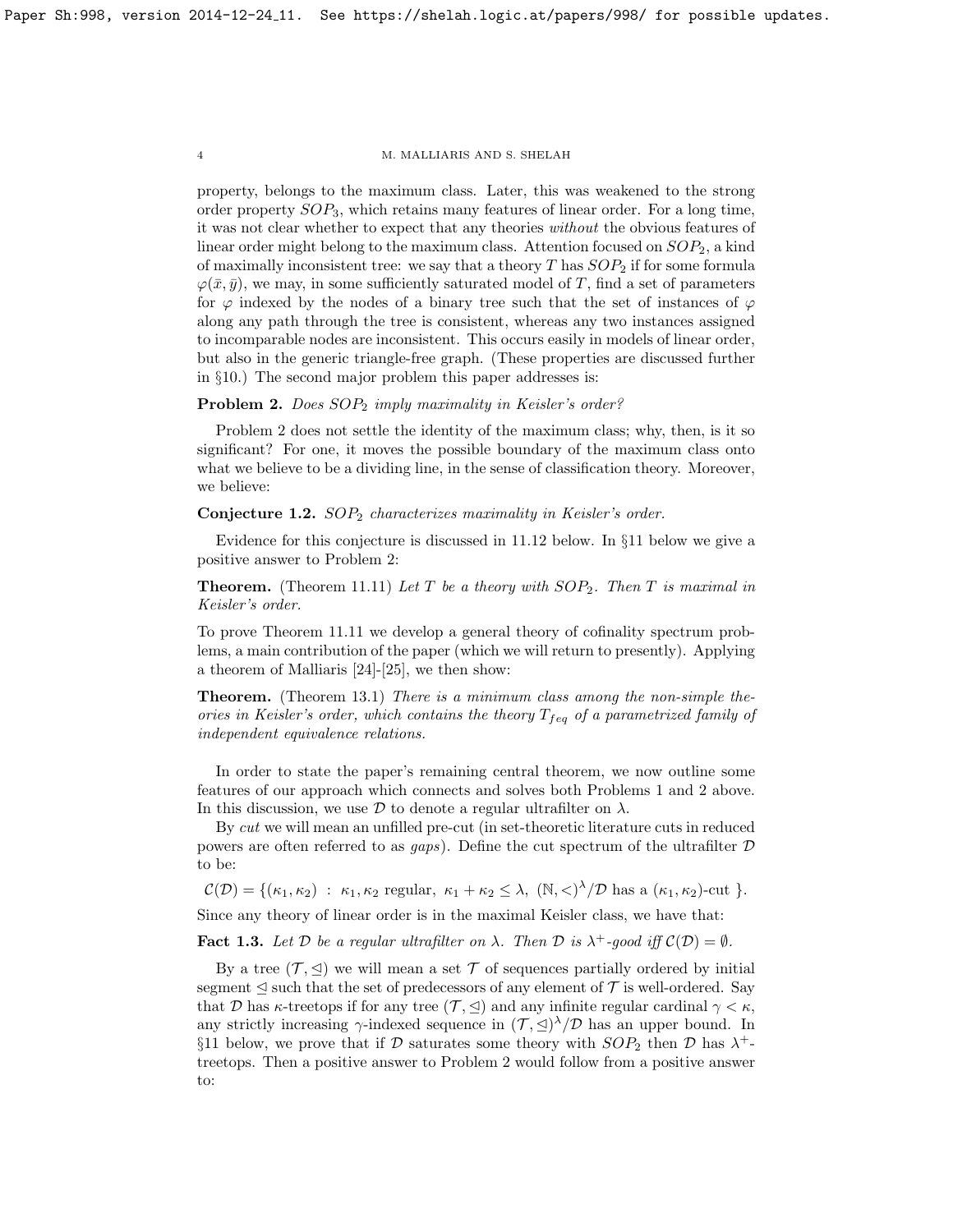# <span id="page-4-0"></span>**Problem 3.** Suppose  $\mathcal{D}$  has  $\lambda^+$ -treetops. Is  $\mathcal{C}(\mathcal{D}) = \emptyset$ ?

This is because a positive answer to Problem [3](#page-4-0) would establish that any ultrafilter able to saturate some theory with  $SOP<sub>2</sub>$  is necessarily good.

To further compare  $\mathcal{C}(\mathcal{D})$  with the treetops of  $\mathcal{D}$ , let us define  $\mathfrak{p}_{\mathcal{D}}$  to be the least  $\kappa$  such that there exist  $\kappa_1, \kappa_2$  with  $\kappa_1 + \kappa_2 = \kappa$  and  $(\kappa_1, \kappa_2) \in C(\mathcal{D})$ . Likewise, define  $t_{\mathcal{D}}$  to be the greatest  $\kappa$  such that  $\mathcal D$  has  $\kappa$ -treetops. Below  $\mathfrak{p}_D$  there are no cuts, then, and below  $t_D$  infinite paths through trees have upper bounds. The names  $\mathfrak{p}_D$ ,  $\mathfrak{t}_D$  are chosen to be suggestive of the cardinal invariants of §[14,](#page-53-0) and note that Problem [3](#page-4-0) is equivalent to asking:

# <span id="page-4-1"></span>**Problem 4.** Can it happen that  $\mathfrak{p}_D < \mathfrak{t}_D$ ?

This analogy between Problems [1](#page-1-1) and [2](#page-3-0) becomes formal as follows. Preliminary investigation, e.g. the claim in Section [2.1](#page-6-1) below, shows that the hypothesis of treetops has nontrivial consequences for the possible cuts in ultrapowers of linear orders. Moreover, such proofs may be carried out using only a few essential features of ultrapowers: the fact that ultrapower of  $(N, <)$  is pseudofinite (it remains a discrete linear order in which any nonempty, bounded, definable subset has a first and last element), and the fact that ultrapowers commute with reducts (meaning here that we may expand a given model of linear order to have available certain trees of functions from the order to itself, which the proof may then manipulate). §[2.1](#page-6-1) below gives further details.

In §[2,](#page-6-0) we define the true general context: cofinality spectrum problems, a central definition of the paper. These are given essentially as the data s of an elementary pair of models  $M \leq M_1$ , equipped with a suitably closed set of formulas  $\Delta$  which define distinguished pseudofinite linear orders in  $M_1$ , and which admit expansion to the elementary pair  $M^+ \preceq M_1^+$  where this expanded language has available uniform definitions for certain trees of functions from each distinguished linear order to itself (trees under the partial order given by initial segment). For a given cofinality spectrum problem s, let  $Or(s)$  denote the set of distinguished orders, and Tr(s) the set of associated trees. Let  $t_s$  be the minimal regular cardinal  $\tau$  such that some tree in Tr(s) has a strictly increasing  $\tau$ -sequence with no upper bound. When  $\lambda < t_s$ , we say s has  $\lambda^+$ -treetops. Let  $\mathcal{C}^{ct}(s)$  be the set of pairs of regular cardinals  $(\kappa_1, \kappa_2)$  which appear as the cofinalities of a cut in some distinguished linear order of s.

In this context, the problem of comparing linear orders and trees has become:

<span id="page-4-2"></span>Question 1.4 (Central question). Let s be a cofinality spectrum problem. What are the possible values of

$$
\mathcal{C}(\mathbf{s},\mathfrak{t}_{\mathbf{s}}) = \{ (\kappa_1, \kappa_2) : (\kappa_1, \kappa_2) \in \mathcal{C}^{\mathrm{ct}}(\mathbf{s}), \ \kappa_1 + \kappa_2 < \mathfrak{t}_{\mathbf{s}} \} \quad ?
$$

In particular, is  $\mathcal{C}(\mathbf{s}, \mathbf{t_s}) = \emptyset$ ? That is, for a cofinality spectrum problem **s**, can it happen that  $\mathfrak{p}_s < \mathfrak{t}_s$ ? As the definition of cofinality spectrum problems includes that of regular ultrapowers, this generalizes Problem [4.](#page-4-1) Thus, the maximality of  $SOP<sub>2</sub>$  in Keisler's order would follow from proving that for any cofinality spectrum problem s,  $\mathcal{C}(\mathbf{s}, \mathbf{t_s}) = \emptyset$ .

In Section [14,](#page-53-0) it is proved that if  $p < t$  then there exists a cofinality spectrum problem in which  $\mathfrak{p}_s \leq \mathfrak{p} < t \leq t_s$ , where  $\mathfrak{p}$ , t are the cardinal invariants from Definition [1.1.](#page-1-2) (In fact,  $\mathfrak{p}_s = \mathfrak{p}$  and  $\mathfrak{t}_s = \mathfrak{t}$ , though this is not used.) This cofinality spectrum problem is built using  $M = M^+ = (\mathcal{H}(\omega_1), \epsilon)$  with G a generic ultrafilter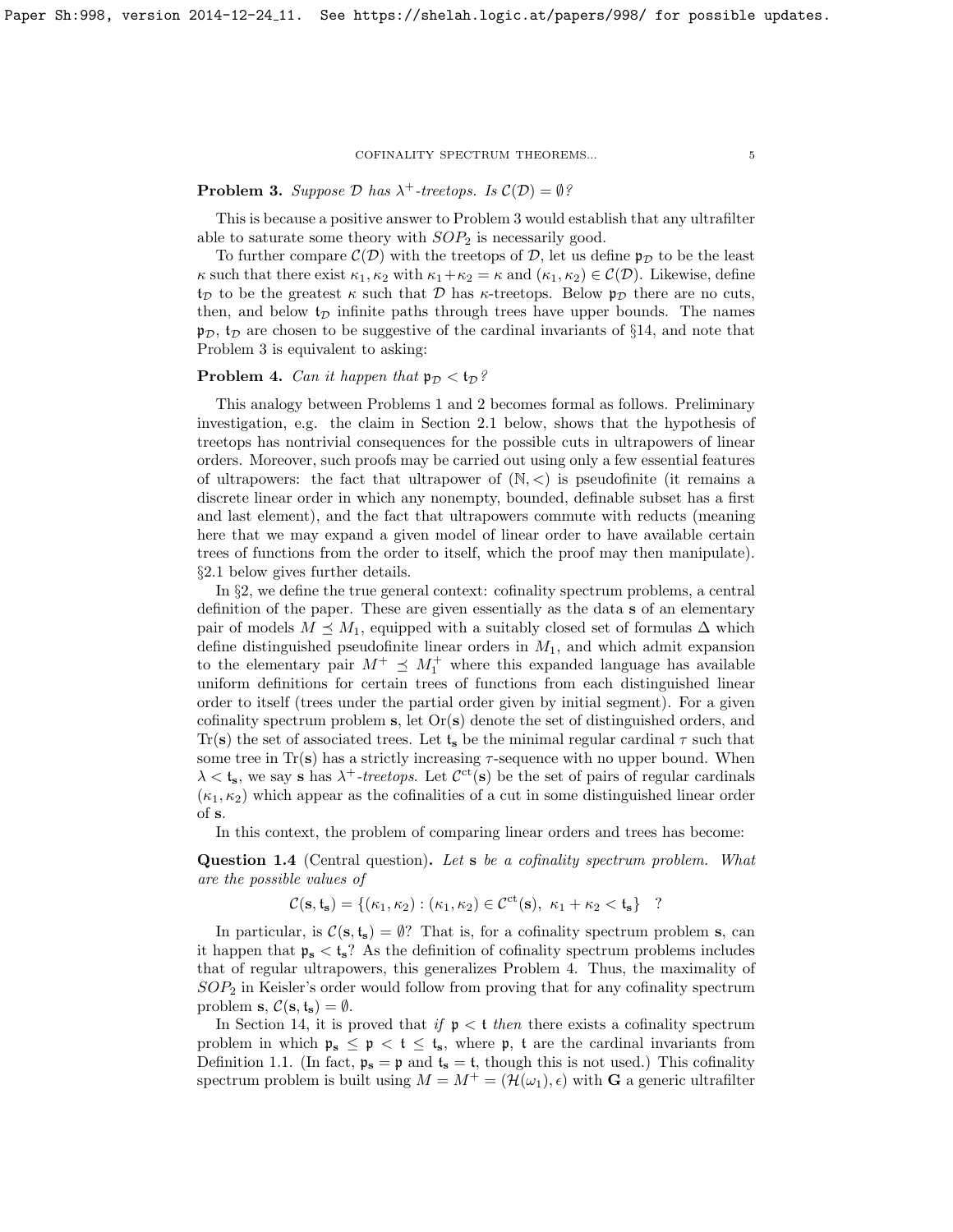for the forcing notion  $([\omega]^{\aleph_0}, \supseteq^*)$  and  $M_1 = M_1^+$  the generic ultrapower  $M^{\omega}/\mathbf{G}$ . By definition of  $\mathfrak{p}_s$ , this says that if  $\mathfrak{p} < t$  there is a cofinality spectrum problem s for which  $C(s, t_s) \neq \emptyset$ . Thus, in order to prove  $p = t$ , it would suffice to prove, in ZFC, that  $\mathcal{C}(\mathbf{s}, \mathbf{t}_{\mathbf{s}}) = \emptyset$  for all cofinality spectrum problems **s**.

These reductions underline the importance of Question [1.4,](#page-4-2) whose solution is the core of the paper. The main steps are as follows, and the proofs are primarily model-theoretic. In Section [2,](#page-6-0) we introduce the right level of abstraction. In Section [3,](#page-13-1) we prove that for any cardinal  $\kappa < \min\{\mathfrak{p}_s^+, \mathfrak{t}_s\}$  there is at most one  $\kappa'$  such that  $(\kappa, \kappa') \in \mathcal{C}(\mathbf{s}, \mathfrak{t}_{\mathbf{s}})$ . In other words, the lower cofinality (or coinitiality) function is well defined. In Section [4,](#page-17-0) we prove that cofinality spectrum problems have a certain amount of local saturation; here, local types are types of elements in one of the distinguished linear orders. In Section [5,](#page-18-0) we show that any cofinality spectrum problem contains a certain amount of Peano arithmetic, sufficient to carry out Gödel coding. In Section [6,](#page-23-0) we rule out symmetric cuts in  $\mathcal{C}(\mathbf{s}, \mathbf{t_s})$ . In Section [7,](#page-25-0) a warm-up to Section [8,](#page-28-0) we show that if the lower cofinality of  $\aleph_0$  is not  $\aleph_1$  then it is at least  $\min\{\mathfrak{p}_s^+, \mathfrak{t}_s\}$ . In the key Section [8,](#page-28-0) we rule out *all* asymmetric cuts in  $\mathcal{C}(\mathbf{s}, \mathbf{t}_{\mathbf{s}})$ . In Section [9,](#page-35-0) we give one of the paper's main theorems: for any cofinality spectrum problem s,  $C(s, t_s) = \emptyset$ .

Sections [10](#page-35-1)[–13](#page-48-0) then develop the consequences for regular ultrapowers and Keisler's order. Section [14](#page-53-0) addresses p and t.

Our work here also gives a new characterization of Keisler's good ultrafilters, Theorem [10.26](#page-41-1) quoted below. Cofinality spectrum problems include other central examples, such as Peano arithmetic, as developed further in our paper [\[31\]](#page-59-9).

∗ ∗ ∗ ∗ ∗ ∗

<span id="page-5-0"></span>1.1. List of main theorems. The main results of the paper are the following.

**Main Theorem.** (Theorem [9.1\)](#page-35-2) Let s be a cofinality spectrum problem. Then  $\mathcal{C}(\mathbf{s}, \mathbf{t_s}) = \emptyset$ .

**Theorem.** (Theorem [11.11\)](#page-44-1) Let T be a theory with  $SOP_2$ . Then T is maximal in Keisler's order.

**Theorem.** (Theorem [10.26\)](#page-41-1) For a regular ultrafilter  $D$  on  $\lambda$ , the following are equivalent: (a)  $\mathcal D$  has  $\lambda^+$ -treetops, (b)  $\kappa \leq \lambda$  implies  $(\kappa, \kappa) \notin \mathcal C(\mathcal D)$ , (c)  $\mathcal C(\mathcal D) = \emptyset$ , (d)  $\mathcal{D}$  is  $\lambda^+$ -good.

**Theorem.** (Theorem [13.1\)](#page-48-1) There is a minimum class among the non-simple theories in Keisler's order, which contains the theory  $T_{feq}$  of a parametrized family of independent equivalence relations.

**Theorem.** (Theorem [14.16\)](#page-58-5)  $p = t$ .

Our methods give various results about the structure of regular ultrapowers. For instance, combining our work here with work of Malliaris [\[22\]](#page-58-8), [\[24\]](#page-59-7), we prove that any ultrafilter which saturates some non-low or non-simple theory must be flexible, Conclusion [12.16](#page-48-2) below.

The sections on regular ultrafilters and on cardinal invariants of the continuum may be read independently of each other, while Sections [2](#page-6-0)[–9](#page-35-0) are prerequisites for both.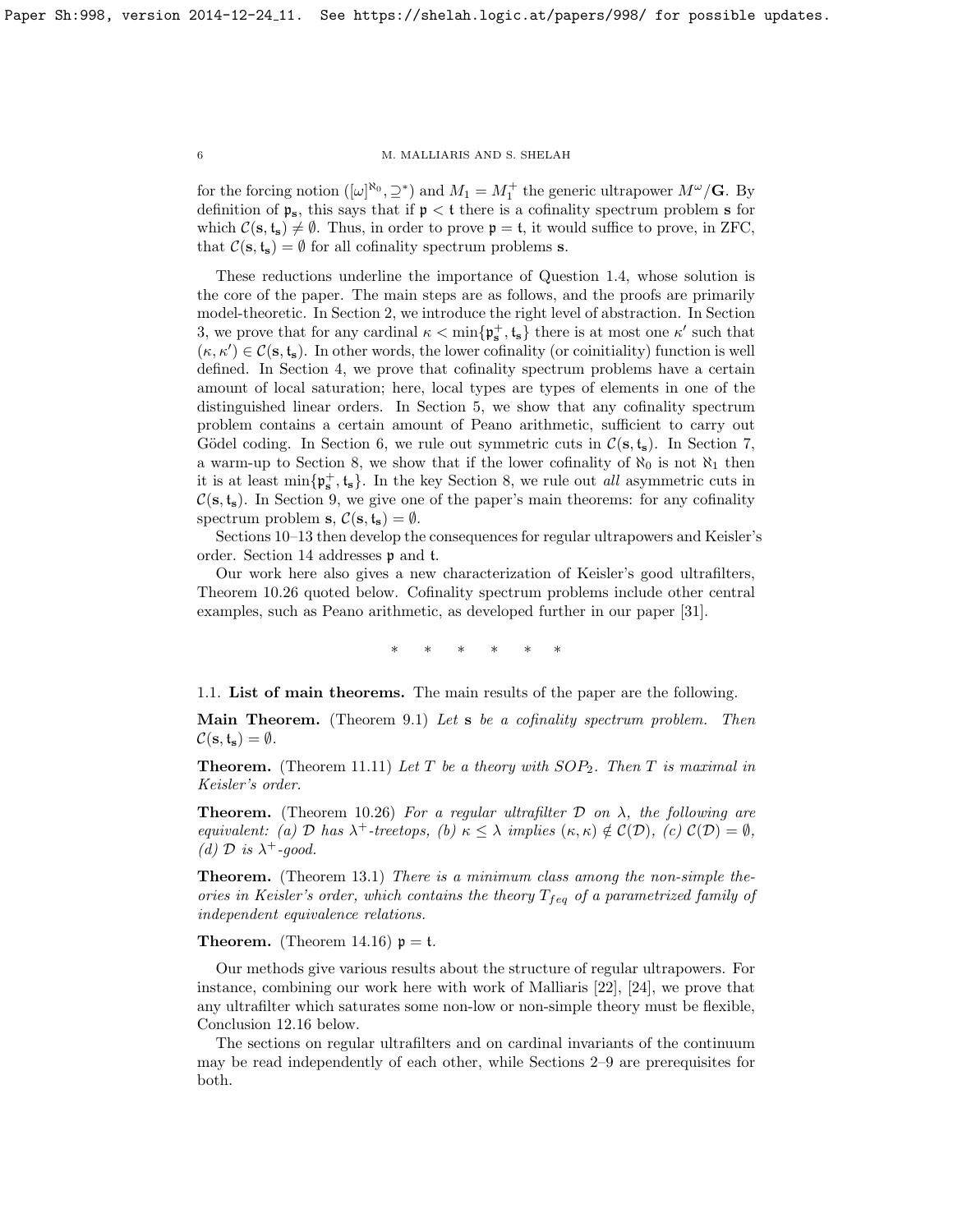In a work in preparation we intend to deal also with the following questions: Do cofinality spectrum problems require high theories (like bounded Peano arithmetic, Section [5](#page-18-0) below)? Last elements? Successor? Do the theorems on the cofinality spectrum [i.e. [3](#page-14-0).2 (thus: [3](#page-16-0).5, [3](#page-16-1).6, [3](#page-16-2).7, [3](#page-17-1).9, [7](#page-28-1).5[–7](#page-26-0).4, [8](#page-30-0).5 and also 2.[15,](#page-13-2) [3](#page-13-3).1, [3](#page-13-3).1, [3](#page-16-3).8) really need the same assumptions? What happens with so-called  $\mathfrak{p}_{\lambda}, \mathfrak{t}_{\lambda}$ ? This work in preparation will also show that the lower cofinality is well defined in a more general setting, see 14.[12](#page-56-1) below. We also intend to deal with characterizing the maximum class in the related order  $\leq_*,$  leveraging the work of [\[9\]](#page-58-9), [\[43\]](#page-59-10) mentioned above and the results here.

Acknowledgments. We would like to warmly thank the anonymous referee for thoughtful, extensive reports which significantly improved the presentation of this paper.

# 2. Cofinality spectrum problems

<span id="page-6-0"></span>In this section we give some central definitions of the paper.

<span id="page-6-2"></span>Convention 2.1 (Conventions on notation).

- (1)  $\ell(\bar{y})$  is the length of a tuple of variables  $\bar{y}$ . This length exists in the ambient model of set theory. It is always a standard ordinal, and usually finite.
- (2) Definable means with parameters, unless otherwise stated.
- (3) We say that a linear order is pseudofinite if it is discrete and every nonempty, bounded, definable subset has a first and last element.
- $(4)$  When T is a theory or M a model, we follow model-theoretic convention and write  $\tau(T)$ ,  $\tau(M)$ ,  $\tau_T$ ,  $\tau_M$ , etc. to indicate the ambient vocabulary or signature.
- (5) Given an ultrapower  $M^I/\mathcal{D}$ , we fix in advance some lifting  $M^I/\mathcal{D} \to M^I$ . Then for any element a of the ultrapower and  $t \in I$ , we write a[t] to denote the projection to the t-th coordinate of this fixed representation.

<span id="page-6-1"></span>2.1. A motivating example. Let D be a regular ultrafilter on  $\lambda$ . Let  $\mathcal{C}(\mathcal{D})$ and  $\lambda^+$ -treetops be as defined in the Introduction immediately before and after Fact [1.3.](#page-3-1) We begin with a proof to illustrate the effect of treetops on  $\mathcal{C}(\mathcal{D})$ , which will serve to motivate the definition of cofinality spectrum problems. Namely, with Problems [3-](#page-4-0)[4](#page-4-1) from the Introduction in mind, we rule out symmetric cuts.

<span id="page-6-3"></span>**Lemma 2.2.** Suppose D is a regular ultrafilter on  $\lambda$  with  $\lambda^+$ -treetops, and  $\kappa < \lambda^+$ is regular. Then  $\mathcal{C}(\mathcal{D})$  has no  $(\kappa, \kappa)$ -cuts, i.e.  $(\kappa, \kappa) \notin \mathcal{C}(\mathcal{D})$ .

*Proof.* Let  $M = (\mathbb{N}, <)$  and  $M_1 = M^{\lambda}/\mathcal{D}$ . Note that by the first fundamental theorem of ultraproducts, Los' theorem, any nonempty bounded definable subset of the domain of  $M_1$  has a first and last, i.e. least and greatest, element.

Assume for a contradiction that in  $M_1$  there is  $(\bar{a}, \bar{b}) = (\langle a_\alpha : \alpha < \kappa \rangle, \langle b_\alpha : \alpha <$  $\kappa$ ) such that for all  $\beta < \alpha < \kappa$ ,  $M_1 \models a_{\beta} < a_{\alpha} < b_{\alpha} < b_{\beta}$  but there is no  $c \in M_1$ such that  $a_{\alpha} < c < b_{\alpha}$  for all  $\alpha < \kappa$ .

Let  $(\mathcal{T}, \leq)$  be the tree whose elements are finite sequences of pairs of natural numbers, partially ordered by initial segment. Expand  $M$  to a model  $M^+$  in which the tree  $(\mathcal{T}, \triangleleft)$  is definable, for instance by letting  $M^+ = (\mathcal{H}(\omega_1), \epsilon)$  and identifying  $\mathbb{N} = dom(M)$  with  $\omega$  in  $M^+$ . In this expansion, what is important is that:

(a) N is a definable set,  $\mathcal T$  is a definable set and  $\triangleleft$  is a definable relation.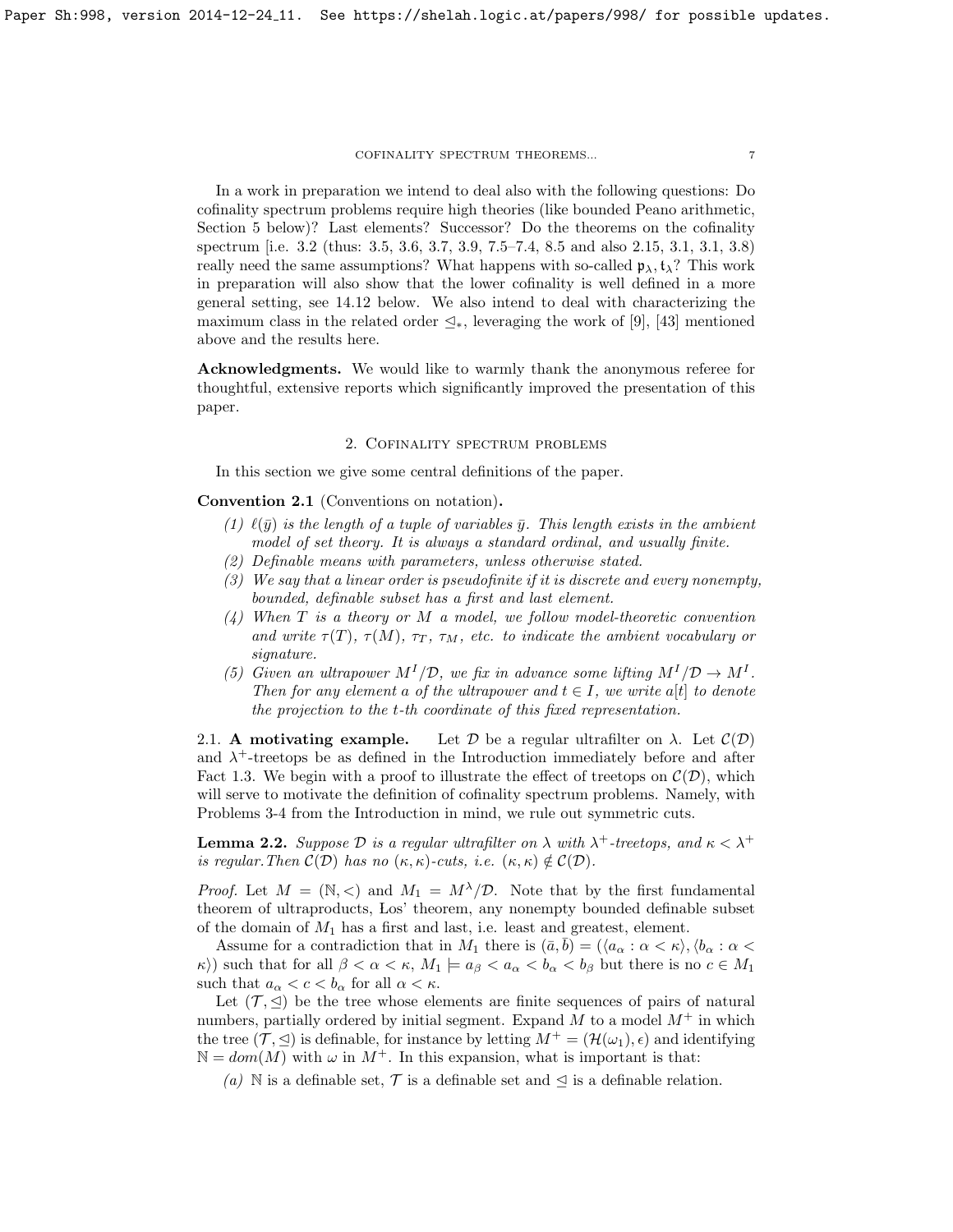(b) Elements of  $\mathcal T$  are functions from an initial segment of N into  $\mathbb N \times \mathbb N$ .

- (c) The following are definable, uniformly, for each  $a \in \mathcal{T}$ :
	- (i) the length function  $\lg(a)$
	- (ii) the function giving max $(\text{dom}(a))$ , i.e.  $\lg(a) 1$ ,
	- (iii) for each  $n \leq \max(\text{dom}(a))$ , the evaluation function  $a(n)$ ,
	- (iv) for each  $n \leq \max(\text{dom}(a))$ , the projection functions  $a(n, 0)$  and  $a(n, 1)$ , where these denote the two coordinates of  $a(n)$ .

The second fundamental theorem of ultraproducts, Theorem [A](#page-36-1) p. [37](#page-36-1) below, states that ultraproducts commute with reducts. Having chosen  $M^+$ , then, let  $M_1^+$ be the induced expansion of  $M_1$ . Then e.g. elements of  $\mathcal{T}^{M_1^+}$  are functions from an initial segment of the nonstandard integers into pairs of nonstandard integers, and (a)-(c) remain definable in  $M_1^+$ . The length function lg will then often take a nonstandard length. (Throughout the paper, we will use lg to denote a possibly nonstandard length function definable in the structure under consideration. In contrast, we use  $\ell(\bar{y})$  following Convention [2.1.](#page-6-2))

Let  $\varphi(x)$  be a formula expressing:  $x \in \mathcal{T}$  and  $n < m \leq \max(\text{dom}(x))$  implies  $x(n,0) < x(m,0) < x(m,1) < x(n,1)$ . In  $M_1^+$ ,  $\varphi$  defines an infinite subtree of  $\mathcal{T}^{M_1^+}$ , which we denote in the rest of the proof<sup>[3](#page-7-0)</sup> as  $\mathcal{T}_{*}$ . Note that if  $M_1^+ \models \varphi(c)$  and  $n \leq \max(\text{dom}(c)), \text{ then } M_1^+ \models \varphi(c \restriction_n).$ 

By induction on  $\alpha < \kappa$  we now choose elements  $c_{\alpha}$  of  $\mathcal{T}_{*}$  and  $n_{\alpha}$  of  $\mathbb{N}^{M_{1}^{+}}$  such that:

- (1) for all  $\beta < \alpha < \kappa$ ,  $M_1^+ \models c_{\beta} \trianglelefteq c_{\alpha}$
- (2) for all  $\alpha < \kappa$ ,  $n_{\alpha} = \max(\text{dom}(c_{\alpha}))$
- (3) for all  $\alpha < \kappa$ ,  $c_{\alpha}(n_{\alpha}, 0) = a_{\alpha}$ , and  $c_{\alpha}(n_{\alpha}, 1) = b_{\alpha}$ .

For the base case, let  $c_0 = \langle (a_0, b_0) \rangle$ .

When  $\alpha = \beta + 1$ , having defined  $c_{\beta}$ , let  $c_{\alpha} = c_{\beta} \gamma \langle (a_{\alpha}, b_{\alpha}) \rangle$ . Then  $c_{\alpha} \in \mathcal{T}_{*}$  by definition of the sequences  $\bar{a}, b$ . Let  $n_{\alpha} = n_{\beta} + 1$ .

When  $\alpha$  is a limit ordinal, by the hypothesis of treetops there is  $c_* \in \mathcal{T}_*$  such that  $\beta < \alpha$  implies  $c_{\beta} \leq c_*$ . Let  $n_* = \max(\text{dom}(c_*))$ . By definition of  $\mathcal{T}_*$  and of  $\leq$ , it will be the case that  $\beta < \alpha$  implies  $c_{\beta}(n_{\beta},0) = c_*(n_{\beta},0) < c_*(n_*,0) < c_*(n_*,1) <$  $c_*(n_\beta, 1) = c_\beta(n_\beta, 1)$ , but it may also be the case that  $a_\alpha < c_*(n_*, 0) < c_*(n_*, 1)$  $b_{\alpha}$ . However, the set

$$
\{n \le n_* : c_*(n,0) < a_\alpha \land b_\alpha < c_*(n,1)\}
$$

is a nonempty bounded definable subset of nonstandard integers, so has a maximal element, call it  $m_*$ . Note that necessarily  $c_{\beta} \leq c_* \mid_{m_*}$  for each  $\beta < \alpha$ . Now  $c_{\alpha} = c_* \upharpoonright_{m_*} \hat{ } \langle (a_{\alpha}, b_{\alpha}) \rangle$  realizes  $\varphi$  and, letting also  $n_{\alpha} = m_*$ , this completes the inductive construction.

Now the path  $\bar{c} = \langle c_{\alpha} : \alpha < \kappa \rangle$  in  $\mathcal{T}_{*}$  corresponds, by construction, to a cofinal sequence in our original cut. By hypothesis of treetops, there is an upper bound  $c_{\star} \in \mathcal{T}_{*}$  so  $\alpha < \kappa$  implies  $c_{\alpha} \leq c_{\star}$ . Let  $n_{\star} = \max(\text{dom}(c_{\star}))$ . Then for each  $\alpha < \kappa$ , by definition of  $\varphi$ ,

$$
a_{\alpha} = c_{\alpha}(n_{\alpha}, 0) = c_{\star}(n_{\alpha}, 0) < c_{\star}(n_{\star}, 0) < c_{\star}(n_{\star}, 1) < c_{\star}(n_{\alpha}, 1) = c_{\alpha}(n_{\alpha}, 1) = b_{\alpha}
$$
\nrealizing the cut  $(\bar{a}, \bar{b})$ . This contradiction shows  $(\bar{a}, \bar{b})$  cannot exist.

<span id="page-7-0"></span><sup>&</sup>lt;sup>3</sup>Why not simply begin with the definition for  $\mathcal{T}_*$ ? The present approach generalizes more easily to later sections, where we will distinguish certain families of basic trees and then work, as necessary, within their definable sub-trees.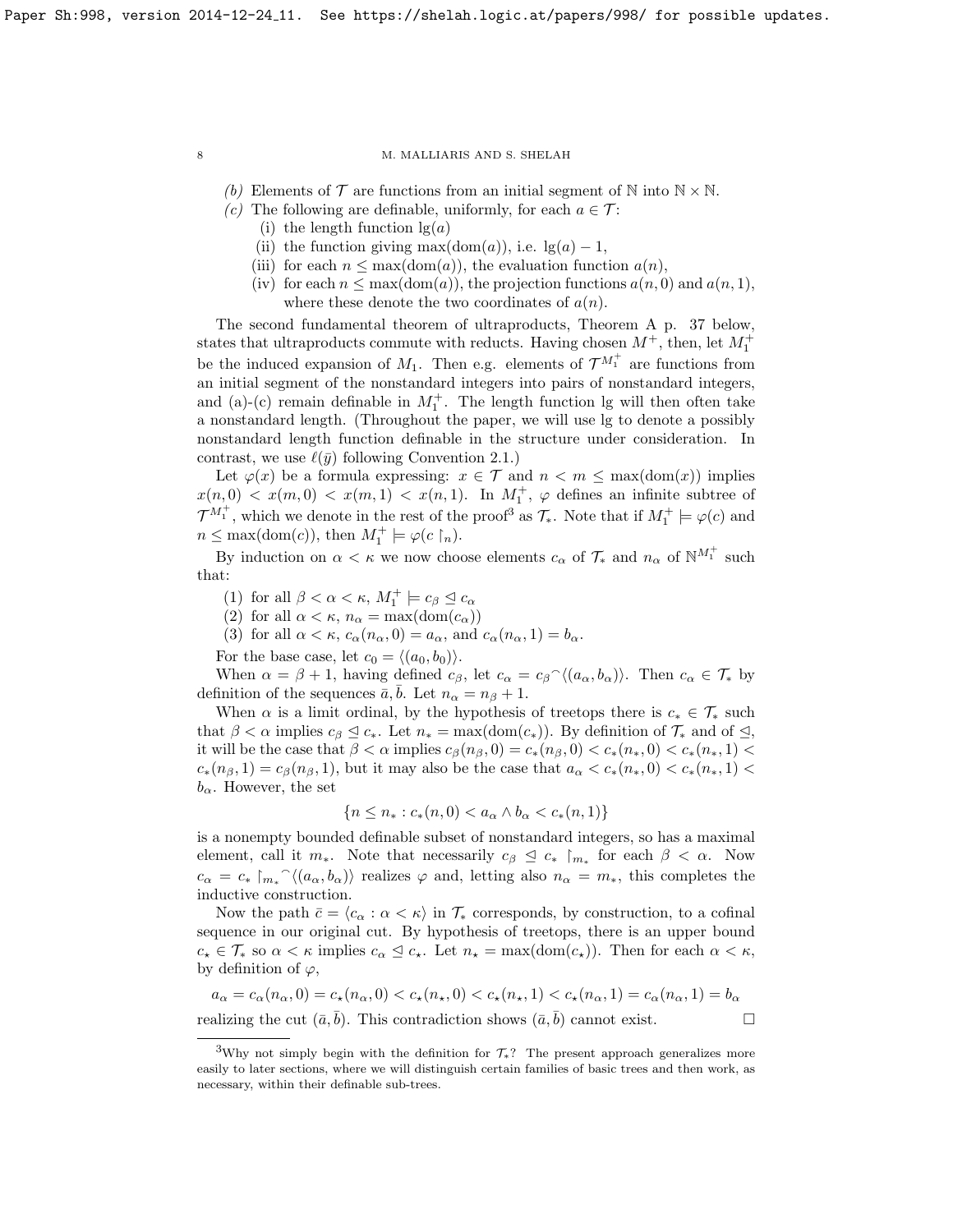Lemma [2.2](#page-6-3) hints at the power of the treetops hypothesis with respect to saturation of the underlying order. It suggests that in regular ultrapowers, one might productively analyze existence or nonexistence of other families of cuts in  $\mathcal{C}(\mathcal{D})$  by considering progressively more sophisticated trees. However, on closer inspection, the use of regular ultrapowers does not appear essential. Rather, the key features of that setting were:

- (1) Los' theorem, used to show  $M \preceq M_1$ , and that the set  $\mathbb{N}^{M_1}$  behaved in a pseudofinite way: it remained a definable, discrete linear order in which any bounded, nonempty definable subset had a first and last element.
- (2) Ultrapowers commute with reducts, invoked to study a given order in  $M, M<sub>1</sub>$  by uniformly (simultaneously) expanding both models to have available a suitable tree of sequences from the order to itself. Note that even after the expansion, any bounded, nonempty definable subset of  $\mathbb{N}^{M_1^+}$  has a first and last element.

The setting of cofinality spectrum problems, a fundamental definition of this paper, can be seen as a suitable abstraction of this setting (i.e. studying cuts in linear orders under the hypothesis of existence of paths through related families of trees) which retains the key features just described. Although Definitions [2.3](#page-8-1) and [2.5](#page-9-0) have wider application, regular ultrapowers will be an important context for the second half of the paper.

# <span id="page-8-0"></span>2.2. Main definitions. We now give several main definitions of the paper.

First, given a family of formulas defining linear orders, we specify which trees we would like to have available.<sup>[4](#page-8-2)</sup> The conditions are of two kinds: on one hand, we require that  $\Delta$  have a certain form and satisfy some closure conditions, and on the other hand we require that certain sets derived from  $\Delta$  are definable.

<span id="page-8-1"></span>**Definition 2.3.** (ESTT, enough set theory for trees) Let  $M_1$  be a model and  $\Delta a$ nonempty set of formulas in the language of  $M_1$ . We say that  $(M_1, \Delta)$  has enough set theory for trees when the following conditions are true.

- (1)  $\Delta$  consists of first-order formulas  $\varphi(\bar{x}, \bar{y}; \bar{z})$ , with  $\ell(\bar{x}) = \ell(\bar{y})$ .
- (2) For each  $\varphi \in \Delta$  and each parameter  $\overline{c} \in \ell^{(\overline{z})} M_1$ ,  $\varphi(\overline{x}, \overline{y}, \overline{c})$  defines a discrete linear order on  $\{\bar{a}: M_1 \models \varphi(\bar{a}, \bar{a}, \bar{c})\}$  with a first and last element.
- (3) The family of all linear orders defined in this way will be denoted  $Or(\Delta, M_1)$ . Specifically, each  $\mathbf{a} \in \mathrm{Or}(\Delta, M_1)$  is a tuple  $(X_{\mathbf{a}}, \leq_{\mathbf{a}}, \varphi_{\mathbf{a}}, \overline{c}_{\mathbf{a}}, d_{\mathbf{a}})$ , where:
	- (a)  $X_{\mathbf{a}}$  denotes the underlying set  $\{\bar{a}: M_1 \models \varphi_{\mathbf{a}}(\bar{a}, \bar{a}, \bar{c}_{\mathbf{a}})\}\$
	- (b)  $\bar{x} \leq_{\bf a} \bar{y}$  abbreviates the formula  $\varphi_{\bf a}(\bar{x}, \bar{y}, \bar{c}_{\bf a})$
	- (c)  $d_{\mathbf{a}} \in X_{\mathbf{a}}$  is a bound for the length of elements in the associated tree; it is often, but not always, max  $X_a$ . If  $d_a$  is finite, we call a trivial.
- (4) For each  $\mathbf{a} \in \text{Or}(\mathbf{a})$ ,  $(X_{\mathbf{a}}, \leq_{\mathbf{a}})$  is pseudofinite, meaning that any bounded, nonempty, M<sub>1</sub>-definable subset has a  $\leq_{\mathbf{a}}$ -greatest and  $\leq_{\mathbf{a}}$ -least element.
- (5) For each pair **a** and **b** in  $Or(\Delta, M_1)$ , there is  $\mathbf{c} \in Or(\Delta, M_1)$  such that:
	- (a) there exists an M<sub>1</sub>-definable bijection  $Pr: X_a \times X_b \rightarrow X_c$  such that the coordinate projections are  $M_1$ -definable.
	- (b) if  $d_{\bf a}$  is not finite in  $X_{\bf a}$  and  $d_{\bf b}$  is not finite in  $X_{\bf b}$ , then also  $d_{\bf c}$  is not finite in  $X_{\rm c}$ .

<span id="page-8-2"></span><sup>&</sup>lt;sup>4</sup>Although in Section [2.1](#page-6-1) we used that ultrapowers commute with reducts, giving us access to any reasonable tree, it is not necessary to have all or even many trees available. Here we ask for uniform definitions for the necessary families of trees.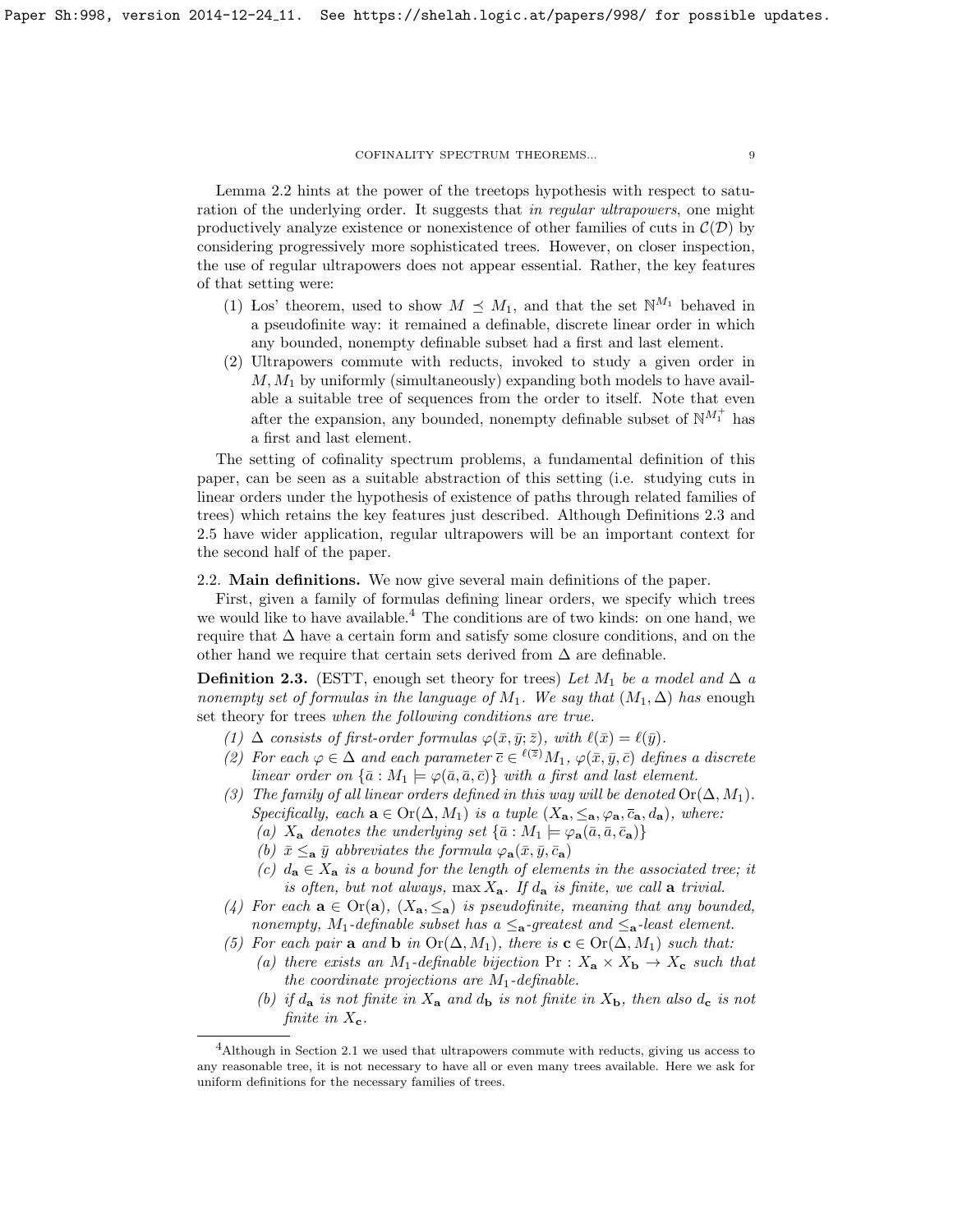(6) For some nontrivial  $\mathbf{a} \in \text{Or}(\Delta, M_1)$ , there is  $\mathbf{c} \in \text{Or}(\Delta, M_1)$  such that  $X_{\mathbf{c}} = \Pr(X_{\mathbf{a}} \times X_{\mathbf{a}})$  and the ordering  $\leq_{\mathbf{c}}$  satisfies:

$$
M_1 \models (\forall x \in X_{\mathbf{a}})(\exists y \in X_{\mathbf{c}})(\forall x_1, x_2 \in X_{\mathbf{a}})(\max\{x_1, x_2\} \leq_{\mathbf{a}} x \iff \Pr(x_1, x_2) \leq_{\mathbf{c}} y)
$$

- (7) To the family of distinguished orders, we associate a family of trees, as follows. For each formula  $\varphi(\bar{x}, \bar{y}; \bar{z})$  in  $\Delta$  there are formulas  $\psi_0, \psi_1, \psi_2$  of the language of  $M_1$  such that for any  $\mathbf{a} \in \text{Or}(\mathbf{s})$  with  $\varphi_{\mathbf{a}} = \varphi$ :
	- (a)  $\psi_0(\bar{x}, \bar{c}_a)$  defines a set, denoted  $\mathcal{T}_a$ , of functions from  $X_a$  to  $X_a$ .
	- (b)  $\psi_1(\bar{x}, \bar{y}, \bar{c})$  defines a function  $\lg_{\mathbf{a}} : \mathcal{T}_{\mathbf{a}} \to X_{\mathbf{a}}$  satisfying:
		- (*i*) for all  $b \in \mathcal{T}_{\mathbf{a}}$ ,  $\lg_{\mathbf{a}}(b) \leq_{\mathbf{a}} d_{\mathbf{a}}$ .
		- (*ii*) for all  $b \in \mathcal{T}_a$ ,  $\lg_a(b) = \max(\text{dom}(b)).$
	- (c)  $\psi_2(\bar{x}, \bar{y}, \bar{c})$  defines a function from  $\{(b, a) : b \in \mathcal{T}_a, a \in X_a, a \leq_a \lg_a(b)\}\$ into  $X_{\mathbf{a}}$  whose value is called val $_{\mathbf{a}}(b,c)$ , and abbreviated  $b(a)$ .
		- (i) if  $c \in \mathcal{T}_a$  and  $\lg_a(c) < d_a$  and  $a \in X_a$ , then  $c^{\frown}{\langle a \rangle}$  exists, i.e. there is  $c' \in \mathcal{T}_a$  such that  $\lg_a(c') = \lg_a(c) + 1$ ,  $c'(\lg_a(c)) = a$ , and

 $(\forall a <_{\mathbf{a}} \lg_{\mathbf{a}}(c))(c(a) = c'(a))$ 

- (ii)  $\psi_0(\bar{x}, \bar{c})$  implies that if  $b_1 \neq b_2 \in \mathcal{T}_{\mathbf{a}}, \, \lg_{\mathbf{a}}(b_1) = \lg_{\mathbf{a}}(b_2)$  then for some  $n <$ **a**  $\lg_{a}(b_1)$ ,  $b_1(n) \neq b_2(n)$ .
- (d)  $\psi_3(\bar{x}, \bar{y}, \bar{c})$  defines the partial order  $\leq_{\mathbf{a}}$  on  $\mathcal{T}_{\mathbf{a}}$  given by initial segment, that is, such that that  $b_1 \leq_a b_2$  implies:
	- (i) for all  $b, c \in \mathcal{T}_a$ ,  $b \leq c$  implies  $\lg_a(b) \leq_a \lg_a(c)$ .
	- (*ii*)  $\lg_{\mathbf{a}}(b_1) \leq_{\mathbf{a}} \lg_{\mathbf{a}}(b_2)$
	- (*iii*)  $(\forall a \le_{\mathbf{a}} \lg_{\mathbf{a}}(b_1)) (b_2(a) = b_1(a))$

The family of all  $\mathcal{T}_a$  defined this way will be denoted  $\text{Tr}(\Delta, M_1)$ . We refer to elements of this family as trees.

In [2](#page-8-1).3(2), we ask for both first and last elements. The first element is important: we repeatedly use that these orders are pseudofinite. The last element is technical; we could alter this but would need to make other changes to ensure that the derived trees are not too large. Also, the condition in (6) should be understood as saying that while we need Cartesian products to exist, it is largely unimportant what exactly the order on these products is (as long as it is discrete, pseudofinite and so forth). It's sufficient that one such order behave well, like the usual Gödel pairing function. We could have alternately asked that (6) hold for all products.

**Convention 2.4.** Many proofs will consider elements of a given tree  $\mathcal{T}_a$  or a given linear order  $X_{\mathbf{a}}$ . Although these orders or trees may be defined by some  $\varphi(\bar{x}, \dots)$ with  $\ell(\bar{x}) > 1$ , we will often omit overlines on their elements; this should not cause confusion as the provenance of such elements is clear.

<span id="page-9-0"></span>**Definition 2.5.** Say that  $(M, M_1, M^+, M_1^+, T, \Delta)$  is a cofinality spectrum problem when:

 $(1)$   $M \preceq M_1$ .

- (2)  $T \supseteq Th(M)$  is a theory in a possibly larger vocabulary.
- $(3)$   $\Delta$  is a set of formulas in the language of M, i.e., we are interested in studying the orders of  $\mathcal{L}(M) = \mathcal{L}(M_1)$  in the presence of the additional structure of  $\mathcal{L}(M^+) = \mathcal{L}(M_1^+).$
- (4)  $M^+$ ,  $M_1^+$  expand M,  $M_1$  respectively so that  $M^+ \preceq M_1^+ \models T$  and  $(M_1^+,\Delta)$ has enough set theory for trees.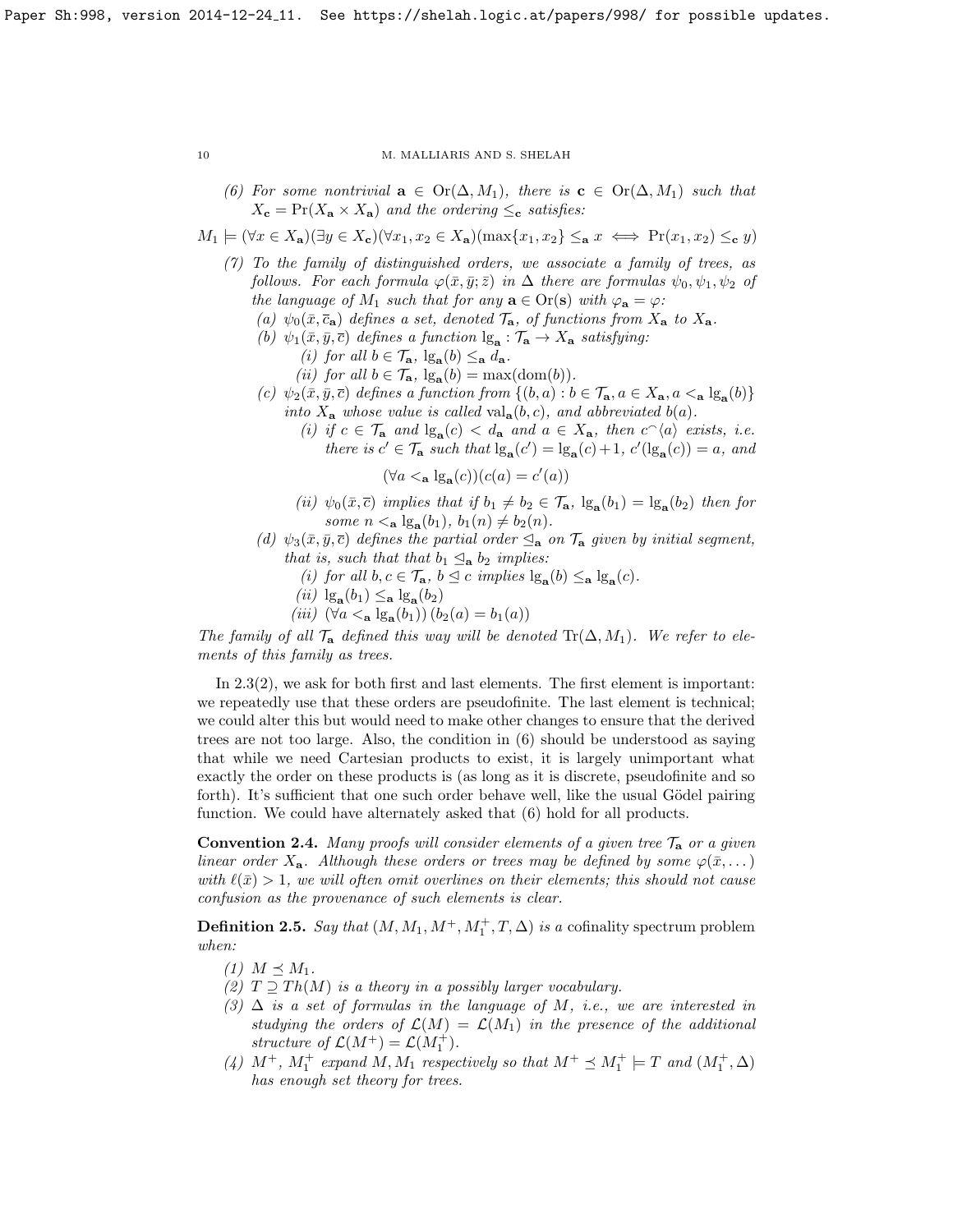(5) We may refer to the components of s as  $M^s$ ,  $\Delta^s$ , etc. for definiteness. When  $T = Th(M)$ ,  $M = M^{+}$ ,  $M_1 = M_1^{+}$ , or  $\Delta$  is the set of all formulas  $\varphi(x, y, \overline{z})$  in the language of T which satisfy 2.[3\(](#page-8-1)2) – (4), these may be omitted.

In what follows, we work almost exclusively with  $M^+, M_1^+$  but our results are for  $M, M_1$ . We will make the following conventions in the remainder of the paper:

Convention 2.6 (Conventions on cofinality spectrum problems).

- (1) Extending Definition 2.[3\(](#page-8-1)3)(c) we say that **s** is trivial if every  $\mathbf{a} \in \text{Or}(\mathbf{s})$  is trivial (note that this need not mean all the orders are finite, just that the choice of tree-height bound  $d_{\bf a}$  is in each instance finite). We will assume that all cofinality spectrums we work with are nontrivial, though sometimes this is repeated for emphasis.
- (2) Likewise, by " $\mathbf{a} \in \text{Or}(\mathbf{s})$ " we will mean " $\mathbf{a} \in \text{Or}(\mathbf{s})$  and  $\mathbf{a}$  is nontrivial," unless otherwise indicated.
- (3) By definable we shall mean definable in the larger expanded model, i.e. in  $M_1^+$ , possibly with parameters, unless otherwise stated.
- (4) We will present Cartesian products without explicitly mentioning the pairing functions, writing e.g. "let  $\mathbf{a} \in \text{Or}(\mathbf{s})$  and let  $\mathbf{b}$  be such that  $X_{\mathbf{b}} = X_{\mathbf{a}} \times X_{\mathbf{a}}$ ."
- (5) If  $c, a_0, \ldots, a_k \in Or(s)$  are such that  $X_c = X_{a_0} \times \cdots \times X_{a_k}$ , and  $c \in T_c$ and  $n \in X_c$ ,  $n < \lg(c)$  (thus,  $c(n)$  is well defined) then we will write  $c(n, i)$ to mean the ith coordinate of  $c(n)$ .

**Definition 2.7.** When  $s_1, s_2$  are cofinality spectrum problems, write  $s_1 \leq s_2$  to mean:

- $M^{s_1} = M^{s_2}, M_1^{s_1} = M_1^{s_2}$
- $\tau(M^{+,s_1}) \subseteq \tau(M^{+,s_2})$ , i.e. the vocabulary may be larger, and likewise  $T^{+, \mathbf{s}_1} \subseteq T^{+, \mathbf{s}_2}$ .
- $\bullet$   $(M^{+,\mathbf{s}_2}\restriction_{\tau(M^{+,\mathbf{s}_1})})\cong M^{+,\mathbf{s}_1}$
- $(M_1^{+,s_2} \upharpoonright_{\tau(M^{+,s_1})}) \cong M_1^{+,s_1}$
- $\bullet\;\, \Delta^{\mathbf{s}_1} \subseteq \Delta^{\mathbf{s}_2}.$

We will study properties of orders and trees arising in cofinality spectrum problems, as we now describe. We follow the model-theoretic terminology, writing cuts instead of gaps. For clarity:

**Definition 2.8.** (Cuts, pre-cuts and representations of cuts) Let s be a cofinality spectrum problem,  $\mathbf{a} \in \text{Or}(\mathbf{s})$ . When  $\kappa_1, \kappa_2$  are regular, define:

- (1) A  $(\kappa_1, \kappa_2)$ -cut in  $X_a$ , i.e. in  $(X_a, \leq_a)$ , is given by a pair of sets  $(C_1, C_2)$ such that
	- (a)  $C_1 \cap C_2 = \emptyset$
	- (b)  $C_1$  is downward closed,  $C_2$  is upward closed
	- (c)  $(\forall x \in C_1)(\forall y \in C_2)(x \leq_{\mathbf{a}} y)$
	- (d)  $C_1 \cup C_2 = X_a$
- (2) If  $(C_1, C_2)$  satisfies conditions (a), (b), (c) for being a cut it is called a pre-cut, meaning that possibly  $(\exists c)(C_1 < c < C_2)$ .
- (3) By a  $(\kappa_1, \kappa_2)$ -representation of a pre-cut  $(C_1, C_2)$  in  $X_a$  we mean a pair of sequences
	- $(\langle a_i : i < \kappa_1 \rangle, \langle b_j : j < \kappa_2 \rangle)$  of elements of  $X_a$  such that
	- (a)  $\kappa_1, \kappa_2$  are regular cardinals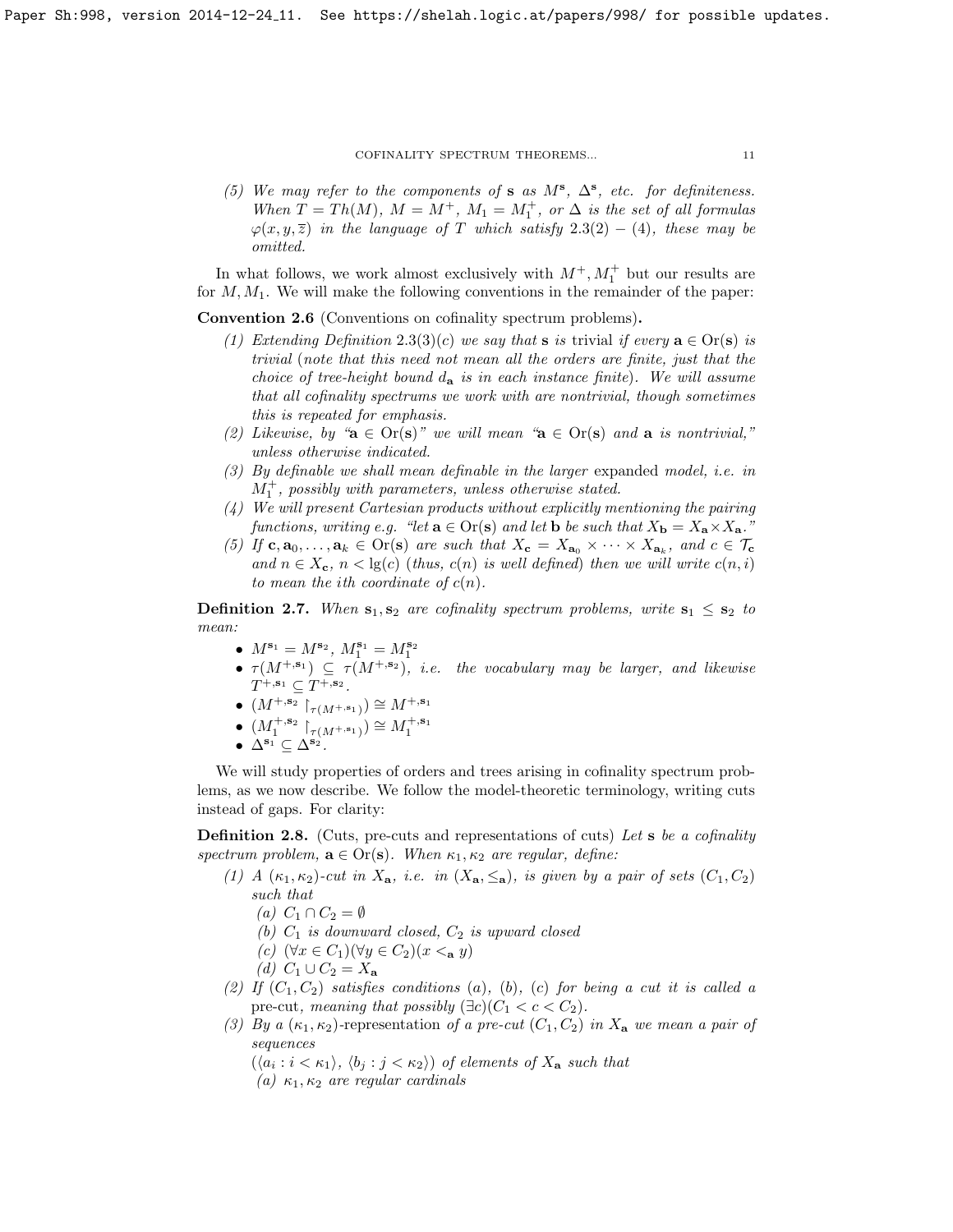(b)  $\langle a_i : i < \kappa_1 \rangle$  is strictly  $\langle a_i : i < \kappa_1 \rangle$  and cofinal in  $C_1$ (c)  $\langle b_j : j < \kappa_2 \rangle$  is strictly  $\langle a \cdot \text{decreasing and coinitial in } C_2 \rangle$ 

When the (pre-)cut  $(C_1, C_2)$  has a  $(\kappa_1, \kappa_2)$ -representation we say that it is a  $(\kappa_1, \kappa_2)$ -(pre-)cut. When there is no danger of confusion, we may informally identify cuts or pre-cuts with one of their representations.

<span id="page-11-0"></span>Definition 2.9. For a cofinality spectrum problem s we define the following:

- (1)  $\text{Or}(\mathbf{s}) = \text{Or}(\Delta^{\mathbf{s}}, M_1^{\mathbf{s}})$
- (2)  $\mathcal{C}^{ct}(s) = \{(\kappa_1, \kappa_2) : \text{for some } a \in \text{Or}(s, M_1), (X_a, \leq_a) \text{ has a } (\kappa_1, \kappa_2)\text{-}cut\}$
- (3)  $\text{Tr}(\mathbf{s}) = {\mathcal{T}_\mathbf{a} : \mathbf{a} \in \text{Or}(\mathbf{s})} = \text{Tr}(\Delta^\mathbf{s}, M^\mathbf{s}_1)$
- (4)  $\mathcal{C}^{\text{ttp}}(\mathbf{s}) = \{ \kappa : \kappa \ge \aleph_0, \ \mathbf{a} \in \text{Or}(\mathbf{s}), \text{ and there is in the tree } \mathcal{T}_{\mathbf{a}} \text{ a strictly }$ increasing sequence of cofinality  $\kappa$  with no upper bound }
- <span id="page-11-1"></span>(5) Let  $t_s$  be min  $\mathcal{C}^{\text{ttp}}(\mathbf{s})$  and let  $\mathfrak{p}_s$  be min $\{\kappa : (\kappa_1, \kappa_2) \in \mathcal{C}^{\text{ct}}(\mathbf{s})$  and  $\kappa = \kappa_1 + \kappa_2\}.$

Our main focus in this paper will be  $\mathcal{C}(\mathbf{s}, \mathbf{t}_{\mathbf{s}})$  where this means:

(6) For  $\lambda$  an infinite cardinal, write

$$
\mathcal{C}(\mathbf{s},\lambda) = \{(\kappa_1,\kappa_2) \; : \; \kappa_1 + \kappa_2 < \lambda, \; (\kappa_1,\kappa_2) \in \mathcal{C}^{\mathrm{ct}}(\mathbf{s})\}.
$$

Note that by definition of  $C<sup>ct</sup>(s)$  and  $C<sup>ttp</sup>(s)$ , both  $t_s$  and  $\mathfrak{p}_s$  are regular. The following is a central definition of the paper:

<span id="page-11-4"></span>**Definition 2.10.** (Treetops) Let s be a cofinality spectrum problem and  $t_s$  be given by 2.[9\(](#page-11-0)[5\)](#page-11-1). When  $\lambda \leq t_s$  we say that s has  $\lambda$ -treetops. Our main focus will be the case  $\lambda = \mu^+$  for some  $\mu < t_s$ .

The name treetops reflects the definition of  $t_s$ : when  $\kappa = cf(\kappa) < t_s$ ,  $a \in Or(s)$ thus  $\mathcal{T}_a \in \text{Tr}(s)$ , [2](#page-11-0).9(5), any strictly increasing  $\kappa$ -sequence of elements of  $\mathcal{T}_a$  has an upper bound in  $\mathcal{T}_{a}$ .

<span id="page-11-2"></span>**Definition 2.11.** Let s be a cofinality spectrum problem,  $\mathbf{a} \in \text{Or}(\mathbf{s})$ .

- (0) Write  $0_a$  for the  $\leq_a$ -least element of  $X_a$ .
- (1) For any natural number k and any  $a \in X_a$ , let  $S_a^k(a)$  denote the kth successor of a in the discrete linear order  $\leq_{a}$ , if defined, and likewise let  $S_{a}^{-k}(a)$ denote the kth predecessor of a, if defined. We will generally write  $S^k(a)$ ,  $S^{-k}(a)$  when **a** is clear from context.
- (2) Say that  $c \in \mathcal{T}_a$  is below the ceiling if  $S^k(\lg(c)) <_{a} d_a$  for all  $k < \omega$ , i.e. if these successors exist and the statements are true.

We retain the notation  $S^k(\cdots)$  rather than abbreviating to  $+k$  in Definition [2.11](#page-11-2) because addition will be introduced formally later on.

To conclude this section, let us emphasize that Definition [2.3](#page-8-1) is a choice of abstraction, suitable for our purposes but also relatively strong. In future work, it will be useful to consider various substitutions and weakenings. Towards this, we include some alternatives in [2.12](#page-11-3)[-2.13](#page-12-1) below.

<span id="page-11-3"></span>Discussion [2](#page-8-1).12. (Alternate version A: 1-to-1) In Definition 2.3 one could drop the bound  $d_{\bf a}$  and retain an implicit bound on the length of sequences in  $\mathcal{T}_{\bf a}$  by requiring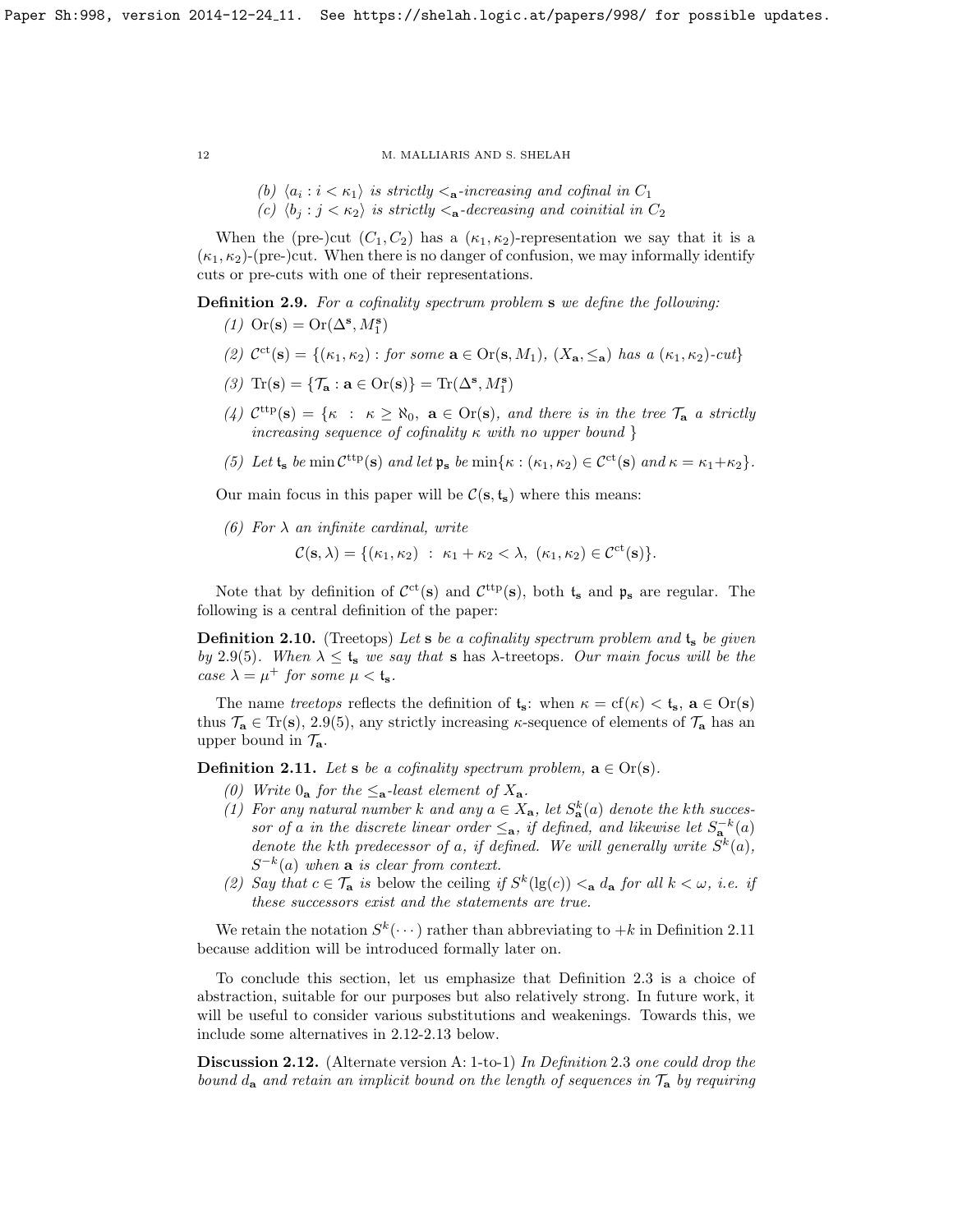no repetition in the range. Formally, one would modify [2](#page-8-1).3 as follows: drop  $d_{\bf a}$  from the definition of  $\text{Or}(\Delta, M_1)$ , add condition (1) below and replace  $(7)(b)(iv)$  by (2) below.

- (1)  $a_1 < a_2 < a \lg_a(b)$  implies  $(b(a_1)) \neq (b(a_2))$
- (2) if  $b \in \mathcal{T}_a$ ,  $a \in X_a \setminus {\{ \text{val}_a(b(a')) : a' < \text{lg}_a(b) \}}$  and there is still room to concatenate, i.e.

$$
|X_{\mathbf{a}} \setminus (\{a\} \cup \{\text{val}_{\mathbf{a}}(b(a')) : a' < \lg_{\mathbf{a}}(b)\})| \ge 2
$$

then  $b^{\frown}\langle a \rangle$  exists, i.e. there is b' such that  $b \leq_{\mathbf{a}} b'$ ,  $\lg_{\mathbf{a}}(b') = \lg_{\mathbf{a}}(b) + 1$  and  $\operatorname{val}(b'(\operatorname{lg}(b)) = a.$ 

<span id="page-12-1"></span>Discussion [2](#page-8-1).13. (Alternate version B: Allowing other orders) In Definition 2.3 one could rename the current set  $Or(s)$  as Psf-ord(s), the set of pseudofinite orders, and make the following changes. First, allow other kinds of linear orders in  $Or(s)$  (e.g. dense linear orders, or any definable linear order). Second, change the requirements on trees so that any tree is a set of sequences from some  $X_{a}$  into some  $X_{\mathbf{b}}$  where  $\mathbf{a} \in \text{Psf-ord}(\mathbf{s})$  and  $\mathbf{b} \in \text{Or}(\mathbf{s})$ .

<span id="page-12-0"></span>2.3. Key examples. A first motivating example is that of Section [2.1.](#page-6-1) Consider  $M \models (\mathbb{N}, \leq)$ . Then there are a set of *L*-formulas  $\Delta \supseteq \{x \leq y\}$ , an expanded language  $\mathcal{L}^+$ , an  $\mathcal{L}^+$ -theory  $T \supseteq Th(M)$  and such that  $(M, M_1, M^+, M_1^+, T, \Delta)$  is a cofinality spectrum problem. For instance, let  $T = (\mathcal{H}(\omega_1), \epsilon)$  and identify N with  $\omega$ . The reader interested primarily in our model-theoretic conclusions for regular ultrapowers may wish to look first at Section [11,](#page-41-0) where the main definitions are specialized to the case of regular ultrapowers.

A second motivating example involves pairs of models which admit expansions. Suppose that  $M \preceq M_1$ , and so that this example is nontrivial, that M includes an infinite definable linear order.  $M, M_1$  can be respectively expanded to models  $M^+, M_1^+$  in a larger signature  $\tau_{M^+} \supseteq \tau_M$  such that:

- (1)  $M^+ \preceq M_1^+$
- (2)  $M = (M^+ \upharpoonright P^{M^+}) \upharpoonright \tau_M$
- (3)  $M_1 = (M_1^+ \upharpoonright P^{M_1^+}) \upharpoonright \tau_M$
- (4)  $M^+ = (\mathcal{H}(\chi), \in, P^{M^+}, R^{M^+})_{R \in \tau(M)}$  for some  $\chi$ , where  $M \in \mathcal{H}(\chi)$

As ultrapowers commute with reducts, this example generalizes the first one.

A third motivating example will be defined in Section [14,](#page-53-0) but is fundamental to one of our applications so we mention it here. Let  $M = (\mathcal{H}(\aleph_1), \in), \mathbf{Q} = ([\mathbb{N}]^{\aleph_0}, \supseteq^*),$ **G** a generic subset of **Q** and let  $\mathcal{N} = M^{\omega}/\mathbf{G}$  be the generic ultrapower. Then  $M \preceq N$ . It will be shown in Section [14](#page-53-0) that there is a natural cofinality spectrum problem **s** with  $M = M_s^+$ ,  $N = M_{1,s}^+$ .

A fourth motivating example involves arithmetic with bounded induction. Let M be a model of Peano arithmetic with bounded induction, meaning that we have induction only for formulas all of whose quantifiers are bounded. Choose  $M_1$  so that  $M \preceq M_1$ . Let  $T = Th(M)$  and let  $\Delta$  be a set which includes  $\{(\exists w)(x + w = y)\}\$ and its finite products. So the elements of  $Or(\Delta, M_1)$  are (finite Cartesian products of) initial segments of the domain of  $M_1^s$ , and the fact that this may be regarded as a cofinality spectrum problem follows from the fact that Gödel coding can be carried out in this context, meaning that we may speak about sequences – which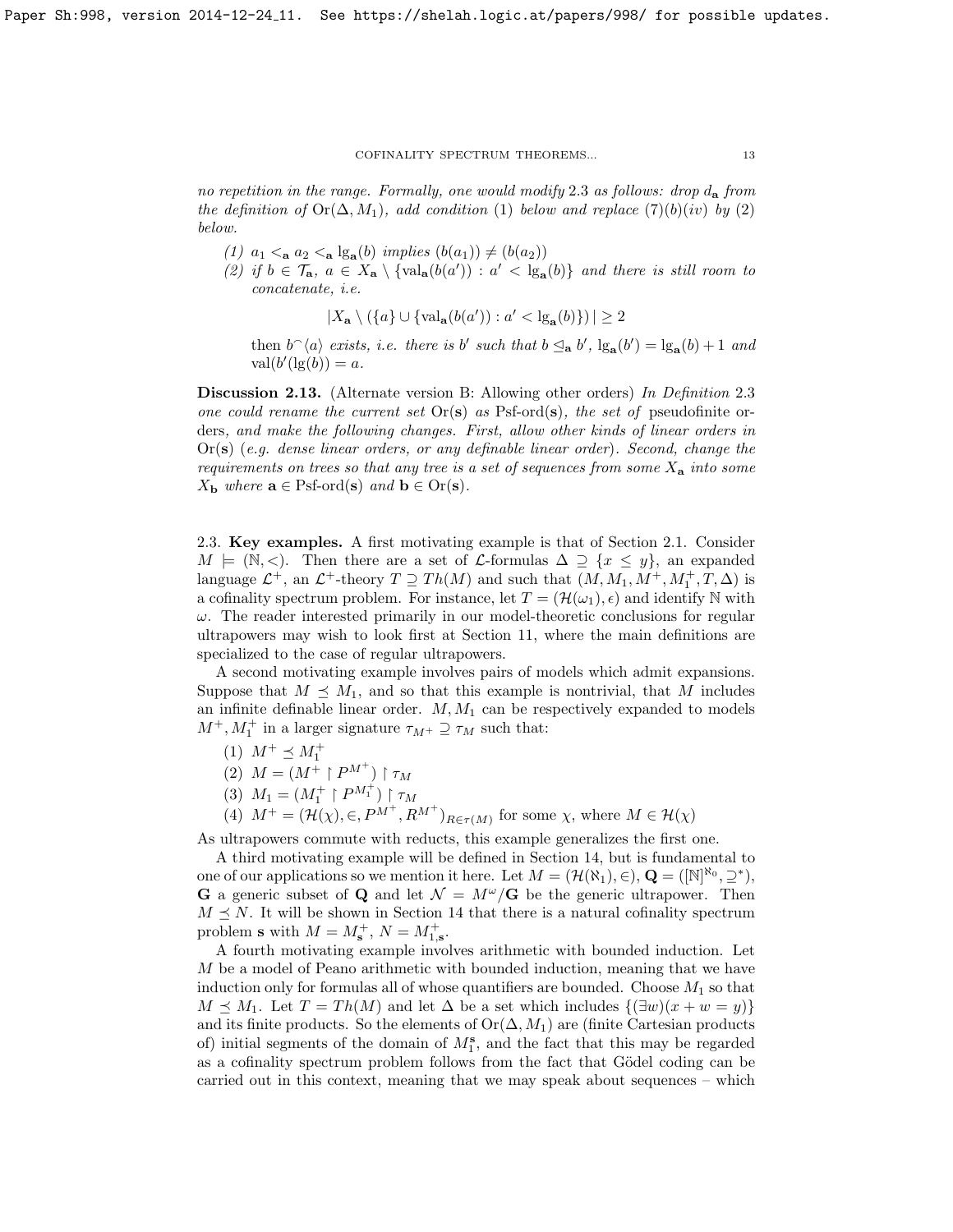are not too long – of elements of  $X_a$  and thus about trees. The naturalness of this example appears in Section [5](#page-18-0) below.

<span id="page-13-0"></span>2.4. Basic tools. We now develop some consequences of Definition [2](#page-9-0).5. Recall that definable means with parameters in  $M_1^+$ , and that *below the ceiling* was defined in Definition [2.11](#page-11-2) above.

<span id="page-13-4"></span>Claim 2.14. (Treetops for definable sub-trees) Let s be a cofinality spectrum problem,  $M_1^+ = M_1^{+,s}$ . Let  $\mathbf{a} \in \text{Or}(\mathbf{s})$ , so  $\mathcal{T}_\mathbf{a} \in \text{Tr}(\mathbf{s})$ . Let  $\varphi$  be a formula, possibly with parameters, in  $M_1^+$ , and let  $(\mathcal{T}, \leq_{\mathbf{a}})$  be the subtree of  $(\mathcal{T}_{\mathbf{a}}, \leq_{\mathbf{a}})$  defined by  $\varphi$  in  $M_1^+$ . Let  $\langle c_{\alpha} : \alpha < \kappa \rangle$  be a  $\leq_{\mathbf{a}}$ -increasing sequence of elements of  $\mathcal{T}, \kappa = \text{cf}(\kappa) < \mathfrak{t}_{\mathbf{s}}$ . Then there is  $c_* \in \mathcal{T}$  such that for all  $\alpha < \kappa$ ,  $c_{\alpha} \leq_{\mathbf{a}} c_*$ .

*Proof.* By definition of  $t_s$ , there is an element  $c \in \mathcal{T}_a$ , not necessarily in  $\mathcal{T}$ , such that for all  $\alpha < \kappa$ ,  $c_{\alpha} \leq_{\mathbf{a}} c$ . The set  $\{lg(c') : c' \leq_{\mathbf{a}} c$  and  $c' \in \mathcal{T}\}\$ is a nonempty definable subset of  $X_{\mathbf{a}}$ , hence contains a last member  $a_*$ . Let  $c_*$  be such that  $c_* \leq c$ and  $\lg(c_*) = a_*,$  i.e.  $c_* = c \, |_{a_*}.$ .

<span id="page-13-2"></span>**Lemma 2.15.** (Treetops below the ceiling) Let  $s$  be a cofinality spectrum problem,  $\mathbf{a} \in \text{Or}(\mathbf{s}), \ \kappa < \min\{\mathfrak{p}_{\mathbf{s}}, \mathfrak{t}_{\mathbf{s}}\}.$  Let  $\mathcal{T} \subseteq \mathcal{T}_{\mathbf{a}}$  be a definable subtree and  $\overline{c} = \langle c_{\alpha} : \alpha < \kappa \rangle$ a strictly  $\mathcal{L}_{a}$ -increasing sequence of elements of T. Then there exists  $c_{**} \in \mathcal{T}$  such that  $\alpha < \kappa$  implies  $c_{\alpha} \leq c_{**}$  and  $c_{**}$  is below the ceiling.

*Proof.* Let  $c_* \in \mathcal{T}$  be such that  $\alpha < \beta$  implies  $c_\alpha \leq c_*,$  as given by Claim [2.14.](#page-13-4) As we assumed the sequence  $\bar{c}$  is strictly increasing, for each  $\alpha < \kappa$  the element  $c_{\alpha}$ must be below the ceiling. If  $c_*$  is also below the ceiling, we finish. Otherwise,

$$
(\{ \lg(c_{\beta}) : \beta < \alpha \}, \{ S^{-k}(\lg(c_{*})) : k < \omega \})
$$

describes a pre-cut in  $X_a$ . It cannot be a cut, as then  $(\aleph_0, \kappa) \in C^{\rm ct}(s)$ , contradicting the definition of  $\mathfrak{p}_s$ . Choose  $a \in X_a$  realizing this pre-cut, and let  $c_{**} = c_* \upharpoonright a$ .  $\Box$ 

Normally,  $\mathfrak{p}_s \leq \mathfrak{t}_s$  though we shall not need this for the main theorems of the paper, instead keeping track of each separately.

# 3. THE FUNCTION  $\mathrm{left}$  is well defined strictly below  $\min\{\mathfrak{p}^+_{\mathbf{s}},\mathfrak{t}_{\mathbf{s}}\}$

<span id="page-13-1"></span>In the next six sections, we give a series of constructions which show how to translate certain conditions on realization of pre-cuts in linear order into conditions on existence of paths through trees, leading to the central theorem of Section [9.](#page-35-0)

We generally write e.g.  $M_1^+$  rather than  $M_1^{+,s}$ , but this should not cause confusion; the components of a cofinality spectrum problem are always understood to depend on a background s fixed at the beginning of a proof.

<span id="page-13-3"></span>**Lemma 3.1.** Let s be a cofinality spectrum problem. If  $\mathbf{a} \in \text{Or}(\mathbf{s})$  is nontrivial, then for each infinite regular  $\kappa \leq \mathfrak{p}_s$ :

(1) there is a strictly decreasing  $\kappa$ -indexed sequence  $\bar{a} = \langle a_{\alpha} : \alpha < \kappa \rangle$  of elements of  $X_a$  such that

 $({S^k}(0_{\mathbf{a}}): k < \omega$ ,  ${a_{\alpha} : \alpha < \kappa}$ 

represents a pre-cut (and possibly a cut) in  $X_a$ .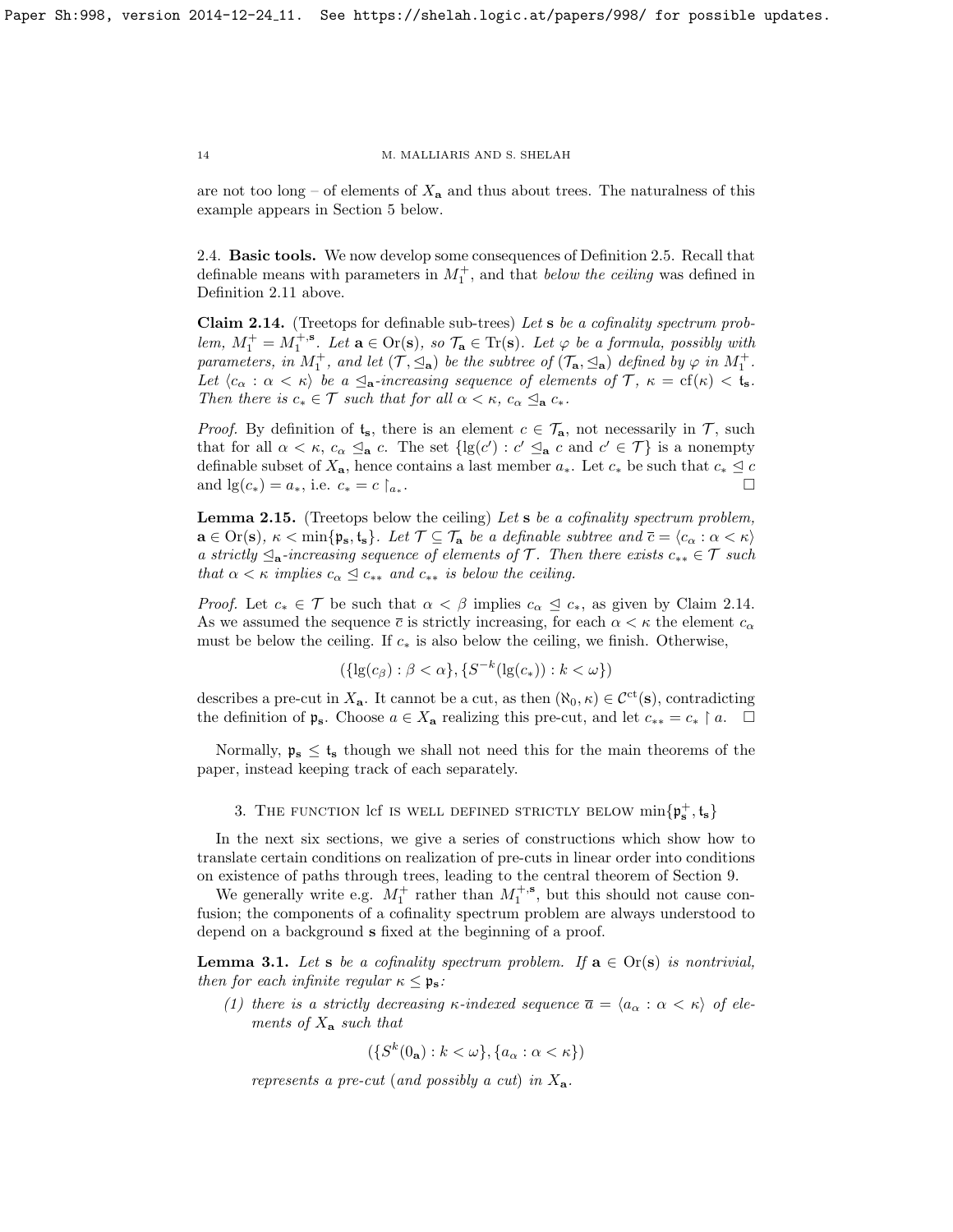(2) there is a strictly increasing  $\kappa$ -indexed sequence  $\bar{a} = \langle a_{\alpha} : \alpha < \kappa \rangle$  of elements of  $X_a$  such that

$$
(\{a_{\alpha} : \alpha < \kappa\}, \{S^{-k}(d_{\mathbf{a}}) : k < \omega\})
$$

represents a pre-cut (and possibly a cut) in  $X_{a}$ .

- (3) thus, there is at least one infinite regular  $\theta$  such that  $(\kappa, \theta) \in C^{ct}(s)$ , witnessed by a  $(\kappa, \theta)$ -cut in  $X_a$ .
- (4) thus, there is at least one infinite regular  $\theta'$  such that  $(\theta', \kappa) \in C^{ct}(s)$ , witnessed by a  $(\theta', \kappa)$ -cut in  $X_a$ .

*Proof.* (1) By induction on  $\alpha < \kappa$  we choose elements  $a_{\alpha} \in X_{\mathbf{a}}$  such that:

- (a) for each  $\alpha < \kappa$  and each  $k < \omega$ ,  $S^k(0_{\mathbf{a}}) <_{\mathbf{a}} a_{\alpha}$
- (b)  $\beta < \alpha$  implies  $a_{\alpha} < a_{\beta}$ .

For  $\alpha = 0$ , let  $a_0$  be the last element of  $X_a$ . As a is nontrivial, condition (a) is satisfied. For  $\alpha = \beta + 1$ , let  $a_{\alpha} = S^{-1}(a_{\beta})$ , recalling that any nonempty definable subset of  $X_a$  has a greatest element so the predecessor of any element not equal to  $0_a$  is well defined. As (a) holds for  $\beta$  by inductive hypothesis, it will remain true for  $\beta + 1$ . For limit  $\alpha$ , by inductive hypothesis,

$$
(\{S^k(0_{\mathbf{a}}): k < \omega\}, \{a_{\beta} : \beta < \alpha\})
$$

is a pre-cut. However, it cannot be a cut, as then we would have  $(\aleph_0, \operatorname{cf}(\alpha)) \in \mathcal{C}^{\mathrm{ct}}(\mathbf{s})$ with  $|\alpha| + \aleph_0 < |\kappa| \leq \mathfrak{p}_s$ , contradicting the definition of  $\mathfrak{p}_s$ . Let  $a_\alpha$  be any element realizing this pre-cut. This completes the construction of the sequence and thus the proof.

(2) The argument is parallel to (1), going up instead of down.

(3) Let  $\bar{a}$  be a  $\kappa$ -indexed strictly increasing  $\leq_{\mathbf{a}}$ -monotonic sequence of elements of  $X_{\mathbf{a}}$  given by (2). By construction,  $B = \{b \in X_{\mathbf{a}} : \alpha < \kappa \text{ implies } a_{\alpha} <_{\mathbf{a}} b\} \neq \emptyset$ . Let  $\theta$  be the cofinality of B considered with the reverse order. It cannot be the case that for some  $b \in B$ ,

$$
(\{a_{\alpha} : \alpha < \kappa\}, \{b\})
$$

represents a cut, since  $\bar{a}$  is strictly increasing, thus  $\alpha < \kappa$  implies  $a_{\alpha} <_{\mathbf{a}} S^{-1}(b) <_{\mathbf{a}} b$ . So  $\theta$  is an infinite (regular) cardinal, and  $(\kappa, \theta) \in C^{\rm ct}(s)$ .

(4) The argument is parallel using (1).

Of course, in Lemma [3.1,](#page-13-3) the cardinals  $\theta$ ,  $\theta'$  may be quite large. In what follows, we will be interested in whether they must always be at least the size of  $t_s$ .

<span id="page-14-0"></span>**Theorem 3.2.** (Uniqueness) Let s be a cofinality spectrum problem. Then for each regular  $\kappa \leq \mathfrak{p}_s$ ,  $\kappa < \mathfrak{t}_s$ :

(1) there is one and only one  $\lambda$  such that  $(\kappa, \lambda) \in C^{\rm ct}(s)$ . (2)  $(\kappa, \lambda) \in C^{\rm ct}(\mathbf{s})$  iff  $(\lambda, \kappa) \in C^{\rm ct}(\mathbf{s})$ .

*Proof.* Fix  $\kappa$  satisfying the hypotheses of the theorem. We will prove that whenever we are given:

- $a, b \in Or(s)$
- $\bullet$   $(\langle a^1_\alpha : \alpha < \kappa \rangle, \langle b^1_\epsilon : \epsilon < \theta_1 \rangle)$  representing a  $(\kappa, \theta_1)$ -cut in  $(X_{\mathbf{a}}, <_{\mathbf{a}})$
- $(\langle b_{\epsilon}^2: \epsilon < \theta_2 \rangle, \langle a_{\alpha}^2: \alpha < \kappa \rangle)$  representing a  $(\theta_2, \kappa)$ -cut in  $(X_{\mathbf{b}}, <_{\mathbf{b}})$

then  $\theta_1 = \theta_2$ . The proof will proceed essentially by threading together the  $\kappa$ -sides of the cuts.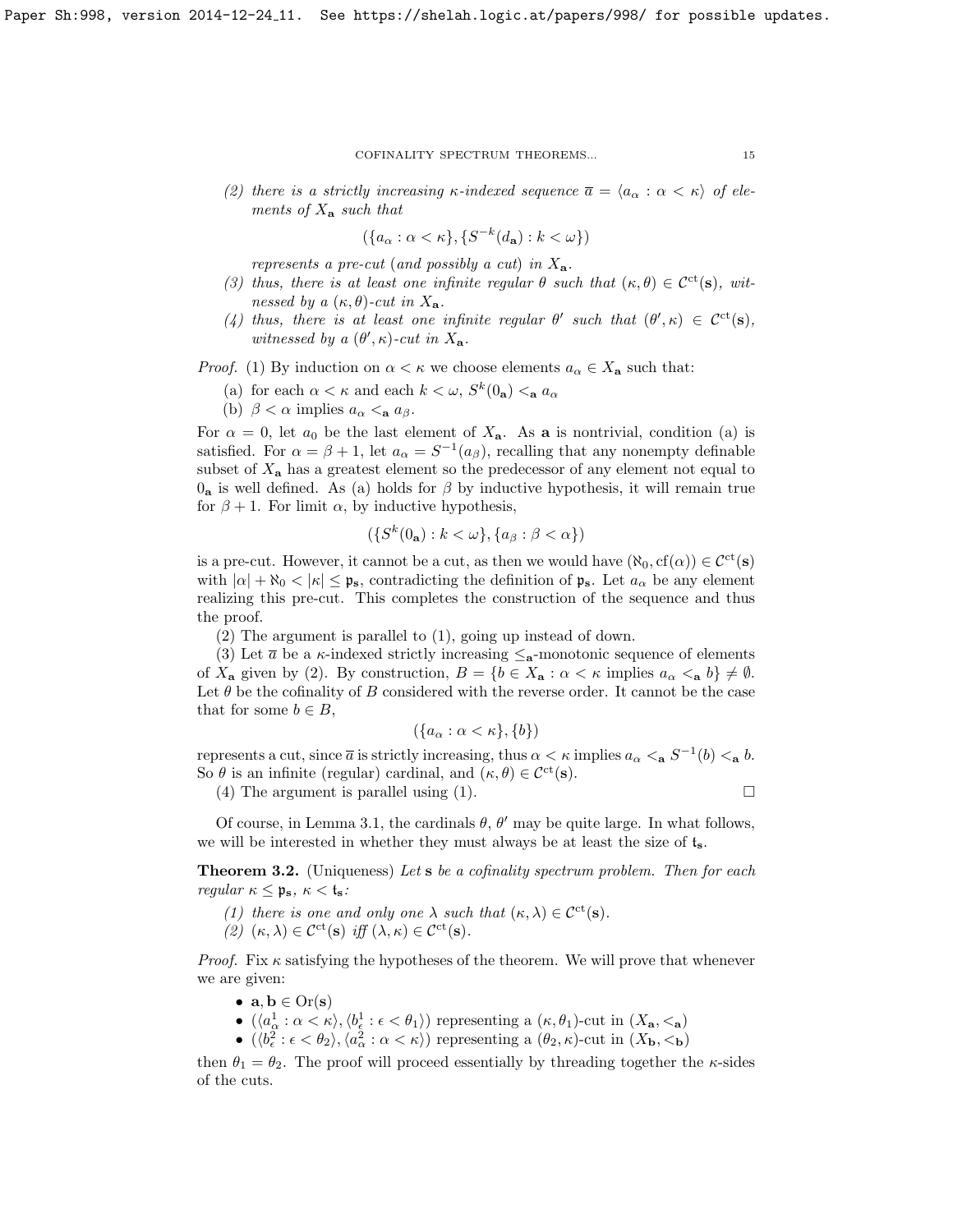To see why this will suffice for the theorem, note first that Lemma [3.1](#page-13-3) guarantees existence of some  $\theta_1$ ,  $\theta_2$  such that  $(\kappa, \theta_1) \in C^{\rm ct}(s)$  and  $(\theta_2, \kappa) \in C^{\rm ct}(s)$ . The statement in the previous paragraph will establish that  $\theta_1 = \theta_2$ . It will then follow by transitivity of equality that if  $(\kappa, \theta), (\kappa, \theta') \in C^{\rm ct}(\mathbf{s})$  then  $\theta = \theta'$ , and likewise if  $(\theta, \kappa), (\theta', \kappa) \in C^{\rm ct}(\mathbf{s})$  then  $\theta = \theta'$ .

Let  $\mathbf{c} \in \text{Or}(\mathbf{s})$  be such that  $X_{\mathbf{c}} = X_{\mathbf{a}} \times X_{\mathbf{b}}$ . Thus, for any  $x \in \mathcal{T}_{\mathbf{c}}$  and any  $n \leq \max(\text{dom}(x)), x(n)$  is a pair  $(x(n, 1), x(n, 2))$ , with  $x(n, 1) \in X_a$ , and  $x(n, 2) \in$  $X_{\mathbf{b}}$ . Consider the definable subtree  $\mathcal{T}_0 \subseteq \mathcal{T}_{\mathbf{c}}$  consisting of all  $x \in \mathcal{T}_{\mathbf{c}}$  such that x is strictly increasing in the first coordinate and strictly decreasing in the second, i.e.

 $n' <_{\mathbf{c}} n <_{\mathbf{c}} \lg(x)$  implies  $(x(n', 1) <_{\mathbf{a}} x(n, 1)) \wedge (x(n, 2) <_{\mathbf{b}} x(n', 2)).$ 

Keeping in mind the representations of cuts fixed at the beginning of the proof, we now choose  $c_{\alpha}$ ,  $n_{\alpha}$  by induction on  $\alpha < \kappa$ , such that:

- (1)  $c_{\alpha} \in \mathcal{T}_0$  and  $n_{\alpha} \in X_c$
- (2)  $\beta < \alpha$  implies  $M_1^+ \models c_{\beta} \trianglelefteq_c c_{\alpha}$
- (3)  $c_{\alpha}$  is below the ceiling, Definition [2.11](#page-11-2)
- (4)  $n_{\alpha} = \lg(c_{\alpha}) 1$ , so max(dom( $c_{\alpha}$ )) is well defined (and  $c_{\alpha}$  is not the empty sequence)
- (5)  $c_{\alpha}(n_{\alpha}, \ell) = a_{\alpha}^{\ell}$  for  $\ell = 1, 2$

For  $\alpha = 0$ : let  $c_0 = \langle a_0^1, a_0^2 \rangle$  and let  $n_0 = 0$ <sub>a</sub>.

For  $\alpha = \beta + 1$ : since  $c_{\beta}$  is below the ceiling, concatenation is possible. So by conditions (4)-(5) of the inductive hypothesis, we may concatenate  $\langle a_{\beta+1}^1, a_{\beta+1}^2 \rangle$ onto the existing sequence, and let  $n_{\alpha} = n_{\beta} + 1$ .

For  $\alpha < \kappa$  limit: As cf( $\alpha$ )  $<$  min{ $\mathfrak{p}_s$ ,  $\mathfrak{t}_s$ }, apply Lemma [2.15](#page-13-2) to choose  $c \in \mathcal{T}_0$ such that  $\beta < \alpha$  implies  $M_1^+ \models c_{\beta} \trianglelefteq c$ , and c is below the ceiling. Then the set

$$
\{n: n <_{\mathbf{c}} \lg(c), M_1^+ \models (c(n,1) <_{\mathbf{a}} a^1_\alpha) \land (a^2_\alpha <_{\mathbf{b}} c(n,2))\}
$$

is definable, bounded and nonempty in  $X_c$ , so has a maximal element  $n_*$ . By (b) above and the choice of c as an upper bound, necessarily for all  $\beta < \alpha$ 

$$
M_1^+ \models (a_{\beta}^1 <_{\mathbf{a}} c(n_*, 1)) \land (c(n_*, 2) <_{\mathbf{b}} a_{\beta}^2)
$$

As c and thus all of its initial segments are below the ceiling, concatenation is possible. Define  $c_{\alpha}$  to be  $(c|_{n_*+1})^{\sim}(a_{\alpha}^1, a_{\alpha}^2)$ . Let  $n_{\alpha} = n_* + 1$ . By construction,  $c_{\alpha}$ will remain strictly monotonic in all coordinates and will  $\leq_c$ -extend the existing sequence, as desired. This completes the inductive choice of the sequence.

As  $\kappa < t_s$ , by Claim [2.14](#page-13-4) there is  $c \in \mathcal{T}_0$  so that  $\alpha < \kappa$  implies  $c_\alpha \leq_\mathbf{a} c$ . Let  $n_{**} = \lg(c) - 1$ , so  $n_{**} \in X_c$ . For  $\ell = 0, 1, 2$  and each  $\epsilon < \theta_{\ell}$ , recalling the  $b_{\epsilon}^{i}$  from our original choice of cuts, define:

$$
n_{\epsilon,1} = \max\{n \leq_{\mathbf{c}} n_{**} : c(n,1) <_{\mathbf{a}} b_{\epsilon}^1\}
$$

$$
n_{\epsilon,2} = \max\{n \leq_{\mathbf{c}} n_{**} : b_{\epsilon}^2 <_{\mathbf{b}} c(n,2)\}
$$

Clearly,  $\alpha < \kappa$  implies  $n_{\alpha} < c$ ,  $n_{\epsilon,\ell}$  for  $\ell = 1, 2$ . By the choice of sequences witnessing

the original cuts, for  $\ell = 1, 2$  we have that

$$
(\langle n_{\alpha} : \alpha < \kappa \rangle, \langle n_{\epsilon,\ell} : \epsilon < \theta_{\ell} \rangle)
$$

represents a cut in  $X_c$ . (Clearly it is a pre-cut; if it were filled, say, by  $i_*$ , then the elements  $c(i_*, 1)$  and  $c(i_*, 2)$  would realize our two original cuts, a contradiction.) As we assumed  $\theta_1, \theta_2$  were each regular, clearly  $\theta_1 = \theta_2$ .

This completes the proof.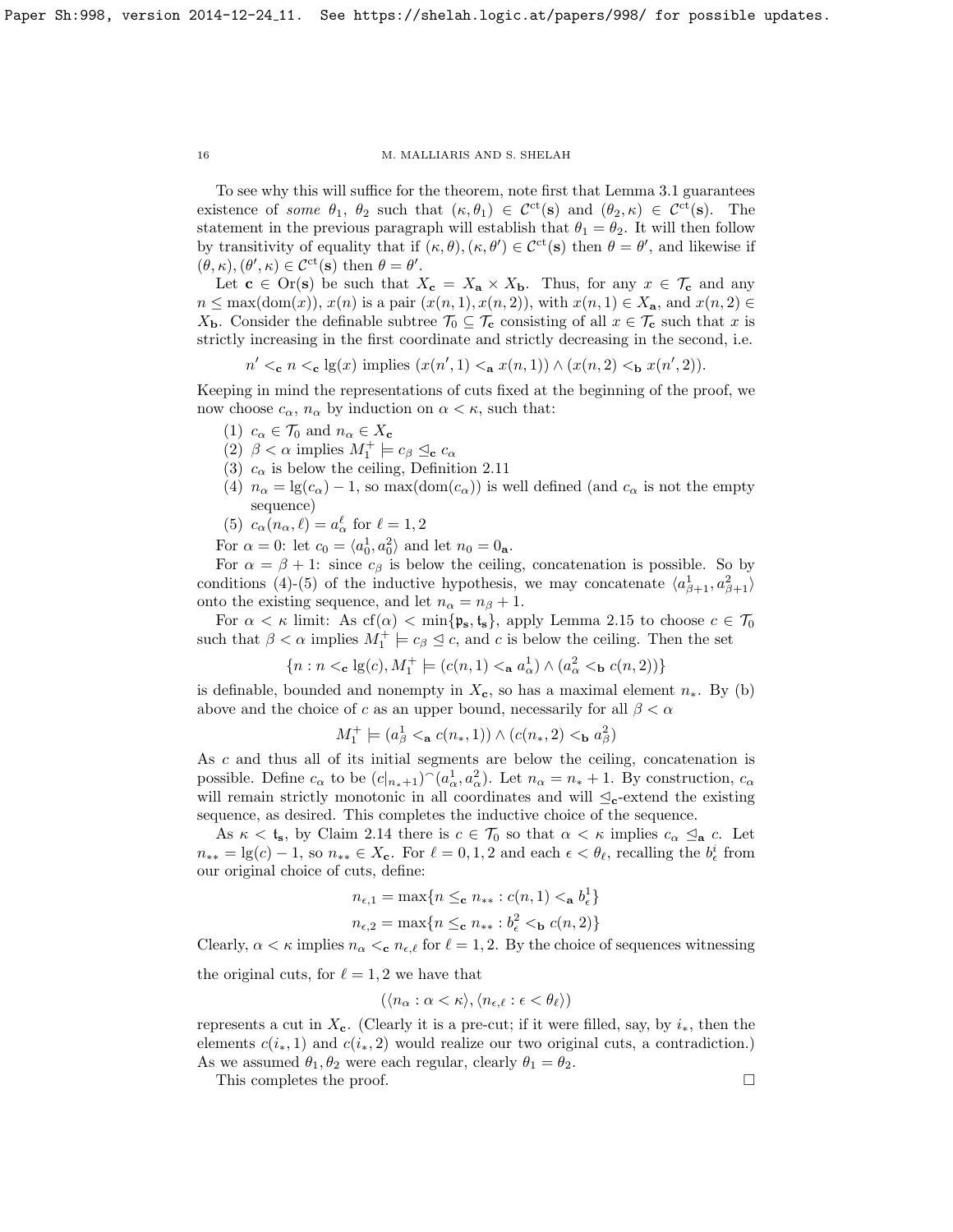In light of Theorem [3,](#page-13-1) the following will be well defined.

<span id="page-16-4"></span>**Definition 3.3** (The lower cofinality lcf $(\kappa, s)$ ). Let s be a cofinality spectrum problem. For regular  $\kappa \leq \mathfrak{p}_s$ ,  $\kappa \leq t_s$ , we define  $\text{lcf}(\kappa, s)$  to be the unique  $\theta$  such that  $(\kappa, \theta) \in C^{\rm ct}(\mathbf{s}).$ 

**Remark 3.4.** Lemma [2.15](#page-13-2) could be proved under the hypothesis that  $\text{lcf}(\aleph_0, \mathbf{s})$  is large, as could Lemma [3](#page-13-3).1.

The function  $\kappa \mapsto \text{lcf}(\kappa, s)$  remains interesting even after the main theorems of this paper.

<span id="page-16-0"></span>Corollary 3.5. Let s be a cofinality spectrum problem and  $\gamma$  a regular cardinal,  $\gamma \leq \mathfrak{p}_s$ ,  $\gamma < \mathfrak{t}_s$ . Then the following are equivalent:

(1) lcf( $\gamma$ , s) =  $\gamma'$ (2)  $(\gamma, \gamma') \in C^{\rm ct}(\mathbf{s})$ (3)  $(\gamma', \gamma) \in C^{\rm ct}(\mathbf{s})$ 

<span id="page-16-1"></span>Corollary 3.6. Let s be a cofinality spectrum problem and let  $\kappa, \theta$  be regular cardinals with  $\kappa \leq \mathfrak{p}_s$ ,  $\kappa < t_s$ . In order to show that  $(\kappa, \theta) \notin C^{ct}(s)$ , it is sufficient to show that for some nontrivial  $\mathbf{a} \in \text{Or}(\mathbf{s})$ ,  $X_{\mathbf{a}}$  has no  $(\kappa, \theta)$ -cut.

Corollary [3.6](#page-16-1) shows that each of the orders is in some sense a reflection of the structure of the whole cofinality spectrum problem, at least for the cardinals we consider. As a result, when proving results about  $\mathcal{C}^{ct}(s)$  we are free to work in the nontrivial a which appears most suited to the given proof. Moreover:

<span id="page-16-2"></span>**Conclusion [3](#page-14-0).7.** Let s be a cofinality spectrum problem. In light of 3.2 we may, without loss of generality, study  $C(s, t_s)$  by looking at

$$
\{(\kappa_1,\kappa_2):(\kappa_1,\kappa_2)\in\mathcal{C}(\mathbf{s},\mathfrak{t}_\mathbf{s}),\kappa_1\leq\kappa_2\}
$$

The proof of Theorem [3.2](#page-14-0) has the following very useful corollary.

<span id="page-16-3"></span>Corollary 3.8 (Definable monotonic maps exist). Let s be a cofinality spectrum problem,  $\mathbf{a}, \mathbf{b} \in \text{Or}(\mathbf{s})$ , and  $\kappa = \text{cf}(\kappa) \leq \mathfrak{p}_{\mathbf{s}}, \ \kappa < \mathfrak{t}_{\mathbf{s}}$ . Let  $\overline{a} = \langle a_{\alpha} : \alpha < \kappa \rangle$  be a strictly  $\langle a$ -monotonic sequence of elements of  $X_a$ , and let  $\overline{b} = \langle b_\alpha : \alpha < \kappa \rangle$  be a strictly  $\lt_b$ -monotonic sequence of elements of  $X_b$ . Then in  $M_1^+$  there is a definable monotonic partial injection f from  $X_a$  to  $X_b$  whose domain includes  $\{a_\alpha : \alpha < \kappa\}$ and such that  $f(a_{\alpha}) = b_{\alpha}$  for all  $\alpha < \kappa$ .

*Proof.* Without loss of generality,  $\bar{a}$  is increasing and  $\bar{b}$  is decreasing (otherwise carry out this proof twice, and compose the functions).

Carry out the proof of Theorem [3.2,](#page-14-0) substituting  $\bar{a}$  here for  $\langle a_{\alpha}^1 : \alpha < \kappa \rangle$  there, and  $\bar{b}$  here for  $\langle a_{\alpha}^2 : \alpha < \kappa \rangle$  there. Let  $\bar{c} = \langle c_{\alpha} : \alpha < \kappa \rangle$  be the corresponding path through the definable tree  $\mathcal{T}_0$  constructed in the proof of Theorem [3.2,](#page-14-0) and let  $c \in \mathcal{T}_0$  be an upper bound for this path in the tree, as there. Then let  $f : \overline{a} \to \overline{b}$  be the function whose graph is  $\{(c(n, 0), c(n, \ell)) : n <_{c} \lg(c)\}\.$  Clearly f is definable, and the hypothesis of monotonicity in each coordinate from the proof of Theorem [3.2](#page-14-0) guarantees that f is an injection, which takes  $a_{\alpha}$  to  $b_{\alpha}$  for all  $\alpha < \kappa$ .

A note to model theorists: Recall that by a characterization of Morley and Vaught the saturated models are exactly those which are both homogeneous and universal. Regular ultrapowers are universal for models of cardinality no larger than the size of the index set, and thus failures of saturation come from failures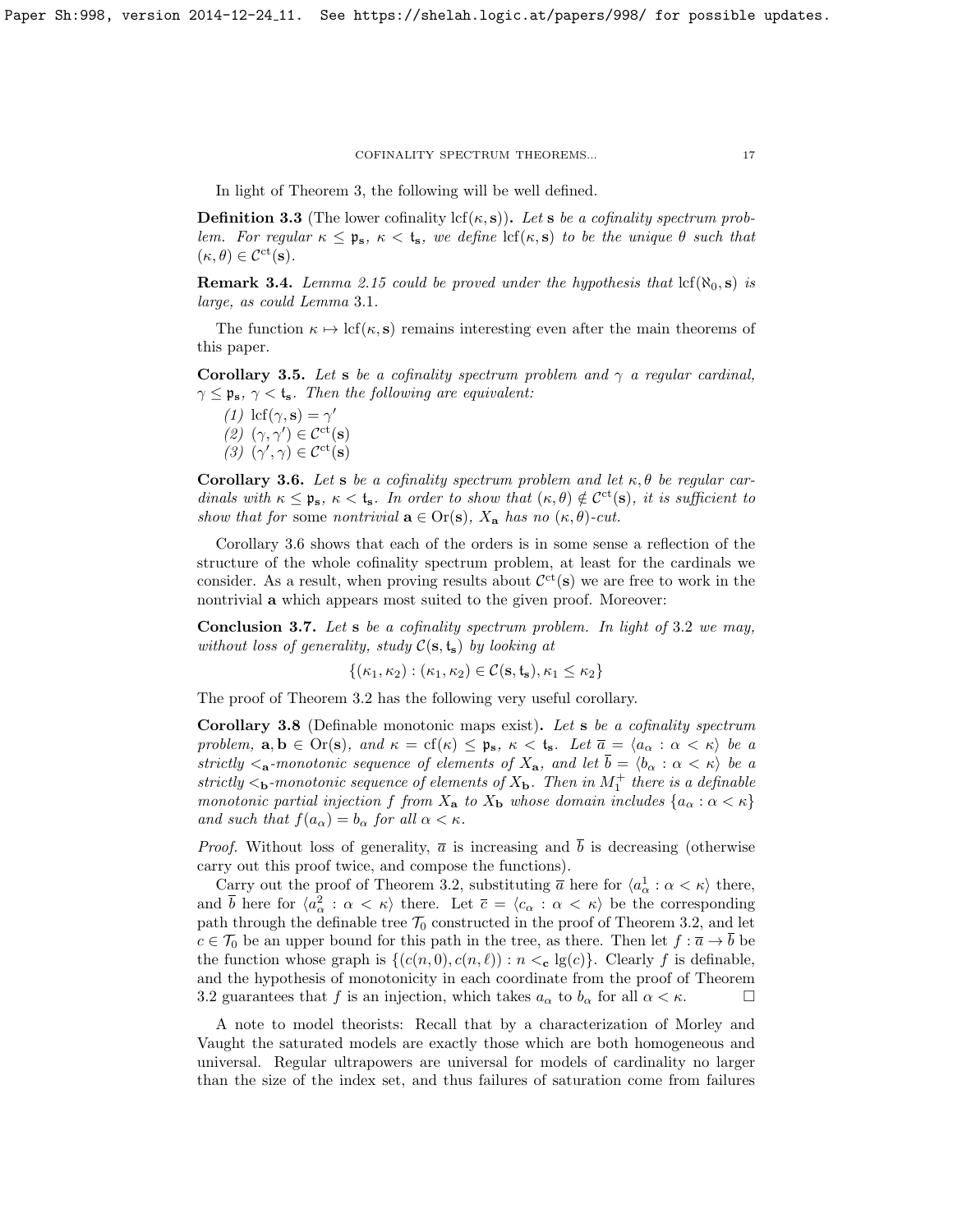of homogeneity. Saturation of regular ultrapowers can therefore be gauged by the absence or existence of internal structure-preserving maps between small subsets of the ultrapower. A recurrent theme of this paper, illustrated by Corollary [3.8,](#page-16-3) is how trees assist in the building of such maps.

<span id="page-17-1"></span>Corollary 3.9. Let  $s_1, s_2$  be cofinality spectrum problems and suppose that  $M^{s_1} =$  $M^{\mathbf{s}_2}$ ,  $M_1^{+,\mathbf{s}_1} = M_1^{+,\mathbf{s}_2}$ . If  $\text{Or}(\mathbf{s}_1) \cap \text{Or}(\mathbf{s}_2)$  contains a nontrivial  $\mathbf{a}$  (thus  $\Delta^{\mathbf{s}_1} \cap \Delta^{\mathbf{s}_2} \neq$ (b) then for all regular  $\kappa$  with  $\kappa \leq \mathfrak{p}_s$ ,  $\kappa < \mathfrak{t}_s$ ,

$$
\mathrm{lcf}(\kappa,\mathbf{s}_1)=\mathrm{lcf}(\kappa,\mathbf{s}_2)
$$

Moreover, the same conclusion holds if  $s \leq s'$ .

Thus, without loss of generality, when computing  $\mathcal{C}^{ct}(s)$  for such  $\kappa$  we may work in a larger language (provided  $M^s$ ,  $M_1^s$  admit the corresponding expansion and remain an elementary pair in the larger language) and/or consider a larger set of formulas  $\Delta$ , provided that it meets the closure conditions of Definition [2.3.](#page-8-1)

<span id="page-17-2"></span>**Corollary 3.10.** Given a cofinality spectrum problem s, we may assume  $Or(s)$  is closed under definable subsets of  $X_{a}$ , i.e. whenever  $a \in Or(s)$ ,  $\psi(x)$  a formula in the language of  $M_1$  such that  $\psi(x) \vdash x \in X_a$ , there is  $\mathbf{b} \in \text{Or}(\mathbf{s})$  with  $\leq_{\mathbf{b}} = \leq_{\mathbf{a}}$  and

$$
X_{\mathbf{b}} = \{ a \in X_{\mathbf{a}} : M_1 \models \psi(a) \}.
$$

For definiteness, we specify that  $d_{\bf b} = \min\{d_{\bf a}, \max\{x : \psi(x)\}\}.$ 

*Proof.* Let  $\Delta' \supseteq \Delta^s$  be the set of  $\varphi'(x, y, \overline{z}')$  such that for some  $\varphi(x, y, \overline{z}_1) \in \Delta$  and  $\psi(x,\overline{z}_2) \in \tau(M^s)$  we have that  $\overline{z}' = \overline{z}_1 \widehat{z}_2$  and  $\varphi' = \varphi \wedge \psi$ . Now apply Corollary [3.9](#page-17-1) in the case where  $\mathbf{s}' = (M, M_1, M^+, M_1^+, T, \Delta')$  (i.e. only the last component changes). Clearly,  $s'$  remains nontrivial.

In fact, for our proofs below, we use this only to assume that for  $\mathbf{a} \in \text{Or}(\mathbf{s})$  and  $a \in X_{\mathbf{a}}$ , the order  $({x : x \in X_{\mathbf{a}}, x \leq a}, \langle \mathbf{a}, \rangle)$  may be regarded as an element of  $Or(s)$ . This would be a perfectly reasonable condition to add to the definition of ESTT, though we prefer to derive it.

# 4. Cofinality spectrum problems are locally saturated

<span id="page-17-0"></span>In this section we prove that cofinality spectrum problems have a certain amount of local saturation. Here "local" means partial types which are finitely satisfiable in one of the distinguished linear orders.

<span id="page-17-3"></span>**Definition 4.1.** Let s be a cofinality spectrum problem and  $\lambda$  a regular cardinal. Let  $p = p(x_0, \ldots x_{n-1})$  be a consistent partial type with parameters in  $M_1^+$ . We say that p is an Or-type over  $M_1^+$  if p is a consistent partial type in  $M_1^+$  and for some  $\mathbf{a}_0, \ldots \mathbf{a}_{n-1} \in \text{Or}(\mathbf{s}),$  we have that

$$
p \vdash \bigwedge_{i < n} x_i \in X_{\mathbf{a}_i}.
$$

We say simply that  $M_1^+$  is  $\lambda$ -Or-saturated if every Or-type over  $M_1^+$  over a set of size  $\langle \lambda \rangle$  is realized in  $M_1^+$ . Finally, we say that **s** is  $\lambda$ -Or-saturated if  $M_1^+$  is.

As we asked that  $Or(s)$  be closed under small Cartesian products, without loss of generality we prove Theorem [4.2](#page-18-1) assuming that  $p = p(x)$  where  $p \vdash x \in X_{\mathbf{a}}$  for some  $\mathbf{a} \in \text{Or}(\mathbf{s})$ . (Note p may not be a 1-type, for instance if the formula defining  $X_{\mathbf{a}}$  has arity greater than 1.)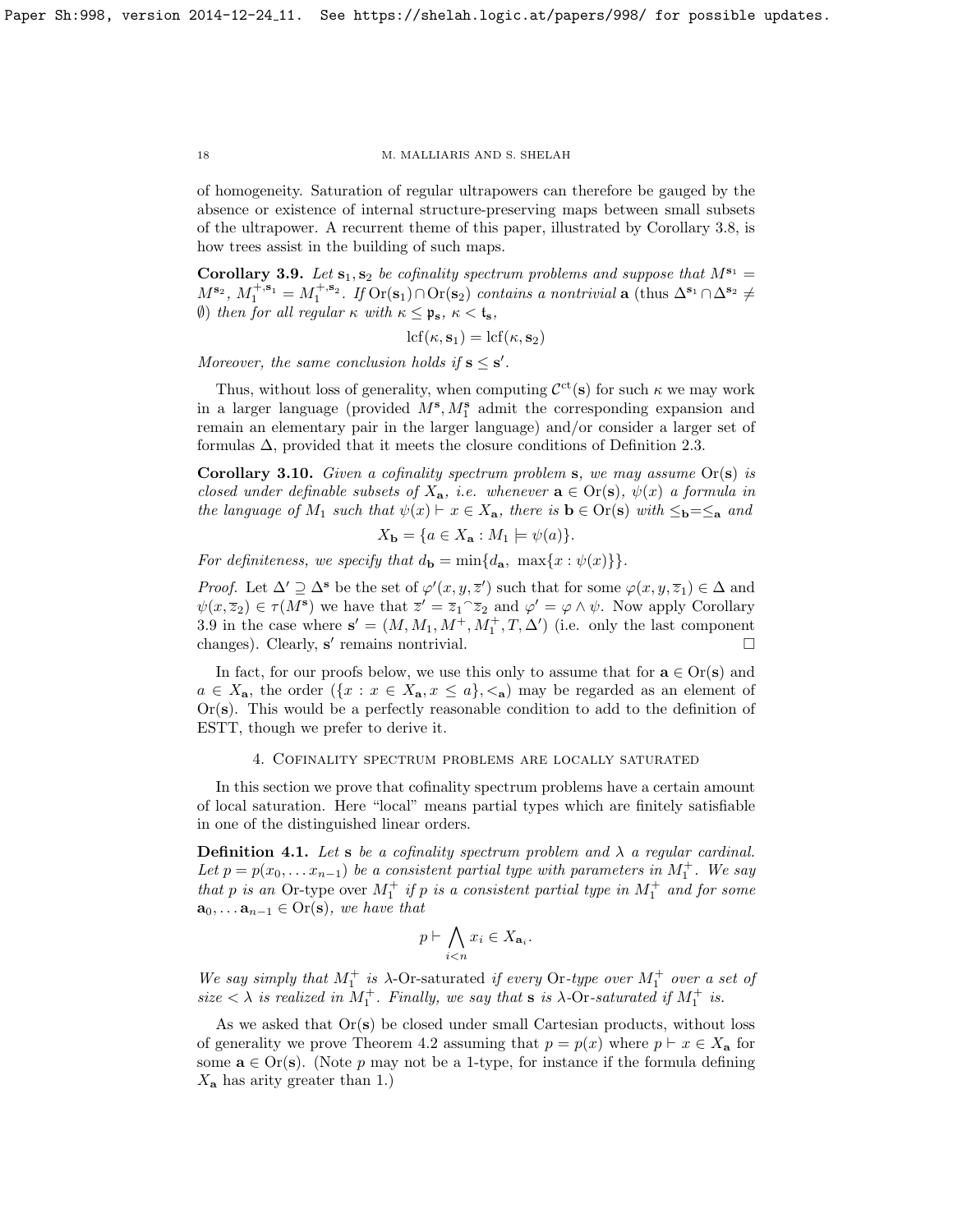<span id="page-18-1"></span>**Theorem 4.2.** Let s be a cofinality spectrum problem. If  $\kappa < \min\{\mathfrak{p}_s, \mathfrak{t}_s\}$  then s is  $\kappa^+$ -Or-saturated.

*Proof.* We prove the claim by induction on  $\kappa < \min\{\mathfrak{p}_s, \mathfrak{t}_s\}$ . Suppose that  $\kappa = \aleph_0$ or that the theorem holds for all infinite cardinals  $\rho < \kappa$ . Suppose we are given  $\mathbf{a} \in \text{Or}(\mathbf{s})$  and  $p = \{\varphi_i(x, \overline{a}_i) : i < \kappa\}$  which is finitely satisfiable in  $X_{\mathbf{a}}$ . By a second (call it internal) induction on  $\alpha \leq \kappa$ , we choose  $c_{\alpha} \in \mathcal{T}_{\mathbf{a}}$  and  $n_{\alpha} \in X_{\mathbf{a}}$  such that:

- (1)  $n_{\alpha} = \lg(c_{\alpha}) 1$
- (2)  $\beta < \alpha$  implies  $c_{\beta} \leq c_{\alpha}$
- (3) if  $i < \beta \leq \alpha$  and  $n_{\beta} \leq_{\mathbf{a}} n \leq_{\mathbf{a}} n_{\alpha}$ , then  $M_1 \models \varphi_i(c_{\alpha}(n), \overline{a}_i)$ .
- (4)  $c_{\alpha}$  is below the ceiling.

For  $\alpha = 0$  this is trivial. For  $\alpha = \beta + 1$ , by the external inductive hypothesis (or by the definition of a consistent type if  $\kappa = \aleph_0$ , let d realize  $\{\varphi_i(x, \overline{a}_i) : i \leq \beta\}$ , since  $|\alpha| < \kappa$ . By the internal inductive hypothesis (4), we may concatenate, so let  $c_{\alpha} = c_{\beta} \hat{ } \langle d \rangle$ ,  $n_{\alpha} = n_{\beta} + 1$ . For  $\alpha$  limit  $\leq \kappa$ , cf( $\alpha$ )  $<$  min{ $\mathfrak{p}_{s}$ ,  $\mathfrak{t}_{s}$ } so by Lemma [2.15](#page-13-2) there is  $c_* \in \mathcal{T}$  such that  $\beta < \alpha$  implies  $c_{\beta} \leq c_*$  and  $c_*$  is below the ceiling. Let  $n_* = \lg(c_*) - 1$ . Now we correct the value at the limit by restricting to a suitable initial segment which preserves item (3). That is, for each  $i < \alpha$ , define

 $n(i) = \max\{n \leq_{\mathbf{a}} n_* : \models \varphi_i(c_*(n_*), \overline{a}_i) \text{ for all } m \text{ such that } n_i \leq_{\mathbf{a}} m \leq_{\mathbf{a}} n\}$ 

As this is a bounded nonempty subset of  $X_{a}$ ,  $n(i)$  exists for each  $i < \alpha$ . By the internal inductive hypothesis (3),  $n(i)_{\mathbf{a}} > n_{\beta}$  for each  $i, \beta < \alpha$ . Thus,  $({n_{\beta} : \beta <$  $\{\alpha\}, \{n(i) : i < \alpha\}$  represents a pre-cut in  $X_a$ . Let  $\gamma$  be the reverse cofinality of the set  $\{n(i): i < \alpha\}$ , i.e. its cofinality under the reverse order. Necessarily  $\gamma \leq |\alpha| \leq \kappa < \mathfrak{p}_{s}$ . If  $(cf(\alpha), \gamma) \in \mathcal{C}(\mathbf{s}, \mathbf{t}_{s})$ , we would contradict the definition of  $\mathfrak{p}_{s}$ . Thus, there is an element  $n_{**}$  such that for all  $i < \alpha$  and  $\gamma < \alpha$ ,  $n_{\gamma} < a$ ,  $n_{**} < a$ ,  $n(i)$ . Let  $c_{\alpha} = c \upharpoonright_{n_{**}}$  and let  $n_{\alpha} = \lg(c_{\alpha}) - 1$ . Then by construction,

$$
i < \alpha
$$
 implies  $M_1 \models \varphi_i(c_\alpha(n_\alpha), \overline{a}_i)$ 

as desired, completing the limit step. As the limit case was also proved for  $\alpha = \kappa$ ,  $c_{\kappa}(n_{\kappa})$  realizes the type p, which completes the proof.

Note that Theorem [4](#page-18-1).2 does not require that the type consist of instances of formulas from some finite set (a usual definition of local), however this is a kind of local saturation in the sense that we use  $p(x) \vdash x \in X_a$  for some suitable **a**.

## <span id="page-18-0"></span>5. Cofinality spectrum problems have sufficient Peano arithmetic

In this section two things are accomplished. First, we build a certain amount of arithmetic, which shows the naturalness of the corresponding example from Section [2.3,](#page-12-0) and makes available addition and multiplication which will be useful in later proofs. Second, we show that for certain  $\mathbf{a} \in \text{Or}(\mathbf{s})$ , we may regard all definable subtrees  $\mathcal{T} \subseteq \mathcal{T}_a \in \text{Tr}(s)$  as definable subsets of some  $X_b$ ,  $b \in \text{Or}(s)$ . Thus, in our future constructions we will have available more powerful trees, e.g. of sequences of finite tuples some of whose coordinates belong to some  $X_a$  and some of whose coordinates effectively belong to a definable tree (thus are internal partial functions on, or subsets of, some  $X_{\mathbf{a}}$ ,  $\mathbf{a} \in \text{Or}(\mathbf{s})$ . This could have been guaranteed simply by making stronger assumptions in Definition [2.3,](#page-8-1) which would remain true in our cases of main interest. Thus, the reader interested primarily in models of set theory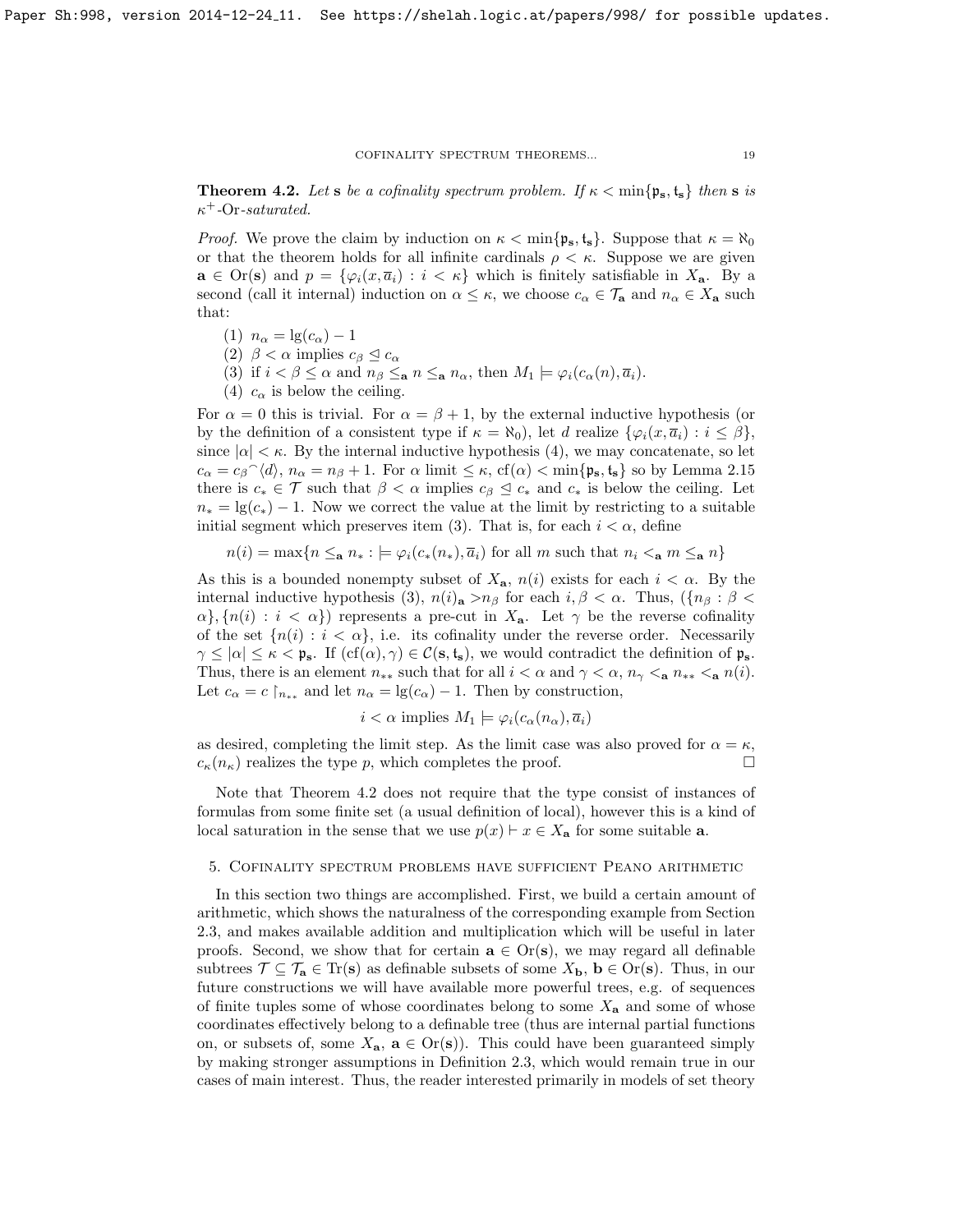or in regular ultrapowers may wish to simply read Convention [5.1,](#page-19-0) Conclusion [5.8,](#page-21-0) Convention [5.16](#page-23-1) and continue. However, the analysis here shows that the necessary structure already arises from our more basic assumptions.

To begin, given s and  $a \in Or(s)$ , we introduce notation for the relative cardinality of definable sets  $A \subseteq X_{\mathbf{a}}, B \subseteq X_{\mathbf{b}}$  as computed by the model  $M_1^+$  under consideration.

<span id="page-19-0"></span>**Convention 5.1.** (An internal notion of cardinality) Let  $s$  be a cofinality spectrum problem and  $a, b \in Or(s)$ . Let  $c = a \times b$  and let  $Par(a, b)$  be the definable subtree of  $\mathcal{T}_{\mathbf{c}}$  given by  $(\varphi(\mathcal{T}_{\mathbf{c}}), \leq_{\mathbf{c}})$ , where  $\varphi(x)$  says that  $\{(x(c, 0), x(c, 1)) : c <_{\mathbf{c}} \lg(x)\}\$ is the graph of a partial one-to-one function from  $X_a$  to  $X_b$ . We will adopt the following convention. Whenever A, B are given as definable subsets of  $X_{a}$ ,  $X_{b}$  respectively, we write

 $|A| \leq^{\mathbf{s}} |B|$ 

to mean "there exists  $x \in \text{Par}(\mathbf{a}, \mathbf{b})$  such that  $A \subseteq \{x(n, 0) : n <_{\mathbf{c}} \lg(x)\}\$  and  ${x(m, 1) : m <_{\mathbf{c}} \lg(x)} \subseteq B$ ". Likewise, we write

 $|A| <^{\mathbf{s}} |B|$ 

to mean "(|A|  $\leq$ <sup>s</sup> |B|)  $\wedge \neg (|B| \leq$ <sup>s</sup> |A|)," *i.e.* |A|  $\leq$ <sup>s</sup> |B| and there does not exist  $x \in \text{Par}(\mathbf{a})$  which is an injection from B into A.

Discussion 5.2. Does the internal notion of cardinality just described behave more like (the cardinality of) the natural numbers or infinite sets? For our present purposes, it behaves like pseudo-finite numbers. However, the same definition applies in very different contexts with different results, for instance in weakenings of cofinality spectrum problems studied in [\[30\]](#page-59-11), where the order is dense.

We now show that a sufficient amount of Gödel coding is available in any CSP. More precisely, we would like to find  $\mathbf{a} \in \text{Or}(\mathbf{s})$  such that for some other  $\mathbf{b} \in \text{Or}(\mathbf{s})$ extending **a**, the set of Gödel codes of partial functions from  $X_a$  to  $X_a$  may be viewed as a definable subset of  $X<sub>b</sub>$ . Informally, the issue is that  $X<sub>a</sub>$  may need to be quite small relative to  $X_{\mathbf{b}}$ ; we would like not only for statements of basic arithmetic and bounded induction to hold in  $X<sub>b</sub>$  of elements in  $X<sub>a</sub>$ , but crucially, for all functions necessary for Gödel coding of  $X_{a}$ -sequences – which, a priori, may be fast growing – to remain available.

<span id="page-19-1"></span>**Lemma 5.3.** Let s be a CSP and  $\mathbf{b} \in \text{Or}(\mathbf{s})$ . Then there is  $\mathbf{a} \in \text{Or}(\mathbf{s})$  such that  $X_{\mathbf{a}}$ is an initial segment of  $X_{\bf b}$  and all Gödel codes for elements of  $\mathcal{T}_{\bf a}$  belong to  $X_{\bf b}$ . In particular, we may identify  $\mathcal{T}_a$  with a definable subset of  $X_b$ .

*Proof.* Let  $\mathbf{b} \in \text{Or}(\mathbf{s})$  be given. We define a series of formulas in the language of  $M_1^+$ . The variables range over elements of  $X_{\bf b}$  unless otherwise indicated.

First, we define (the graph of a partial function corresponding to) addition to be the set of  $(x, y, z)$  such that there is an element  $\eta$  of  $\mathcal{T}_{\mathbf{b}}$ , i.e. a sequence of elements of  $X_{\mathbf{b}}$ , of length y whose first element is x, whose last element is z, and which increments by one. Formally,  $\varphi_+(x,y,z) = (\exists \eta \in \mathcal{T}_b)(\lg(\eta) = y \wedge \eta(0))$  $x \wedge \eta(y-1) = z \wedge (\forall i)(i < \lg(\eta) \rightarrow \eta(S(i)) = S(\eta(i)))$ . Note that we may do this uniformly across  $\mathbf{b} \in \text{Or}(\mathbf{s})$  if we ask that  $\varphi_+$  also accept a fourth parameter, the defining parameter  $c_{\mathbf{b}}$  for  $X_{\mathbf{b}}$ , and require that the formula  $\varphi_+(x, y, z)$  imply  $x, y, z \in X_{\mathbf{b}}$  and that  $(\forall i)$  abbreviate  $(\forall i \in X_{\mathbf{b}})$ . We will assume this to be true, and will omit it here and in the remaining formulas of this proof for readability.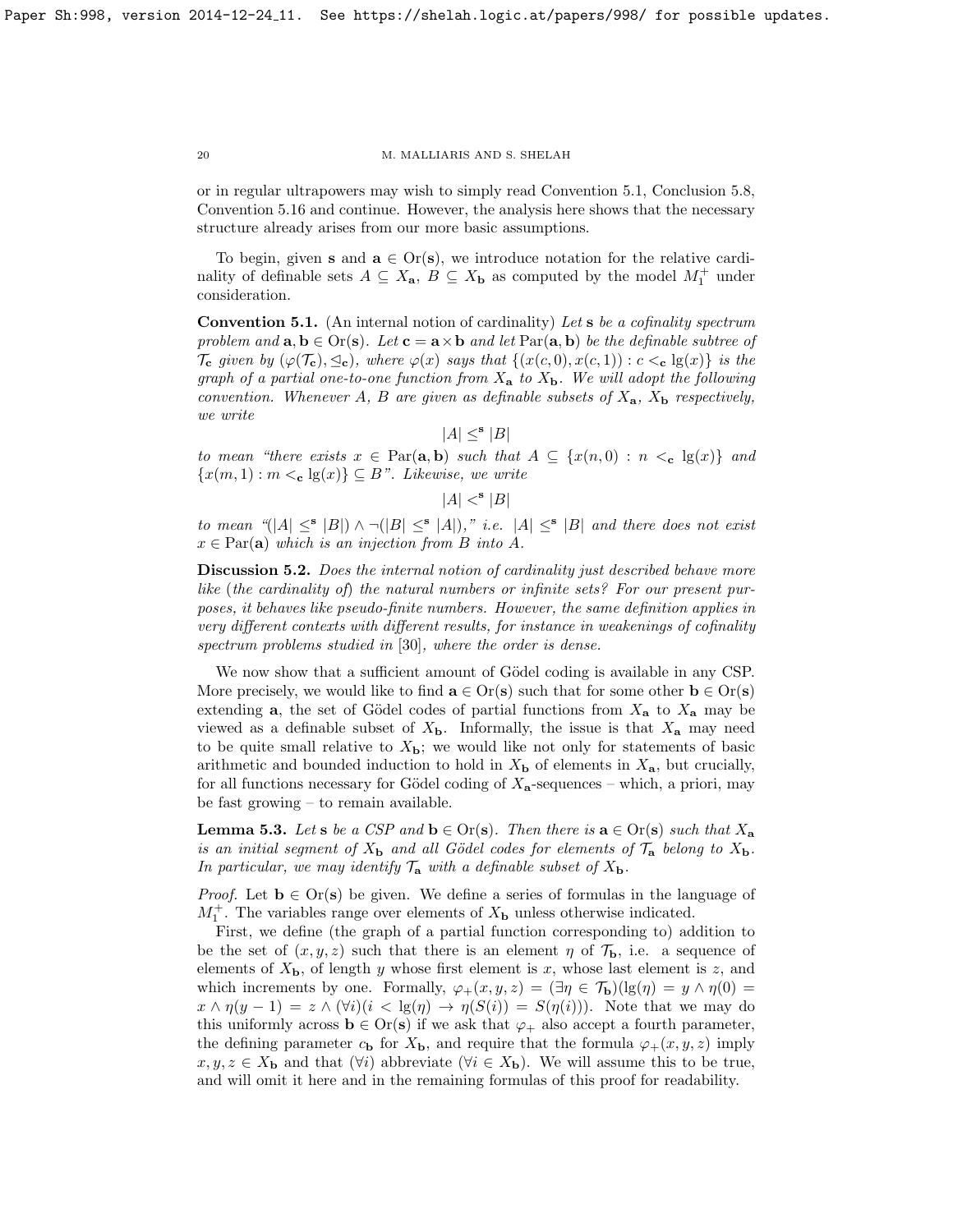Analogously, we may define multiplication  $\varphi_{\times}(x, y, z)$  by substituting  $(i < \lg(\eta) \rightarrow$  $\eta(S(i)) = \eta(i) + x$  in the appropriate place, i.e. requiring that the sequence increment by x. Define exponentiation  $\varphi_{exp}(x, y, z)$  by substituting  $(i < \lg(\eta) \rightarrow$  $\eta(S(i)) = \eta(i) \times x$  in the appropriate place, i.e. requiring that the sequence increment by a factor of  $x$ .

Note that  $\varphi_+(x, y, z)$ ,  $\varphi_\times(x, y, z)$ , and  $\varphi_{exp}(x, y, z)$  are graphs of partial functions, which we will refer to informally as  $x + y$ ,  $x \times y$  and  $x^y$ . Let  $\theta(x)$  assert that  $x + y$ ,  $x \times y$  and  $x^y$  exist for all  $y < x$ .

Clearly, with addition and multiplication we can define "x is a prime." Let  $\varphi_4(x, y)$  assert that x is the yth prime. Let the formula  $\varphi_5(x, n, m)$  assert that x is divisible by the nth prime precisely m times, by asserting the existence of  $\eta \in \mathcal{T}_{\mathbf{b}}$  of length  $m$  whose first element is  $x$ , whose subsequent elements decrease by a factor of the nth prime and whose last element has no more such factors.

Finally, let the formula  $\varphi_6(x, \eta)$  assert that  $x \in X_{\mathbf{b}}$  is a Gödel code for  $\eta$ , by asserting the existence of  $\eta \neq \emptyset$  such that  $\eta \in \mathcal{T}_{\mathbf{b}}$ ,  $x > 2$ , and for all  $i < \lg(\eta)$ , x is divisible by the *i*th prime precisely  $\eta(i) + 1$  times.

To conclude, let  $\psi(w)$  be the formula:

$$
(\forall x < w)\theta(x) \land (\forall \eta \in \mathcal{T}_{\mathbf{b}})((\lg(\eta) < w \land (\forall i < \lg(\eta))(\eta(i) < w)) \to (\exists x)(\varphi_6(x, \eta)))
$$

which asserts that Gödel codes exist for all functions from  $X_{\mathbf{b}}\restriction_w$  to itself. Then  $\psi(w)$  holds of  $0<sub>b</sub>$ , and of all its finite successors, so it holds also on some nonstandard number  $a_*$ . Let **a** be the order given by  $X_{\mathbf{a}} = (X_{\mathbf{b}} \restriction a_*, \leq_{\mathbf{b}})$ , and  $d_{\mathbf{a}} = \min\{d_{\mathbf{b}}, \max(X_{\mathbf{a}})\}\.$  Then  $\mathbf{a} \in \text{Or}(\mathbf{s})$  by Corollary [3.10,](#page-17-2) and inherits nontriviality from b. Thus a, b are as desired.

The "in particular" clause in the statement of the Lemma is clear as this was done in a (uniformly) definable way.

**Definition 5.4.** (Covers) Let **s** be a cofinality spectrum problem and  $\mathbf{a} \in \text{Or}(\mathbf{s})$ .

- (1) Say that  $\mathbf{b} \in \text{Or}(\mathbf{s})$  is a cover for a if all Gödel codes for elements of  $\mathcal{T}_{\mathbf{a}}$ belong to  $X_{\mathbf{b}}$ . The usual case is when  $X_{\mathbf{a}}$  is an initial segment of  $X_{\mathbf{b}}$ , so is itself an element of Or by 3.[10](#page-17-2).
- (2) We define k-coverable by induction on  $k < \omega$ .
	- (a) Say that  $\bf{a}$  is 0-coverable if  $\bf{a} \in \text{Or}(\bf{s})$  is nontrivial.
	- (b) Say that **a** is  $k + 1$ -coverable if there exists  $\mathbf{b} \in \text{Or}(\mathbf{s})$  such that  $\mathbf{b}$  is a cover for a and is itself k-coverable.
- (3) Say that  $\bf{a}$  is coverable if it is 1-coverable; this will be our main case.

<span id="page-20-0"></span>**Claim 5.5.** Let **s** be a cofinality spectrum problem. For each  $k < \omega$  the set

$$
\{ \mathbf{a} \in \text{Or}(\mathbf{s}) : \ \mathbf{a} \ \text{is } k\text{-}coverable \}
$$

is not empty.

*Proof.* We prove this by induction on  $k < \omega$ . In the case where  $k = 0$  this is trivially true as  $\Delta$  is nonempty and Or(s) is assumed to be nontrival. Suppose then that  $\mathbf{b} \in \text{Or}(\mathbf{s})$  is k-coverable; we would like to find  $\mathbf{a} \in \text{Or}(\mathbf{s})$  which is  $k + 1$ -coverable, which we can do by applying Lemma [5.3.](#page-19-1)  $\square$ 

It will be useful to have the analogous result for Cartesian products.

<span id="page-20-1"></span>**Definition 5.6.** Say that  $\mathbf{a} \in \text{Or}(\mathbf{s})$  is coverable as a pair  $(by \mathbf{d} \in \text{Or}(\mathbf{s}))$  when: (a) there is  $\mathbf{c} \in \text{Or}(\mathbf{s})$  such that  $X_{\mathbf{c}} = X_{\mathbf{a}} \times X_{\mathbf{a}}$  and 2.[3\(](#page-8-1)6) holds of  $\mathbf{a}, \mathbf{c}$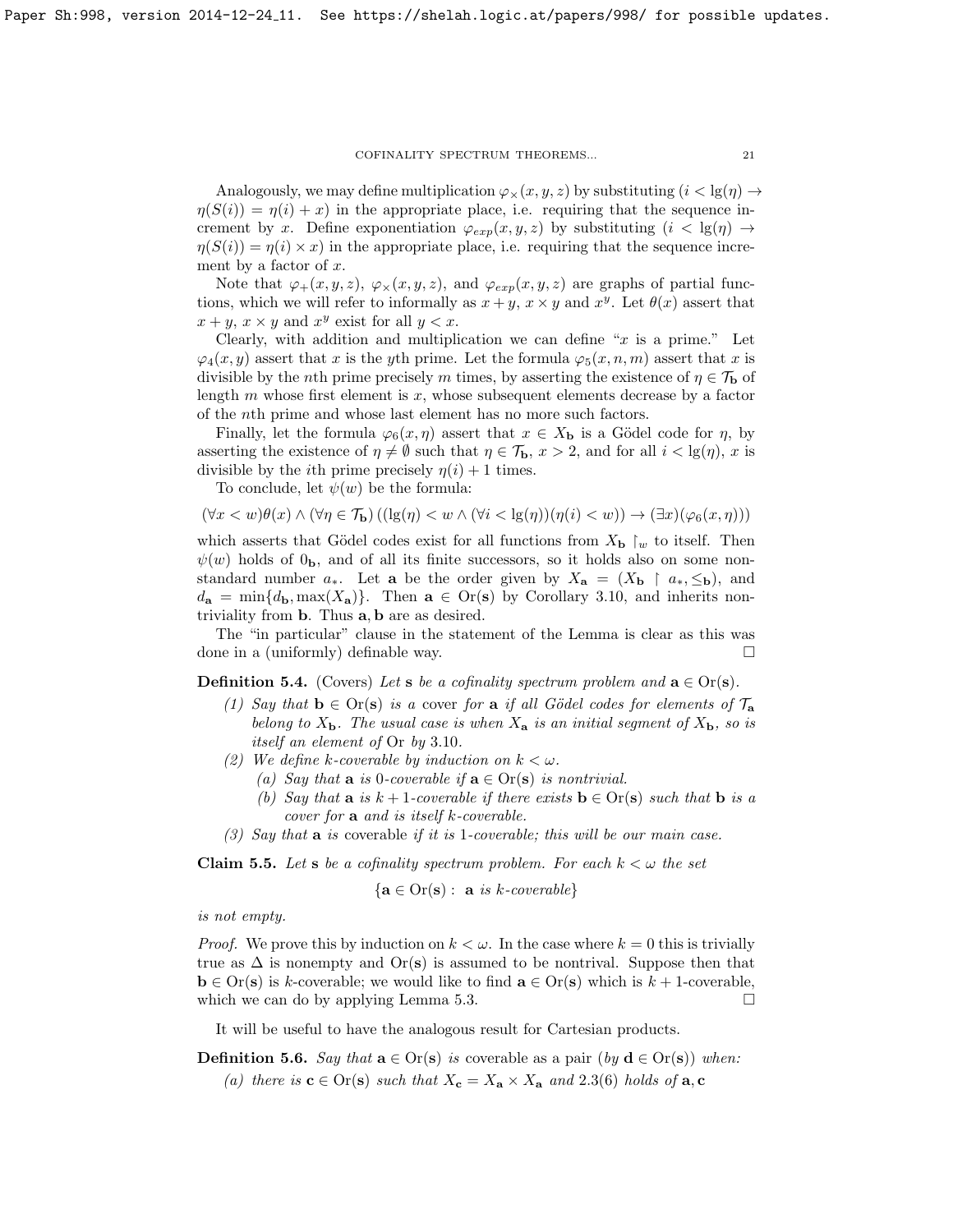(b) **c** is coverable (by **d**).

<span id="page-21-2"></span>Corollary 5.7. There exists  $\mathbf{a} \in \text{Or}(\mathbf{s})$  which is coverable as a pair, say by  $\mathbf{d} \in$ Or(s), and moreover this implies:

- (1) There is  $a \in X_a$ , not a finite successor of  $0_a$ , such that the Gödel codes for functions from  $[0, a]_a$  to  $[0, a]_a \times [0, a]_a$  may be identified with a definable subset of  $X_{\mathbf{d}}$ .
- $(2)$  **a** is coverable by **d**.

When  $\bf{a}$  is coverable as a pair, we may informally abbreviate condition (1) by saying that some given  $M_1^+$ -definable function may be thought of as an element of  $\mathcal{T}_{\mathbf{a}\times\mathbf{a}}$ .

Proof. By Claim [5.5](#page-20-0) (or just Lemma [5.3\)](#page-19-1) and the fact that Definition [5.6\(](#page-20-1)a) requires that the pairing function be well behaved.  $\square$ 

When constructing trees in the continuation of the paper, we will generally build trees of pseudofinite sequences of *n*-tuples  $(n < 10)$ . The components of these tuples will either belong to some  $X_{\mathbf{a}}$  for  $\mathbf{a} \in \text{Or}(\mathbf{s})$ , or they will be definable partial functions with domain and range contained in some  $X_{a}$  which is k-coverable or coverable as a pair (i.e. they will be elements of certain trees), or they will be domains of such functions, as has been justified by the work in this section:

<span id="page-21-0"></span>**Conclusion 5.8.** (More powerful trees) Let  $\mathbf{a} \in \text{Or}(\mathbf{s})$  be coverable. We may in our future constructions consider as a definable subtree of an element of  $Tr(s)$  any tree of sequences of finite tuples some of whose coordinates range over elements of a definable sub-tree of  $\mathcal{T}_{a}$ . Without loss of generality, we also allow some coordinates to be the domain or range of such a function.

*Proof.* By Corollary [3.6,](#page-16-1) to study  $C(s, t_s)$  we may freely choose the order we work in from among the nontrivial elements of  $Or(s)$ . By Claim [5.5](#page-20-0) we may assume a is coverable (or k-coverable if necessary), so elements of  $\mathcal{T}_n$  may be considered as elements of a definable subset of some  $X_{\mathbf{b}}$ ,  $\mathbf{b} \in \text{Or}(\mathbf{s})$ . Then the desired tree will be a definable sub-tree of  $\mathcal{T}_{\mathbf{b}}$  or of  $\mathcal{T}_{\mathbf{c}}$  where **c** is a finite Cartesian product of **b**.

For the last line: The use of domains and ranges of such functions is entirely a matter of presentation. We could easily in each case use a different defining formula for the tree which did not list the domain as a separate component of the tuple. For more complex arguments, one could alternatively formalize a suitable internal notion of power set.  $\Box$ 

We now justify the naturalness of models of Peano arithmetic with bounded induction as an example of a cofinality spectrum problem. Let exponentiation mean in the sense of the relation from Lemma [5.3](#page-19-1) (which satisfies all of the usual properties of the graph of exponentiation except for the sentence  $(\forall x \forall y \exists z) \varphi_{exp}(x, y, z)$ .

<span id="page-21-1"></span>**Definition 5.9.** (Weak powers) Let **s** be a cofinality spectrum problem and  $\mathbf{a} \in \mathbb{R}$ Or(s). Let  $e_a$  denote the last element of  $X_a$ . Say that  $a \in X_a$  has weak powers if a is not a finite successor of  $0_a$ , there exists  $z \in X_a$  such that  $(a^a = z)$ , and for each  $\ell < \omega$ ,

$$
a^a \prec_{\mathbf{a}} S^{-\ell}(e_{\mathbf{a}})
$$

**Remark 5.10.** Note that Definition [5.9](#page-21-1) implies that  $a^k <sub>a</sub> S^{-\ell}(e_a)$  for each  $\ell, k <$  $\omega$ , where  $a^k$  means  $a^{S^k(0_a)}$ .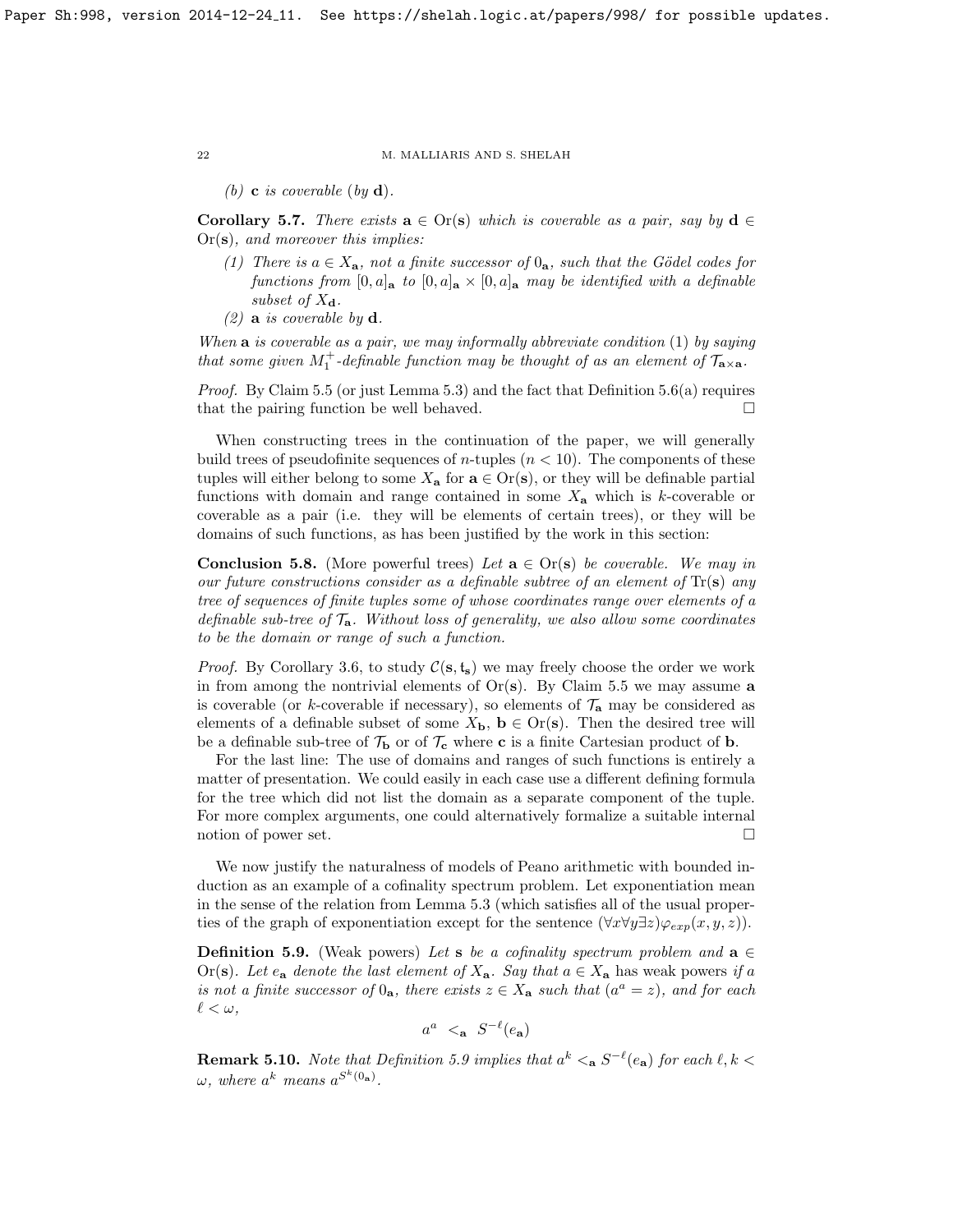<span id="page-22-0"></span>**Lemma 5.11.** Let s be a cofinality spectrum problem,  $\mathbf{a} \in \text{Or}(\mathbf{s})$ , and suppose  $a \in X_a$  has weak powers. Then there are definable functions  $+_a$ ,  $\times_a$  such that *identifying* k with  $S^k(0_a)$ , the model

$$
N_a^* := (\bigcup_{k < \omega} [0_\mathbf{a}, a^k)_\mathbf{a}; +_\mathbf{a}, \times_\mathbf{a}, S_\mathbf{a}^1, \leq_\mathbf{a}, 0_\mathbf{a})
$$

may be regarded as a model of  $I\Delta_0$ , arithmetic with bounded induction, meaning that the arithmetic operations are well defined on the domain of  $N_a^*$  and for any bounded formula  $\varphi(x)$  in the language of arithmetic which implies  $x \in X_{a}$ , the following holds in  $M_1$ :

 $(\forall x \leq a_*)(\forall \overline{y}) (\varphi(0_*, \overline{y}) \land (\forall z \leq x)(\varphi(z, \overline{y}) \rightarrow \varphi(S(z), \overline{y})) \rightarrow (\forall z \leq x)\varphi(z, \overline{y}))$ 

**Remark 5.12.** Clearly, the domain of  $N_a^*$  is not definable in  $M_1^+$ .

*Proof.* (of Lemma [5.11\)](#page-22-0) First, we define  $+_{a}$ ,  $\times_{a}$  as partial functions from  $X_{a} \times$  $X_{\mathbf{a}} \to X_{\mathbf{a}}$  and check they behave as desired. We could use the formulas from Lemma [5.3,](#page-19-1) but it is interesting to do this another way, based only on [5](#page-19-0).1. Let Int<sub>a</sub> =  $\{[e_1, e_2) : e_1 \leq_a e_2, e_1, e_2 \in X_a\}$ . Formally, elements of Int<sub>a</sub> are presented as pairs but we think of them as closed and open intervals. Let  $E_a$  be the definable equivalence relation on Int<sup>a</sup> given by having the same cardinality in the sense of s (i.e. writing  $X = \{x : e_1 \leq_a x <_a e_2\}, Y = \{y : e'_1 \leq_a y <_a e'_2\},\$ we have that  $|X| \leq^{\mathbf{s}} |Y|$  and  $|Y| \leq^{\mathbf{s}} |X|$ ).

Denote by  $0_a$  the  $\leq_a$ -minimal element of  $X_a$ . For addition, define:

$$
+_{\mathbf{a}}(x,y) = z \text{ if } (\exists w \in X_{\mathbf{a}}) \mid w \leq_{\mathbf{a}} z \land [0_{\mathbf{a}},x) E_{\mathbf{a}}[0_{\mathbf{a}},w) \land [0_{\mathbf{a}},y) E_{\mathbf{a}}[w,z))
$$

We will write  $1 = 1_a$  for the successor of  $0_a$  in the discrete linear order  $\leq_a$ . Then clearly

$$
S^1(w) = +_{\mathbf{a}}(w, 1_{\mathbf{a}})
$$

For multiplication, define:

 $\times_{\mathbf{a}}(x, y) = z$  if

$$
(\exists f \in \text{Par}(\mathbf{a})) (\text{dom}(f) = [0, x)_{\mathbf{a}} \land (\forall w <_{\mathbf{a}} x = \lg(f)) (\ [f(w), f(w+1))E_{\mathbf{a}}[0, y) \ )).
$$

Clearly  $+_a$ ,  $\mathcal{X}_a$  act like addition and multiplication except for the fact that not all pairs of elements of  $X_a$  will have a sum or product (if they are too large). This shows  $N_a^*$  is a model of Peano arithmetic without induction in which every nonzero element has a predecessor.

Recalling that  $dom(N^*_{\mathbf{a}}) = \bigcup_{k \leq \omega} [0_{\mathbf{a}}, a^k)_{\mathbf{a}}$ , we verify bounded induction on  $[0_{\mathbf{a}}, a^k]$ for each relevant formula and each k. Let  $k < \omega$  be given and let  $a_* = a^k$ . For any bounded formula  $\psi(x)$  in the language of arithmetic, possibly with parameters, which implies  $x \in X_{\mathbf{a}}$ , if  $M_1^+ \models \psi(0_{\mathbf{a}})$  then the set  $\{x \in X_{\mathbf{a}} : (\forall z \leq_{\mathbf{a}} x)\psi(z)\}\$ is a definable nonempty subset of  $X_{\mathbf{a}}$ , so has a greatest element  $n_{\psi}$ . If  $n_{\psi} \leq a_{*}$ ,  $(\forall z \leq n_{\psi})(\psi(z) \to \psi(S(z)))$  is well defined, so it is either true in  $M_1^+$  (in which case we contradict  $n_{\psi} \leq a_{*}$ ) or false in  $M_{1}^{+}$  (in which case this instance of induction is trivially true).

This completes the proof.

**Definition 5.13.** Say that  $\varphi(x)$  is a weakly initial formula for a if it is a formula in the language of  $M_1^+$ , possibly with parameters, which implies  $x \in X_a$  and which holds on  $S^k(0_a)$  for all  $k < \omega$ .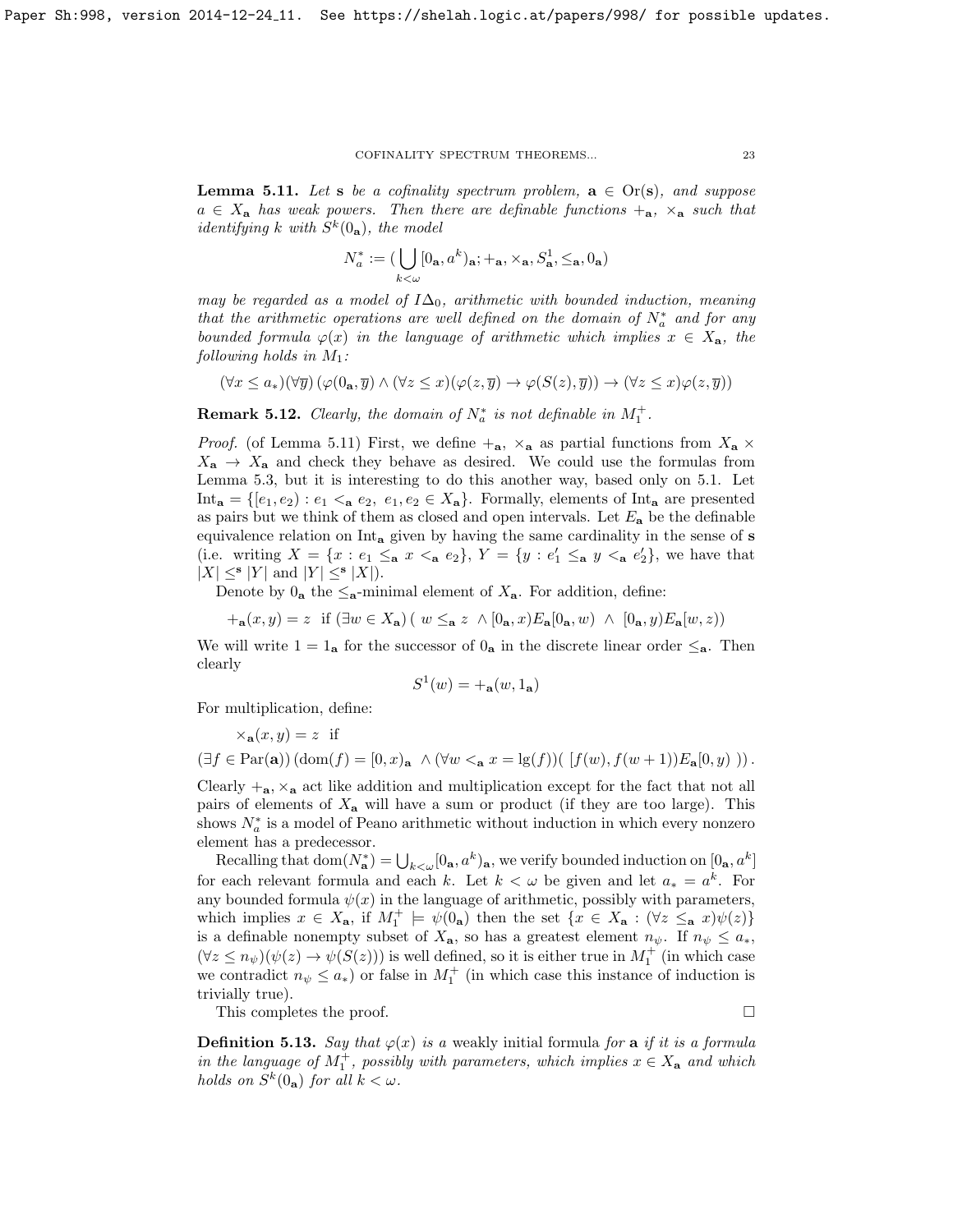<span id="page-23-2"></span>Claim 5.14. Let s be a cofinality spectrum problem,  $\mathbf{a} \in \text{Or}(\mathbf{s})$ ,  $\varphi(x)$  a weakly initial formula for  $a$ .

- (1) There is a nonstandard  $a \in X_a$  such that  $M_1^+ \models \varphi(a)$ .
- (2) We may also require that  $a < S^{-\ell}(e_{\bf a})$  for all  $\ell < \omega$ .

*Proof.* For part (1), the set  $A = \{b \in X_a : (\forall c \leq_a b)\varphi(c)\}\)$  contains all the standard elements of  $X_{a}$ , and is definable, so it has a last element  $a_{*}$ , which is necessarily nonstandard. For part  $(2)$ , let  $a$  be any element realizing the countable pre-cut described by the standard elements on the left and  $\{S^{-\ell}(a_*) : \ell < \omega\}$  on the right.  $\square$ 

Alternately, Theorem [4.2](#page-18-1) shows that in Claim [5.14](#page-23-2) we may replace  $\varphi$  with a consistent partial type  $\Sigma(x)$  closed under conjunction, each of whose formulas (thus, finite subtypes) is weakly initial for a and such that  $|\Sigma| < \min\{p_s, t_s\}$ .

**Conclusion 5.15.** Let s be a cofinality spectrum problem,  $\mathbf{a} \in \text{Or}(\mathbf{s})$ . There are  $a \in X_a$  which have weak powers in the sense of [5.9,](#page-21-1) i.e. for which the hypotheses of Lemma [5.11](#page-22-0) are satisfied.

*Proof.* Let  $\varphi_{exp}(x, y, z) = x^y = z^y$  be the formula from Lemma [5.3,](#page-19-1) let  $\varphi(x) =$  $\exists y \psi(x, x, y)$ , and apply Claim [5.14](#page-23-2) to  $\varphi(x)$ .

<span id="page-23-1"></span>**Convention 5.16.** In what follows, whenever the context of a background  $X_a$  is clear, we freely use the partial functions  $+, \times,$  and exponentiation from Lemma [5.11](#page-22-0) (or Lemma [5.3](#page-19-1)), as well as 0, 1,  $+k$ ,  $-k$ , internal cardinality  $|\cdot|$  in the sense of 5.[1](#page-19-0) (really a means of internally comparing two sets), successor  $S^{\ell}, S^{-\ell}$  from 2.[11](#page-11-2). We also adopt the more usual notation  $x + y$ ,  $x \times y$ .

6. THERE ARE NO SYMMETRIC CUTS STRICTLY BELOW  $\min\{\mathfrak{p}_s^+, \mathfrak{t}_s\}$ 

<span id="page-23-0"></span>With the results of Sections [4–](#page-17-0)[5](#page-18-0) (local saturation, basic arithmetic) in hand, we return to the main line of our investigation: the cofinality spectrum  $\mathcal{C}(\mathbf{s}, \mathbf{t_s})$ . To Uniqueness, Theorem [3.2,](#page-14-0) we now add:

<span id="page-23-3"></span>**Lemma 6.1.** Let s be a cofinality spectrum problem. Then for all regular  $\kappa$  such that  $\kappa \leq \mathfrak{p}_s$ ,  $\kappa < \mathfrak{t}_s$ , we have that  $(\kappa, \kappa) \notin C^{\rm ct}(s)$ .

*Proof.* Without loss of generality, we fix  $\mathbf{a} \in \text{Or}(\mathbf{s})$  which is coverable, say by **b**. We prove the lemma by induction on  $\kappa$ . Arriving to  $\kappa$ , assume for a contradiction that  $(\langle a_{\alpha} : \alpha < \kappa \rangle, \langle b_{\alpha} : \alpha < \kappa \rangle)$  represents a  $(\kappa, \kappa)$ -cut in  $X_{a}$ . Fix a definable partial injection g from  $X_{\mathbf{b}} \times X_{\mathbf{b}}$  to  $X_{\mathbf{b}}$  whose domain includes  $X_{\mathbf{a}} \times X_{\mathbf{a}}$ . (Such a function always exists as  $\mathcal{T}_a$  may be identified with a definable subset of  $X_b$ , and ordered pairs of elements of  $X_a$  may be represented as elements of  $\mathcal{T}_a$  of length 2. For definiteness, we may assume  $X_{\mathbf{a}} \subseteq X_{\mathbf{b}}$  and use  $(a, b) \mapsto (a + b + 1)^2 + a$ , which will be defined on all pairs of elements from  $X_{\mathbf{a}}$  by the choice of  $X_{\mathbf{b}}$ .) Define  $\mathcal T$  to be the set of  $x \in \mathcal{T}_{\mathbf{b}}$  such that:

- (a)  $x(n)$ , when defined, is  $g(a, b)$  for some  $a, b \in X_a$ . In slight abuse of notation, we will denote a by  $x(n, 0)$  and b by  $x(n, 1)$ .
- (b)  $n_1 < b>$   $n_2 < b$  lg(x) implies  $x(n_1, 0) < a$   $x(n_2, 0) < x(n_2, 1) < a$   $x(n_1, 1)$ .

Just as in the proof of Theorem [3.2,](#page-14-0) we choose a sequence  $c_{\alpha}$ ,  $n_{\alpha}$  by induction on  $\alpha < \kappa$  so that:

(1)  $c_{\alpha} \in \mathcal{T}$  and  $n_{\alpha} = \lg(c_{\alpha})$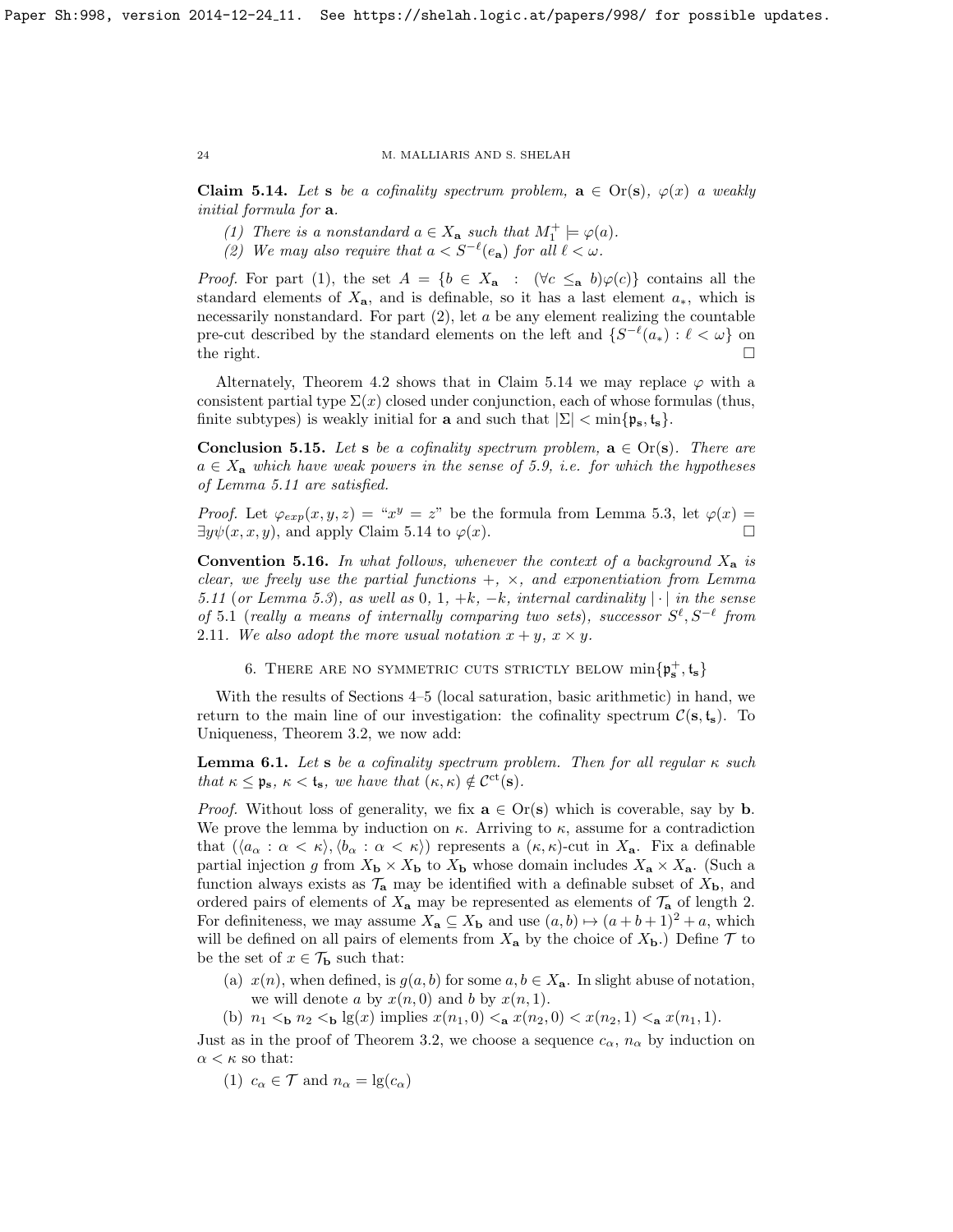(2)  $\beta < \alpha$  implies  $c_{\beta} \leq c_{\alpha}$ 

- (3)  $c_{\alpha}$  is below the ceiling
- (4)  $c_{\alpha}(n_{\alpha}) = g(a_{\alpha}, b_{\alpha})$

For limit  $\alpha < \kappa$ , Lemma [2.15](#page-13-2) applies, so we may carry out the induction. Having defined  $\langle c_{\alpha} : \alpha < \kappa \rangle$ , as  $\kappa < t_{s}$  we apply Claim [2.14](#page-13-4) to choose  $c \in \mathcal{T}$  such that  $\alpha < \kappa$  implies  $c_{\alpha} \leq c$ . Let  $\mathbf{n} = \lg(c) - 1$ . Then by clause (b) of the definition of  $\mathcal{T}$ , we have that for all  $\alpha < \kappa$ ,

 $a_{\alpha} = c(n_{\alpha}, 0) \leq a c(n, 0) \leq a c(n, 1) \leq a c(n_{\alpha}, 1) = b_{\alpha}.$ 

This contradicts the assumption that  $(\langle a_{\alpha} : \alpha < \kappa \rangle, \langle b_{\alpha} : \alpha < \kappa \rangle)$  represents a  $(\kappa, \kappa)$ -cut in  $X_{\mathbf{a}}$ .

Note that Lemma [6.1](#page-23-3) generalizes Lemma [2.2.](#page-6-3)

<span id="page-24-0"></span>**Lemma 6.2.** Let s be a cofinality spectrum problem and  $\kappa$  a regular cardinal. If  $\kappa = t_s$ , then there is a definable linear order which has a  $(\kappa, \kappa)$ -cut.

**Remark 6.3.** It is not asserted that this definable linear order is an element of  $Or(s)$ .

*Proof of Lemma [6.2.](#page-24-0)* By Definition [2.10,](#page-11-4) if  $\kappa = \mathfrak{t}_s$  then there is some  $\mathcal{T}_a \in \text{Tr}(s)$ which contains a strictly  $\mathcal{Q}_{a}$ -increasing sequence  $\langle c_i : i \langle \kappa \rangle$  with no upper bound.

We construct a linear order by collapsing the tree so that the presence or absence of  $\kappa^+$ -treetops (upper bounds of linearly ordered sequences of cofinality  $\kappa$ ) corresponds to realization or omission of symmetric  $(\kappa, \kappa)$ -cuts. Note that as  $X_a$  is linearly ordered by  $\leq_{a}$ , we have available a definable linear ordering on the immediate successors of any given  $c \in \mathcal{T}_{a}$ . To simplify notation, write  $\operatorname{cis}(c_i, c_j)$  for the common initial segment of  $c_i, c_j$ .

Fix two distinct elements of  $X_{a}$ ; without loss of generality we use  $0_{a}$ ,  $1_{a}$ , called 0, 1, so  $0 \le a$  1. Let X be the set  $\mathcal{T}_a \times \{0,1\}$ . Let  $\leq_X b$  be the linear order on X defined as follows:

- If  $c = d$ , then  $(c, 0) < x$   $(c, 1)$
- If  $c \leq_{\mathbf{a}} d$  and  $c \neq d$ , then  $(c, 0) \leq_{X} (d, 0) \leq_{X} (d, 1) \leq_{X} (c, 1)$
- If c, d are  $\leq$ -incomparable, then let  $e \in \mathcal{T}_a$ ,  $n_c, n_d \in X_a$  be such that  $e = \text{cis}(c, d)$  and  $e^{\hat{ }} n_c \leq_\mathbf{a} c$  and  $e^{\hat{ }} n_d \leq_\mathbf{a} d$ . Necessarily  $n_c \neq n_d$  by definition of e, so for  $s, t \in \{0, 1\}$  we define

$$
(c, s) <_X (d, t) \iff n_c <_a n_d
$$

(Informally speaking, each node separates into a set of matched parentheses enclosing the cone above it.) Then  $\lt_X$  is definable linear order on X with a first and last element.

Recalling the definition of the sequence  $\langle c_i : i \langle \kappa \rangle$  from the beginning of the proof, it follows that

 $(\langle (c_i, 0) : i < \kappa \rangle, \langle (c_i, 1) : i < \kappa \rangle)$ 

represents a  $(\kappa, \kappa)$ -cut in  $(X, \leq_X)$ . This is because it is a definable linear order on a definable set in  $M_1^+$  and every element misses the cut at some initial stage. This completes the proof.  $\Box$ 

Lemma [6.2](#page-24-0) shows that if we were to e.g. extend our definition of cuts in  $\mathcal{C}^{ct}(s)$  to include the one in Lemma [6.2](#page-24-0) (or to show that  $\Delta$  may be suitably ex-tended, so [3](#page-17-1).9 applies), this would give a characterization of  $t_s$ : if  $\kappa = t_s$  then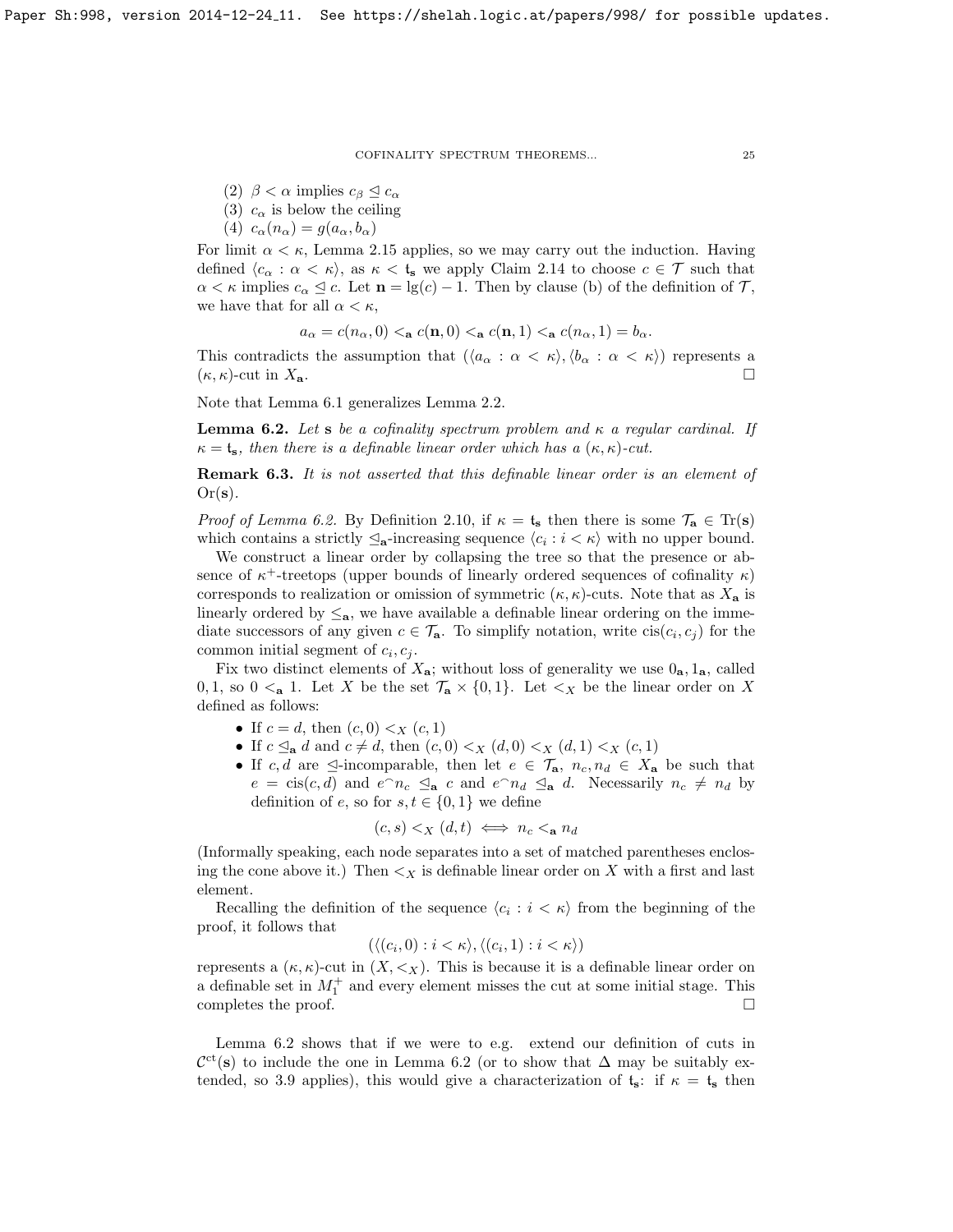$t_s = \min\{\kappa : (\kappa, \kappa) \in C^{ct}(s)\}\$ , thus also  $\mathfrak{p}_s \leq t_s$  by definition of  $\mathfrak{p}_s$ . This is not necessary for our present arguments; it is established in certain cases, e.g. [10](#page-41-2).25 below. The full characterization is proved under similar additional hypotheses (which hold in all the main examples of the present paper) in the authors' paper [\[31\]](#page-59-9).

7. If  $\text{lcf}(\aleph_0, \mathbf{s}) > \aleph_1$  then  $\text{lcf}(\aleph_0, \mathbf{s}) \ge \min\{\mathfrak{p}_\mathbf{s}^+, \mathfrak{t}_\mathbf{s}\}\$ 

<span id="page-25-0"></span>As a warm-up to Section [8,](#page-28-0) in the present section we will prove Theorem [7.5:](#page-28-1) for a cofinality spectrum problem s, if  $\text{lcf}(\aleph_0, \mathbf{s}) \neq \aleph_1$ , then either  $\text{lcf}(\aleph_0, \mathbf{s}) > \mathfrak{p}_\mathbf{s}$  or  $\text{lcf}(\aleph_0, \mathbf{s}) \geq \mathfrak{t}_{\mathbf{s}}.$ 

**Convention 7.1.** For s a cofinality spectrum problem,  $\mathbf{a} \in \text{Or}(\mathbf{s})$ ,  $a_1 \leq_a a_2$  from  $X_{\mathbf{a}}$  we write  $(a_1, a_2)_{\mathbf{a}}$  for

$$
\{x \in X_{\mathbf{a}} : a_1 <_{\mathbf{a}} x <_{\mathbf{a}} a_2\} \subseteq X_{\mathbf{a}}
$$

and analogously for closed and half-open intervals.

Convention 7.2. Various subsequent proofs will involve the same three types of sequences: we are given a cut represented by  $(d, \overline{e})$  and an additional sequence of constants  $\overline{a}$ . We standardize indexing as follows:

$$
\bullet \ \overline{d} = \langle d_{\epsilon} : \epsilon < \ldots \rangle
$$

$$
\bullet \ \overline{e} = \langle e_\alpha : \alpha < \ldots \rangle
$$

 $\bullet \ \overline{a} = \langle a_i : i < ... \rangle$ 

The proofs also involve building sequences  $\langle c_{\alpha} : \alpha < ... \rangle$  of elements in a given tree, where the definition of  $c_{\alpha}$  generally depends on  $e_{\alpha}$ , as the index suggests.

We begin with a preliminary claim. Our main case is  $\kappa = \aleph_0$ , but it will be useful to have the general statement.

<span id="page-25-1"></span>Claim 7.3. Let s be a cofinality spectrum problem. Suppose that we are given:

- (1)  $\mathbf{a} \in \text{Or}(\mathbf{s})$ , which is coverable as a pair by  $\mathbf{b}$
- (2)  $e \leq_a e' \in X_a$  infinitely far apart
- (3)  $κ$ <sup>+</sup> < min{ $ρ_s, t_s$ }
- (4)  $\{a_i : i < \kappa^+\}$  a set of pairwise distinct elements of  $X_{\mathbf{a}}$
- (5)  $\gamma = cf(\gamma) < \min\{\mathfrak{p}_s, \mathfrak{t}_s\}$
- (6)  $\langle f_\beta : \beta < \gamma \rangle$  a sequence of definable partial injections from  $X_a$  into  $X_a$ , such that for all  $\beta < \gamma$ ,

$$
\text{dom}(f_{\beta}) \supsetneq \{a_i : i < \kappa^+\}
$$

Then there exists a definable partial injection f such that:

- (a)  $a_i \in \text{dom}(f)$  for all  $i < \kappa^+$
- (b) dom(f)  $\subseteq$  dom(f<sub>β</sub>) for all  $\beta < \gamma$

(c) range
$$
(f) \subseteq (e, e')_{\mathbf{a}}
$$

Moreover, we may identify f with an element of  $X_{\bf b}$ .

*Proof.* We have assumed **a** is coverable as a pair by **b**, Definition [5.6,](#page-20-1) which assumes we fix an appropriate  $c \in Or(s)$  be such that  $X_c = X_a \times X_a$  and b covers c. Let  $\mathcal{T} \subseteq \mathcal{T}_{c}$  be the definable subtree of elements x such that range $(x)$  is the graph of a partial injection from  $X_a$  into  $(e, e')_a$ , which we denote  $g_x$ . Let p be the partial type of an element  $x \in \mathcal{T}$  whose associated  $g_x$  satisfies the conditions (a)-(c) on f given in the statement of the Claim. By hypothesis, elements of  $\mathcal T$  may be identified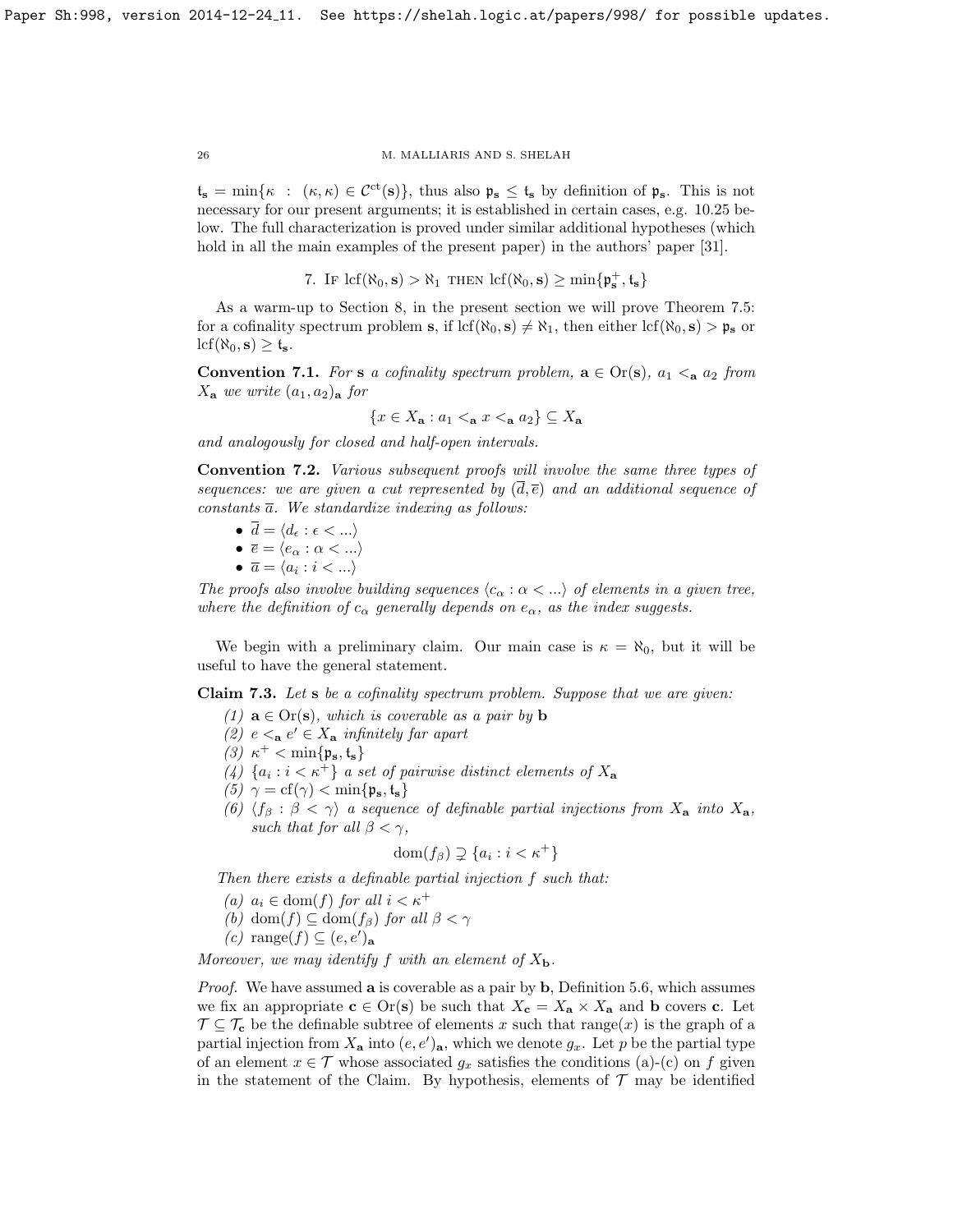with elements of  $X_{\mathbf{b}}$ . Thus, to show that p is a partial Or-type in  $M_1^+$  of size  $\kappa^+ + |\gamma| < \min\{\mathfrak{p}_s, \mathfrak{t}_s\},\$ it will suffice to show that p is finitely satisfiable in T.

Consider an arbitrary but fixed finite subset  $p_* \subseteq p$  involving only  $\{f_\beta : \beta \in \sigma\}$ and  $\{a_i : i \in \tau\}$  for some fixed  $\sigma \in [\gamma]^{< \aleph_0}$  and  $\tau \in [\kappa^+]^{< \aleph_0}$ . By assumption (6) of the Claim,  $\{a_i : i \in \tau\} \subseteq \bigcap_{\beta \in \sigma} \text{dom}(f_\beta)$ . List this set as  $\{a_{i_k} : k < |\tau|\}$ . By assumption (2), there exist  $|\tau|$  distinct elements  $\{b_k : k < |\tau|\}$  of the interval  $(e, e')_{\mathbf{a}}$ . Let  $c_* = \langle a_0, b_0 \rangle$   $\cdots$   $\langle a_{i_{|\tau|-1}}, b_{|\tau|-1} \rangle$ . Note that this function will be an element of  $\mathcal T$  by closure under concatenation and the hypothesis that **a** is nontrivial (thus also c is nontrivial, by choice of c in [5.6\)](#page-20-1). Thus,  $c_*$  realizes  $p_*$ . This completes the proof that  $p$  is finitely satisfiable in  $\mathcal{T}$ .

By Or-saturation, Theorem [4.2](#page-18-1) above,  $p$  is realized by some c. Let  $g_c$  be the associated definable partial function described in the first paragraph of the proof. Then  $f = g_c$  is as required.

Note that in the proof just given, we did not require the functions  $f_\beta$  to be uniformly definable nor to belong to  $\mathcal{T}_{c}$ .

<span id="page-26-0"></span>**Lemma 7.4.** Let s be a cofinality spectrum problem and  $\aleph_1 < \lambda = cf(\lambda) \leq \mathfrak{p}_s$ ,  $\lambda <$  t<sub>s</sub>. If

$$
\mathrm{lcf}(\aleph_1, \mathbf{s}) \ge \aleph_2 \quad and \quad \mathrm{lcf}(\aleph_0, \mathbf{s}) \ge \lambda
$$

then  $\text{lcf}(\aleph_0, \mathbf{s}) > \lambda$ .

*Proof.* Assume for a contradiction that  $\text{lcf}(\aleph_0, \mathbf{s}) = \lambda$ . Note that the hypotheses of the claim guarantee that  $\aleph_1 < \min{\{p_s, t_s\}}$ . Since we may choose any order in which to work, let  $\mathbf{a} \in \text{Or}(\mathbf{s})$  be coverable as a pair and let  $\mathbf{b} \in \text{Or}(\mathbf{s})$  be a cover for it. Without loss of generality, we may choose

$$
(\langle d_{\epsilon} : \epsilon < \omega \rangle, \langle e_{\alpha} : \alpha < \lambda \rangle)
$$

representing an  $(\aleph_0, \lambda)$ -cut in  $X_a$  such that  $d_0$  is the  $\leq_a$ -least element of  $X_a$  and  $d_{\epsilon+1} = S^1(d_{\epsilon})$  for  $\epsilon < \omega$ , whereas the elements of  $\bar{\epsilon}$  are infinitely far apart:  $S^k(e_{\alpha+1}) < e_{\alpha}$  for each  $\alpha < \lambda$  and  $k < \omega$ . This can be done as follows. Let  $\langle d_{\epsilon} : \epsilon < \omega \rangle$  be as specified; by choice of  $X_{\mathbf{a}}, X := X_{\mathbf{a}} \setminus \{d_{\epsilon} : \epsilon < \omega\} \neq \emptyset$  so by uniqueness there is a sequence  $\overline{e} = \langle e_\alpha : \alpha < \lambda \rangle$  coinitial in X. If necessary, replace  $\bar{e}$  with  $\langle e_{\omega \cdot \alpha} : \alpha < \lambda \rangle$  (ordinal product) to achieve the spacing.

To complete the preliminaries, choose a sequence  $\langle a_i : i < \aleph_1 \rangle$  of distinct elements of  $X_{\mathbf{a}}$ , which exists by Claim [3.1](#page-13-3) since a fortiori  $\aleph_1 \leq \mathfrak{p}_\mathbf{s}$ .

Let  $\mathbf{d} \in \text{Or}(\mathbf{s})$  be such that  $X_{\mathbf{d}} = X_{\mathbf{a}} \times X_{\mathbf{a}} \times X_{\mathbf{b}} \times X_{\mathbf{b}}$ . Let  $\mathcal{T}_2$  be the subtree of  $\mathcal{T}_{d}$  consisting of elements x such that:

- (a)  $x(n, 0) <_{\mathbf{a}} x(n, 1)$  are from  $X_{\mathbf{a}}$
- (b)  $x(n, 2)$  is a subset of  $X_{\mathbf{a}}$ , equal to  $\text{dom}(x(n, 3))$
- (c)  $x(n, 3)$  is a 1-to-1 function from  $x(n, 2)$  into the interval  $(x(n, 0), x(n, 1))$ <sub>a</sub>
- (d)  $n_1 <$ **a**  $n_2$  in dom(x) implies  $x(n_2, 1) <$ **a**  $x(n_1, 0)$  and  $x(n_2, 2) \subsetneq x(n_1, 2)$

Recalling the choice of  $\langle e_\alpha : \alpha < \lambda \rangle$ , we will now choose  $c_\alpha \in \mathcal{T}_2$ ,  $n_\alpha \in X_c$  by induction on  $\alpha < \lambda$  such that:

- (i)  $\beta < \alpha$  implies  $c_{\beta} \leq c_{\alpha}$
- (ii)  $n_{\alpha} = \max(\text{dom}(c_{\alpha}))$
- (iii) each  $c_{\alpha}$  is below the ceiling
- (iv)  $e_{\alpha+1} \leq_{\mathbf{a}} c_{\alpha}(n_{\alpha}, 0) \leq_{\mathbf{a}} c_{\alpha}(n_{\alpha}, 1) \leq_{\mathbf{a}} e_{\alpha}$
- (v)  $a_i \in c_\alpha(n_\alpha, 2)$  for each  $i < \aleph_1$ .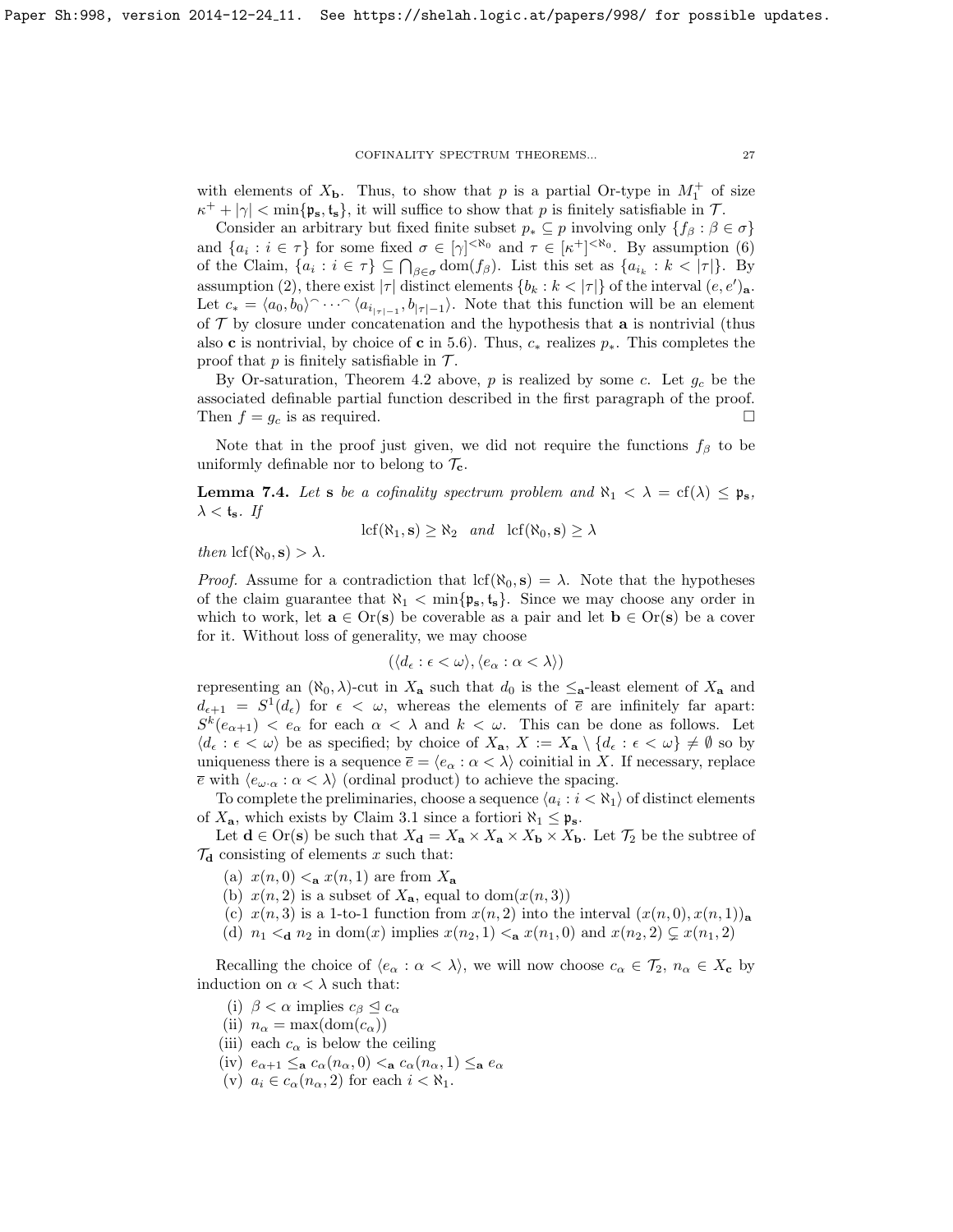Let us carry out the induction:

For  $\alpha = 0$ : Apply Claim [7.3](#page-25-1) with  $\kappa^+ = \aleph_1$ ,  $\gamma = 0$ ,  $e = e_1$ ,  $e' = e_0$  to obtain a suitable partial injection g, which can be coded as element of  $X<sub>b</sub>$ , and whose domain contains  $\{a_i : i < \aleph_1\}$ . Let  $c_0 = \langle e_1, e_0, \text{dom}(g), g \rangle$  and let  $n_0 = 0$ .

For  $\alpha = \beta + 1$ : Likewise, apply Claim [7.3](#page-25-1) with  $\kappa^+ = \aleph_1$ ,  $\gamma = 1$ ,  $f_0 = c_\beta(n_\beta, 3)$ ,  $e = e_{\alpha+1}, e' = e_{\alpha}$  to obtain a definable partial injection  $g \in X_{\mathbf{b}}$  whose domain includes  $\{a_i : i < \aleph_1\}$  and whose range is included in the interval  $(e_{\alpha+1}, e_{\alpha})$ . Let  $c_{\alpha} = c_{\beta} \widehat{\langle e_{\alpha}, e_{\beta}, \text{dom}(g), g \rangle}$ . Let  $n_{\alpha} = n_{\beta} + 1$ .

For  $\alpha < \lambda$  limit: As  $cf(\alpha) \leq \alpha < \lambda$  thus  $cf(\alpha) < \min\{\mathfrak{p}_s, \mathfrak{t}_s\}$ , by Lemma [2.15](#page-13-2) there is  $c \in \mathcal{T}_2$  such that  $\beta < \alpha$  implies  $c_{\beta} \leq c$  and c is below the ceiling. Then

$$
\{n: n <_{\mathbf{c}} \lg(c),\ M_1^+ \models e_\alpha \lneq_{\mathbf{a}} c(n,0)\ \}
$$

is a bounded nonempty subset of  $X_c$  which contains  $n_\beta = \max(\text{dom}(c_\beta))$  for all  $\beta < \alpha$ . Let  $n_*$  be its maximal element (necessarily  $n_* > n_\gamma$  for all  $\gamma \leq \beta$ ). Once more, let  $g$  be the definable partial injection given by Claim [7.3](#page-25-1) when we use:

- (1)  $e_{\alpha+1}, e_{\alpha}$  for  $e, e'$  in [7](#page-25-1).3(2)
- (2)  $\kappa^+ = \aleph_1$  in [7](#page-25-1).3(3)
- (3)  $\{a_i : i < \aleph_1\}$  in [7](#page-25-1).3(4)
- (4) cf( $\alpha$ ) for  $\gamma$  in [7](#page-25-1).3(5), noting that cf( $\alpha$ ) <  $\lambda$  thus cf( $\alpha$ ) < min{ $\mathfrak{p}_s$ , t<sub>s</sub>}
- (5)  $\langle c(n_{\zeta},3) : \zeta \in X \rangle$  for the sequence of functions in [7](#page-25-1).3(6), where X is any sequence cofinal in  $\alpha$ .

Let  $c_{\alpha} = \langle e_{\alpha+1}, e_{\alpha}, \text{dom}(g), g \rangle$  and let  $n_{\alpha+1} = \max(\text{dom}(c_{\alpha})).$ 

This completes the inductive construction of the sequence  $\langle c_{\alpha} : \alpha < \lambda \rangle$ . As  $\lambda <$  t<sub>s</sub>, by Claim [2.14](#page-13-4) there is  $c \in \mathcal{T}_2$  such that  $c_{\alpha} \leq c$  for all  $\alpha < \lambda$ . Let  $m = \max(\text{dom}(c))$ . By the choice of  $(\bar{d}, \bar{e})$ , necessarily both  $c(m, 0) < a$   $c(m, 1)$ are elements of the sequence  $\overline{d}$ . For each  $i < \aleph_1$ , the set of  $m' \leq_c m$  such that  $M_1^+$   $\vert a_i \vert \in c(m', 2)$  is definable, bounded and nonempty, so let  $m_i \leq_c m$  be its maximal element. By our construction,  $n_{\alpha} \leq_c m_i$  for each  $i < \aleph_1$  and each  $\alpha < \lambda$ . Thus, for each  $i < \aleph_1$ , also  $c(m_i, 0) < a$   $c(m_i, 1)$  are elements of the countable sequence  $\overline{d}$ . By the pigeonhole principle, there is  $d_{\star} \in \overline{d}$  such that  $W := \{i \leq \aleph_1 : c(m_i, 1) = d_*\}$  is uncountable. Note that by our choice of  $\overline{d}$ , the element  $d_*$  is finite, so in particular the set  $[0, d_*]_a$  of predecessors of  $d_*$  is finite. There are two cases. If there exists an uncountable (or just: infinite)  $W' \subseteq W$ on which the function  $i \mapsto m_i$  is constant, let  $m_*$  denote this constant value. In this case  $c(m_*, 3)$  is a definable injection whose domain includes  $\{a_i : i \in W'\}$  and whose range is contained in the finite set of predecessors of  $d_*$ , a clear contradiction. Otherwise, we may find an infinite  $W' \subseteq W$  on which the function  $i \mapsto m_i$  is oneto-one. Let g be the function given by  $a_i \mapsto c(m_i, 3)(a_i)$ . Then g is one-to-one on  $\{a_i : i \in W'\}$  because  $k \leq_c l$  implies  $c(l, 0) \leq_a c(l, 1) \leq_a c(k, 0) \leq_a c(k, 1)$ . Moreover,  $g(a_i) \leq_{\mathbf{a}} d_*$  for all  $i \in W'$ . Let  $W''$  be any subset of  $W'$  of cardinality  $d_* + 2$ . Then  $g \restriction \{a_i : i \in W''\}$  is a definable injection of a finite set of size  $d_* + 2$ into a finite set of size  $d_* + 1$ , a clear contradiction. This completes the proof.  $\Box$ 

We arrive to the main result of the section, Theorem [7.5,](#page-28-1) whose statement suggests that to show  $(\aleph_0, \lambda) \notin \mathcal{C}(\mathbf{s}, \mathbf{t}_s)$  the hardest cut to rule out is the cut  $(\aleph_0, \aleph_1)$ . This intuition will be borne out in later cases.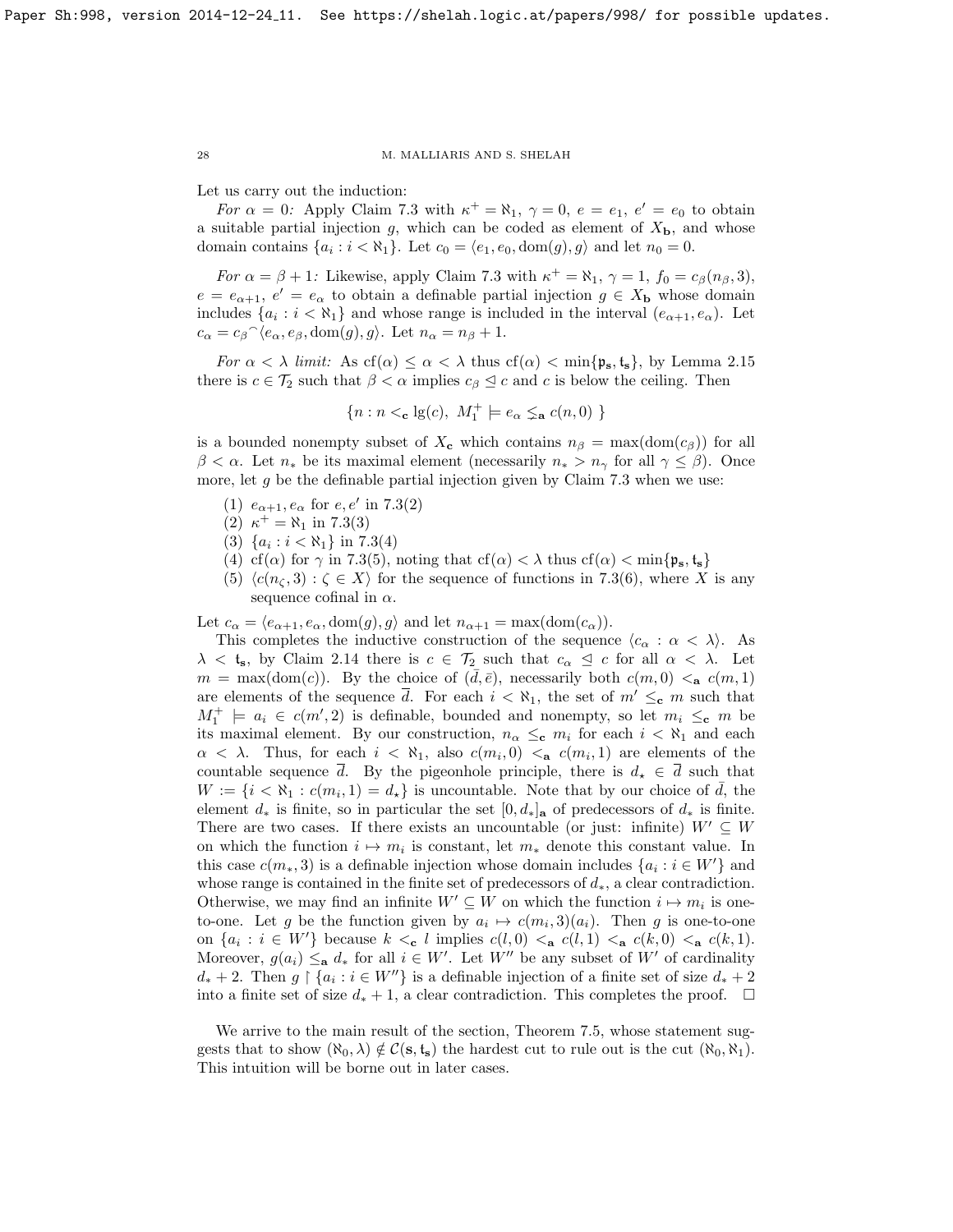<span id="page-28-1"></span>**Theorem 7.5.** Let **s** be a cofinality spectrum problem. If  $\text{lcf}(\aleph_0, \mathbf{s}) \neq \aleph_1$ , then  $either \, \text{lcf}(\aleph_0, \mathbf{s}) > \mathfrak{p}_\mathbf{s} \text{ or } \text{lcf}(\aleph_0, \mathbf{s}) \geq \mathfrak{t}_\mathbf{s}.$ 

*Proof.* We will prove that if  $\text{lcf}(\aleph_1, \mathbf{s}) \geq \aleph_2$  then  $\text{lcf}(\aleph_0, \mathbf{s}) > \lambda$  for all regular  $\lambda$  such that  $\aleph_1 < \lambda \leq \frak{p}_s$  and  $\lambda < t_s$ . This is equivalent to the statement of the theorem because lcf( $\aleph_1$ , s)  $\geq \aleph_2$  precisely when  $(\aleph_0, \aleph_1) \notin \mathcal{C}(\mathbf{s}, \mathbf{t}_{\mathbf{s}})$ , recalling Theorem [3.2](#page-14-0) (Uniqueness) and Lemma [6.1](#page-23-3) (Anti-Symmetry).

We prove the claim by induction on  $\lambda \geq \aleph_2$ . Recall that by Corollary [3.5,](#page-16-0) for regular cardinals  $\gamma_1, \gamma_2 < t_s$ , lcf $(\gamma_1, s) = \gamma_2$  iff  $(\gamma_1, \gamma_2) \in C^{\rm ct}(s)$  iff lcf $(\gamma_2, s) = \gamma_1$ .

Base case:  $\lambda = \aleph_2$ . First,  $(\aleph_0, \aleph_0) \notin C^{\text{ct}}(\mathbf{s})$  by Lemma [6.1.](#page-23-3) Second, by hypothesis, lcf( $\aleph_1$ , s)  $\geq \aleph_2$ . So by uniqueness, Theorem [3.2,](#page-14-0) there is  $\kappa \geq \aleph_2$  such that  $(\aleph_1, \kappa) \in \mathcal{C}^{ct}(s)$  thus  $(\aleph_0, \aleph_1) \notin \mathcal{C}^{ct}(s)$ . Thus by Corollary [3.5,](#page-16-0) lcf $(\aleph_0, s) \ge \aleph_2$ . We then apply Lemma [7.4](#page-26-0) to conclude lcf( $\aleph_0$ , s)  $>\aleph_2$ .

Inductive case. In both the successor and limit stages, by inductive hypothesis, lcf( $\aleph_0$ , s)  $>\kappa$  for all  $\kappa < \lambda$ . Thus lcf( $\aleph_0$ , s)  $\geq \lambda$ . By Lemma [7.4,](#page-26-0) lcf( $\aleph_0$ , s)  $>\lambda$  as desired.

# 8. THERE ARE NO ASYMMETRIC CUTS STRICTLY BELOW  $\min\{\mathfrak{p}_s^+, \mathfrak{t}_s\}$

<span id="page-28-0"></span>In this section we substantially generalize the results of the previous section to prove Theorem [8.5](#page-30-0) on asymmetric cuts. We assume  $p_s < t_s$  (though we will state where this is used), as our background goal is to show that  $\mathcal{C}(s, t_s) = \emptyset$ , which is clearly true if  $\mathfrak{p}_s \geq \mathfrak{t}_s$  by definition of  $\mathfrak{p}_s$ . We also use upgraded trees, following [5.8,](#page-21-0) without further comment.

<span id="page-28-2"></span>Discussion 8.1. (Strategy for [8.5\)](#page-30-0) Theorem [7.5](#page-28-1) above, an early prototype of The-orem [8.5,](#page-30-0) proved that under certain conditions lcf( $\aleph_0$ ) >  $\lambda$ . The key inductive step in the proof involved assuming, for a contradiction, that equality held. We fixed a representative  $(d, \bar{e})$  of an  $(\aleph_0, \lambda)$ -cut in some  $X_a$ , where the elements of  $\bar{e}$  were infinitely far apart and the elements of  $\bar{d}$  were all finite, and fixed a distinguished uncountable set  $\{a_i : i < \aleph_1\}$ . We considered a tree  $\mathcal T$  where  $x \in \mathcal T$ and  $n \leq \max(\text{dom}(x))$  meant that  $x(n)$  gave essentially the data of a (uniformly) definable partial injection along with its domain, which included  $\{a_i : i < \aleph_1\}$ , and an interval of  $X_a$  containing its range. As  $n \leq max(\text{dom}(x))$  grew the domains of these partial functions formed a decreasing sequence and the intervals bounding the range were pairwise disjoint and moved towards the left. We built a path  $\langle c_{\alpha} : \alpha < \lambda \rangle$  through this tree such that evaluated on the maximal element of its domain,  $c_{\alpha}$  gave an injection into the interval  $(e_{\alpha+1}, e_{\alpha})$ . Informally, we were carrying the uncountable set  $\{a_i : i < \aleph_1\}$  left along the right-hand side of the cut. By treetops, this sequence  $\langle c_{\alpha} : \alpha < \lambda \rangle$  had an upper bound c. Since  $(d, \overline{e})$  was a cut, the elements  $\{a_i : i < \aleph_1\}$  each overspilled into the domains of partial injections into intervals bounded on the right by elements of  $\overline{d}$ . From this one could find a partial injection of some large set into a finite set for the contradiction.

The main result of this section, Theorem [8.5,](#page-30-0) significantly generalizes that construction to show that  $\text{lcf}(\kappa) > \lambda$  whenever  $\kappa < \lambda \leq \mathfrak{p}_{\mathbf{s}} < \mathfrak{t}_{\mathbf{s}}$ . A first issue in this more general case is that when  $\kappa > \aleph_0$ , it is not a priori sufficient to carry a set of size  $\kappa^+$  into a  $\kappa$ -indexed sequence to obtain a contradiction. After all, elements of the  $\kappa$ -indexed sequence may be far apart (consider e.g. the diagonal embedding of  $\kappa$  in a regular ultrapower of  $(\kappa, \langle \rangle)$ . Our control on size will need to come from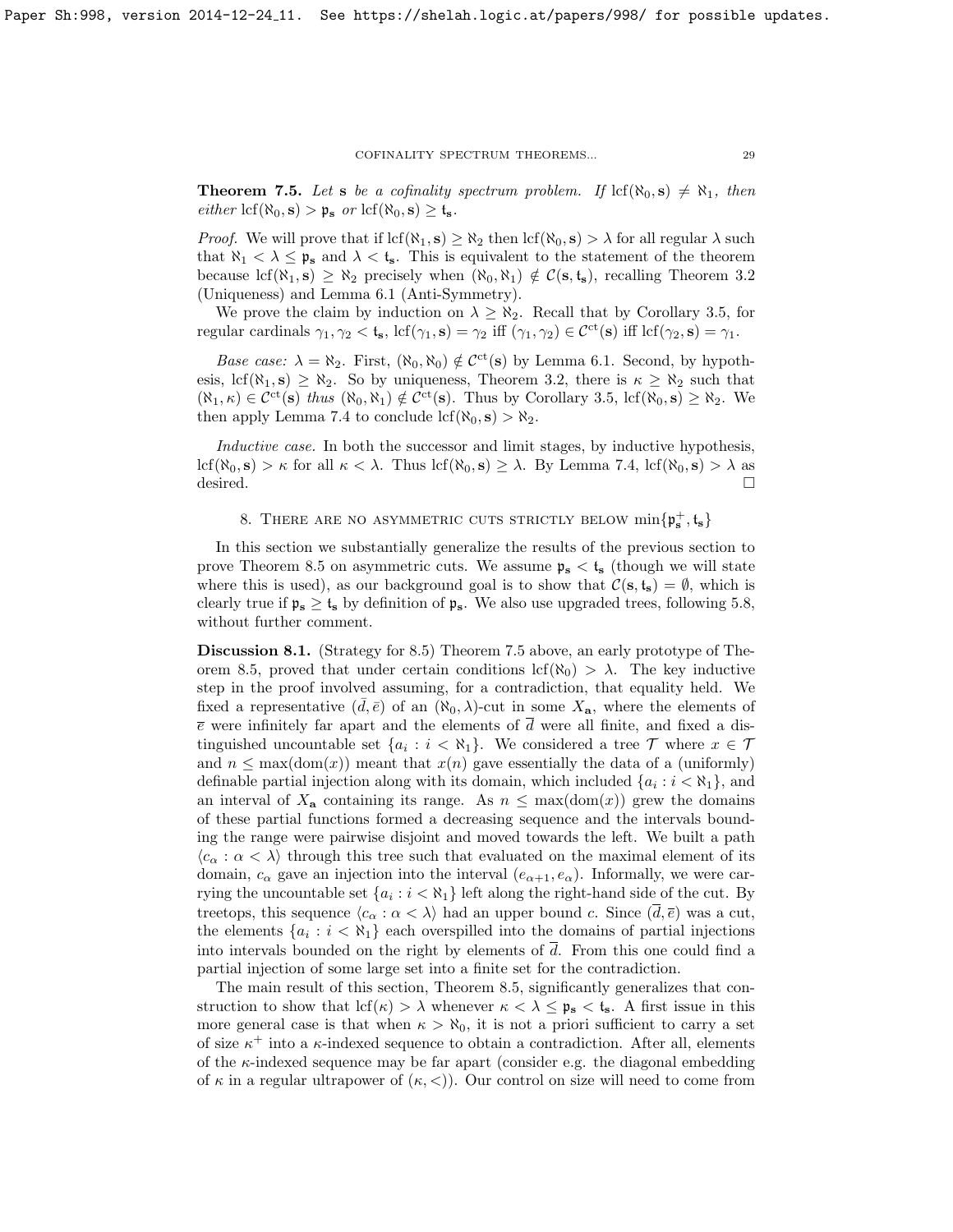internal cardinality in the sense of [5.1.](#page-19-0) A second issue arises in the case where  $\kappa^+ = \lambda$ , the most subtle case of all. (Note that in [7.5,](#page-28-1) we had to assume the case  $(\aleph_0, \aleph_1)$  did not occur.) Our mechanism there for carrying the set of size  $\kappa^+$ through limit stages, [7.3,](#page-25-1) required  $\kappa^+ < \mathfrak{p}_s$  in order to apply Or-saturation (also  $\kappa^+ < t_s$ , but recall we are assuming  $\mathfrak{p}_s < t_s$ ). Clearly, this is not satisfied when  $\kappa^+ = \lambda = \mathfrak{p}_s$ . In Theorem [8.5,](#page-30-0) this is solved by gradually growing the size of the set we carry (called there  $\{y_{\beta+1} : \beta < \alpha \cap \kappa^+\}$ ) so that it has size  $\leq \kappa$  at each inductive stage  $\alpha$  when  $\kappa^+ = \lambda$ . It will grow all the way to  $\kappa^+$  if  $\kappa^+ < \lambda$ , but then it is not a problem. The construction of the present section is built to coordinate these various requirements.

We begin by fine-tuning the construction of cuts. The idea of Claim [8.2](#page-29-0) is that what was essential about  $(\overline{d}, \overline{e})$  in Lemma [7.4](#page-26-0) was that the elements of  $\overline{d}$  increased in internal cardinality in the sense of [5.1](#page-19-0) and those of  $\bar{e}$  were sufficiently spaced. Here we show how to specify a minimum spacing for elements in the sequence representing the cut without losing the fact that (from the point of view of s) the cardinality genuinely grows. Recall that addition and multiplication are available following Section [5.](#page-18-0)

<span id="page-29-0"></span>**Claim 8.2.** Let s be a cofinality spectrum problem,  $\mathbf{a} \in \text{Or}(\mathbf{s}), \ \kappa \leq \mathbf{p}_{\mathbf{s}}, \ (\kappa, \lambda) \in$  $C(s, t_s)$ . Let  $f: X_a \to X_a$  be multiplication by 2. Then we may choose sequences  $\langle d_{\epsilon} : \epsilon \langle \kappa \rangle, \langle e_{\alpha} : \alpha \langle \lambda \rangle \text{ of elements of } X_{\mathbf{a}} \text{ such that }$ 

$$
(\langle d_{\epsilon} : \epsilon < \kappa \rangle, \langle e_{\alpha} : \alpha < \lambda \rangle)
$$

represents a  $(\kappa, \lambda)$ -cut, and moreover:

(1)  $\alpha < \lambda$  implies  $f(e_{\alpha+1}) <_{\mathbf{a}} e_{\alpha}$ 

(2) for each  $\epsilon < \kappa$  there is  $\delta = \delta(\epsilon)$ ,  $\epsilon < \delta < \kappa$  such that

$$
M_1^+ \models |d_{\epsilon}| <^{\mathbf{s}} |d_{\delta}|
$$

where  $|d| := |\{x \in X_{\mathbf{a}} : x <_{\mathbf{a}} d\}|$  and cardinality is meant the sense of [5.1.](#page-19-0)

Remark 8.3. As is clear, the proof holds for more general functions f. Recall that [5](#page-19-0).1 describes an internal relation comparing certain definable sets by means of partial functions available in specific trees.

*Proof of Claim [8.2.](#page-29-0)* Note that  $(\kappa, \lambda) \in C(\mathbf{s}, \mathbf{t}_{\mathbf{s}})$  implies  $\kappa + \lambda < \mathbf{t}_{\mathbf{s}}$  by definition. Let  $\mathcal{T}_4$  be the definable subtree of  $\mathcal{T}_8$  consisting of elements x such that:

- (i)  $n_1 < a n_2 < a \lg(x)$  implies  $f(x(n_1)) < a x(n_2)$
- (ii)  $n_1 <$ **a**  $n_2 <$ **a**  $\lg(x)$  implies  $|x(n_1)| <$ **s**  $|x(n_2)|$  in the sense of [5.1.](#page-19-0)

Note that this tree is nonempty and contains arbitrarily long finite branches. For  $a \in X_a$ , say that *cardinality f-grows above a* to mean that for each  $n < \omega$  there are  $x_0, \ldots, x_n \in X_a$  such that  $x_0 = a$ ,  $f(x_\ell) <_{a} x_{\ell+1}$  for  $\ell < n$ , and

$$
|a| <^{\mathbf{s}} |x_1| <^{\mathbf{s}} \cdots <^{\mathbf{s}} |x_n|.
$$

Clearly this holds for all finite successors of  $0_a$ . By induction on  $\epsilon < \kappa$  we choose  $c_{\epsilon} \in \mathcal{T}_4$ ,  $n_{\epsilon} = \lg(c_{\epsilon}) - 1 \in X_{\mathbf{a}}$ , and  $d_{\epsilon} \in X_{\mathbf{a}}$  so that:

- (a)  $\beta < \epsilon$  implies  $c_{\beta} \leq c_{\epsilon}$
- (b)  $c_{\epsilon}(n_{\epsilon}) = d_{\epsilon}$
- (c)  $c_{\epsilon}$  is below the ceiling
- (d) for each  $n \leq_a n_{\epsilon}$ , cardinality f-grows above  $c_{\epsilon}(n)$ .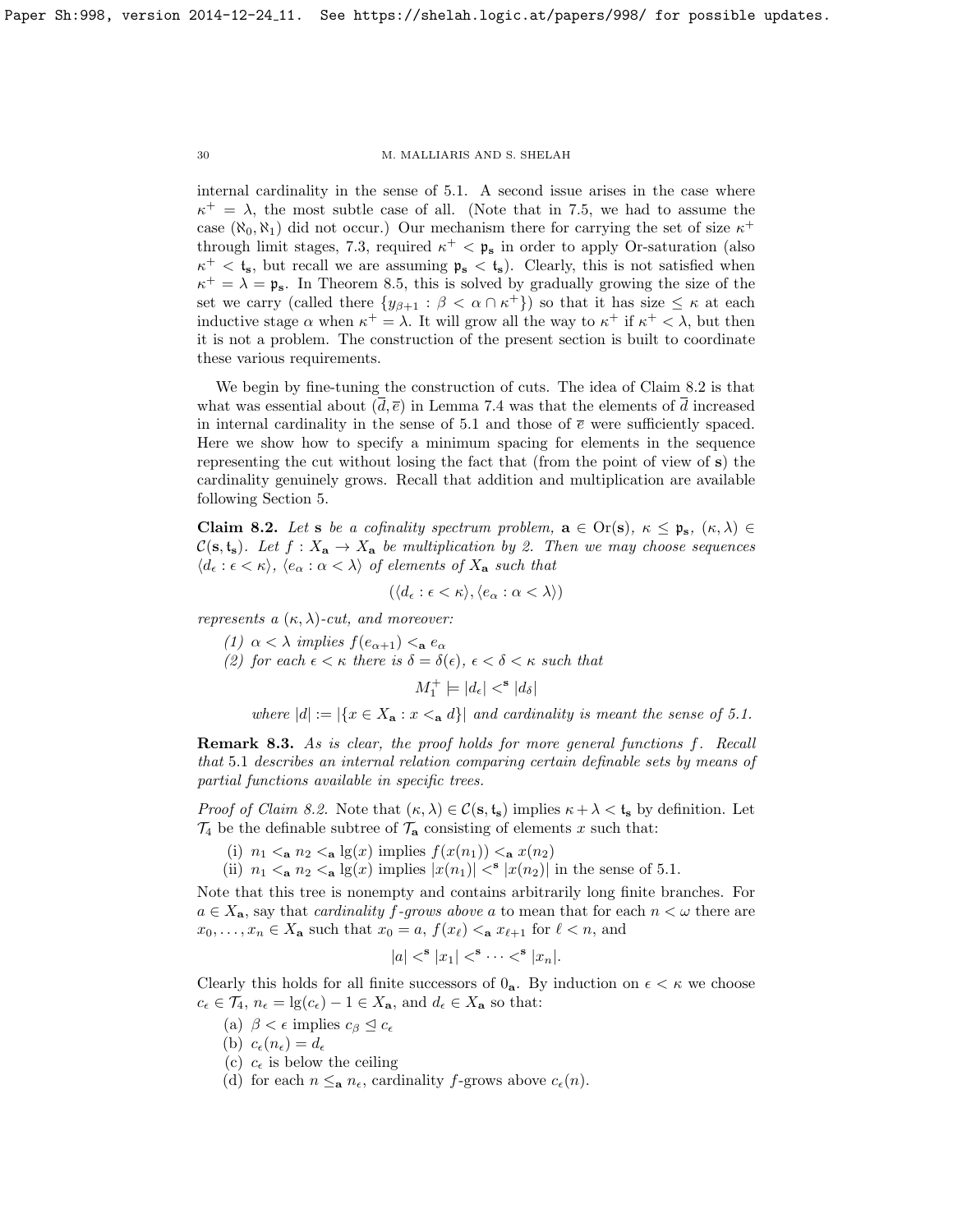The proof is similar to Theorem [3.2](#page-14-0) (Uniqueness), with an adjustment for  $(d)$ , however we will give the argument for completeness.

For  $\epsilon = 0$ : let  $c_0 = \langle 0_a \rangle$  and let  $n_0 = 0_a$ . As a is nontrivial (so contains all the finite successors of  $0_a$ ) and f is multiplication by 2, (d) is satisfied.

For  $\epsilon = \beta + 1$ : since  $c_{\beta}$  is below the ceiling, concatenation is possible. By inductive hypothesis (d), we may choose  $d_{\epsilon} \in X_{\mathbf{a}}$  such that  $f(c_{\beta}(n_{\beta})) <_{\mathbf{a}} d_{\epsilon}$ ,  $|f(c_\beta(n_\beta))| \leq |d_\epsilon|$  and cardinality f-grows above  $d_\epsilon$ . Let  $c_\epsilon = c_\beta \hat{d}_\epsilon$ , and let  $n_{\epsilon} = n_{\beta} + 1$ , and the inductive hypotheses will be preserved.

For  $\epsilon < \kappa$  limit: As  $cf(\epsilon) < \min\{\mathfrak{p}_s, \mathfrak{t}_s\}$ , apply Lemma [2.15](#page-13-2) to obtain  $c \in \mathcal{T}_4$  such that  $\beta < \epsilon$  implies  $M_1^+ \models c_{\beta} \leq c$ , and c is below the ceiling. Let  $d_{\infty} = c(\lg(c) - 1)$ . The key point is to ensure (d). As  $c \in \mathcal{T}_4$ , (ii) holds. For each  $k < \omega$ , let  $m_k =$  $\max\{n \leq_{\mathbf{a}} \lg(c) : c(n) \leq_{\mathbf{a}} f^{-k}(d_{\infty})\}.$  Recalling (i) in the definition of  $\mathcal{T}_4$  and the fact that  $\langle c_\beta : \beta < \epsilon \rangle$  is a strictly increasing sequence below c, each  $m_k$  is well defined and

$$
(\langle n_\beta : \beta < \epsilon \rangle, \langle m_k : k < \omega \rangle)
$$

is a pre-cut in  $X_{a}$ , and cannot be a cut without contradicting the definition of  $\mathfrak{p}_{s}$ . Let  $n_{**} \in X_{\mathbf{a}}$  realize this pre-cut. Let  $c_{\epsilon} = c \nvert_{n_{**}+1}, n_{\epsilon} = n_{**}$  and  $d_{\epsilon} = c_{\epsilon}(n_{\epsilon})$ . Clearly  $c_{\epsilon}$  satisfies (d). This completes the inductive choice of the sequence.

Once the sequence has been constructed,  $\kappa < t_s$  implies that  $\langle c_{\epsilon} : \epsilon < \kappa \rangle$  has an upper bound  $c$  in  $\mathcal{T}_4$  by Claim [2.14.](#page-13-4) We first choose a cut in the domain of  $c$ , as follows. Consider the sequence  $\langle n_{\epsilon} := \lg(c_{\epsilon}) - 1 : \epsilon < \kappa \rangle$  in  $X_{\mathbf{a}}$ . By Theorem [3.2](#page-14-0) (Uniqueness) and the assumption that  $(\kappa, \lambda) \in C^{\rm ct}(s)$ , there is a sequence  $\langle m_{\alpha} :$  $\alpha < \lambda$  of elements of  $\{n \in X_a : n <_a \lg(c)\}\$  such that  $(\langle n_{\epsilon} : \epsilon < \kappa \rangle, \langle m_{\alpha} : \alpha < \lambda \rangle)$ represents a  $(\kappa, \lambda)$ -cut.

Finally, let the sequence  $\langle e_{\alpha} : \alpha \langle \lambda \rangle$  in  $X_{\mathbf{a}}$  given by  $e_{\alpha} = c(m_{\alpha})$ . Then  $\langle d_{\epsilon} : \epsilon < \kappa \rangle$ ,  $\langle e_{\alpha} : \alpha < \lambda \rangle$  satisfy our requirements, by the definition of  $\mathcal{T}_4$ .

<span id="page-30-1"></span>**Fact 8.4.** There exists a symmetric function  $g : \kappa^+ \times \kappa^+ \to \kappa$  such that

 $W \in [\kappa^+]^{\kappa^+}$  implies  $\text{sup}(\text{range}(g \restriction W \times W)) = \kappa$ .

For instance, a symmetric function q has the desired property if whenever  $\alpha$  $\alpha' < \beta, g(\alpha, \beta) \neq g(\alpha', \beta).$ 

We now prove the main result of this section:

<span id="page-30-0"></span>**Theorem 8.5.** Let s be a cofinality spectrum problem. Suppose that  $\kappa$ ,  $\lambda$  are regular and  $\kappa < \lambda = \mathfrak{p}_s < \mathfrak{t}_s$ . Then  $(\kappa, \lambda) \notin \mathcal{C}(s, \mathfrak{t}_s)$ .

*Proof.* We suppose for a contradiction that  $\text{lcf}(\kappa) = \lambda$ . Note that necessarily  $\kappa + \lambda$ is minimal among  $(\kappa, \lambda) \in \mathcal{C}(\mathbf{s}, \mathbf{t}_{\mathbf{s}})$  by definition of  $\mathfrak{p}_{\mathbf{s}}$ . Let  $\mathbf{a} \in \text{Or}(\mathbf{s})$  be coverable as a pair by  $a'$  in the sense of [5.7](#page-21-2) (in this proof we will write  $a \times a$  to refer to the c of that definition). Let

$$
(\langle d_{\epsilon} : \epsilon < \kappa \rangle, \langle e_{\alpha} : \alpha < \lambda \rangle)
$$

be a representation of a  $(\kappa, \lambda)$ -cut in  $X_a$  given by Claim [8.2.](#page-29-0) To complete the preliminaries, fix  $g: \kappa^+ \times \kappa^+ \to \kappa$  given by Fact [8.4.](#page-30-1) This is an outside function, which will help in the proof.

We now define an appropriate tree. Let  $\mathbf{b} \in \text{Or}(\mathbf{s})$  be such that  $X_{\mathbf{b}} = X_{\mathbf{a}} \times X_{\mathbf{a}} \times X_{\mathbf{b}}$  $X_{\mathbf{a}} \times X_{\mathbf{a}'} \times X_{\mathbf{a'}}$ . We will work in the definable subtree  $\mathcal{T}_6$  of  $\mathcal{T}_b$  consisting of elements  $x \in \mathcal{T}_{\mathbf{b}}$  such that: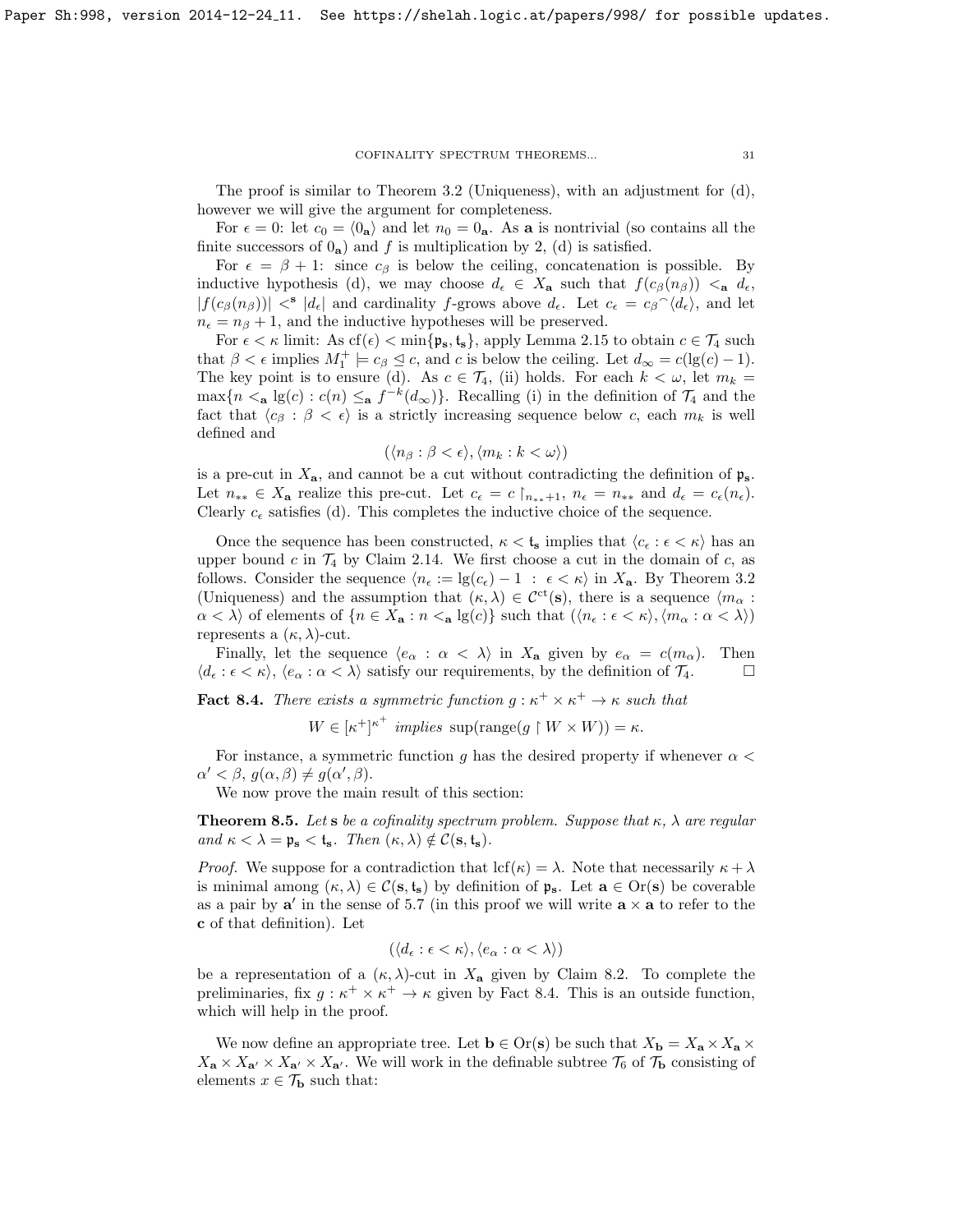(a)  $n_1 <$ <sub>b</sub>  $n_2 <$ <sub>b</sub> lg(x) implies

$$
x(n_2,0) \leq_{\mathbf{a}} x(n_2,1) <_{\mathbf{a}} x(n_2,2) <_{\mathbf{a}} x(n_1,0)
$$

- (b)  $x(n, 3)$  is a nonempty subset of  $X_a$  and  $|x(n, 3)| \leq^{\mathbf{s}} |X_a|/2$  in the sense of [5.1,](#page-19-0) i.e. its cardinality is  $\leq^{\mathbf{s}}$  that of its complement
- (c)  $x(n, 4)$  is a symmetric 2-place function with domain  $x(n, 3) \times x(n, 3)$  and range  $\subseteq X_{\mathbf{a}}$ , which we call a distance estimate function
- (d)  $x(n, 5)$  is a 1-to-1 function from  $x(n, 3)$  to the interval  $(x(n, 1), x(n, 2))$ <sub>a</sub> such that:

 $a \neq b \in x(n, 3)$  implies  $|x(n, 4)(a, b)| \leq^{s} |x(n, 5)(a) - x(n, 5)(b)|$ .

(Recall that for any  $z \in X_{\mathbf{a}}$ , the internal cardinality |z| is identified with  $|[0, z]_{\mathbf{a}}|$  following [8.2\(](#page-29-0)2) above.)

(e) if  $n_1 <$  b  $n_2 <$  b  $\lg(x)$  and a, b in  $X_a$  are such that

$$
(\forall m)((n_1 \leq_{\mathbf{b}} m \leq_{\mathbf{b}} n_2) \to \{a, b\} \subseteq x(m, 3))
$$

then  $x(n_1, 4)(a, b) = x(n_2, 4)(a, b)$ .

This completes the description of  $\mathcal{T}_6$ . (Informally, given  $n \leq \max(\text{dom}(x)) \in \mathcal{T}_6$ ,  $x(n, 0)$  is a marker moving left towards the cut and  $x(n, 5)$  is an injection from  $x(n, 3)$  into the interval  $(x(n, 1), x(n, 2))$ <sub>a</sub>. The new point is a distance estimate function  $x(n, 4)$ : we ask  $x(n, 5)$  to respect the internal spacing given by this function, and we ask that as  $n$  grows, the distance estimate remains unchanged on pairs of elements which remain continuously in the sequence of domains  $x(n, 3)$ .)

In the next, core part of the proof, we will choose  $c_{\alpha} \in \mathcal{T}_6$ ,  $n_{\alpha} = \max(\text{dom}(c_{\alpha}))$ by induction on  $\alpha < \lambda$ . When  $\alpha$  is a successor we will also choose  $y_{\alpha}$ . Our inductive hypothesis is as follows.

- For all  $\alpha < \lambda$ , we ensure that:
	- (1)  $\beta < \alpha$  implies  $c_{\beta} \leq c_{\alpha}$
	- (2)  $\beta < \alpha$  implies

 $e_{\alpha+1}\leq_{\bf a} c_\alpha(n_\alpha,0)<_{\bf a} c_\alpha(n_\alpha,1)<_{\bf a} c_\alpha(n_\alpha,2)<_{\bf a} e_{\beta+1}$ 

and if  $\alpha = \beta + 1$ , then in addition  $c(n_{\alpha}, 0) = e_{\alpha+1}$ .

- (3) For all  $\gamma < \min\{\alpha, \kappa^+\},$ 
	- (a)  $y_{\gamma+1} \in c_{\alpha}(n_{\alpha},3)$
	- (b)  $(\forall m)[n_{\gamma+1} \leq_b m \leq_b n_\alpha \rightarrow y_{\gamma+1} \in c_\alpha(m, 3)]$
	- (c) for all  $\zeta + 1 < \gamma + 1$  and for all m such that  $n_{\gamma+1} \leq_{\mathbf{b}} m \leq_{\mathbf{b}} n_{\alpha}$ ,

$$
x(m, 4)(y_{\zeta+1}, y_{\gamma+1}) = d_{g(\zeta+1, \gamma+1)}
$$
.

- <span id="page-31-0"></span>• When  $\alpha = \beta + 1 < \kappa^+$ , then in addition we choose  $y_\alpha = y_{\beta+1}$  so that the following are true:
	- (4)  $y_{\beta+1} \in X_{\mathbf{a}} \setminus \{y_{\gamma+1} : \gamma < \beta\}$
	- (5)  $y_{\beta+1} \in c_{\alpha}(n_{\alpha},3)$
	- (6)  $y_{\beta+1} \notin c_\beta(n_\beta, 3)$
	- (7)  $|c_{\alpha}(n_{\alpha},3)| \leq s |X_{\mathbf{a}}|/2$
	- (8) for all  $\gamma + 1 < \beta + 1$  and all n such that  $n_{\gamma+1} \leq_{\mathbf{b}} n \leq_{\mathbf{b}} n_{\alpha}$ ,

$$
x(n,4)(y_{\gamma+1}, y_{\beta+1}) = d_{g(\gamma+1,\beta+1)}.
$$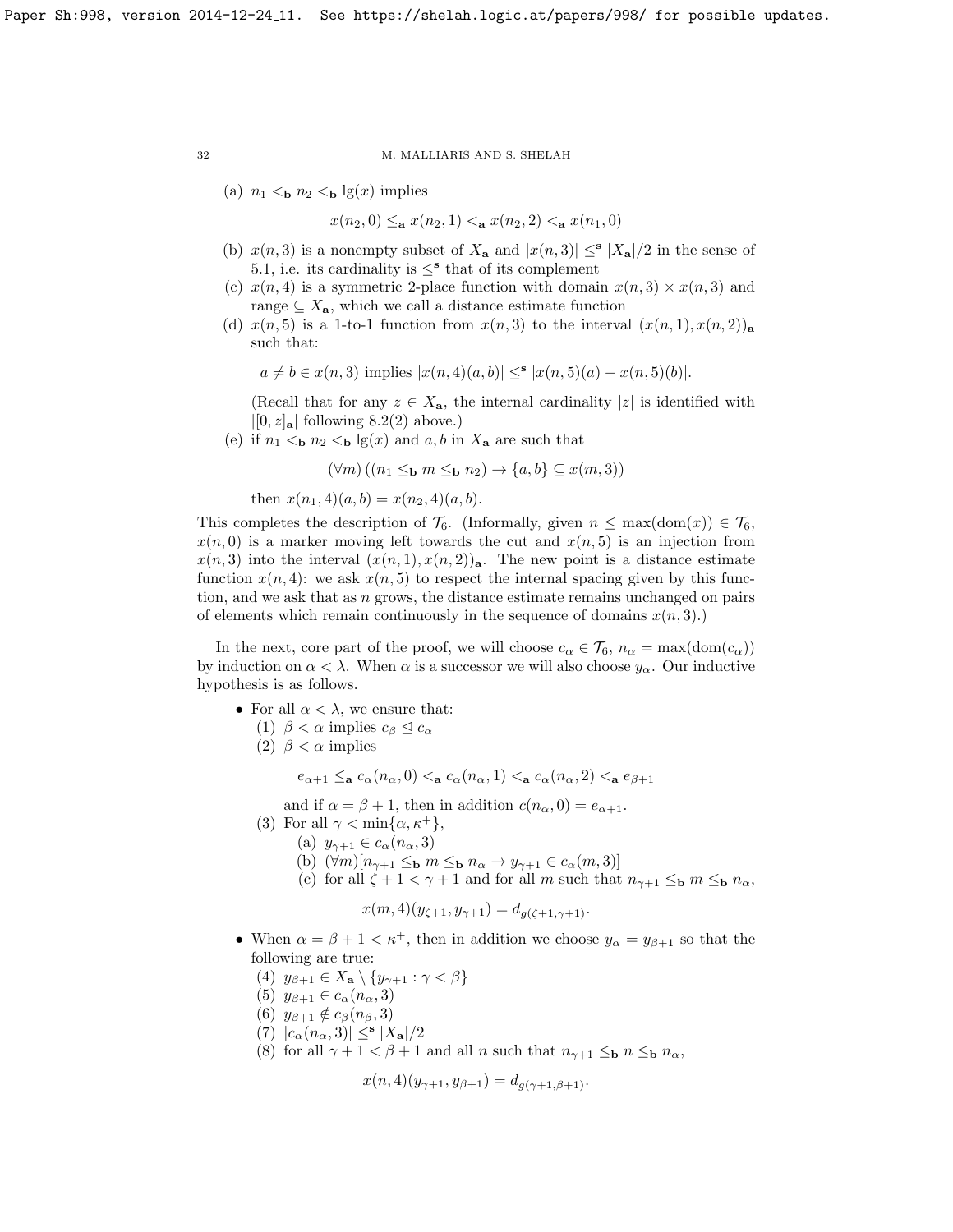Note that  $d_{g(\beta,\gamma)}$  functions here as a constant; g, set at the beginning of the proof, is an outside function not mentioned by the definition of  $\mathcal{T}_6$ . Condition [\(7\)](#page-31-0) is part of the definition of  $\mathcal{T}_6$ , repeated for clarity.

This completes the statement of the inductive hypothesis; let us now carry out the induction.

For the case  $\alpha = 0$ : Trivial.

For the case  $\alpha = \beta + 1$ , when in addition  $\alpha < \kappa^+$ : If  $\alpha = \beta + 1 < \kappa^+$ , then we first define  $y_{\alpha} = y_{\beta+1}$ . By inductive hypothesis,  $M_1^+ \models c_{\beta} \in \mathcal{T}_6$ . Thus by (b) in the definition of  $\mathcal{T}_6$ ,  $X_\mathbf{a} \setminus c_\beta(n_\beta, 3) \neq \emptyset$ . Choose  $y_{\beta+1} \in X_\mathbf{a} \setminus c_\beta(n_\beta, 3)$ . Note that we choose  $c_{\alpha}(n_{\alpha},3)$  below and will ensure there that it remains small enough; in particular, it is irrelevant whether  $c_\beta(n_\beta, 3) \cup \{y_{\beta+1}\}\$  has size no larger than its complement in  $X_{\mathbf{a}}$ .

Then conditions (4) and (6) of the inductive hypothesis hold, so by condition (e) of the definition of  $\mathcal{T}_6$  we will be allowed to freely choose the value of  $c_{\alpha}(n_{\alpha}, 4)$  on any pair which includes  $y_{\beta+1}$ . Label this (\*\*) for later reference.

Having defined  $y_{\beta+1}$ , continue as in the general successor step:

For the case  $\alpha = \beta + 1$  for arbitrary  $\alpha < \lambda$ : We now assume that  $y_{\beta+1}$  has been chosen for all  $\beta < \min\{\alpha, \kappa^+\}$  and continue the proof assuming only  $\alpha = \beta + 1 < \lambda$ .

The key point at this step is to define  $c_{\alpha}(n_{\alpha}, \ell)$  for  $\ell < 6$ . The nontrivial cases are  $\ell = 3, 4, 5$ . We will do this by showing it may be expressed as a consistent partial Or-type, and then applying Theorem [4.2,](#page-18-1) local saturation. Recall that we are assuming  $p_s < t_s$ .

Let  $p(x_0, x_1, x_2, x_3, x_4, x_5)$  be the partial type stating the following. (Note that  $x_0, x_1, x_2$  are determined by  $x_3, x_4, x_5$ . The  $e_\alpha$  are from the background cut.)

- $(p.1)$   $x_0, x_1, x_2$  are elements of  $X_a$  and  $x_3, x_4, x_5$  are elements of  $X_{a'}$
- $(p.2)$   $x_0 = e_{\alpha+1} \leq_{\mathbf{a}} x_1 <_{\mathbf{a}} x_2 \leq_{\mathbf{a}} e_{\alpha}$
- (p.3)  $x_3 = \text{dom}(x_4) \subseteq X_\mathbf{a}$  and  $|x_3| \leq |\mathbf{x}_\mathbf{a}|/2$
- $(p.4)$   $x_4$  is a definable symmetric 2-place function from  $x_3$  to  $X_a$
- (p.5)  $x_5$  is a definable injection from  $x_3$  into the interval  $(e_{\alpha+1}, e_{\alpha})_a$ such that

$$
a \neq b \in x_3 \to |x_4(a, b)| \leq^{\mathbf{s}} |x_5(a) - x_5(b)|
$$

- $(p.6)$   $x_1 = \min(\text{range}(x_5)), x_2 = \max(\text{range}(x_5))$
- (p.7) if  $a, b \in c_{\beta}(n_{\beta}, 3) \cap x_3$  then  $x_4(a, b) = c_{\beta}(n_{\beta}, 4)(a, b)$ .

For  $\gamma < \min\{\alpha, \kappa^+\}$  we add:  $(p.8)_{\gamma}$ 

$$
y_{\gamma+1} \in x_3.
$$

For  $\zeta < \gamma < \min\{\alpha, \kappa^+\}$  we add:  $(p.9)_{\zeta,\gamma}$ 

$$
x_4(y_{\zeta+1}, y_{\gamma+1}) = d_{g(\zeta+1, \gamma+1)}.
$$

(Note: (p.9) is legitimate by the observation (\*\*) from the case " $\alpha = \beta + 1, \alpha < \kappa^{+}$ " when the pair includes  $y_{\beta+1}$ , and by (1) of the inductive hypothesis for all other pairs of ys.)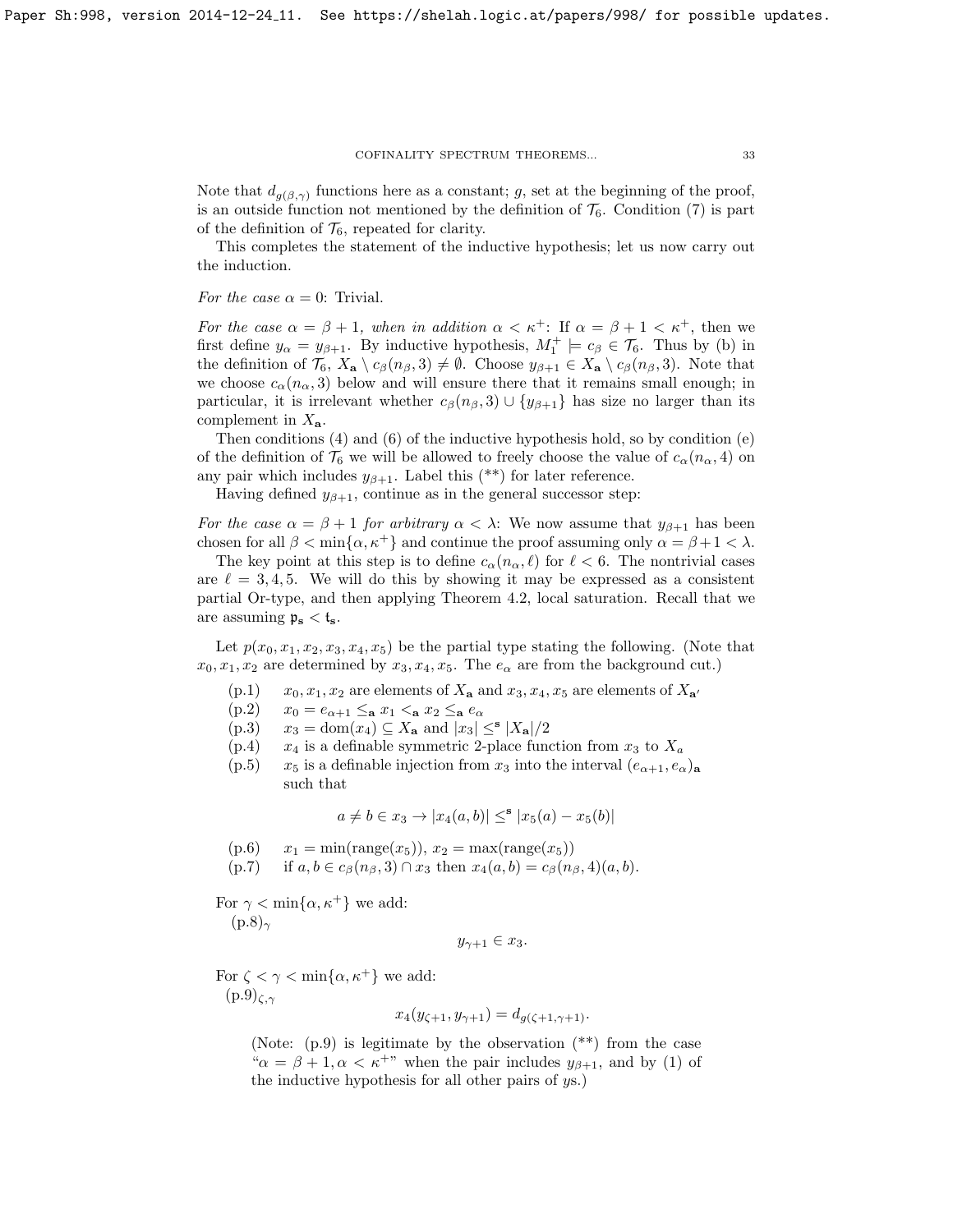To show that  $p$  is an Or-type in the sense of [4.1-](#page-17-3)[4.2,](#page-18-1) note that first,  $p$  depends on the parameters  $\{e_{\alpha}, e_{\alpha+1}, c_{\beta}\} \cup \{y_{\gamma+1} : \gamma < \min\{\alpha, \kappa^+\}\}\$ . Recall from the statement of the Lemma that  $\lambda = \mathfrak{p}_s$ , thus  $|\alpha| < \mathfrak{p}_s$ . It remains to show that p is finitely satisfiable in  $X_{\mathbf{b}}$  (i.e. consistent). Since we choose a domain  $x_3$ , a distance estimate function  $x_4$  and a partial injection  $x_5$  simultaneously, the true constraints come from the schemata  $(p.8)$  and  $(p.9)$  which require that certain elements are in the domain, thus certain previously set distance estimates must be respected and, if applicable, certain new distances set.

Let us check finite satisfiability (by compactness this will suffice). Let a nonempty finite subset  $\Gamma \subseteq \alpha \cap \kappa^+$  be given. Let  $p_0 \subseteq p$  be finite and such that  $p_0$  implies  $(p.1)-(p.7), p_0$  implies  $(p.8)_{\gamma}$  for each  $\gamma \in \Gamma$  and  $p_0$  implies  $(p.9)_{\zeta,\gamma}$  for each  $\zeta, \gamma \in \Gamma$ ,  $\zeta < \gamma$ . We will prove that  $p_0$  is satisfiable.

We define  $b_3$ ,  $b_4$ ,  $b_5$ ,  $b_1$ ,  $b_2$  as follows.

- (i) Let  $b_3 = \{y_{\gamma+1} : \gamma \in \Gamma\}.$
- (ii) Let  $b_4$  be the symmetric 2-place function on  $b_3$  defined by:

$$
(y_{\zeta+1}, y_{\gamma+1}) \mapsto d_{g(\zeta+1, \gamma+1)}
$$

for  $\zeta, \gamma \in \Gamma$ . (Note that this function exists and may be identified with an element of  $\mathcal{T}_{\mathbf{a}\times\mathbf{a}}$ , thus of  $X_{\mathbf{a}'}$ , by the choice of  $\mathbf{a}, \mathbf{a}'$  satisfying [5.7,](#page-21-2) and the fact that finite sequences in this tree are closed under concatenating an additional element, since  $a'$  is nontrivial.)

- (iii) Let  $d = \max\{d_{g(\zeta+1,\gamma+1)} : \zeta \neq \gamma \in \Gamma\}$ . Note that for all  $\alpha < \lambda, d < e_\alpha$ , by choice of the cuts at the beginning of the proof.
- (iv) Let  $\{\gamma_0, \ldots \gamma_n\}$  enumerate  $\Gamma$  in increasing order, without repetition. Let  $b_5$ be the definable partial injection given by

$$
y_{\gamma_i+1}\mapsto e_{\alpha+1}+_\mathbf{a} 1+_\mathbf{a} i\cdot d
$$

for  $i = 0, \ldots, n$ . By the choice of  $\bar{e}$ , max(range(b<sub>5</sub>))  $\lt_{a} e_{\alpha}$ . (The parenthetical remark from (ii) applies here also.)

(v) Let  $b_0, b_1, b_2$  be defined from  $b_3, b_4, b_5$  by conditions (p.1), (p.2), (p.6) of the definition of p.

Let us verify that  $(b_0, \ldots b_5) \models p_0$ . Condition  $(p.1)$  is obvious. For Conditions  $(p.2)$ and (p.6), note that by (iv) max(range( $b_5$ ))  $\leq_a e_\alpha$ . Condition (p.3) is obvious as  $b_3$ is finite and  $X_a$  is not. Conditions  $(p.4)$ ,  $(p.5)$ , and  $(p.6)$  are immediate from the definitions of the elements  $b_i$ . For  $\zeta < \gamma \leq \beta$ , Conditions  $(p.8)_{\gamma}$  and  $(p.9)_{\zeta,\gamma}$  are also immediate. What about Condition (p.7)? (Note that on our proposed finite fragment,  $c_\beta(n_\beta, 3) \cap b_3 \subseteq b_3$ .) By inductive hypothesis  $[(1), (5)]$ , we have that

$$
c_{\beta}(n_{\beta},3) \cap b_3 = \{y_{\gamma+1} : \gamma \in \Gamma, \gamma \neq \beta\}.
$$

Thus, when  $\zeta < \gamma < \beta$ , Condition (p.7) for  $a = y_{\zeta+1}, b = y_{\gamma+1}$  is ensured by Condition  $(p.9)_{\zeta,\gamma}$ , and when  $\zeta < \beta$ , Condition  $(p.7)$   $a = y_{\zeta+1}, b = y_{\beta+1}$  is trivially true since  $y_{\beta+1} \notin c_{\beta}(n_{\beta}, x_3)$ .

This completes the proof that  $p_0$  is realized, thus that p is an Or-type in the sense of Definition [4.1](#page-17-3) over a set of size  $\langle \mathfrak{p}_s \rangle$ .

By Theorem [4.2,](#page-18-1)  $p$  has a realization  $\langle b_i^* : i < 6 \rangle$ . By inductive hypothesis, we may concatenate. Let  $n_{\alpha} = n_{\beta} + 1$  and let  $c_{\alpha} = c_{\beta} \gamma b_0^*, \ldots b_5^*$ . This completes the successor step.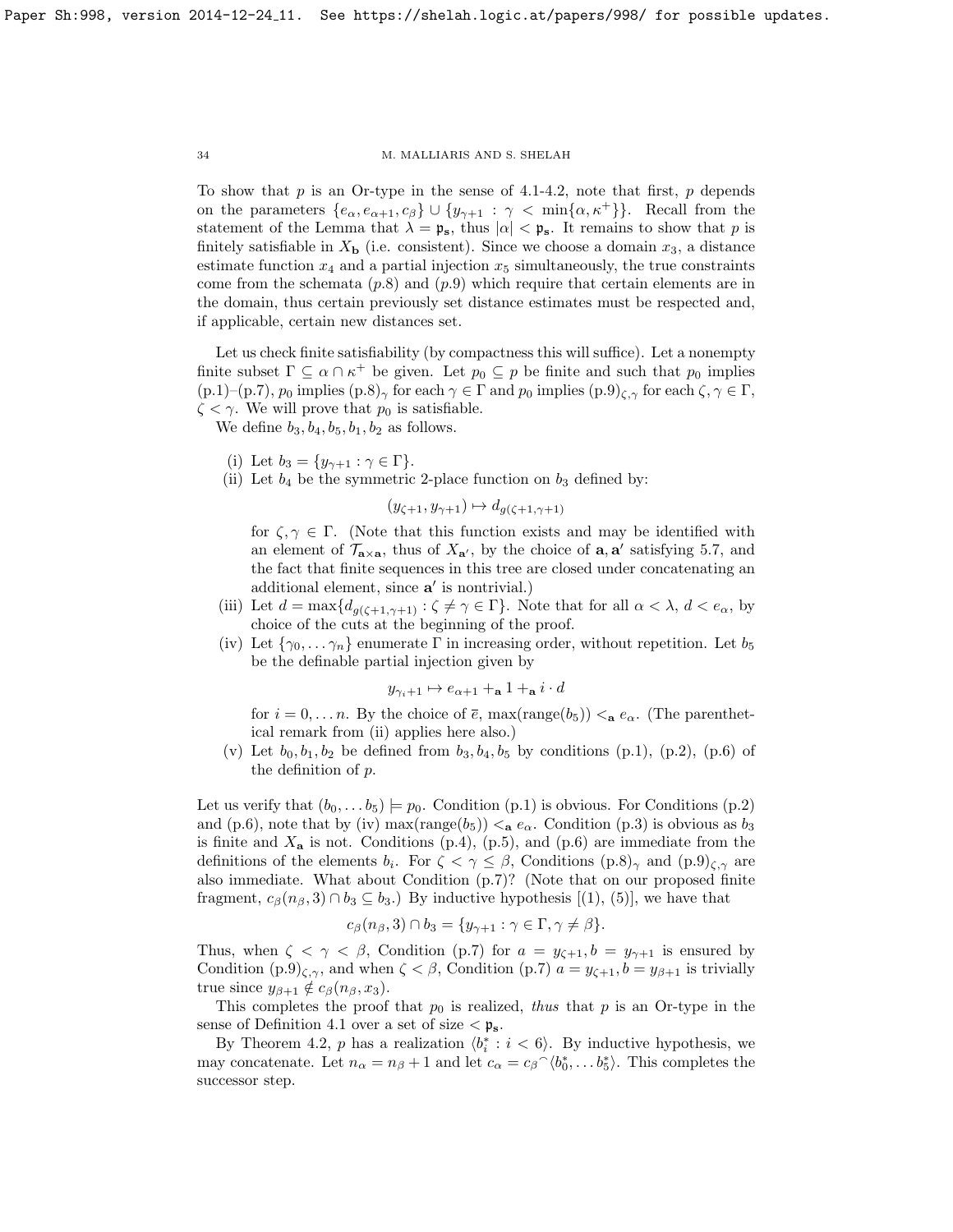For the case of  $\alpha$  limit: Since  $cf(\alpha) < \lambda \leq \mathfrak{p}_s \leq \mathfrak{t}_s$ , by Lemma [2.15](#page-13-2) there is  $c \in \mathcal{T}_6$ such that  $\beta < \alpha$  implies  $c_{\beta} \leq c$  and c is below the ceiling. The key point is to adjust this by choosing a suitable initial segment  $c_{\alpha}$  of c so that Conditions (1), (2) and  $(3)(a)$  of the inductive hypothesis will be satisfied. (Conditions  $(3)(b)-(c)$  will then follow by definition of  $\mathcal{T}_6$ .) First, let

$$
n_*=\max\{n: n<_{\mathbf{b}}\lg(c), M_1^+\models (e_\alpha <_{\mathbf{a}}c(n,0))\}.
$$

Necessarily for all  $\beta < \alpha$ ,  $\lg(c_{\beta}) <_{\mathbf{b}} n_*$ . Second, for each  $\beta < \max\{\alpha, \kappa^+\}$ , let

$$
n(\beta) = \max\{n \leq_{\mathbf{b}} n_* : y_{\beta+1} \in c(n,3)\}.
$$

For each  $\gamma < \beta < \alpha$ , inductive hypothesis (3) for  $\beta$  implies  $y_{\gamma+1} \in c_{\beta}(n_{\beta}, 3)$ . In other words,

$$
(\{n_\beta : \beta < \alpha \cap \kappa^+ \}, \{n(\beta) : \beta < \alpha \cap \kappa^+ \})
$$

is a pre-cut in  $X_{\mathbf{b}}$ , thus a  $(\kappa_1, \kappa_2)$ -pre-cut for some regular  $\kappa_1, \kappa_2 \leq |\alpha \cap \kappa^+|$ . It cannot be a cut, as then  $\kappa_1 + \kappa_2 \leq |\alpha| < \lambda = \mathfrak{p}_s$  contradicting the definition of  $\mathfrak{p}_s$ . So we may choose  $n_{**} \leq_{\mathbf{b}} n_*$  such that for all  $\gamma, \beta < \alpha \cap \kappa^+,$ 

$$
n_{\gamma} <_{\mathbf{b}} n_{**} <_{\mathbf{b}} n_{\beta}.
$$

Let  $n_{\alpha} = n_{**}$ , and let  $c_{\alpha} = c \nvert_{n_{\alpha}}$ . This completes the limit case, and thus the inductive construction of the sequence  $\langle c_{\alpha}, n_{\alpha} : \alpha < \lambda \rangle$ .

We arrive at the final stage of the proof. Having built our sequence  $\langle c_{\alpha} : \alpha < \kappa \rangle$ , as  $\lambda = \mathfrak{p}_s < \mathfrak{t}_s$  we may choose  $c_{\lambda} \in \mathcal{T}_6$  such that for all  $\alpha < \lambda$ ,  $c_{\alpha} \leq c_{\lambda}$ . Let  $n_{\lambda} = \max(\text{dom}(c_{\lambda}))$ . By construction,  $\langle n_{\alpha} : \alpha < \lambda \rangle$  is an increasing sequence of elements of  $X_{\mathbf{b}}$  below  $n_{\lambda}$ . By Theorem [3.2](#page-14-0) (Uniqueness), there is a sequence  $\langle m_{\epsilon} : \epsilon < \kappa \rangle$  such that

$$
(\langle n_\alpha : \alpha < \lambda \rangle, \langle m_\epsilon : \epsilon < \kappa \rangle)
$$

represents a  $(\lambda, \kappa)$ -cut in  $X_{\mathbf{b}}$ . Without loss of generality, for some increasing  $\zeta$ :  $\kappa \to \kappa$ ,

$$
d_{\zeta(\epsilon)} <_{\mathbf{a}} c_{\lambda}(m_{\epsilon}, 0) <_{\mathbf{a}} d_{\zeta(\epsilon+1)}.
$$

Now for each  $\beta < \kappa^+$  and each  $\alpha_1, \alpha_2$  with  $\beta < \alpha_1 < \alpha_2 < \lambda$ , the set

$$
X_{\beta} := \{ n : n \leq_{\mathbf{b}} n_{\lambda}, (\forall n')(n_{\beta+1} \leq_{\mathbf{b}} n' \leq_{\mathbf{b}} n \to y_{\beta+1} \in c_{\lambda}(n', 3)) \}
$$

is a subset of  $X_{\mathbf{b}}$  which includes the interval  $[n_{\alpha_1}, n_{\alpha_2}]_{\mathbf{b}}$ , recalling the notation  $n_{\gamma} = \max(\text{dom}(c_{\gamma}))$ . Thus for some  $\epsilon(\beta) < \kappa$ ,

$$
[n_{\beta+1}, m_{\epsilon(\beta)}]_{\mathbf{b}} \subseteq X_{\beta}.
$$

As  $\beta < \kappa^+$  was arbitrary, there is  $\epsilon_* < \kappa$  such that

$$
W = \{ \beta < \kappa^+ : \epsilon(\beta) = \epsilon_* \}
$$

has cardinality  $\kappa^+$ . For simplicity of notation, let  $F := c_{\lambda}(m_{\epsilon_*}, 4)$ . By Condition (d) in the definition of  $\mathcal{T}_6$  and the inductive hypothesis, for every  $\beta \neq \gamma \in W$ we have that  $F(y_\gamma, y_\beta) = d_{g(\gamma, \beta)}$ . However, by the choice of d, the choice of the outside function g and the fact that  $|W| = \kappa^+$ , there exist  $\gamma, \beta \in W$  such that  $M_1^+ \models |d_{\zeta(\epsilon_*)+1}| <^{\mathbf{s}} |d_{g(\gamma,\beta)}|$ . This contradiction completes the proof.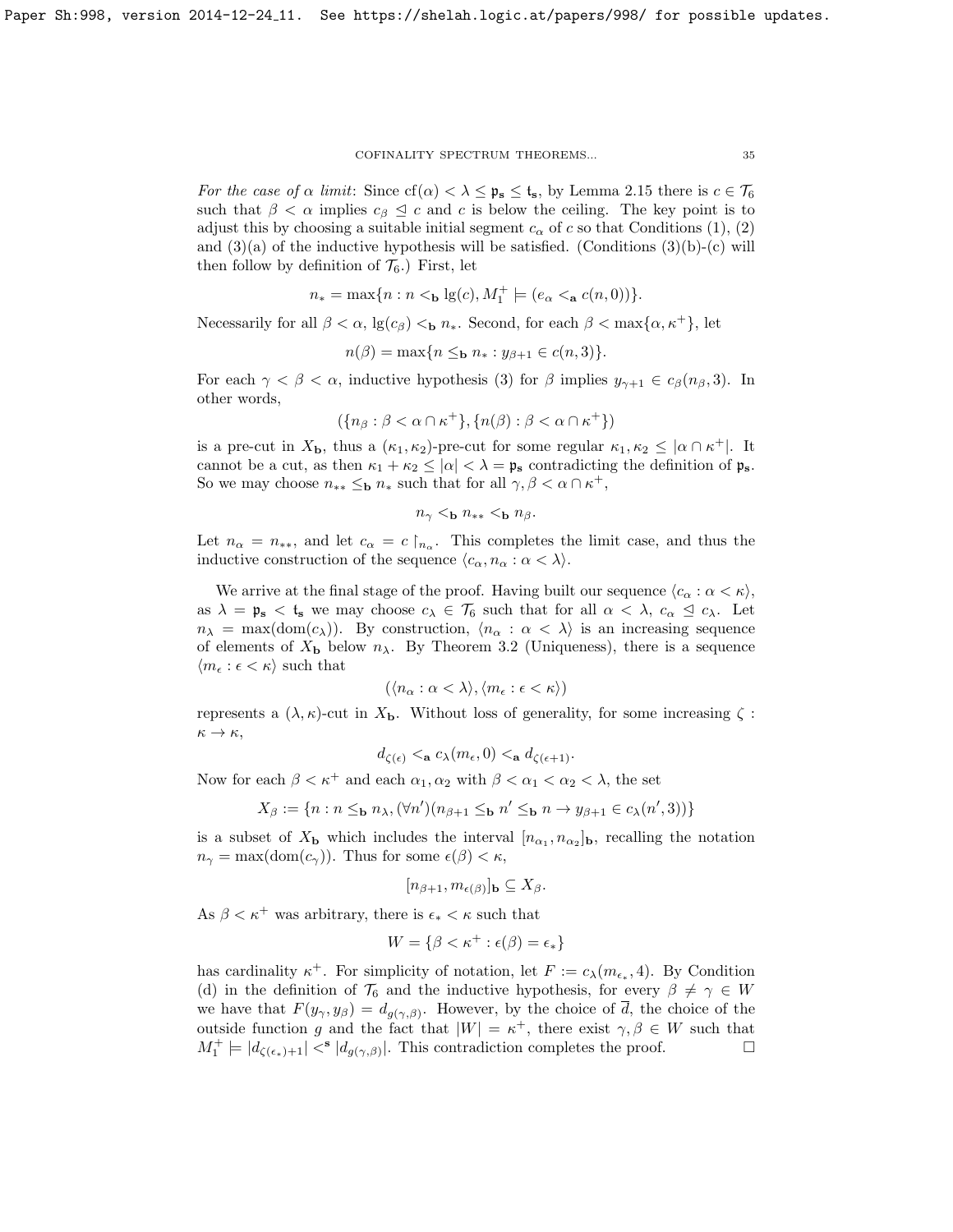9.  $\mathcal{C}(\mathbf{s}, \mathbf{t}_{\mathbf{s}}) = \emptyset$ 

With the results of the previous sections in hand, we now prove the paper's fundamental result:

<span id="page-35-2"></span>**Central Theorem 9.1.** Let s be a cofinality spectrum problem. Then  $C(s, t_s) = \emptyset$ .

Proof. There are two cases.

Case 1.  $\mathfrak{p}_s < \mathfrak{t}_s$ . Let  $\kappa, \lambda$  be such that  $\kappa + \lambda = \mathfrak{p}_s$  and  $(\kappa, \lambda) \in \mathcal{C}(s, \mathfrak{t}_s)$ . By Claim [3.2,](#page-14-0) Conclusion [3.7](#page-16-2) and Lemma [6.1,](#page-23-3)  $\kappa \neq \lambda$  and we may assume  $\kappa < \lambda = \mathfrak{p}_s$ . Then the hypotheses of Theorem [8.5](#page-30-0) are satisfied, so  $(\kappa, \lambda) \notin C(\mathbf{s}, \mathbf{t}_{\mathbf{s}})$ , contradiction. This shows Case 1 cannot occur.

Case 2.  $t_s \leq \mathfrak{p}_s$ , so by definition of  $\mathfrak{p}_s$ ,  $\mathcal{C}(s, t_s) = \emptyset$ . This proves the theorem.  $\Box$ 

# 10. A new characterization of good regular ultrafilters

<span id="page-35-1"></span>We now apply cofinality spectrum problems to study regular ultrapowers and Keisler's order. We focus here on the definitions and history most relevant to our present proofs; further details can be found in [\[26\]](#page-59-12). In the present section, we give the necessary background and then prove two theorems: Theorem [10.24,](#page-41-3) the analogue of Theorem [9.1](#page-35-2) for regular ultrapowers, and Main Theorem [10.26,](#page-41-1) a new characterization of Keisler's notion of goodness.

Convention 10.1 (Conventions on ultrapowers).

- (1) For transparency we assume all languages are countable.
- (2) For transparency we assume all theories  $T$  are complete.
- (3) We use  $\mathcal D$  to denote a regular ultrafilter on the index set I, see [10](#page-35-3).2, and  $\lambda$ to denote  $|I|$ .
- (4) Small means of cardinality  $\leq |I|$ .
- (5) We use notation of the form a[t] following Convention [2.1\(](#page-6-2)6).

<span id="page-35-3"></span>**Definition 10.2.** Say that the filter D on |I| is  $\kappa$ -regular when there is a collection  $X = \{X_i : i < \kappa\} \subseteq \mathcal{D}$  such that for each  $t \in I$ ,

$$
|\{i < \kappa : t \in X_i\}| < \aleph_0
$$

Such a collection is called a  $\kappa$ -regularizing family. Call D regular when it is |I|regular.

Regularity is a kind of strong incompleteness: a  $\kappa$ -regularizing family is such that for any  $\sigma \subseteq \kappa$ , if  $|\sigma| \geq \aleph_0$  then  $\bigcap \{X_i : i \in \sigma\} = \emptyset$ .

**Definition 10.3.** When  $D$  is an ultrafilter on I, M a model, say that  $D$  saturates M to mean  $M^I/\mathcal{D}$  is  $|I|^+$ -saturated.

**Fact 10.4** (Keisler [\[16\]](#page-58-10)). If D is a regular ultrafilter on I then whenever  $M \equiv N$ ,  $D$  saturates  $M$  iff  $D$  saturates  $N$ .

In particular, when  $\mathcal D$  is regular, the following is well defined (recalling that all languages are countable).

**Definition 10.5.** When  $\mathcal D$  is regular, say that  $\mathcal D$  saturates  $T$  to mean  $\mathcal D$  saturates M for some, equivalently every,  $M \models T$ .

<span id="page-35-0"></span>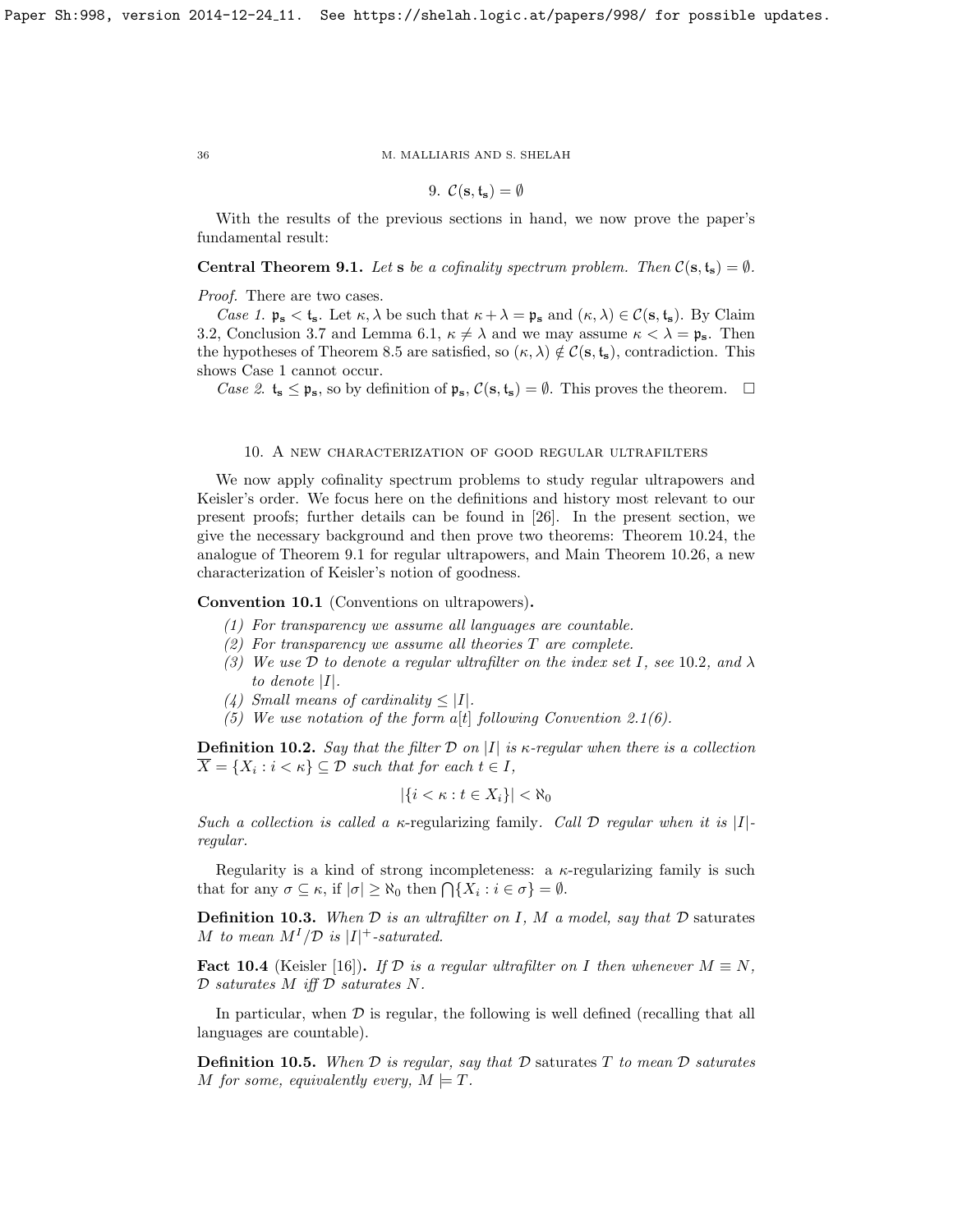Keisler in 1967 proposed that regular ultrafilters could be used to investigate the relative complexity of first-order theories:

**Definition 10.6.** (Keisler [\[16\]](#page-58-10)) Let  $T_1, T_2$  be complete, countable first order theories. Say that  $T_1 \leq T_2$  if for any infinite cardinal  $\lambda$  and any regular ultrafilter  $\mathcal D$ on  $\lambda$ , if  $\mathcal D$  saturates  $T_2$  then  $\mathcal D$  saturates  $T_1$ .

In other words,  $T_1 \trianglelefteq T_2$  if for all infinite  $\lambda$ , all  $M_1 \models T_1, M_2 \models T_2$ , and any  $\mathcal{D}$  a regular ultrafilter on  $\lambda$ , if  $M_2^{\lambda}/\mathcal{D}$  is  $\lambda^+$ -saturated then  $M_1^{\lambda}/\mathcal{D}$  must be  $\lambda^+$ -saturated.

Determining the structure of Keisler's order is a far-reaching problem. It was studied by Keisler, then by Shelah in Chapter VI of [\[38\]](#page-59-5), then in a series of papers by Malliaris [\[22\]](#page-58-8), [\[23\]](#page-58-11), [\[24\]](#page-59-7), [\[25\]](#page-59-8), and very recently by both authors jointly in [\[26\]](#page-59-12), [\[27\]](#page-59-13), [\[28\]](#page-59-6), [\[29\]](#page-59-14). We refer the interested reader to the introduction of [\[26\]](#page-59-12) for motivation and [\[29\]](#page-59-14) for a survey of what is known. Here, we focus on the part of the classification problem relevant to our current work (on the maximal class, and on non-simple theories). Towards this let us give several theorems and definitions. The two fundamental theorems of ultraproducts we use are Los' theorem and its corollary:

<span id="page-36-1"></span>**Theorem A.** (Ultrapowers commute with reducts) Let  $\tau$ ,  $\tau'$  denote vocabularies. Let M be an  $\tau'$ -structure,  $\tau \subseteq \tau'$ ,  $\mathcal D$  an ultrafilter on  $\lambda \geq \aleph_0$ ,  $N = M^{\lambda}/\mathcal D$ . Then

$$
(M^{\lambda}/\mathcal{D})|_{\tau} = (M|_{\tau})^{\lambda}/\mathcal{D}
$$

In light of Theorem [A,](#page-36-1) it is useful to consider structure on the ultrapower coming from the index models in some possibly expanded language.

**Definition 10.7.** (Internal, i.e. induced) Let  $N = M^{\lambda}/\mathcal{D}$  be an ultrapower. Say that a relation or function  $X$  on  $N$  is internal, also called induced, if we may expand the language by adding a new symbol  $Y$  of the same arity as  $X$ , and choose for each  $t \in \lambda$  an interpretation  $Y^{M_t}$  of Y, so that  $Y^N \equiv X \mod \mathcal{D}$ , where  $Y^N =$  ${a \in {}^{\lambda}M : \{t < \lambda : a[t] \in Y^{M_t}\} \in \mathcal{D}}.$ 

Good ultrafilters are a useful family of ultrafilters introduced by Keisler. For any infinite  $\lambda$ ,  $\lambda^+$ -good ultrafilters on  $\lambda$  exist by a theorem of Kunen [\[20\]](#page-58-7), extending a theorem of Keisler which assumed GCH.

<span id="page-36-0"></span>**Definition 10.8.** (Good filters, Keisler [\[14\]](#page-58-6)) Say that the filter D on I,  $|I| = \lambda$ is  $\kappa^+$ -good if every  $f : \mathcal{P}_{\aleph_0}(\kappa) \to \mathcal{D}$  has a multiplicative refinement, i.e. there is  $f': \mathcal{P}_{\aleph_0}(\kappa) \to \mathcal{D}$  such that:

(1)  $u \in [\kappa]^{<\aleph_0}$  implies  $f'(u) \subseteq f(u)$ 

(2)  $u, v \in [\kappa]^{< \aleph_0}$  implies  $f'(u) \cap f'(v) = f'(u \cup v)$ 

In this paper we assume all good ultrafilters are  $\aleph_1$ -incomplete, thus regular. We say that a filter is good if it is  $|I|$ <sup>+</sup>-good.

Keisler proved that Keisler's order has a maximum class, and that this class had a set-theoretic characterization:

<span id="page-36-2"></span>**Theorem B.** (Keisler [\[16\]](#page-58-10)) There is a maximum class in Keisler's order, which consists precisely of those theories T such that for  $M \models T$  and  $D$  a regular ultrafilter on  $\lambda$ ,  $M^{\lambda}/\mathcal{D}$  is  $\lambda^{+}$ -saturated iff  $\mathcal{D}$  is  $\lambda^{+}$ -good.

<span id="page-36-3"></span>**Conclusion 10.9.** Let  $X$  be any property of regular ultrafilters. Suppose it can be shown that for some countable first-order theory T and model  $M \models T$ , the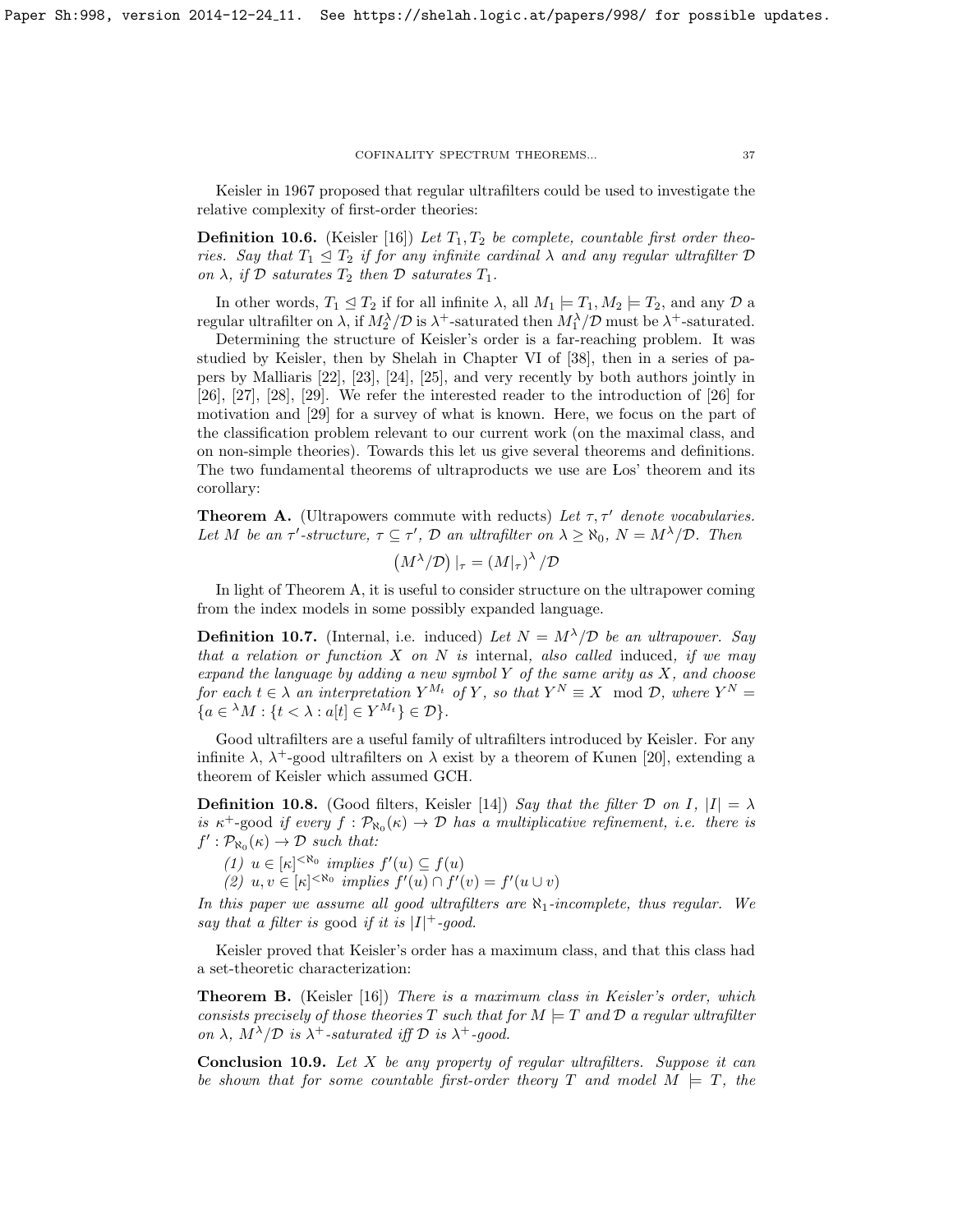condition "D has property X" is necessary for  $M^{I}/\mathcal{D}$  to be |I|<sup>+</sup>-saturated. Then a consequence of Theorem [B](#page-36-2) is that any (regular) good ultrafilter  $D$  on I must have property X.

The question of the model-theoretic identity of this maximum class has remained elusive. The importance of this question comes, in part, from its being an outside definition of a class of unstable theories.

The connection in Theorem [B](#page-36-2) between realizing types and multiplicative refinements is based on the following definition and Fact [10.11.](#page-37-0)

<span id="page-37-2"></span>**Definition 10.10.** Let  $N = M^{I}/\mathcal{D}$  be a regular ultrapower and  $p = \{\psi(x; a_i) : i <$  $\mu$  a  $\psi$ -type in N of cardinality  $\mu \leq |I|$ .

(1) The Los map  $d_0: \mathcal{P}_{\aleph_0}(\mu) \to \mathcal{D}$  is given by

$$
u \in \mathcal{P}_{\aleph_0}(\mu) \mapsto \{ s \in I : M \models \exists x \bigwedge \{ \psi(x; a_j) : j \in u \} \}
$$

- (2) A distribution for p is a map  $d : \mathcal{P}_{\aleph_0}(p) \to \mathcal{D}$  such that:
	- (a) d refines the Los map
	- (b) the image of d is a  $\mu$ -regularizing set for  $D$
	- (c) without loss of generality d is monotonic, i.e.  $u \subseteq v$  implies  $d(u) \supseteq$  $d(v)$

<span id="page-37-0"></span>**Fact 10.11** (see e.g. [\[26\]](#page-59-12) Section 1.2). For a small type p in an ultrapower  $N =$  $M^{1}/\mathcal{D}$ , the following are equivalent: (a) p is realized, (b) some distribution of p has a multiplicative refinement.

If Keisler's order gives a measure of complexity of theories, a first surprise was the nature of the complexity which maximality suggests.

<span id="page-37-1"></span>Theorem C. (Sufficient conditions for maximality, Shelah)

(1) Any theory with the strict order property, e.g.  $(\mathbb{Q}, \leq)$ , is maximum in Keisler's order [\[38\]](#page-59-5).VI.2.

(and considerably later)

(2)  $SOP_3$ , a weakening of the strict order property, is sufficient for maximality  $|40|$ .

We will not work directly with  $SOP_3$ , a weaker order, in this paper; a definition can be found in Shelah and Usvyatsov [\[43\]](#page-59-10) Fact 1.3.

Since 1996, it has been open whether the boundary of the Keisler-maximal class lies at  $SOP_3$  or whether it could be pushed up to  $SOP_2$ , Definition [11.1](#page-42-0) below (or beyond). A major technical obstacle has been the lack of a framework within which to compare orders and trees. Note that there are also nontrivial model-theoretic questions about whether  $SOP_2$  may imply  $SOP_3$  on the level of theories, but our analysis is able to avoid this.

**Discussion 10.12.** (SOP<sub>2</sub> and SOP<sub>3</sub>) It is known that SOP<sub>2</sub> is weaker than SOP<sub>3</sub> on the level of formulas, but what about on the level of theories? This remains open and interesting. Our analysis ultimately circumvents this problem by showing that already  $SOP_2$  suffices for maximality from the point of view of Keisler's order.

Before addressing the question of the maximality of  $SOP<sub>2</sub>$  in Keisler's order, we formally connect regular ultrapowers to CSPs. Namely, we prove that the results on cofinality spectrum problems developed above may be applied to the study of cuts in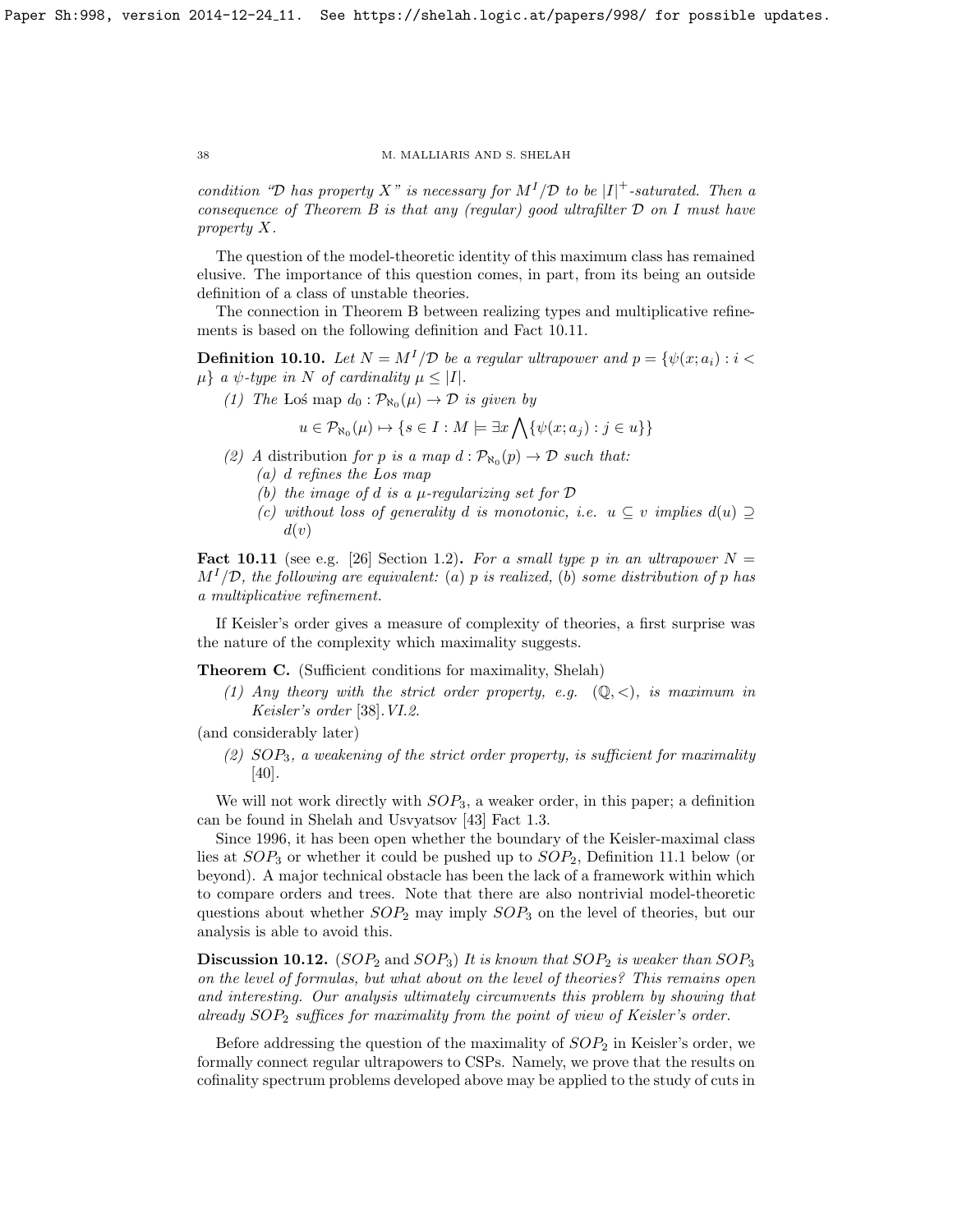regular ultrapowers of linear order. First, we specialize the definitions of treetops [2.10,](#page-11-4) lower cofinality [3.3,](#page-16-4) and  $\mathcal{C}(s, t_s)$  [2.9\)](#page-11-0) to the context of regular ultrapowers. (Generally, what bounds results in this section is not the size of the index set but that of the regularizing family.) As  $\mathcal D$  is regular, the saturation of  $M$  will not matter.

<span id="page-38-2"></span>**Definition 10.13.** (Treetops) Let D be an ultrafilter on I and  $\kappa$  a regular cardinal.

- (1) We say that  $D$  has  $\kappa$ -treetops when: for any  $\kappa$ -saturated model M which interprets a tree  $(\mathcal{T}_M, \leq), N = M^I/\mathcal{D}, \gamma = \text{cf}(\gamma) < \kappa$  and any  $\leq$ -increasing sequence  $\langle a_i : i \langle \gamma \rangle$  in  $(\mathcal{T}_N, \leq_N)$  there is  $a \in \mathcal{T}_N$  such that  $i \langle \kappa \rangle$  implies  $a_i \trianglelefteq a.$
- (2) We say that  $\mathcal D$  has  $\lt \kappa$ -treetops if  $\mathcal D$  has  $\theta$ -treetops whenever  $\theta = \text{cf}(\theta) \lt \kappa$ .
- (3) We say that  $D$  has  $\leq \kappa$ -treetops if  $D$  has  $( $\kappa^+$ )-treetops.$

Our main case is  $\lambda^+$ -treetops where  $\mathcal D$  is a regular ultrafilter on I,  $|I| = \lambda$ .

**Definition 10.14.** For  $D$  an ultrafilter on  $I$  we define:

$$
\mathcal{C}(\mathcal{D}) = \left\{ (\kappa_1, \kappa_2) \in (\text{Reg} \cap |I|^+) \times (\text{Reg} \cap |I|^+) : (\omega, \langle I \rangle^I / \mathcal{D} \text{ has a } (\kappa_1, \kappa_2) \text{-}cut \right\}
$$

The paper's central question from the introduction thus becomes:

**Question 10.15.** Let  $D$  be a regular ultrafilter on I with  $|I|$ <sup>+</sup>-treetops. What are the possible values of  $\mathcal{C}(\mathcal{D})$ ?

<span id="page-38-3"></span>**Corollary 10.16.** (of the maximality of strict order, Theorem [C](#page-37-1) above) Let  $D$  be a regular ultrafilter on I,  $|I| = \lambda$ . Then  $C(\mathcal{D}) = \emptyset$  iff  $\mathcal D$  is  $\lambda^+$ -good.

<span id="page-38-0"></span>**Claim 10.17.** Let D be a regular ultrafilter on I,  $|I| = \lambda$ . For any  $n < \omega$ , write  $\langle n \rangle$  for the order on  $\omega$  restricted to n, i.e. to  $\{0, \ldots, n-1\}$ . Then there exists a sequence  $\overline{n} = \overline{n}(\mathcal{D}) = \langle n_t : t \in I \rangle \in \overline{I} \omega$  such that for all regular cardinals  $\kappa_1, \kappa_2$ with  $\kappa_1 + \kappa_2 \leq \lambda$ , the following are equivalent:

- (1)  $(\kappa_1, \kappa_2) \in \mathcal{C}(\mathcal{D}),$  i.e.  $(\omega, \langle)^I/\mathcal{D}$  has a  $(\kappa_1, \kappa_2)$ -cut.
- (2)  $\prod_t(n_t, \langle n_t \rangle/\mathcal{D}$  has a  $(\kappa_1, \kappa_2)$ -cut.

*Proof.* Note that it suffices to show  $(1) \rightarrow (2)$ .

Without loss of generality, consider  $M = (\omega, <)^{I}/\mathcal{D}$  and  $M_1 = M^{I}/\mathcal{D}$ . Let  $\{X_i :$  $i < \lambda$  be a regularizing family, [10.2](#page-35-3) above. For  $t \in I$ , let  $n_t = |\{i < \lambda : t \in X_i\}| + 1$ . We verify that  $\langle n_t : t \in I \rangle$  works. Let  $(\langle a_\alpha : \alpha < \kappa_1 \rangle, \langle b_\beta : \beta < \kappa_2 \rangle)$  represent a  $(\kappa_1, \kappa_2)$ -cut in  $(\omega, \langle \rangle^{\lambda}/\mathcal{D})$ . As  $\kappa_1 + \kappa_2 \leq \lambda$ , there is a map  $d : \kappa_1 \times \{0\} \cup \kappa_2 \times \{1\} \to \mathcal{D}$ such that for each  $t \in I$ ,  $|\{x \in dom(d) : t \in d(x)\}| < n_t$ . For each  $t \in I$ , let  $X_t =$  ${a_{\alpha}[t]: t \in d((\alpha,0))\} \cup {b_{\beta}[t]: t \in d((\beta,1))},$  which is a (linearly ordered) subset of  $(\omega, \langle W \rangle^M)$  with fewer than  $n_t$  elements. Let  $\langle X_t \rangle$  denote the restriction of the linear order on  $\omega$  to  $X_t$ . Then we may choose at each index t an order preserving injection  $h_t: (X_t, \langle X_t \rangle \to (n_t, \langle X_t \rangle \cdot \text{whose image is an interval. Let } h$  be the internal function whose projection to t is  $h_t$ . Then by Los' theorem and the requirement that the range be an interval, we have that  $(\langle h(a_{\alpha}): \alpha < \kappa_1 \rangle, \langle h(b_{\beta}): \beta < \kappa_2 \rangle)$  represents a  $(\kappa_1, \kappa_2)$ -cut in  $\prod_t (n_t, \langle n_t \rangle / \mathcal{D})$ . This completes the proof.

<span id="page-38-1"></span>**Definition 10.18.** Let  $\mathcal D$  be a regular ultrafilter on I, M a model extending  $(\omega, <)$ . If  $\{n_t : t \in I\} \in \mathcal{I} \omega$  is a sequence satisfying the conclusion of [10](#page-38-0).17 for D and  $(X, \leq_X) \subseteq M^I/\mathcal{D}$  is given by

$$
(X, <_X) = \prod_t (n_t, <_{n_t})/\mathcal{D}
$$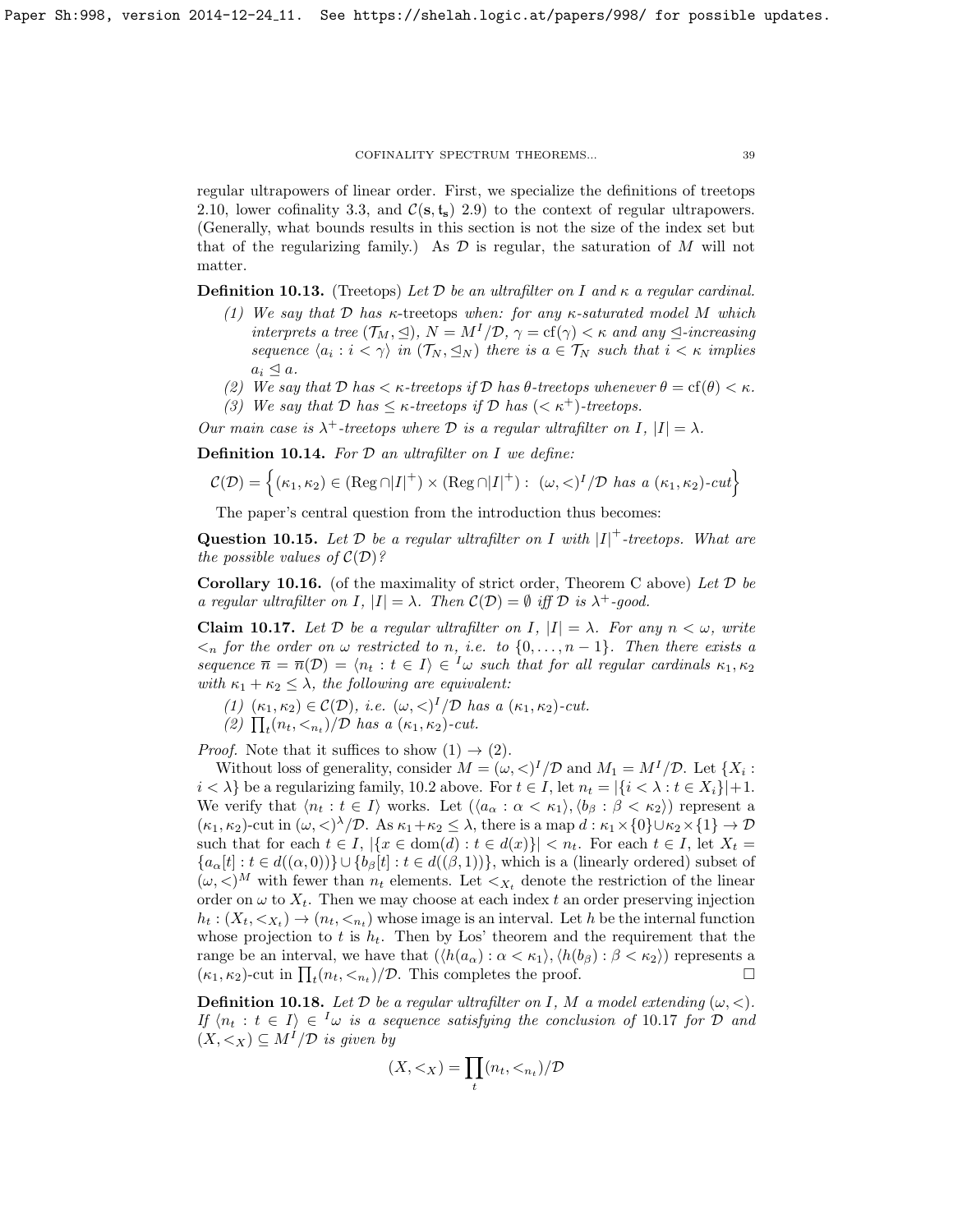then we say  $(X, \leq_X)$  captures pseudofinite cuts. [Clearly, this depends on the background data of  $I, \mathcal{D}, M$ .

The next Claims [10.19,](#page-39-0) [10.21,](#page-39-1) and [10.22](#page-40-0) justify regarding regular ultrapowers extending the theory of linear order [see Claim [10.21\]](#page-39-1) as cofinality spectrum problems, and show that the specialized definitions for  $\mathcal{C}(\mathcal{D})$  and treetops accurately reflect the properties of this background CSP.

<span id="page-39-0"></span>Claim 10.19. (Regular ultrapowers as CSPs) Let  $D$  be a regular ultrafilter on  $I$ ,  $|I| = \lambda$ . Let M expand  $(\omega, <)$  and let  $M_1 = M^I/\mathcal{D}$ .

Then there exist expansions  $M^+, M_1^+$  of  $M, M_1$  respectively such that  $M_1^+$  =  $(M^+)^I/D$  and a set of formulas  $\Delta \supseteq \{x < y < z\}$  of the language of M such that

- (1)  $\mathbf{s} = (M, M_1, M^+, M_1^+, Th(M^+), \Delta)$  is a cofinality spectrum problem, and
- (2) some nontrivial  $\mathbf{a} \in \text{Or}(\mathbf{s})$  captures pseudofinite cuts in the sense of [10](#page-38-1).18.

*Proof.* As ultrapowers commute with reducts, for (1) choose any expansion  $M^+$  of  $M$  which will code sufficient set theory for trees in the sense of [2.3,](#page-8-1) e.g. the complete expansion, or an expansion to a model of  $(\mathcal{H}(\chi), \in)$  for some sufficiently large  $\chi$ . Let  $M_1^+ = (M^+)^I / \mathcal{D}$ . For (2), let  $\langle n_t : t \in I \rangle$  be given by [10.17.](#page-38-0) By construction, the linear order  $\prod_t (n_t, \langle n_t \rangle/\mathcal{D})$  is  $\Delta$ -definable in  $M_1$  and captures pseudofinite cuts. It will correspond to some nontrivial  $\mathbf{a} \in \text{Or}(\mathbf{s})$  provided we choose  $d_{\mathbf{a}}$  to not be a natural number. $\hfill \square$ 

Definition 10.20. Call any s satisfying the conclusion of [10.19](#page-39-0) a cofinality spectrum problem associated to D.

In the next series of claims we verify that cuts and trees behave as expected.

<span id="page-39-1"></span>Claim 10.21. Let  $\mathcal{D}, I, \lambda, M, M_1$  be as in [10.19](#page-39-0) and let s be a cofinality spectrum problem given by that Claim. For  $\kappa_1 + \kappa_2 \leq \lambda$ ,  $\kappa_1, \kappa_2$  regular, the following are equivalent:

- (1) There is a  $(\kappa_1, \kappa_2)$ -cut in some  $M_1^+$ -definable linearly ordered set.
- (2)  $(\kappa_1, \kappa_2) \in C(\mathbf{s}, |I|^+).$
- (3)  $(\kappa_1, \kappa_2) \in \mathcal{C}(\mathcal{D}).$

*Proof.* (3)  $\rightarrow$  (1): By Claim [10.19\(](#page-39-0)2).

 $(1) \rightarrow (2)$ : It suffices to show that:

Sub-claim. For any definable linear order  $(Y, \leq_Y)$  in  $M_1^+$  [i.e. both Y and  $\leq_Y$  are  $M_1^+$ -definable but this order is not necessarily in  $\text{Or}(s)$  and any discrete  $A \subseteq Y$ ,  $|A| \leq \lambda$  (e.g. a representation of a cut) there exist a nontrivial  $\mathbf{a} \in \text{Or}(\mathbf{s})$  and an internal partial injection f such that:

- (a)  $A \subseteq \text{dom}(f)$ , range $(f) \subseteq X_{\mathbf{a}}$
- (b) f is order preserving, i.e. for all  $a, b \in \text{dom}(f)$ ,  $a \leq_Y b$  iff  $f(a) \leq_{\mathbf{a}} f(b)$
- (c) range(f) is an interval in  $(X_{\mathbf{a}}, \leq_{\mathbf{a}})$

The proof is almost exactly the same as that of [10.17,](#page-38-0) using  $(Y, \leq_Y)$  here instead of the representation of the cut there, and letting  $\mathbf{a} \in \text{Or}(\mathbf{s})$  be given by [10.19\(](#page-39-0)2). (The point: by regularity, any discrete linearly ordered set  $|A| \leq \lambda$  in the ultrapower may be considered as a subset of some internal, pseudofinite linear order.)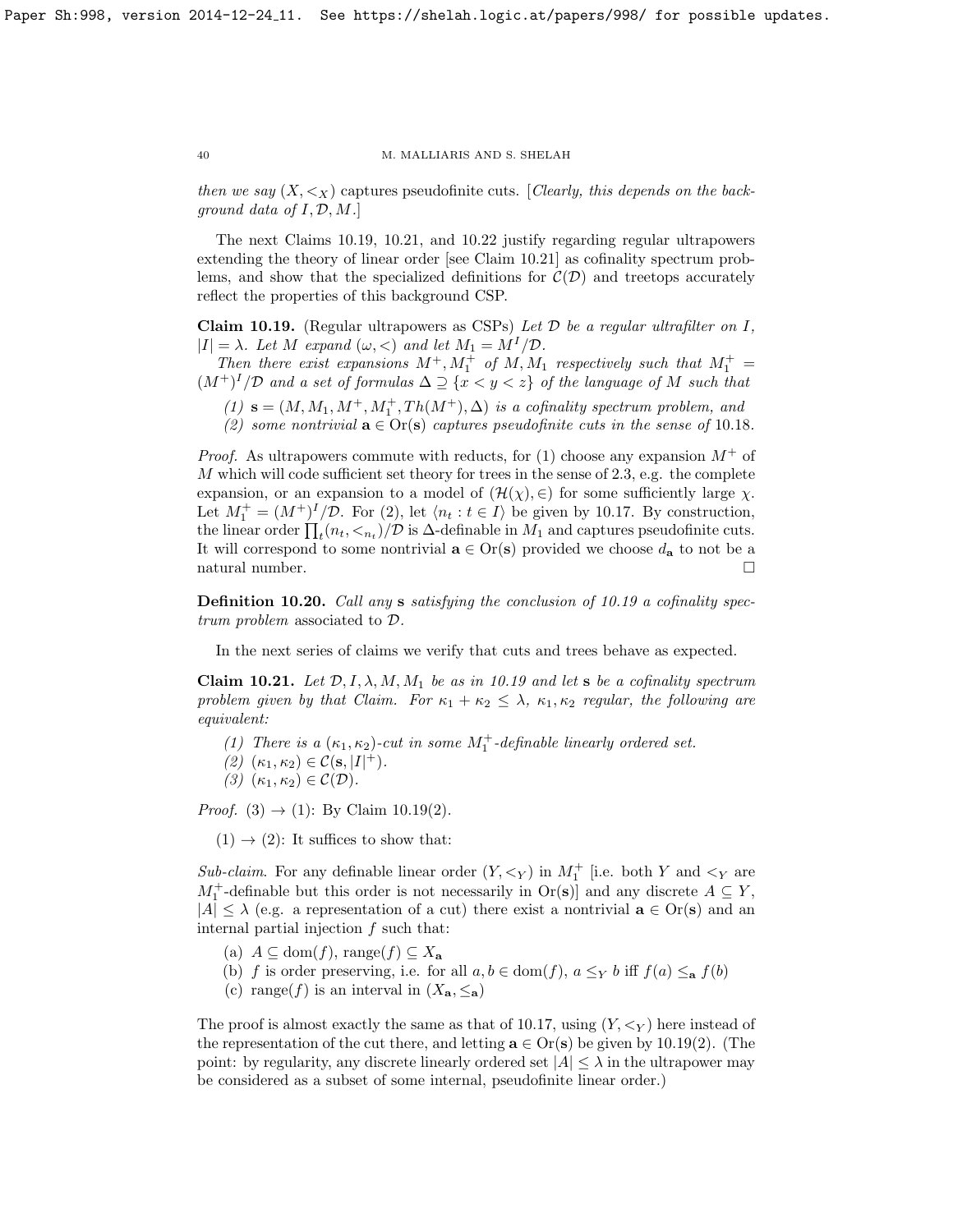$(2) \rightarrow (3)$ : Assume (2), so there are regular cardinals  $\kappa_1, \kappa_2$  with  $\kappa_1 + \kappa_2 \leq \lambda$  and some nontrival  $\mathbf{b} \in \text{Or}(\mathbf{s})$  such that  $X_{\mathbf{b}}$  contains a  $(\kappa_1, \kappa_2)$ -cut. To conclude that  $(\kappa_1, \kappa_2) \in \mathcal{C}(\mathcal{D})$ , let a be given by [10.19\(](#page-39-0)2). By Observation [3.6](#page-16-1) ("any  $\mathbf{a} \in \text{Or}(\mathbf{s})$ will work"), also  $(X_{\mathbf{a}}, <_{\mathbf{a}})$  has a  $(\kappa_1, \kappa_2)$ -cut, thus also  $(\omega, <)^I/\mathcal{D}$ .

<span id="page-40-0"></span>Claim 10.22. Let  $\mathcal{D}, I, \lambda, M, M_1$  be as in [10.19](#page-39-0) and let s be a cofinality spectrum problem given by that Claim. For  $\kappa = cf(\kappa) \leq \lambda$ , then the following are equivalent:

(1) D has  $\kappa^+$ -treetops in the sense of [10](#page-38-2).13. (2)  $\kappa^+ \leq \mathfrak{t}_s$ .

*Proof.* Clearly  $(1) \rightarrow (2)$ .

To show  $(2) \rightarrow (1)$ , we prove the contrapositive. That is, we show that:

Subclaim. If  $(\mathcal{T}, \trianglelefteq_{\mathcal{T}})$  is any tree definable in  $M^+$ , not necessarily an element of Tr(s), and there is in  $(\mathcal{T}, \preceq_{\mathcal{T}})^I/\mathcal{D} = (\mathcal{T}, \preceq_{\mathcal{T}})^{M_1^+}$  an increasing sequence of length  $\kappa = \text{cf}(\kappa) \leq \lambda$  with no upper bound, then there is  $\mathbf{a} \in \text{Or}(\mathbf{s})$  such that in  $\mathcal{T}_{\mathbf{a}}$  there is an increasing sequence of length  $\kappa$  with no upper bound.

(While a nontrivial will be guaranteed by choosing a from [10.19\(](#page-39-0)2), it follows from  $\mathcal{T}_{\mathbf{a}}$  having arbitrarily long paths.)

So let such a  $(\mathcal{T}, \preceq_{\mathcal{T}})$  be given. Let  $\bar{c} = \langle c_{\alpha} : \alpha < \kappa \rangle$  be an increasing sequence in T with no upper bound. By regularity, as  $\kappa \leq \lambda$  there is a map  $d : \kappa \to \mathcal{D}$  whose image is a regularizing family. In other words, by Los' theorem, we may assume that there is a sequence of finite trees  $(\mathcal{T}_t, \leq^t_{\mathcal{T}})$  for  $t \in I$  such that

$$
\prod_t(\mathcal{T}_t,\unlhd_{\mathcal{T}}^t)/\mathcal{D}
$$

is a subtree of  $(\mathcal{T}, \trianglelefteq_{\mathcal{T}})^{M_1^+}$  which includes the sequence  $\bar{c}$ . Let  $\mathbf{a} \in \text{Or}(\mathbf{s})$  be given by [10.19\(](#page-39-0)2).

Analogously to [10.17,](#page-38-0) we may choose at every (or almost every) index  $t \in I$  a function  $f_t: (\mathcal{T}_t, \leq^t_\mathcal{T}) \to (\mathcal{T}_{\mathbf{a}}^{M^+}, \leq^M_{\mathbf{a}}^t)$  such that  $f_t$  is injective and respects the partial ordering, i.e. for  $x, y \in \text{dom}(f_t)$  we have that  $x \leq^t_\mathcal{T} y$  iff  $f_t(x) \leq^{\mathcal{M}^+}_{\mathbf{a}} f_t(y)$ . Now let  $f = \prod_t f_t/\mathcal{D}$  and suppose for a contradiction that  $\langle b_\alpha := f(c_\alpha) : \alpha < \kappa \rangle$ has an upper bound in  $\mathcal{T}_a$ , call it  $b_*$ . Consider the map  $d' : \kappa \to \mathcal{D}$  given by  $\alpha \mapsto d(\alpha) \cap \{t \in I : b_{\alpha}[t] \subseteq b_{*}[t]\} \cap \{t \in I : f_{t} \text{ is injective and respects the partial }$ ordering }. Now for each  $t \in I$ , the set  $B_t := \{b_\alpha[t] : \alpha < \kappa \wedge t \in d'(\alpha)\}\$ is linearly ordered by  $\leq$ , by the choice of  $b_*$ . For each  $t \in I$ , let  $b_t$  be the maximal element of  $B_t$  under this linear ordering. Then by Los' theorem and the choice of the  $f_t$ s, we have that the element  $c_* := \prod_t f_t^{-1}(b_t)/\mathcal{D}$  is well defined. By Los' theorem (recalling that  $\mathcal T$  is definable)  $c_* \in \mathcal T$ , and again by Los' theorem  $c_*$  is an upper bound for the sequence  $\bar{c}$  in  $\mathcal{T}$ , contradiction. We have shown that  $\langle b_{\alpha} : \alpha < \kappa \rangle$  is an increasing sequence in  $\mathcal{T}_a$  with no upper bound, which completes the proof.  $\Box$ 

Conclusion 10.23. Regular ultrapowers extending the theory of linear order may be regarded as cofinality spectrum problems, for which the specialized definitions  $\mathcal{C}(\mathcal{D}), |I|$ <sup>+</sup>-treetops retain their intended meaning as stated in [10](#page-40-0).21 and 10.22.

*Proof.* By [10.19,](#page-39-0) [10.21,](#page-39-1) [10.22.](#page-40-0)

We may now give the analogue of Theorem [9.1](#page-35-2) for regular ultrapowers: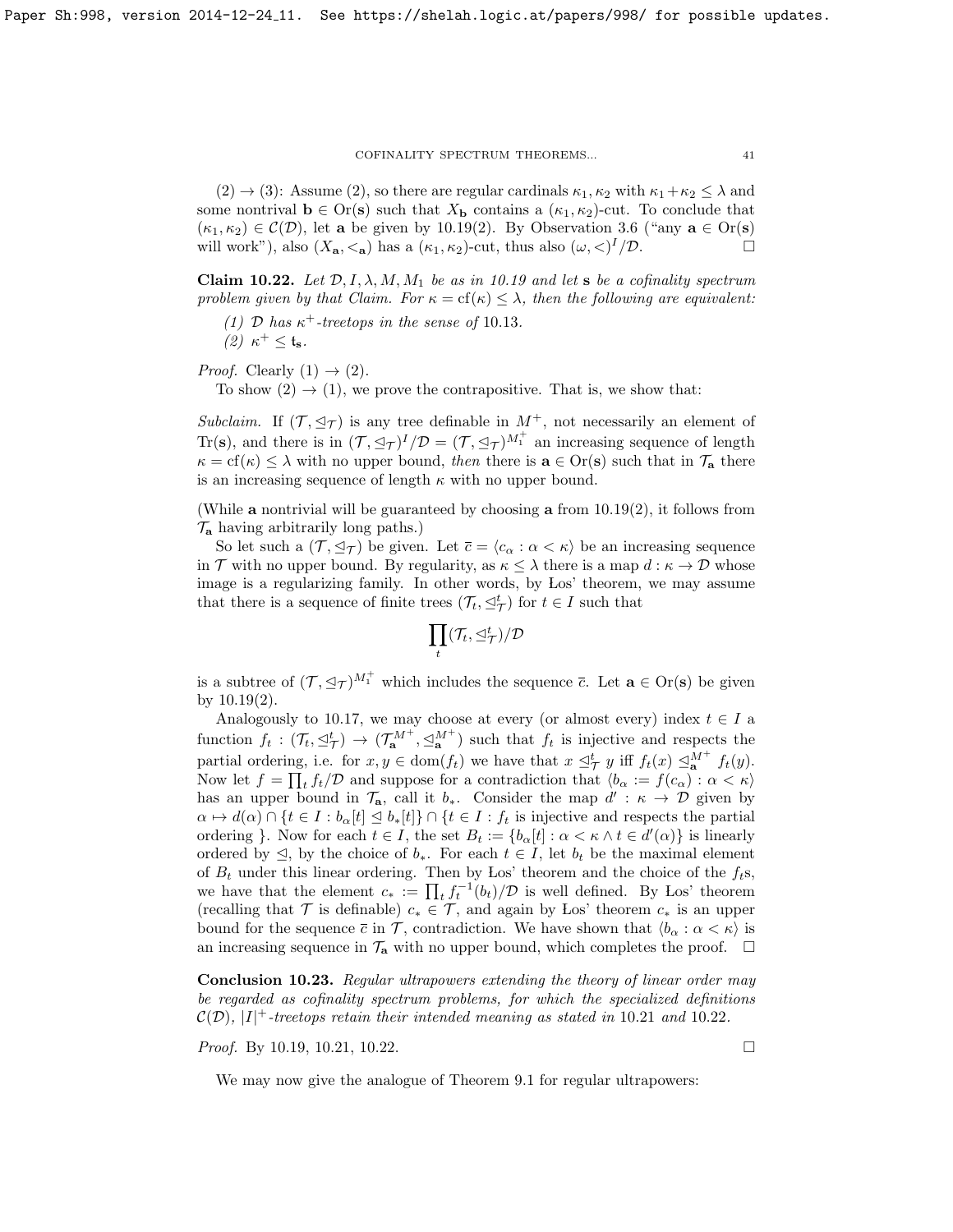<span id="page-41-3"></span>**Theorem 10.24.** Let  $D$  be a regular ultrafilter on I,  $|I| = \lambda \geq \aleph_0$ . If  $D$  has  $\lambda^+$ -treetops, then  $\mathcal D$  is  $\lambda^+$ -good.

*Proof.* Let **s** be a cofinality spectrum problem associated to  $D$ , given by [10.19.](#page-39-0) By Theorem [9.1,](#page-35-2)  $\mathcal{C}(\mathbf{s}, \mathbf{t_s}) = \emptyset$ . By Claim [10.22](#page-40-0) and the assumption of  $\lambda^+$ -treetops,  $\lambda^+ \leq \mathfrak{t}_s$ , so necessarily  $\mathcal{C}(\mathbf{s}, |I|^+) = \emptyset$ . Apply Claim [10.21](#page-39-1) to conclude  $\mathcal{C}(\mathcal{D}) = \emptyset$ . Then by Corollary [10.16](#page-38-3) (or Fact [1.3\)](#page-3-1)  $\mathcal D$  is  $\lambda^+$ -good, which completes the proof.  $\Box$ 

Moreover, the result from Section [6](#page-23-0) may here be strengthened to a characterization:

<span id="page-41-2"></span>**Lemma 10.25.** Let  $\mathcal{D}$  be a regular ultrafilter on  $I, |I| = \lambda$ . Then the following are equivalent:

(1)  $\kappa = \text{cf}(\kappa) \leq \lambda = |I|$  implies  $(\kappa, \kappa) \notin C(\mathcal{D})$ . (2)  $\mathcal{D}$  has  $|I|^{+}$ -treetops.

*Proof.* (2)  $\rightarrow$  (1): Lemma [2.2.](#page-6-3)

 $(1) \rightarrow (2)$ : We prove the contrapositive. Suppose that for some regular  $\kappa \leq |I|$ and some model M (in a countable signature), M interprets, or without loss of generality, defines a tree  $(\mathcal{T}, \trianglelefteq_{\mathcal{T}})$  whose D-ultrapower contains a path of length  $\kappa$ with no upper bound. Also without loss of generality, M expands  $(\omega, <)$ ; since ultrapowers commute with reducts, there is no harm in adding this order under a disjoint unary predicate, or as a separate sort.

Let **s** be a cofinality spectrum problem given by Claim [10.19.](#page-39-0) By Claim [10.22,](#page-40-0) there is  $\mathcal{T}_a \in \text{Tr}(s)$  which contains a path of length  $\kappa$  with no upper bound. By Lemma [6.2,](#page-24-0) there is a definable (i.e. definable in  $M_1^+$ ) linear order which has a  $(\kappa, \kappa)$ -cut. Now apply Claim [10.21](#page-39-1) to conclude that  $(\kappa, \kappa) \in C(\mathcal{D})$ , which completes the proof.  $\Box$ 

Thus we obtain the following new characterization of Keisler's notion of goodness.

<span id="page-41-1"></span>**Main Theorem 10.26.** Let D be a regular ultrafilter on I,  $|I| = \lambda$ . Then the following are equivalent:

(1)  $\mathcal{D}$  is  $\lambda^+$ -good.

(2)  $\mathcal{D}$  has  $\lambda^+$ -treetops.

(3)  $\mathcal{C}(\mathcal{D})$  contains no symmetric cuts.

(4)  $\mathcal{C}(\mathcal{D}) = \emptyset$ .

*Proof.* (2)  $\leftrightarrow$  (3): Lemma [10.25.](#page-41-2)

- $(4) \rightarrow (3)$ : Immediate.
- $(2) \rightarrow (1)$ : Theorem [10.24.](#page-41-3)
- $(1) \leftrightarrow (4)$ : Fact [1.3.](#page-3-1)

Remark 10.27. By a theorem of Malliaris and Shelah, to the equivalent conditions of Theorem [10.26](#page-41-1) we may add:  $D$  is  $\lambda^+$ -excellent, see [\[28\]](#page-59-6) Theorem 5.2.

# 11. SOP<sup>2</sup> implies maximality in Keisler's order

<span id="page-41-0"></span>In this section, we first show that for a regular ultrafilter  $D$  on I,  $D$  has  $\lambda^+$ treetops precisely when  $\mathcal{D}\text{-ultrapowers}$  realize  $SOP_2$ -types, as defined in [11.2\(](#page-42-1)3). We then prove Main Theorem [11.11,](#page-44-1) showing that any theory with  $SOP_2$  is maximal in Keisler's order, which solves one of the two open problems mentioned in the introduction.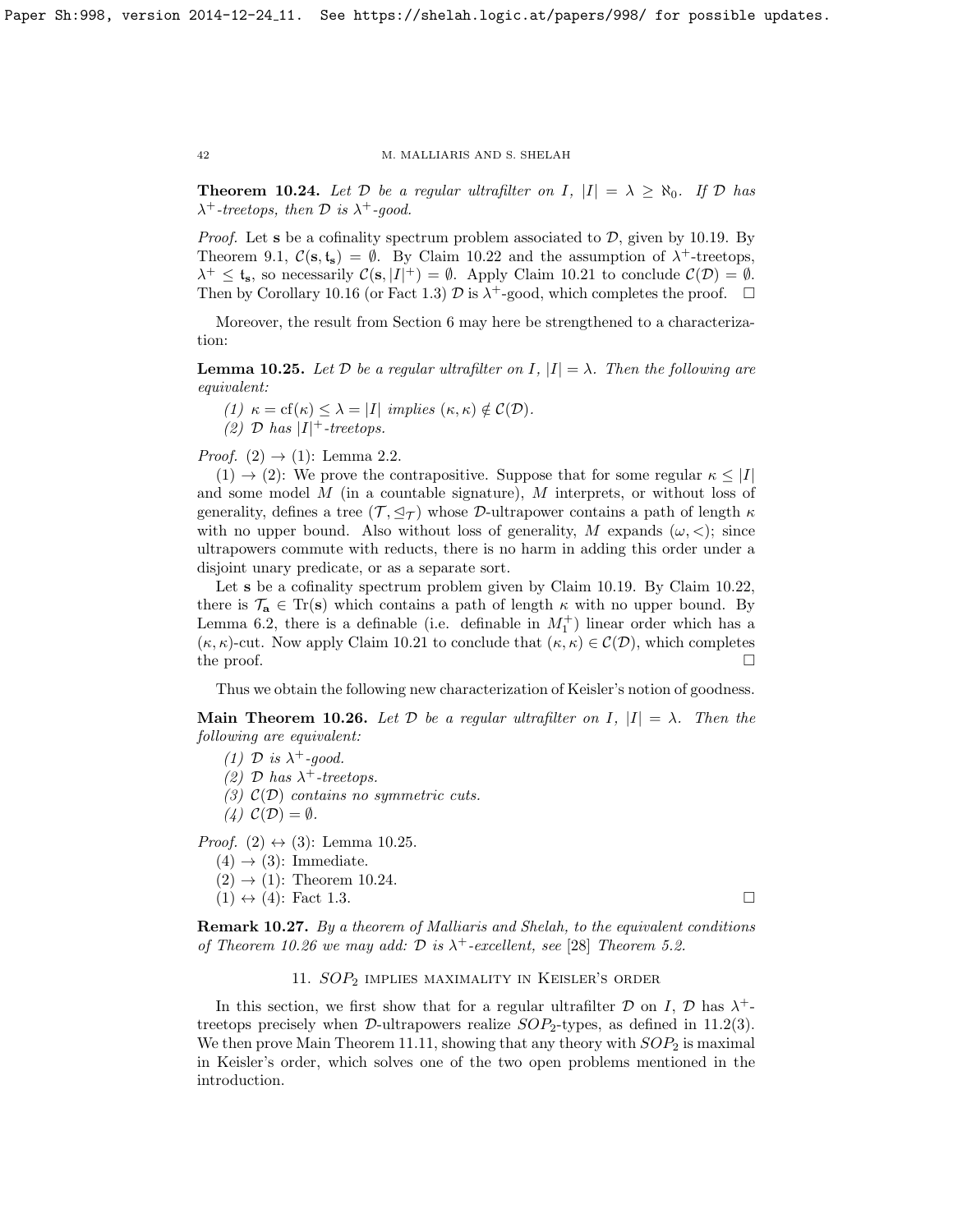<span id="page-42-0"></span>**Definition 11.1.** (Shelah [\[37\]](#page-59-16)) The theory T has  $SOP_2$  if there is a formula  $\psi(x;\overline{y})$ such that in some model  $M \models T$  there exist  $\langle \overline{a}_\eta : \eta \in {}^{\kappa} \rangle \mu$ , called an SOP<sub>2</sub> tree for  $\psi$ , such that:

- (1) for  $\eta, \rho \in \infty$  incomparable, i.e.  $\neg(\eta \leq \rho) \wedge \neg(\rho \leq \eta)$ , we have that  $\{\psi(x;\overline{a}_\eta), \psi(x;\overline{a}_\rho)\}\$ is inconsistent.
- (2) for  $\eta \in \kappa \mu$ ,  $\{\psi(x; \overline{a}_{\eta\vert i}) : i < \kappa\}$  is a consistent partial  $\psi$ -type.

By compactness, clearly we can replace  $\kappa > \mu$  by  $\omega > 2$  in the definition.

<span id="page-42-1"></span>**Definition 11.2** (Definitions and conventions on  $SOP_2$ ). In this section,

- (1) The formula  $\psi = \psi(x; y)$  will denote a formula with  $SOP_2$ , and  $\ell(x), \ell(y)$ need not be 1.
- (2) If  $M^{I}/\mathcal{D}$  is a regular ultrapower, by "SOP<sub>2</sub>-type" or "SOP<sub>2</sub>- $\kappa$ -type" we will mean a partial type  $p(x) = \{ \psi(x; a_{\ell}) : \ell < \kappa \}$  almost all of whose projections to the index model come from an  $SOP_2$ -tree for  $\psi$ .
- (3) Say that D realizes all  $SOP_2$ -types to mean that all  $SOP_2$ -[I]-types are realized in all ultrapowers  $M^{I}/\mathcal{D}$ .
- (4) All SOP<sub>2</sub>-types considered will be SOP<sub>2</sub>- $\mu$ -types for  $\mu \leq |I|$ . (A regular ultrapower of a non-simple theory will fail to be  $|I|^{++}$ -saturated by prior work of the authors [\[26\]](#page-59-12).)
- (5) As ultrapowers commute with reducts, we will freely assume that the theory in question has enough set theory for trees, Definition [2](#page-8-1).3.

Note that saying D realizes all  $SOP_2$ -types in the sense of Definition [11](#page-42-1).2 certainly need not imply (a priori) that for any  $\varphi$  with  $SOP_2$ , all  $\varphi$ -types are realized in D-ultrapowers. By the usual coding tricks one may take the disjoint union of a formula with  $SOP_2$  and one with e.g.  $SOP$ ; such a formula will necessarily be maximal. Rather, Definition [11](#page-42-1).2 captures the essential structure in the sense that any D which is able to realize all  $\psi$ -types for some formula  $\psi$  with  $SOP_2$  will necessarily realize all  $SOP<sub>2</sub>$ -types in the sense of Definition [11](#page-42-1).2(5). That said, it will follow a posteriori from Theorems [9.1](#page-35-2) and [11.9](#page-44-2) that realizing this minimal set of  $SOP_2$  types is, indeed, strong enough to guarantee  $\lambda^+$ -saturation in general.

**Corollary 11.3.** The type p is an  $SOP_2$  type in  $M^{\lambda}/\mathcal{D}$  if and only if we may add a predicate P of arity  $\ell(y)$  to the vocabulary  $\tau$ , and for each  $i \in I$  define  $M_i$  as the index model M expanded to a model of  $\tau \cup \{P\}$  in which P names an SOP<sub>2</sub>-tree, so that in the ultraproduct  $N = \prod_i M_i/\mathcal{D}$  we have that p is a type whose parameters come from  $P^N$ .

*Proof.* By Los' theorem and Definition [11.2.](#page-42-1)

Given instances  $\psi(x; a_i), \psi(x; a_j)$  belonging to some consistent partial  $SOP_2$ type, and some index  $s \in I$ , we may write  $a_i[s] \leq a_j[s]$  to indicate comparability in the chosen  $SOP_2$ -tree at index s, and likewise  $a_i \leq a_j$  to indicate comparability in the  $SOP_2$ -tree induced on N by P. Since ultrapowers commute with reducts, we may consider  $\leq$  as an additional relation in some expansion of the language.

We may thus consider  $SOP_2$ -types as arising in the following canonical way.

<span id="page-42-2"></span>Definition 11.4. (The canonical presentation)

- (1) Let  $T'_{SOP_2}$  be the universal first-order theory in the vocabulary  $\{P,Q,\trianglelefteq,R\}$ such that  $M \models T'_{SOP_2}$  if:
	- (a) M is the disjoint union of  $P^M$ ,  $Q^M$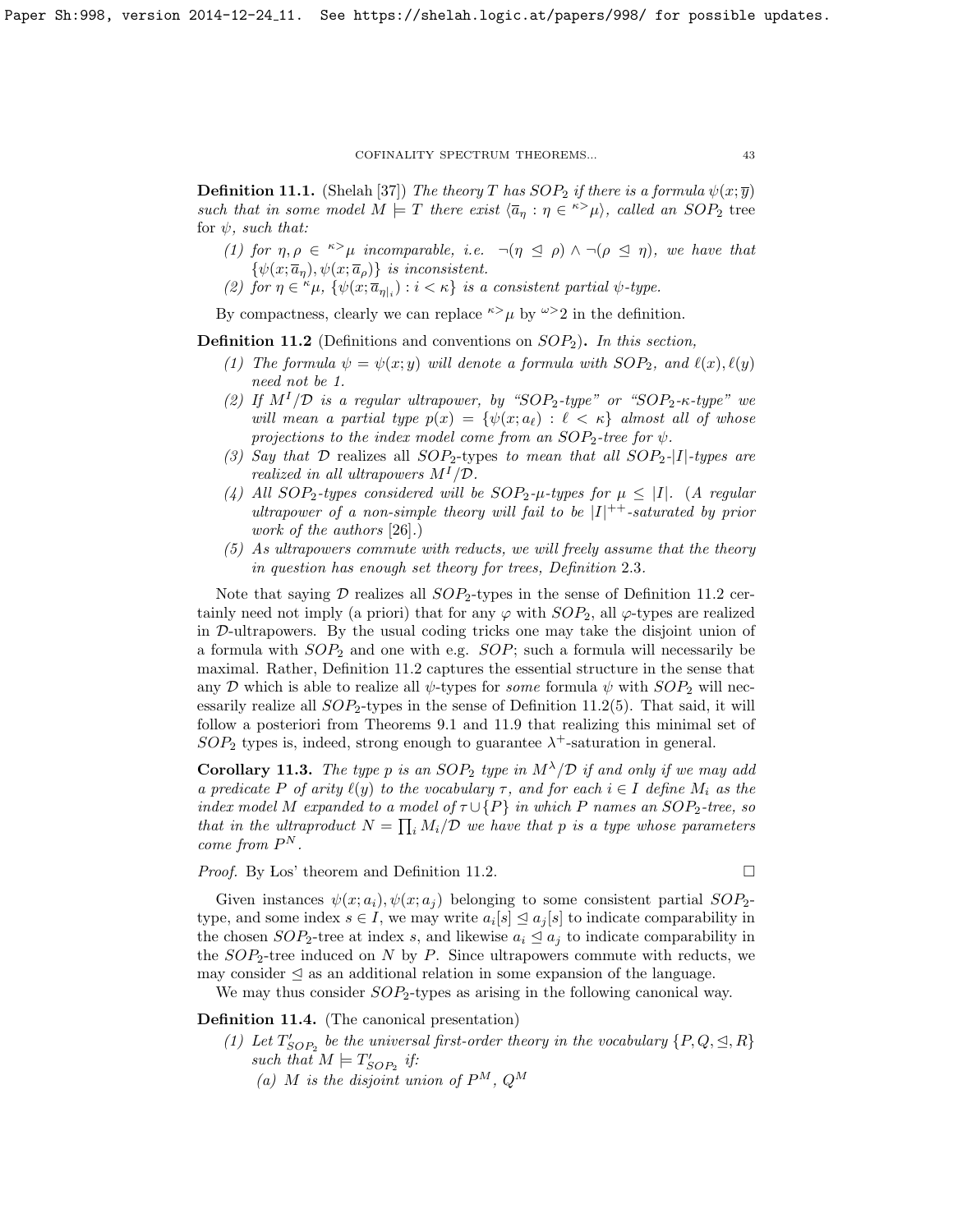- (b)  $R^M \subseteq Q^M \times P^M$
- $(c) \trianglelefteq^M \subseteq P^M \times P^M$
- (d)  $(P^M, \trianglelefteq)$  is a tree
- (e) if  $a_1 \neq a_2 \in P^M$ ,  $\neg(a_1 \trianglelefteq^M a_2) \wedge \neg(a_2 \trianglelefteq^M a_1)$  then  $M \models \neg (\exists x)(xRa_1 \wedge$  $xRa_2$ ).
- (2) Let  $T_{SOP_2}$  be the model completion of  $T'_{SOP_2}$ .
- (3) We say that the regular ultrafilter D on I

 $(\lambda^+, Q)$  – saturates  $T_{SOP_2}$ 

if whenever  $M \models T_{SOP_2}$  we have that  $M^{I}/\mathcal{D}$  realizes all 1-types  $q(x)$  such that  $|q(x)| \leq \lambda$  and  $Q(x) \in q(x)$ .

<span id="page-43-1"></span>Remark 11.5. Since ultrapowers commute with reducts, Section [10](#page-35-1) Theorem [A](#page-36-1), for any regular ultrafilter  $D$  on I and any model M whose theory has  $SOP_2$ , we clearly have that  $N = M^{I}/\mathcal{D}$  realizes all SOP<sub>2</sub>- $\mu$ -types if and only if  $\mathcal{D}(\mu^{+}, Q)$ -saturates  $T_{SOP_2}$ . In what follows, we will use these two presentations interchangeably.

Note that the goal of Definition [11.4](#page-42-2) is simply to standardize the presentation of  $SOP_2$ -types, which are focused on the single formula  $\psi$  (in the case of that definition,  $xRy$ ; in particular, it makes no claim to have constructed a minimally complex  $SOP_2$  theory from any point of view other than that of capturing the necessary  $xRy$ -types. Recall the definition of distribution, [10.10](#page-37-2) above.

Having set the stage, we state a simple criterion for a regular ultrafilter  $\mathcal D$  to realize  $SOP_2$ , in terms of upper bounds for increasing sequences in trees.

<span id="page-43-0"></span>**Lemma 11.6.** (SOP<sub>2</sub>-types and treetops) Let  $|I| = \lambda$ . Let

 $\mathbf{P} = \{p : p = \{\psi(x; a_i) : i \leq \lambda\} \text{ is an SOP}_2\text{-type in } N = M^I/\mathcal{D}, |p| \leq |I|\}$ 

Then the following are equivalent:

- (1) Each  $p \in \mathbf{P}$  is realized in N.
- (2) Each  $p \in \mathbf{P}$  has a distribution d such that for D-almost all s, for all  $i, j < \lambda$ ,

 $s \in d(i) \cap d(j)$  implies  $(a_i[s] \trianglelefteq a_j[s]) \vee (a_j[s] \trianglelefteq a_i[s])$ 

(3) if  $(\mathcal{T}, \preceq_{\mathcal{T}})$  is any tree and  $\langle c_i : i \langle \lambda \rangle$  is a  $\preceq_{\mathcal{T}}$ -increasing sequence in  $N_{\mathcal{T}} := (\mathcal{T}, \trianglelefteq_{\mathcal{T}})^{I}/\mathcal{D}$ , then  $\langle c_i : i < \lambda \rangle$  has an upper bound in  $N_{\mathcal{T}}$ . That is, there exists  $c \in N_{\mathcal{T}}$  such that  $i < \lambda$  implies  $c_i \leq_{\mathcal{T}} c$ .

*Proof.* (1)  $\rightarrow$  (2) Let p be given, let  $\alpha \in N$  be a realization of p, and let  $\langle X_i : i < \lambda \rangle$ be a  $\lambda$ -regularizing family for  $\mathcal{D}$ . Then the distribution  $d: \mathcal{P}_{\aleph_0}(\lambda) \to \mathcal{D}$  given by:

- $\{i\} \mapsto \{s \in I : M \models \psi(\alpha[s], a_i(s))\} \cap X_i$
- for  $|u| > 1$ ,  $u \mapsto \bigcap \{d(\{i\}) : i \in u\}$

satisfies the criterion  $(2)$  by definition of  $SOP<sub>2</sub>$ .

 $(2) \rightarrow (1)$  For any given  $p \in \mathbf{P}$ , if (2) holds then it is easy to define a realization  $\alpha[s]$  in each index model by definition of  $SOP_2$ , and any  $\alpha \in N$  with  $\alpha = \prod_s \alpha[s]$ mod  $D$  will realize the type by Los' theorem.

 $(3) \rightarrow (2)$  Let  $(P, \trianglelefteq)$  be the (infinite)  $SOP_2$ -tree in  $M \models T_{SOP_2}$ . Let  $p \in \mathbf{P}$  be given, where  $p = \{\psi(x; a_i) : i < \mu\}$ . Then the sequence  $\langle a_i : i < \lambda \rangle$  is  $\triangleq$ -increasing and thus has an upper bound c in  $M^I/\mathcal{D}$ . Then the distribution d given by

$$
\{i\} \mapsto \{s \in I : a_i[s] \trianglelefteq c[s]\}
$$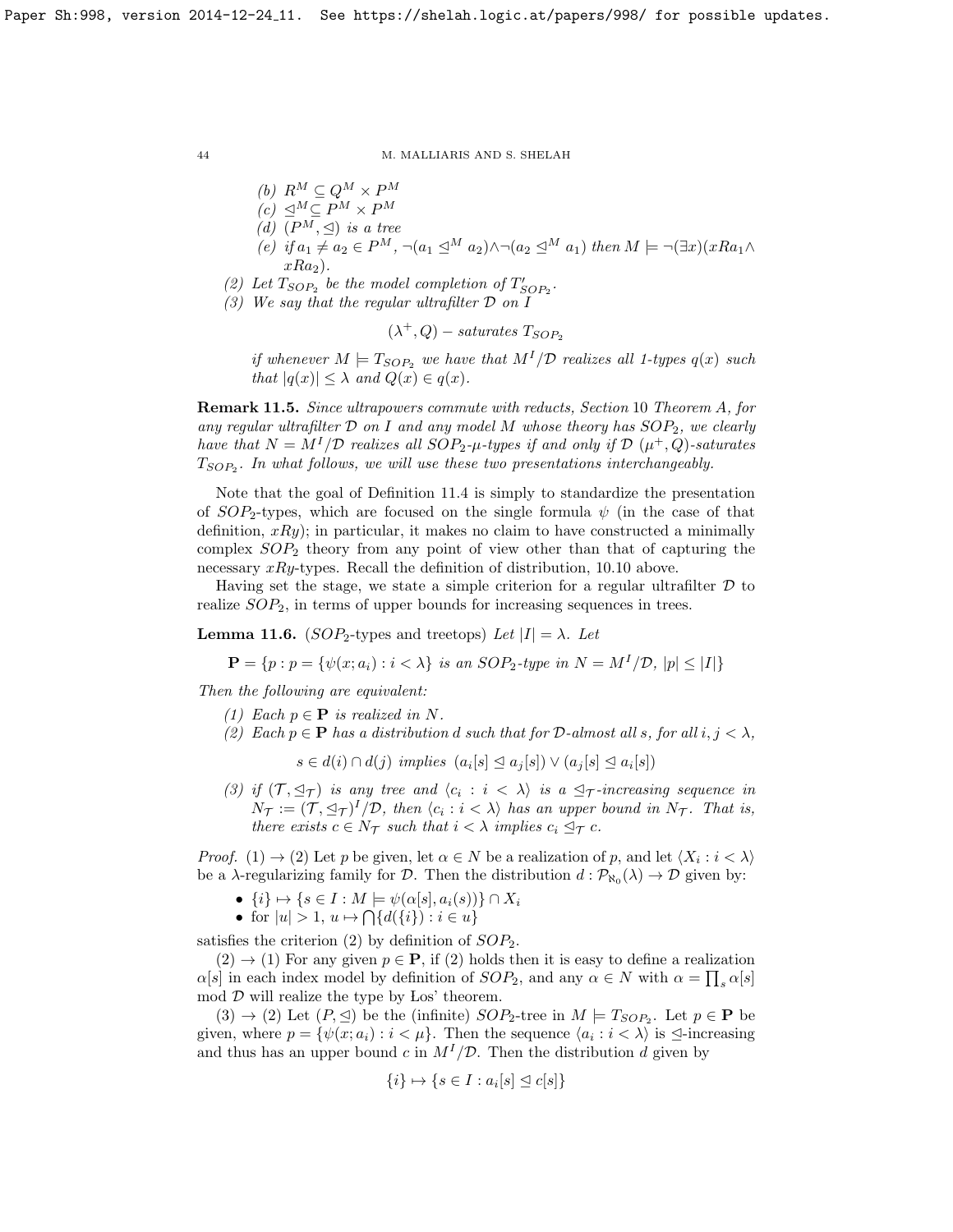and for  $|u| > 1$ ,  $u \mapsto \bigcap \{d(\{i\}) : i \in u\}$ , satisfies (2) by definition of  $SOP_2$ : any consistent set of instances must lie along a branch.

 $(2) \rightarrow (3)$  By compactness, we may suppose that  $(P, \leq)$  contains an  $\omega$ -branching tree of height  $\omega$ . We would like to realize the type  $\{x > c_i : i < \lambda\}$  in  $(\mathcal{T}, \leq_{\mathcal{T}})^I/\mathcal{D}$ . Fix some distribution  $d_{\mathcal{T}}$  of this type. Then  $d_{\mathcal{T}}$  assigns finitely many formulas to each index model, and we may build a corresponding  $SOP_2$ -type  $p = \{xRa_i : i < \lambda\}$ by copying the patterns at each index: for each  $s \in I$  let  $a_i[s] \subseteq a_j[s]$  if and only if  $c_i[s] \leq \tau c_j[s]$ , and then choose each  $a_i \in M^I$  so that  $a_i = \prod_{s \in I} a_i[s]$ mod D. Since  $\{c_i : i < \lambda\}$  is  $\mathcal{I}_\mathcal{T}$ -increasing, by Los' theorem p will be a consistent  $SOP_2$ -type, so will, by assumption, have a distribution d satisfying (2). Then d naturally refines  $d_{\mathcal{T}}$  and gives a distribution in which for each  $s \in I$ , the set  $C[s] := \{c_i[s] : i \leq \lambda, s \in d(\{i\})\}$  is finite and  $\mathcal{D}_{\mathcal{T}}$ -linearly ordered in  $(\mathcal{T}, \mathcal{D}_{\mathcal{T}})$ . Choose  $c \in (\mathcal{T}, \trianglelefteq_{\mathcal{T}})^{I}$  so that  $c[s]$  is the <-maximum element of  $C[s]$  in each index model, and  $c/D$  will be an upper bound by Los' theorem.

**Remark 11.7.** In Lemma [11.6\(](#page-43-0)2)  $\rightarrow$  (3), it is SOP<sub>2</sub> rather than simply the tree property which is used.

On the level of theories, treetops therefore gives a necessary condition for saturation:

<span id="page-44-3"></span>**Corollary 11.8.** Let  $D$  be a regular ultrafilter on  $\lambda$  and suppose that  $D$  saturates some theory with  $SOP_2$ . Then  $D$  has  $\lambda^+$ -treetops.

*Proof.* This simply translates Lemma [11.6](#page-43-0) via Remark [11.5.](#page-43-1)  $\Box$ 

<span id="page-44-2"></span>Conclusion 11.9. Let  $D$  be a regular ultrafilter on I,  $|I| = \lambda$ . Then recalling Definition [11.2,](#page-42-1) the following are equivalent:

(1)  $\mathcal{D}$  has  $\lambda^+$ -treetops.

- (2)  $\mathcal{C}(\mathcal{D})$  contains no symmetric cuts.
- (3) D realizes all  $SOP_2$ -types over sets of size  $\lambda$ .

*Proof.* (1)  $\iff$  (2): Lemma [10.25.](#page-41-2)  $(1) \iff (3)$ : Lemma [11.6.](#page-43-0)

Remark 11.10. Clearly in [11.9,](#page-44-2) i.e. in its constituent claims, one could separate the role of  $\lambda$  from the size of the index set, using  $\mathcal{C}^{ct}(s)$  instead of  $\mathcal{C}(D)$ .

This yields:

<span id="page-44-1"></span>Main Theorem 11.11. Every theory with  $SOP<sub>2</sub>$  is maximal in Keisler's order.

Proof. By Keisler's characterization, Section [10](#page-35-1) Theorem [B,](#page-36-2) it suffices to show that if D is a regular ultrafilter on I,  $|I| = \lambda$  and  $M \models T$  then  $M^I/\mathcal{D}$  is  $\lambda^+$ -saturated only if  $\mathcal D$  is  $\lambda^+$ -good.

By Conclusion [11.9,](#page-44-2) a necessary condition for any regular ultrafilter  $\mathcal D$  on  $\lambda$  to saturate T is that  $\mathcal D$  have  $\lambda^+$ -treetops. By Theorem [10.24,](#page-41-3) any regular ultrafilter  $\mathcal D$ on  $\lambda$  with  $\lambda^+$ -treetops must be  $\lambda^+$ -good. So a necessary condition for  $\mathcal D$  to saturate T is that  $\mathcal D$  be good, which completes the proof.

<span id="page-44-0"></span>Discussion 11.12. To conclude this section, we review some evidence for Con-jecture [1.2](#page-3-2) from the introduction, which says that  $SOP<sub>2</sub>$  characterizes maximality in Keisler's order. Any non-simple theory either contains a minimally inconsistent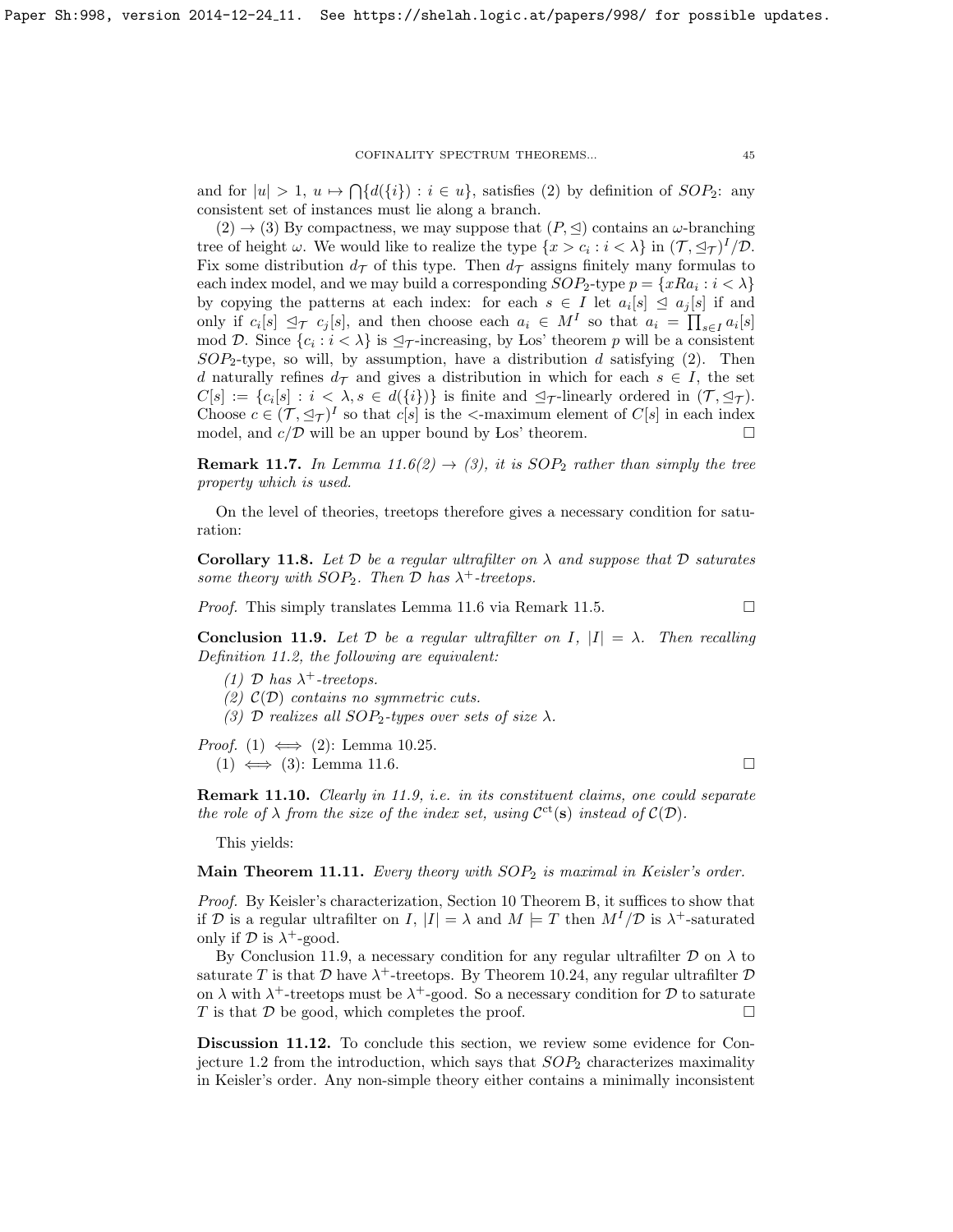tree,called  $TP_2$ , or a maximally inconsistent tree, called  $TP_1$ , or both ([\[38\]](#page-59-5) Theorem III.7.11).  $TP_1$  may be identified with  $SOP_2$ , the lowest level of the so-called  $SOP_n$  hierarchy of properties whose complexity, in some sense, approaches that of linear order as n grows. (Considered as a property of formulas,  $SOP_2$  is much weaker than  $SOP_3$ ; it is open whether they coincide for first order complete T.) Briefly, then, the move from  $SOP_3$  to  $SOP_2$  moves Keisler's order out of the territory of the  $SOP_n$  hierarchy onto what appears to be a major dividing line for which there are strong general indications of a theory.  $NSOP_2$  (=not  $SOP_2$ ) is in some senses, close to simplicity; we hope to develop this theory in light of our work here, leveraging the tool of Keisler's order.  $NSOP<sub>2</sub>$  and Conjecture [1.2](#page-3-2) also connect to work of Džamonja-Shelah [\[9\]](#page-58-9) and Shelah-Usvyatsov [\[43\]](#page-59-10) on a weaker, related ordering; there it was shown, for instance, that under GCH  $NSOP_2$  is necessarilynon-maximal in that ordering  $(43)$  3.15(2)) thereby strengthening the case for Conjecture [1.2.](#page-3-2)

Finally, there is a key analogy in this case between the independence/strict order dichotomy for non-stable theories and the  $TP_2/SOP_2$  dichotomy for nonsimple theories. There is a Keisler-minimum unstable theory, the random graph, and as already noted strict order implies maximality. By a theorem of Malliaris [\[24\]](#page-59-7), quoted below in Section [13](#page-48-0) as Theorem [F,](#page-49-0) there is a Keisler-minimum theory among the theories with  $TP_2$ . In Section [13](#page-48-0) below, we apply Theorem [11.11](#page-44-1) to prove that this theory is indeed a minimum non-simple theory in Keisler's order.

<span id="page-45-0"></span>12. If  $D$  is good for some non-simple theory then  $D$  is flexible

In this section, we connect treetops to several key model-theoretically meaningful properties of ultrafilters. The main result is that any ultrafilter which is good for some non-simple theory must be flexible (defined below), Conclusion [12.16.](#page-48-2) Also, with an eye to Conjecture [1.2,](#page-3-2) we further develop the picture of internal maps between sequences from Corollary [3.8.](#page-16-3)

It is known that Keisler classes other than the maximal class may be characterized by properties of filters, for example:

**Definition 12.1.** Let  $D$  be a regular ultrafilter on I,  $|I| = \lambda$ . Say that  $D$  has 2-separation if whenever  $N = M^{I}/\mathcal{D}$  is infinite and  $A, B \subseteq N$  are disjoint sets of size  $\leq \lambda$ , there is an internal predicate P which contains A and is disjoint from B.

<span id="page-45-1"></span>Fact 12.2. (The Keisler-class of the random graph, see e.g. [\[26\]](#page-59-12)) There is a minimum class in Keisler's order among the unstable theories, which includes the theory of the random graph. It can be characterized set-theoretically as the class of countable complete theories which are saturated precisely by regular ultrafilters with 2-separation.

Corollary 12.3. If  $D$  is a regular ultrafilter on  $\lambda$  which has  $\lambda^+$ -treetops, then  $D$ has 2-separation.

*Proof.* By Conclusion [10.9](#page-36-3) and Theorem [10.24.](#page-41-3) □

The following definition is standard for ultrapowers and coincides with the definition for CSPs when  $D$  has treetops.

**Definition 12.4.** (Lower cofinality) Let D be a regular ultrafilter on I and let  $\kappa \leq$  $\lambda = |I|$  be a regular cardinal. Let  $N = (\lambda, \langle \rangle)^I / \mathcal{D}$ . The lower cofinality of  $\kappa$  modulo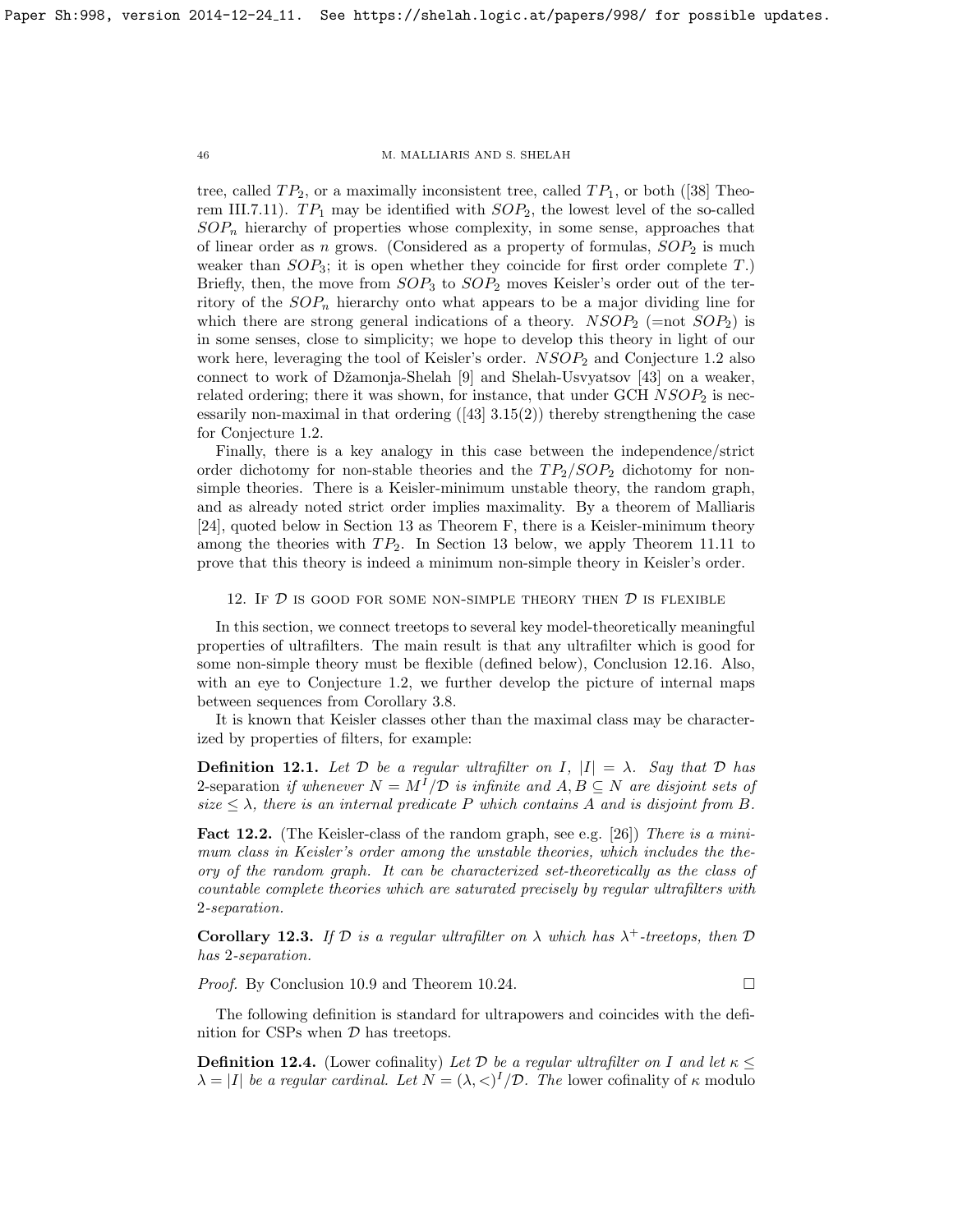D, written  $\text{lcf}(\kappa, \mathcal{D})$ , is the cofinality of the set  $\{a \in N : \zeta \in \kappa \text{ implies } N \models a > \zeta\}$ considered with the reverse order type. In other words, it is the smallest regular cardinal  $\rho$  so that there is a  $(\kappa, \rho)$ -cut in N half of which is given by the diagonal embedding of κ. This is also called the coinitiality of  $\kappa$  with respect to  $\mathcal{D}$ .

Theorem [3.2](#page-14-0) (Uniqueness) need not hold for regular ultrapowers without the assumption of treetops: the following theorem gives a family of examples where it will fail.

**Theorem D.** (Shelah [\[39\]](#page-59-17) Theorem VI.3.12 p. 357) Suppose  $\aleph_0 = \lambda_0 < \lambda_1$  $\cdots < \lambda_n = \lambda^+$ , each  $\lambda_i$  is regular, and for  $\ell < n$ ,  $\mu_{\ell}$  are regular such that  $\lambda_{\ell+1} \leq$  $\mu_\ell \leq 2^\lambda$ . Then for some regular  $\lambda_1$ -good ultrafilter D on  $\lambda$ , lcf $(\kappa, \mathcal{D}) = \mu_\ell$  whenever  $\lambda_{\ell} \leq \kappa < \lambda_{\ell+1}.$ 

These results were generalized by Koppelberg [\[18\]](#page-58-12).

<span id="page-46-0"></span>**Definition 12.5.** (Good for equality, Malliaris [\[24\]](#page-59-7)) Let  $D$  be a regular ultrafilter. Say that D is good for equality if for any set  $\hat{X} \subseteq N = M^{I}/\mathcal{D}$ ,  $|X| \leq |I|$ , there is  $d: X \to \mathcal{D}$  such that for any  $a, b \in X$ ,  $t \in \lambda, t \in d(a) \cap d(b)$  implies that  $(M \models a[t] = b[t]) \iff (N \models a = b).$ 

In the language of homogeneity, Malliaris had shown that the minimum  $TP_2$ -class is precisely the class of theories saturated by ultrafilters on  $\lambda$  whose ultrapowers admit an internal bijection between any two disjoint sets of size  $\leq \lambda$ . (That is, for any two enumerations  $\langle a_i : i \langle \lambda \rangle, \langle b_i : i \langle \lambda \rangle$  of small sets in the ultrapower N, there is an internal bijection  $f : N \to N$  such that  $f(a_i) = (b_i)$  for  $i < \lambda$ . There is no harm in replacing 'bijection' with partial injection whose domain contains the desired set.) The name *good for equality* reflects that these maps are not assumed to preserve any additional structure. So among the non-simple theories, we have on the one hand a class of theories characterized by ultrapowers admitting internal partial injections which preserve equality (in the sense of Definition [12.5\)](#page-46-0), and on the other hand a class of theories characterized by ultrapowers admitting internal partial injections which preserve order (in the sense of Corollary [3.8\)](#page-16-3). Towards a possible separation between these classes, we investigate the relative strength of these hypotheses.

<span id="page-46-1"></span>Corollary 12.6. If  $D$  is a regular ultrafilter on  $\lambda$  which has  $\lambda^+$ -treetops, then  $D$ is good for equality.

*Proof.* Conclusion [10.9](#page-36-3) and Theorem [10.24.](#page-41-3) □

Remark 12.7. If Conjecture [1.2](#page-3-2) is true, then the converse to Corollary [12.6](#page-46-1) is false, i.e. if  $D$  is a regular ultrafilter on  $\lambda$  which is good for equality then it need not have  $\lambda^+$ -treetops.

*Proof.* Malliaris had shown that the Keisler class of the theory  $T_{feq}$  of a parametrized family of independent equivalence relations may be characterized as the class of theories saturated precisely by those regular ultrafilters which are good for equality (quoted below as Section [13](#page-48-0) Theorem [F\)](#page-49-0). This theory does not have  $SOP_2$ . If Conjecture [1.2](#page-3-2) is true, then  $T_{feq}$  is not in the maximal class, so any ultrafilter able to saturate it will be good for equality but not good, so (by Theorem [10.24\)](#page-41-3) will not have  $\lambda^+$ -treetops.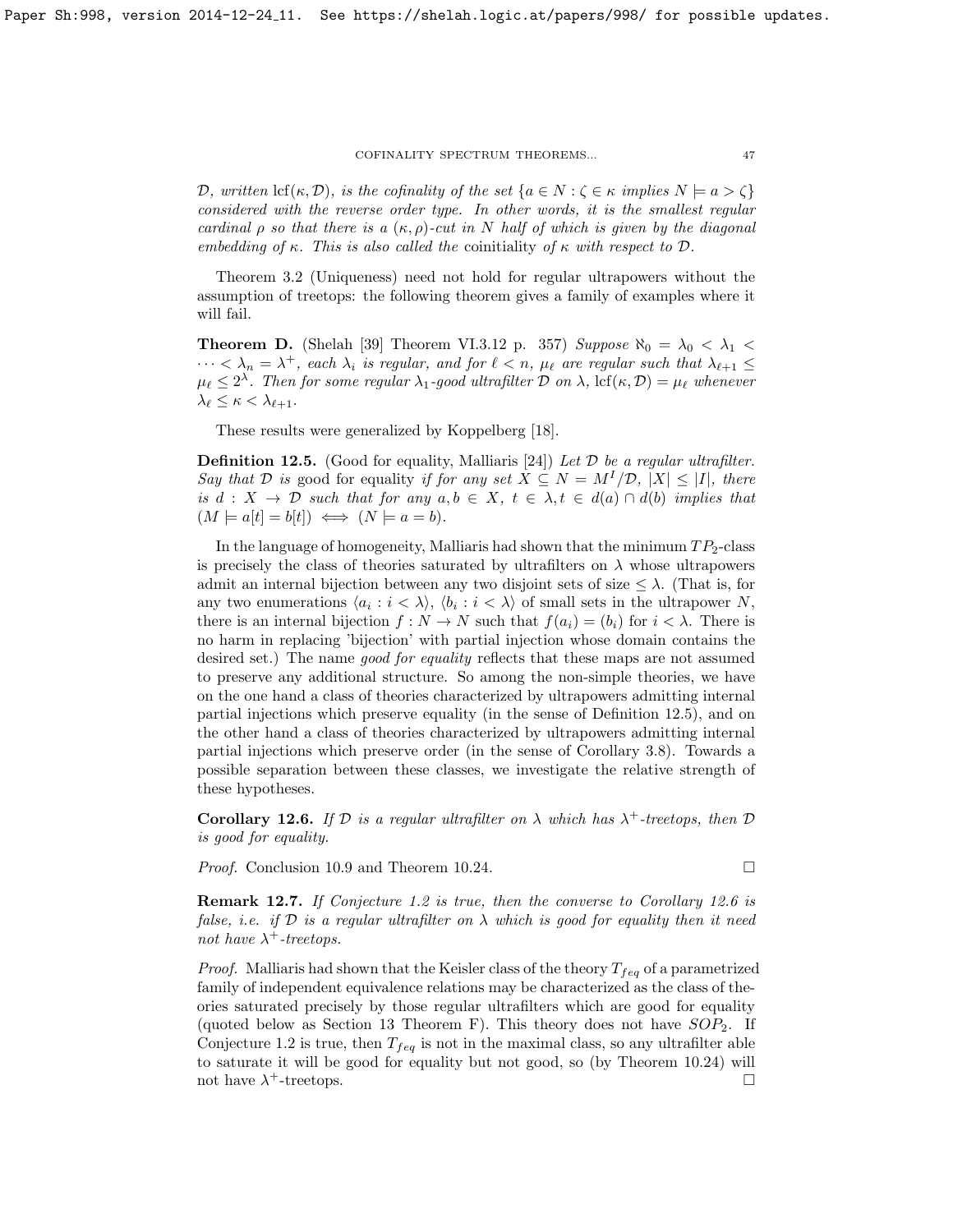<span id="page-47-0"></span>**Corollary 12.8** (of [3.8\)](#page-16-3). Suppose that  $D$  has  $\lambda^+$ -treetops, and let  $\kappa = \text{cf}(\kappa) \leq \lambda$ . Let  $M = (\lambda, <)$ . Let  $A = \langle a_i : i < \kappa \rangle$  be any strictly increasing,  $\kappa$ -indexed sequence of  $N = M^{\lambda}/\mathcal{D}$ . Then in N there is an internal partial injection f which takes  $\kappa$  to the the diagonal embedding of  $\kappa$ .

<span id="page-47-2"></span>**Corollary 12.9.** (of [12.8\)](#page-47-0) Suppose that D has  $\lambda^+$ -treetops, and let  $\kappa = \text{cf}(\kappa) \leq$ λ. Then every strictly increasing (or strictly decreasing)  $κ$ -indexed sequence has a distribution, Definition [10.10,](#page-37-2) which is good for equality.

*Proof.* The diagonal embedding of  $\kappa$  has such a distribution.

**Definition 12.10.** (near- $\kappa$ -indexed) Let M be an infinite model, D a regular ultrafilter on  $\lambda$ ,  $N = M^{\lambda}/\mathcal{D}$  and  $\kappa$  a regular cardinal. Say that the set  $A \subseteq N$ ,  $|A| = \kappa$ is near- $\kappa$ -indexed there exists an internal linear order on N under which A is either monotonic increasing or monotonic decreasing of order-type  $\kappa$ .

In the context of ultrapowers, what the proof of Corollary [3.8](#page-16-3) actually shows is the following slightly stronger statement:

<span id="page-47-1"></span>**Observation 12.11.** If  $D$  is a regular ultrafilter on  $\lambda \geq \kappa$  with  $\lambda^+$ -treetops, then any near- $\kappa$ -indexed set X in any D-ultrapower has a distribution which is good for equality.

Let  $N = M^{I}/\mathcal{D}$ ,  $|I| = \lambda$  and suppose  $\mathcal{D}$  has  $\lambda^{+}$ -treetops,  $\kappa \leq \lambda$ . Then Claim [3.2](#page-14-0) shows that the coinitiality of any two  $\kappa$ -indexed sequences in the ultrapower is the same. Thus if  $\mathcal{C}(\mathcal{D})$  contains some  $(\kappa, \theta)$ -cut, every monotonic  $\kappa$ -indexed sequence will represent half of a  $(\kappa, \theta)$ -cut. This is a strong omission of types. It does not contradict the universality of regular ultrapowers since elementary embeddings need not preserve cuts.

How strong is the assumption that all sets are near- $\kappa$ -indexed?

Conclusion 12.12. When D is a regular ultrafilter on  $\lambda$ , then (1) implies (2), where:

- $(1)$  D is good for equality
- (2) For any infinite model M,  $N = M^{\lambda}/\mathcal{D}$ , we have that any  $A \subseteq N$ ,  $|A| =$  $\kappa < \lambda$  is near- $\kappa$ -indexed.

If in addition  $D$  has  $\lambda^+$ -treetops, then (2) implies (1).

Proof. The last line holds by Observation [12.11,](#page-47-1) so we prove (1) implies (2).

Without loss of generality,  $M$  is a two sorted structure one side of which contains an infinite set (from which we choose A), the other side of which contains  $(\lambda, \langle \rangle)$ . Fix an enumeration  $\pi : \kappa \to A$  of A. Let  $K = \langle k_i : i \times \kappa \rangle$  be the image of the diagonal embedding of  $\kappa$  in N, so  $k_i = \lambda \{i\}$ . Choose a distribution  $d_A : A \to \mathcal{D}$  which is good for equality. Let  $d_{\kappa}: K \to \mathcal{D}$  be the distribution given by  $d_{\kappa}(k_i) = d_{A}(\pi(i)),$ which will be good for equality by definition. Now simply expand each index model  $M[t]$  by adding a linear order  $\lt_*$  to the first sort in such a way that the existential  $\langle\cdot,\cdot\rangle$  type of  $\{a[t]: a \in A, t \in d_A(a)\}\$ is the same as the existential  $\langle\cdot,\cdot\rangle$  type of  $\{i : t \in d_{\kappa}(k_i)\}.$ 

Then in N the order  $\lt_{\ast}$  on A will agree with the order  $\lt$  on the true copy of  $\kappa$ , as described by the given enumeration.

Finally, the following property was introduced by Malliaris in [\[22\]](#page-58-8) and studied by Malliaris and by Malliaris and Shelah in [\[24\]](#page-59-7), [\[26\]](#page-59-12). It is equivalent to  $\lambda$ -OK, see [\[26\]](#page-59-12) Section 6.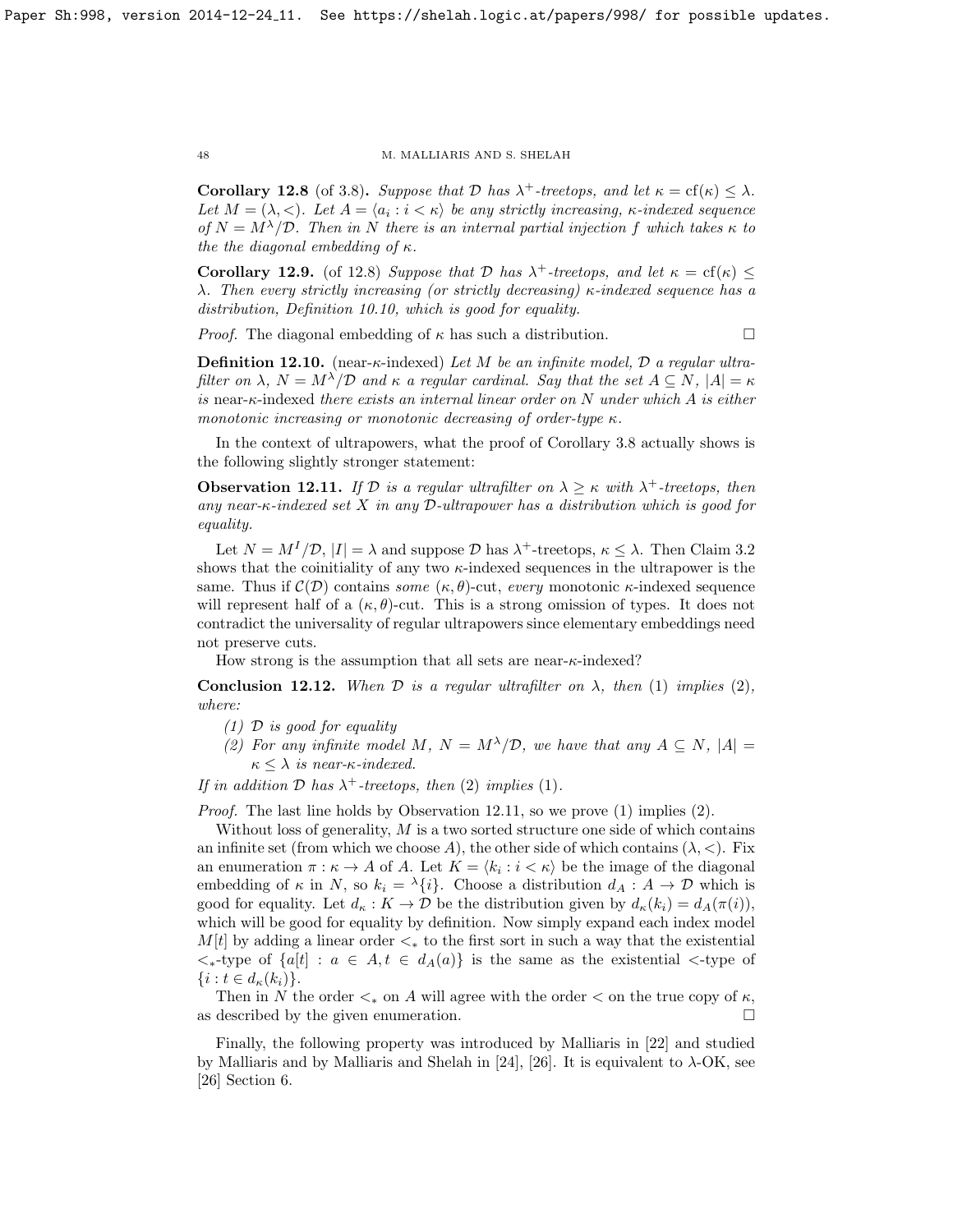**Definition 12.13.** (Flexible filters, [\[22\]](#page-58-8)) We say that the filter  $D$  is  $\lambda$ -flexible if for any  $f \in {}^{I}\mathbb{N}$  with  $n \in \mathbb{N}$  implies  $n <sub>D</sub> f$ , we can find  $X_{\alpha} \in \mathcal{D}$  for  $\alpha < \lambda$  such that for all  $t \in I$ 

$$
f(t) \ge |\{\alpha : t \in X_{\alpha}\}|
$$

Informally, we can find a λ-regularizing family below any nonstandard integer.

<span id="page-48-4"></span>**Fact 12.14.** (Malliaris [\[24\]](#page-59-7)) Suppose that  $D$  is regular and  $T$  is non-low or has  $TP_2$ . If  $D$  saturates  $T$ , then  $D$  must be flexible.

We now complete "T is non-low or has  $TP_2$ " to all non-low or non-simple theories. Note that any regular ultrafilter on  $\lambda$  which saturates some unstable theory must satisfy  $\text{lcf}(\aleph_0, \mathcal{D}) \geq \lambda^+$  by [\[38\]](#page-59-5) VI.4. Alternately, one can derive this condition from Theorem [10.24.](#page-41-3) Indeed one can also derive Claim [12.15](#page-48-3) from that theorem, but it is interesting to prove it directly.

<span id="page-48-3"></span>**Claim 12.15.** If D is a regular ultrafilter on  $\lambda$ ,  $\text{lcf}(\aleph_0, \mathcal{D}) \geq \lambda^+$  and D has  $\lambda^+$ treetops, then D is flexible.

*Proof.* Let  $M = (\lambda, <)$  and let  $N = (\lambda, <)^{I}/D$ . Let some D-nonstandard integer  $n_{\ast}$  be given. We would like to show that there is a regularizing family below  $n_{\ast}$ . By hypothesis,  $\text{lcf}(\aleph_0, \mathcal{D}) \geq \lambda^+$  so there is  $B \subseteq N \setminus \mathbb{N}$ ,  $B = \langle b_i : i \langle \lambda \rangle$  such that  $i < j < \lambda$ ,  $m < \omega$  implies  $m < b_j < b_i < n_*$ . By Corollary [3.8](#page-16-3) and Corollary [12.9,](#page-47-2) there is a distribution d of B which is good for equality, that is, for all  $b, b' \in B$ , and all  $t \in I$ ,

 $t \in d(b) \cap d(b')$  implies  $(M \models b[t] = b'[t] \iff N \models b = b')$ 

Let  $\{X_b : b \in B\} \subseteq \mathcal{D}$  be given by  $X_b = d(b)$ . By choice of B and goodness for equality,  $\{X_b : b \in B\}$  is a regularizing family and by choice of d, it is below  $n_*,$ which completes the proof.  $\square$ 

<span id="page-48-2"></span>**Conclusion 12.16.** Suppose  $\mathcal{D}$  is a regular ultrafilter on  $\lambda$  and  $\mathcal{D}$  saturates some non-low or non-simple theory. Then  $\mathcal D$  is flexible.

*Proof.* Suppose  $D$  saturates some theory  $T$  which is not low or not simple. If  $T$ is not low, apply Fact [12.14.](#page-48-4) So we may assume  $T$  is not simple. We know from [\[38\]](#page-59-5) Theorem III.7.11 that any non-simple theory will have either  $TP_2$  or  $SOP_2$ . In the case where T has  $TP_2$ , Fact [12.14](#page-48-4) applies again. Suppose then that T has  $SOP_2$ . By Corollary [11.8,](#page-44-3)  $D$  has  $\lambda^+$ -treetops, so by Theorem [10.26](#page-41-1) we know that  $\text{lcf}(\aleph_0, \mathcal{D}) \geq \lambda^+$ . Then the hypotheses of Claim [12.15](#page-48-3) are satisfied, and  $\mathcal{D}$  is  $f$ lexible.

13. There is a minimum non-simple class in Keisler's order

<span id="page-48-0"></span>The main result of this section is:

<span id="page-48-1"></span>Theorem 13.1. There is minimum class among the non-simple theories in Keisler's order, which contains the theory  $T_{feq}$  of a parametrized family of independent equivalence relations.

We will build on the following theorems. (The reader may take the property  $TP_2$ , the tree property of the second kind, to be a black box in the following results.)

<span id="page-48-5"></span>**Theorem E.** (Shelah [\[38\]](#page-59-5) III.7.11, in our language) Every non-simple theory has either  $TP_2$  or  $SOP_2$  (equivalently,  $TP_1$ ).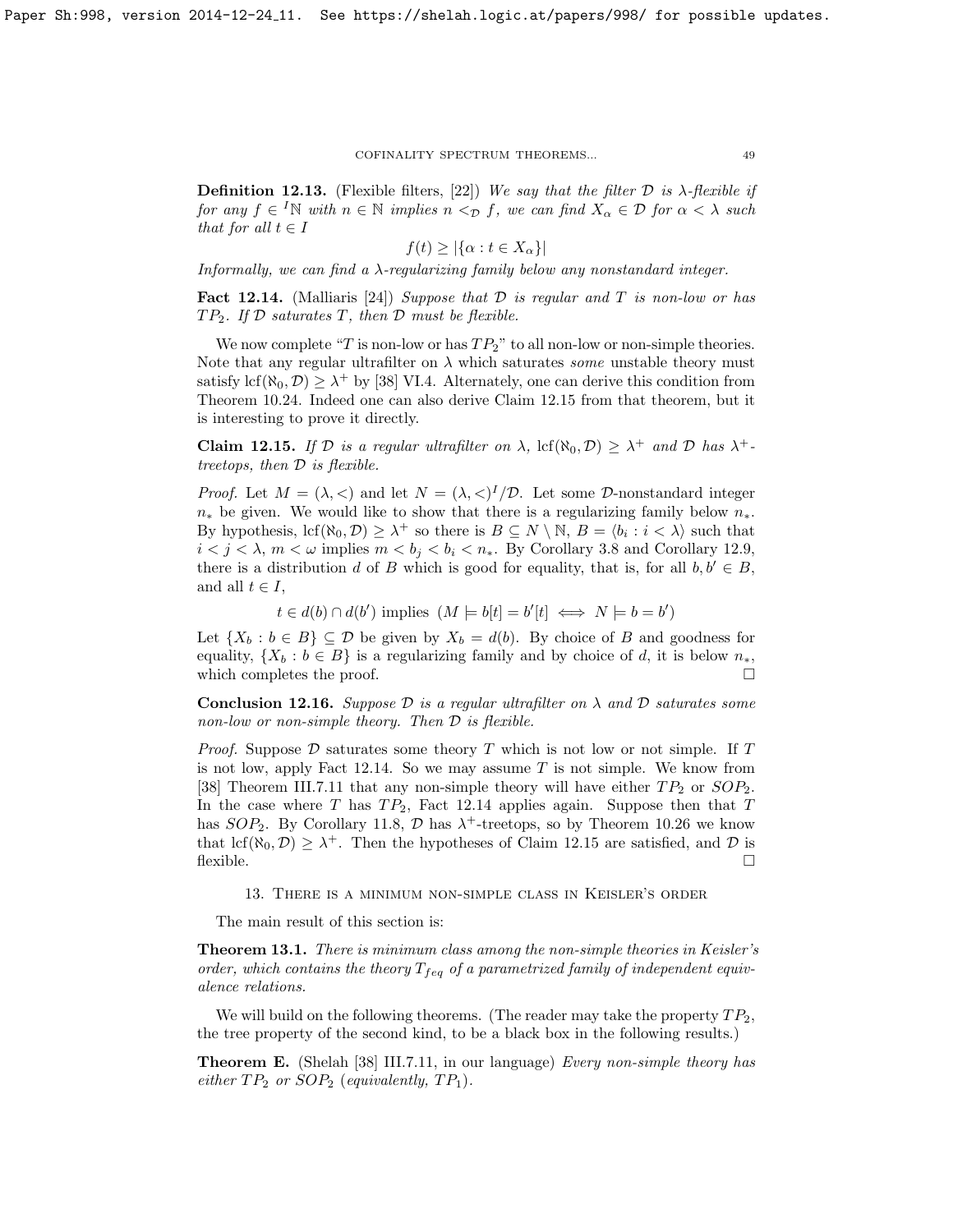<span id="page-49-0"></span>Theorem F. (Malliaris [\[24\]](#page-59-7) Theorems 6.9–6.10, and Malliaris [\[25\]](#page-59-8) Theorem 5.21) There is minimum class among the theories with  $TP_2$  in Keisler's order, which contains the theory  $T_{feq}$  of a parametrized family of independent equivalence relations. Moreover, for a regular ultrafilter  $D$  on  $\lambda$ , the following are equivalent:

- (1) D saturates  $T_{feq}$
- (2) D is good for equality, Definition [12](#page-46-0).5 above
- (3) for any  $N = M^{\lambda}/\mathcal{D}$  and any two disjoint sets  $\{a_i : i < \lambda\}$ ,  $\{b_i : i < \lambda\}$ of elements of N, listed without repetition, there exists an internal partial injection f such that for all  $i < \lambda$ ,  $f(a_i) = b_i$ .

The tools of the present paper will combine to give two distinct proofs for The-orem [13.1.](#page-48-1) First, in light of [11.11,](#page-44-1) i.e. the maximality of  $SOP_2$  in Keisler's order, Theorem [13.1](#page-48-1) follows from Theorem [F](#page-49-0) and Theorem [E](#page-48-5) by virtue of collapsing the  $SOP<sub>2</sub>$  case.

However, it is possible to give a direct and more illuminating proof of this theorem, as we do below. The direct proof is not specific to ultrapowers, but holds of any cofinality spectrum problem allowing an endless  $X_{a}$ , i.e. one in which there is no bound  $d_{\mathbf{a}}$  (which extends the context of regular ultrapowers). The proof itself is deferred until after Claim [13.6.](#page-52-0) It supposes a reduction [13.2,](#page-49-1) an example of the phenomenon of reduction to few asymmetric cuts. Historically, this reduction was the turning point of our argument. Since the reduction is now trivially true by the umbrella Theorem [8.5,](#page-30-0) we do not give a separate proof of [13.2.](#page-49-1)

<span id="page-49-1"></span>**Reduction 13.2.** If s is a cofinality spectrum problem, to show that  $C(s, t_s) \neq \emptyset$ , it suffices to rule out the case of a  $(\kappa, \kappa^+)$ -cut where  $\kappa^+ = \mathfrak{p}_s$ . [See Discussion [8.1.](#page-28-2)]

<span id="page-49-2"></span>**Corollary 13.3.** (of Theorem [F\)](#page-49-0) If we consider the regular ultrapower  $M_1 = M^{\lambda}/D$ as a cofinality spectrum problem  $(M, M_1, \ldots)$  then to show that  $\mathcal D$  saturates  $T_{f}_{eq}$ it suffices to verify Theorem  $F(3)$  in the case where the sets are taken from  $X_{\mathbf{a}}$  for some *pseudofinite*  $\mathbf{a} \in \text{Or}(\mathbf{s})$ .

*Proof.* In Theorem [F,](#page-49-0) by regularity of  $D$  and the fact that ultrapowers commute with reducts there is no harm in assuming  $M = (\mathbb{N}, <)$ , so  $N = M^{\lambda}/\mathcal{D}$ , in which case this is precisely what is proved.

Recall also that by Fact [12.2,](#page-45-1) the theory  $T_{rg}$  of the random graph is minimum in Keisler's order among the unstable theories, and  $\mathcal D$  saturates  $T_{rq}$  if and only if it has so-called 2-separation (disjoint sets of size  $\leq \lambda$  in the ultrapower can be separated by an internal set, see [12.2\)](#page-45-1). For an arbitrary c.s.p. this means:

**Definition 13.4.** (2-separation for s) Let s be a cofinality spectrum problem. We say that s has 2-separation if for any  $\mathbf{a} \in \text{Or}(\mathbf{s})$  and any two disjoint sets  $A, B \subseteq X_{\mathbf{a}}$ with  $|A| + |B| \le \mathfrak{p}_s$ , there is a definable  $X \in M_1$  such that  $A \subseteq X$  and  $B \cap X = \emptyset$ .

<span id="page-49-3"></span>Lemma 13.5. Let s be a cofinality spectrum problem and suppose that:

- $(1)$  s has 2-separation
- (2)  $κ$ <sup>+</sup> =  $λ$  =  $ρ$ <sub>s</sub> <  $t$ <sub>s</sub>
- (3)  $\mathbf{a} \in \text{Or}(\mathbf{s})$  is endless, i.e. there is no bound  $d_{\mathbf{a}}$
- (4)  $\{d_{\epsilon} : \epsilon < \lambda\}$ ,  $\{e_{\epsilon} : \epsilon < \lambda\}$  are disjoint subsets of  $X_{\mathbf{a}}$ , listed without repetition

Then there is in  $M_1$  a bijection  $f: X_a \to X_a$  such that  $f(d_\epsilon) = e_\epsilon$  for all  $\epsilon < \lambda$ .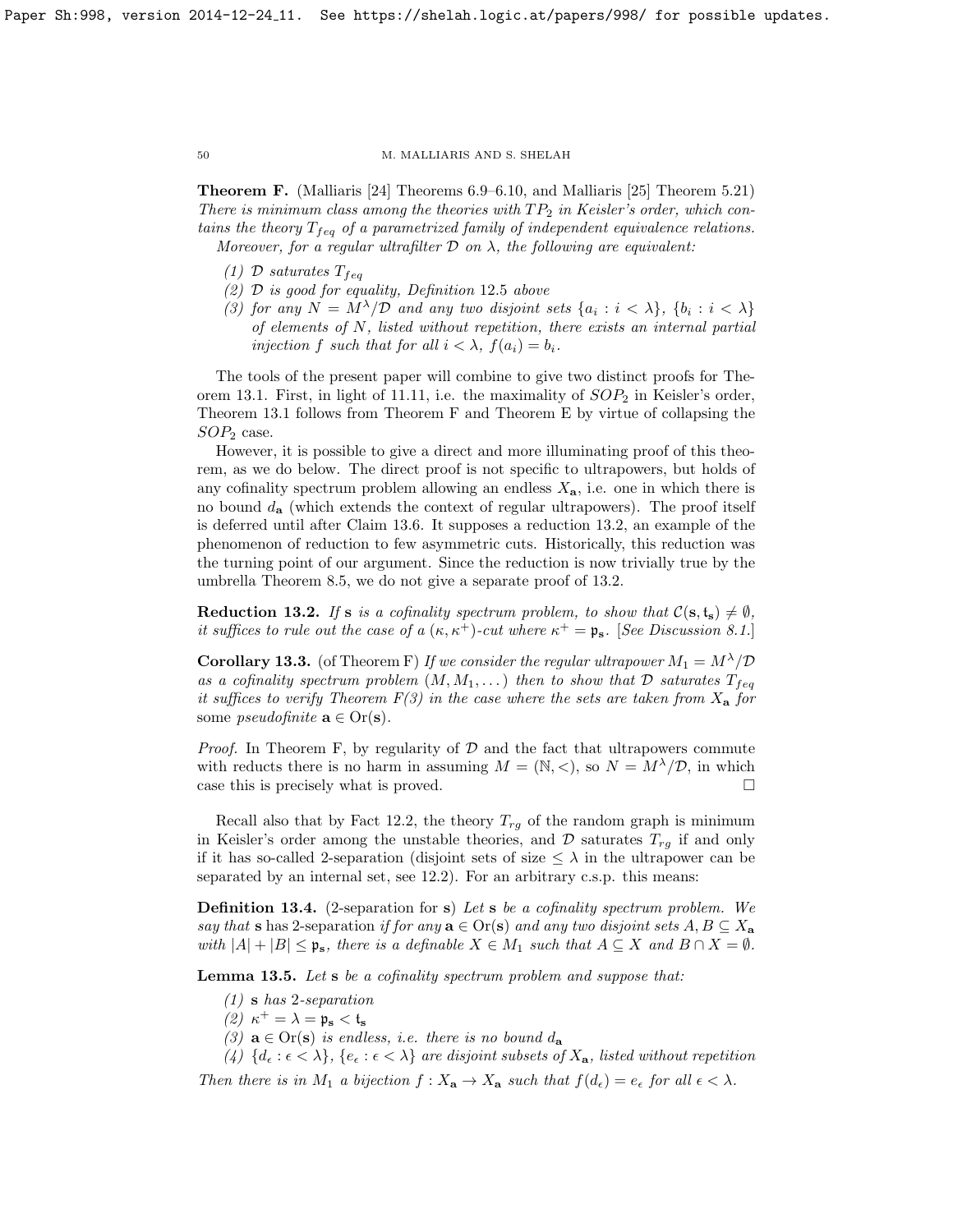*Proof.* We begin with  $\mathbf{a} \in \text{Or}(\mathbf{s}), \{d_{\epsilon} : \epsilon < \lambda\}, \{e_{\epsilon} : \epsilon < \lambda\}$  be as given. We define

$$
\mathcal{I} = \{ S \subseteq \lambda \, : \, \text{there is } f \text{ such that } M_1 \models \text{``}f \text{ is a 1-1 function from } X_\mathbf{a} \text{ to } X_\mathbf{a} \text{''} \}
$$
 and  $\epsilon \in S_1 \iff M_1 \models f(d_\epsilon) = e_\epsilon \}$ 

First, we verify that if  $M_1 \models "f$  is a 1-1 function with dom $(f) \subseteq X_a$  and range $(f) \subseteq X_{\mathbf{a}}^{\mathbf{m}}$  then

$$
\{\epsilon < \lambda : f(d_{\epsilon}) = e_{\epsilon}\} \in \mathcal{I}
$$

Equivalently, this holds if  $f \in M_1$  is a 1-1 function on some  $M_1$ -definable subset of  $X_{\mathbf{a}}$ .

We can define from  $f$  a total function  $g$  as follows. Necessarily the domain and range of f are definable sets. Let  $g: X_a \to X_a$  be defined by:

$$
g(a) = \begin{cases} f(a) & \text{if } a \in \text{dom}(f) \\ f^{-1}(a) & \text{if } a \in \text{range}(f) \setminus \text{dom}(f) \\ a & \text{if } a \in X_a \setminus \text{dom}(f) \setminus \text{range}(f) \end{cases}
$$

Second, we prove that  $\mathcal I$  is an ideal on  $\lambda$ , by checking the conditions for an ideal. In light of the above it suffices to specify bijections on definable subsets of  $X_{a}$ . (a)  $\mathcal{I} \subseteq \mathcal{P}(\lambda)$  by definition.

(b)  $\emptyset \in \mathcal{I}$  trivially.

(c) Suppose  $S_1 \subseteq S_2 \subseteq \lambda$  and  $S_2 \in I$ , exemplified by  $f_2$ . By 2-separation, there is a set  $X \in M_1$  such that  $M_1 \models X \subseteq X_a$  and for all  $\epsilon < \lambda$ ,

 $(M_1 \models d_{\epsilon} \in X) \iff (\epsilon \in S)$ 

Let  $f_1 = f_2$   $\upharpoonright_Y$  where  $Y = \text{dom}(f_2) \cap X$ . Then  $f_1$  witnesses that  $S_1 \in \mathcal{I}$ . So  $\mathcal{I}$  is downward closed.

(d) If  $S_1, S_2 \in \mathcal{I}$  then by (c) the set  $S_2' = S_2 \setminus S_1$  belongs to  $\mathcal{I}$ . Let  $f_1, f_2'$ witness that  $S_1, S'_2$  belong to  $\mathcal{I}$ , respectively. Define  $f_2 \in M_1$  by:  $dom(f)$  =  $dom(f_1) \cup dom(f'_2)$ , and

$$
f_2(a) = \begin{cases} f_1(a) & \text{if } a \in \text{dom}(f_1) \\ f'_2(a) & \text{if } a \in \text{dom}(f_2) \setminus \text{dom}(f_1) \end{cases}
$$

Iterating, we have that  $\mathcal I$  is closed under finite union.

It follows from (a)-(d) that  $\mathcal I$  is an ideal on  $\lambda$ .

Third, we prove closure for cf( $\delta$ )  $< \kappa$ . Let  $\mathbf{b} \in \text{Or}(\mathbf{s})$  be such that  $X_{\mathbf{b}} = X_{\mathbf{a}} \times X_{\mathbf{a}}$ . Let  $(\mathcal{T}, \leq)$  be the subset of  $\mathcal{T}_{\mathbf{b}}$  consisting of elements c whose range is the graph of a partial injection from  $X_{\mathbf{a}}$  to  $X_{\mathbf{a}}$ , i.e.

- for each  $n < \lg(c)$ ,  $\mathbf{c}(n) \in X_{\mathbf{a}} \times X_{\mathbf{a}}$ ; as before, we denote these values by  $c(n, 0)$  and  $c(n, 1)$  respectively
- the set  ${c(n) : n \leq max(dom(c))}$  is the graph of a partial injection from  $X_{\mathbf{a}}$  to  $X_{\mathbf{a}}$
- if  $c_1 \leq c_2$  then  $c_2$  extends  $c_1$ , considered as a function

Note that for elements  $\mathbf{c} \in \mathcal{T}$ , we will refer extensively to the function whose graph is  $\{(\mathbf{c}(n, 0), \mathbf{c}(n, 1)) : n \leq \max(\text{dom}(\mathbf{c}))\}$ . For purposes of clarity, we denote this function by fun(c) and will say e.g. that  $d_{\epsilon} \in \text{fun}(\mathbf{c})$  or that  $\text{fun}(\mathbf{c})(d_{\epsilon}) = e_{\epsilon}$ .

**Subclaim.** Suppose that  $\delta$  is an ordinal with  $cf(\delta) < \kappa$  and we are given  $\mathbf{c}_{\alpha}, n_{\alpha}, S_{\alpha}$  $(\alpha < \delta)$  and a set S, such that: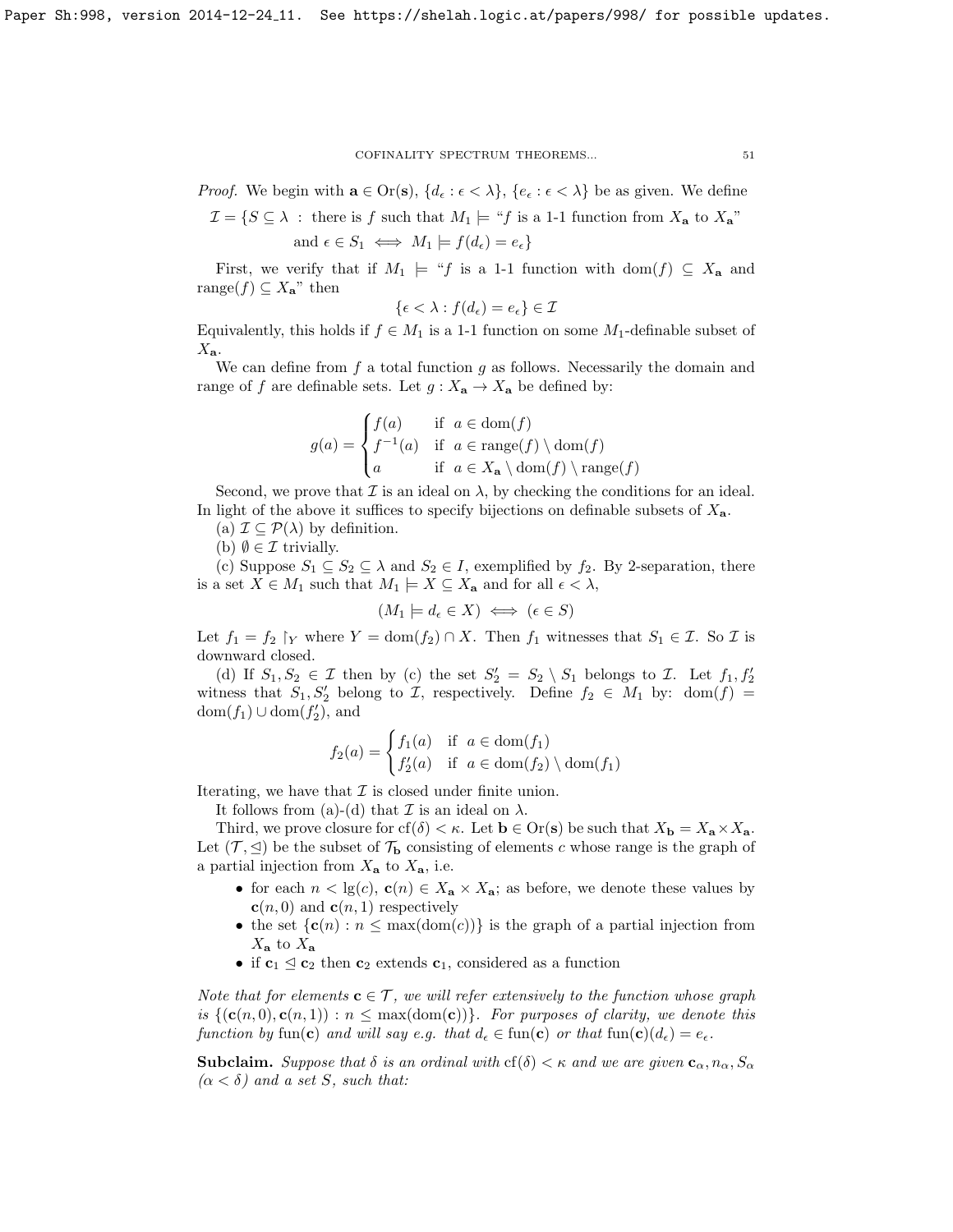- for each  $\alpha < \delta$ ,  $M_1 \models \mathbf{c}_{\alpha} \in \mathcal{T}$
- $M_1 \models \mathbf{c}_{\beta} \trianglelefteq \mathbf{c}_{\alpha}$  for each  $\beta < \alpha < \delta$
- for each  $\alpha < \delta$ ,  $n_{\alpha} = \lg(\mathbf{c}_{\alpha}) 1$
- for each  $\alpha < \delta$ ,  $S_{\alpha} = {\epsilon < \lambda : d_{\epsilon} \in \text{dom}(\text{fun}(\mathbf{c}_{\alpha})) }$ , i.e.  $= {\epsilon < \lambda : (\exists n \leq \epsilon)$  $n_{\alpha}$ )( $\mathbf{c}_{\alpha}(n, 0) = d_{\epsilon}$ )}
- for each  $\alpha < \delta$ ,  $\epsilon \in S_\alpha$  implies  $\text{fun}(\mathbf{c}_\alpha)(d_\epsilon) = e_\epsilon$
- $S = \bigcup \{ S_\alpha : \alpha < \delta \}$

Then there is  $\mathbf{c}_*$  such that:

(1)  $M_1 \models \mathbf{c}_* \in \mathcal{T}$ (2)  $M_1 \models \mathbf{c}_{\alpha} \trianglelefteq \mathbf{c}_{*}$  for  $\alpha < \delta$ (3) for  $\epsilon < \lambda$ ,  $d_{\epsilon} \in \text{dom}(\text{fun}(\mathbf{c}_*)) \iff \epsilon \in S \iff \text{fun}(\mathbf{c}_*)(d_{\epsilon}) = e_{\epsilon}$ 

In particular, fun( $\mathbf{c}_*$ ) witnesses that  $S \in \mathcal{I}$ .

*Proof.* Since  $cf(\delta) < \kappa < t_s$ , by Treetops there is  $c \in \mathcal{T}$  satisfying (1)-(2). Now the sequence  $\langle n_{\alpha} : \alpha < \delta \rangle$  represents the left half of some cut  $(C_1, C_2)$  of dom(**c**).

Let  $\langle m_\beta : \beta < \theta \rangle$  represent the right half of this cut.

By Reduction [13.2,](#page-49-1)  $cf(\delta) < \kappa < \kappa^+ = \lambda$  implies  $cf(\delta) > \lambda$ , as otherwise there would be a corresponding cut in  $c(\mathcal{D})$ . Thus,  $\theta > \lambda$ .

Now for each  $\epsilon \in \lambda \setminus S$  there is  $\beta(\epsilon) < \theta$  such that  $d_{\epsilon} \notin \text{dom}(\mathbf{c}(m_{\beta}))$ . Let  $\beta = \sup \{\beta(\epsilon) : \epsilon \in \lambda \setminus S\}.$  Since  $\theta > \lambda, \beta > \alpha$  for all  $\alpha < \delta$ . Then c  $\upharpoonright m_{\beta}$  is the desired  $c_*$ .

This completes the proof of closure.

Fourth, we prove that the ideal I is  $\lambda$ -complete, and contains each  $\{\alpha\}$  for  $\alpha \in \lambda$ . The claim about containing the singletons is trivial since we know it is an ideal on λ. So let us show that  $\mathcal I$  is λ-complete.

Let  $\langle S_\alpha : \alpha < \delta \rangle$  be an increasing sequence of elements of I, with  $\delta < \lambda$ . Without loss of generality  $\delta = cf(\delta)$ ; call it  $\theta$ . So  $\theta \leq \kappa$ . By induction on  $\alpha < \kappa$  we choose a sequence  $\langle \mathbf{c}_{\alpha} : \alpha < \kappa \rangle$  just as before. The subclaim proved in above says precisely that we can continue the induction for all  $\alpha < \kappa$ , and we now address the case of  $\kappa$ , i.e.  $\theta$ .

That is, having chosen  $\langle \mathbf{c}_{\alpha} : \alpha < \theta \rangle$ , as  $\kappa < \lambda \leq \mathbf{t}_{s}$  we have  $\kappa^{+}$ -treetops so may choose an upper bound c. Let  $n = max(dom(c))$ , and by definition fun(c) is a 1-1 function.

Thus by definition fun(c) witnesses that  $S \in \mathcal{I}$  where  $S = \{ \epsilon : \text{fun}(\mathbf{c})(d_{\epsilon}) = e_{\epsilon} \}.$ By choice of **c** as an upper bound,  $\bigcup \{S_\alpha : \alpha < \theta\} \subseteq S \in \mathcal{I}$ , and thus necessarily  $\bigcup \{ S_\alpha : \alpha < \theta \} \in \mathcal{I}$  by (c) above. This finishes the proof that the ideal is  $\lambda$ -complete. Fifth, we prove that  $\kappa^+ = \lambda$  is the union of  $\kappa$  sets from I. By induction on  $\alpha < \lambda$ 

we choose  $(c_{\alpha}, n_{\alpha})$  such that:

- $\mathbf{c}_{\alpha} \in \mathcal{T}$ , i.e. it represents an increasing pseudofinite sequence of 1-1 functions from  $X_a$  to  $X_a$
- $n_{\alpha} = \lg(c) 1$
- $\beta < \alpha$  implies  $c_{\beta} \leq c_{\alpha}$
- if  $\epsilon < \beta < \alpha$  and  $n \in (n_{\epsilon}, n_{\beta}]$  then  $d_{\epsilon} \in \text{dom}(\text{fun}(\mathbf{c}_{\alpha} \restriction_n)$  and  $\text{fun}(\mathbf{c}_{\alpha} \restriction_n)(d_{\epsilon}) =$  $e_{\epsilon}$

The induction is straightforward. For  $\alpha = 0$ , let  $\mathbf{c}_{\alpha} = \emptyset$ .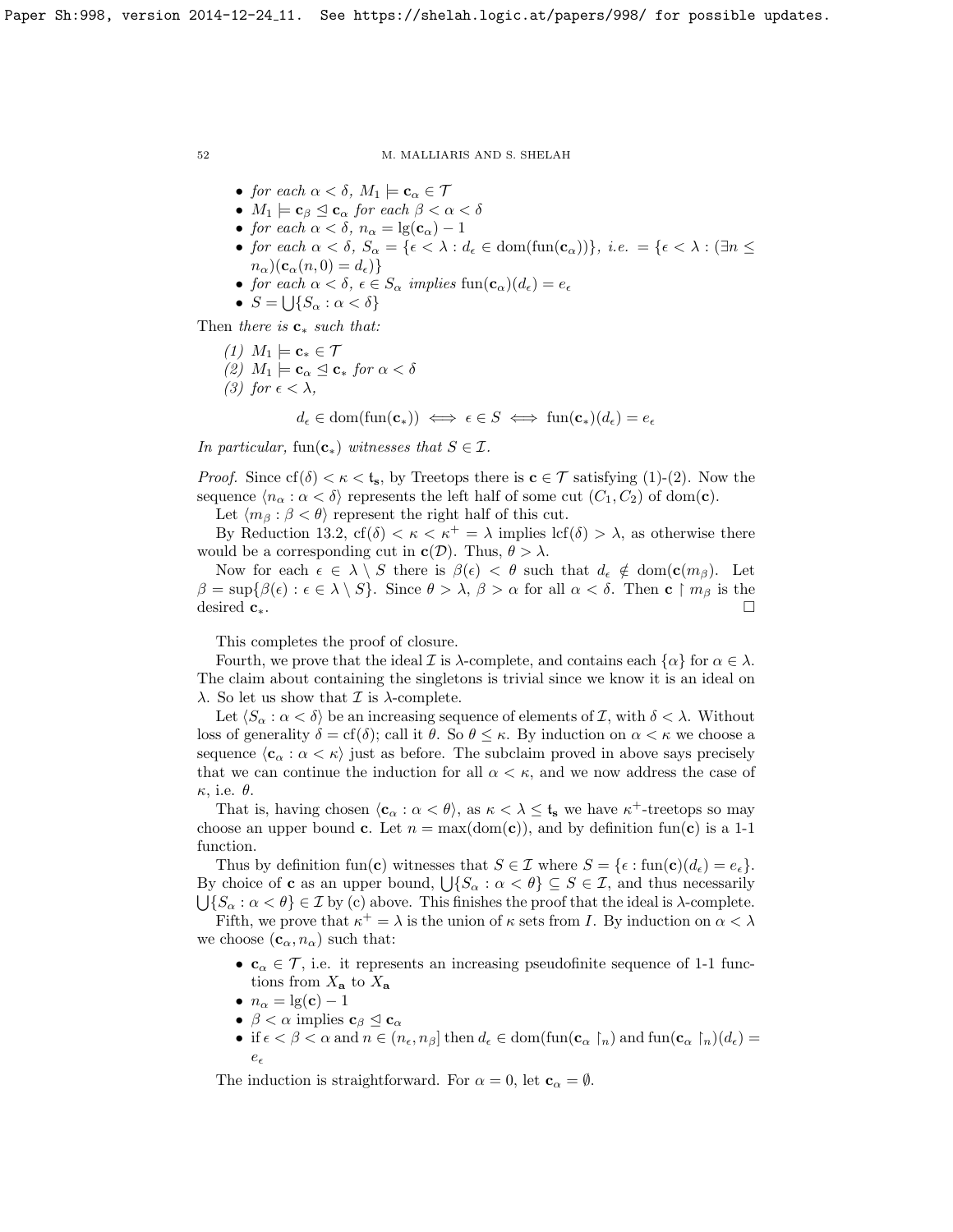For  $\alpha = \beta + 1$ , let  $n_{\alpha+1} = n_{\beta} + 1$ , and  $\mathbf{c}_{\alpha}$  is determined by asking that  $dom(fun(\mathbf{c}_{\alpha})) = dom(fun(\mathbf{c}_{\beta})) \cup \{d_{\beta}\},\$  that  $d \in dom(fun(\mathbf{c}_{\beta}))$  implies  $fun(c_{\alpha})(d) =$  $\text{fun}(c_{\beta})(d)$ , and that  $\text{fun}(c_{\alpha})(d_{\beta})=e_{\beta}$ .

For  $\alpha = \delta < \lambda$  limit, let **c** be a  $\leq$ -upper bound given by treetops. Now for each  $\epsilon < \alpha$  we define

$$
k_{\epsilon}^{\alpha} = \max\{n : n_{\epsilon+1} \leq n \leq \text{dom}(\mathbf{c}) \text{ and } \text{fun}(\mathbf{c} \restriction_n)(d_{\epsilon}) = e_{\epsilon}\}\
$$

Thus for all  $\epsilon < \alpha$  and all  $\beta < \alpha$ ,  $k_{\epsilon}^{\alpha} > n_{\beta}$ , while for fixed  $\alpha$  and increasing  $\epsilon < \alpha$ the  $k_{\epsilon}^{\alpha}$  form a descending sequence. In other words,  $(\langle n_{\beta} : \beta < \alpha \rangle, \langle k_{\epsilon}^{\alpha} : \epsilon < \alpha \rangle)$ represent a pre-cut in  $X_{\mathbf{b}}$ . However,  $\text{lcf}(\text{cf}(\alpha), \mathbf{s}) \geq \lambda$  so necessarily it is a pre-cut and not a cut; we may fin  $k_{\epsilon}$  such that for all  $\epsilon < \alpha$  and all  $\beta < \alpha$ ,  $n_{\beta} < k_{\epsilon} < k_{\epsilon}^{\alpha}$ . Let  $\mathbf{c}_{\alpha} = \mathbf{c} \restriction_{k_{\epsilon}}$ . This completes the inductive construction of the sequence.

Thus  $\langle (c_{\alpha}, n_{\alpha}) : \alpha < \lambda \rangle$  is well defined. As we assumed  $t_s > \lambda$ , we have  $\lambda^+$ treetops so we may choose c to be an upper bound in  $\mathcal T$  for  $\langle \mathbf{c}_{\alpha} : \alpha < \lambda$ . For each  $\epsilon < \lambda$ , let  $k_{\epsilon}$  be as given in the previous paragraph.

By definition  $\langle n_{\alpha} : \alpha < \lambda \rangle$  is an increasing sequence in  $X_{\mathbf{b}}$ . By assumption in the statement of the Claim, we are in the case where  $p_s < t_s$  thus by Reduction [13.2](#page-49-1) lcf( $\lambda$ ) =  $\kappa = \lambda^-$ . Thus for some  $\langle n_i^* : i \langle \kappa \rangle$  we have that  $(\langle n_{\alpha} : \alpha \langle \lambda \rangle, \langle n_i^* : \lambda \rangle)$  $i < \kappa$ ) represents a cut in  $X_{\mathbf{b}}$ . For each  $i < \kappa$ , let

$$
Y_i = \{\epsilon < \lambda : n_i^* < k_\epsilon\}
$$

Now, each  $Y_i \in \mathcal{I}$ , since this is witnessed by  $\mathbf{c} \restriction_{n_i^*}$  by what we have shown. Moreover,  ${Y_i : i < \kappa}$  is an increasing sequence of subsets of  $\lambda$  whose union is  $\lambda$ . So we have presented  $\lambda$  as the union of  $\kappa$  elements of  $\mathcal{I}$ .

Having proved each of these properties, we may therefore assume  $\lambda$  is the union of  $\kappa$  sets from I, and that the ideal I is  $\lambda$ -complete. Thus  $\lambda \in \mathcal{I}$ . As  $\lambda \in \mathcal{I}$  shows the existence of the desired bijection, this completes the proof.  $\Box$ 

<span id="page-52-0"></span>**Corollary 13.6.** Let  $D$  be a regular ultrafilter on  $\lambda$  which  $\lambda^+$ -saturates the theory of the random graph. If  $\mathcal D$  has  $\lambda^+$ -treetops then  $\mathcal D$   $\lambda^+$ -saturates  $T_{f eq}$ .

*Proof.* As  $D$  is a regular ultrafilter, we may choose any M with enough set theory for trees and consider the ultrapower as a cofinality spectrum problem  $(M, M^{\lambda}/\mathcal{D}, \dots)$ . By assumption,  $\mathcal{D}$  has  $\lambda^+$ -treetops thus  $\mathfrak{t}_s > \lambda$ . There are two cases. If  $\mathfrak{t}_s = \mathfrak{p}_s > \lambda$ , then by definition of  $\mathfrak{p}_s$  [\(2.9](#page-11-0) above) and Corollary [10.16,](#page-38-3)  $\mathcal{D}$  is  $\lambda^+$ -good. Thus necessarily  $D$  saturates  $T_{f eq}$ .

Otherwise,  $t_s > p_s$ . It will suffice by Corollary [13.3](#page-49-2) to show that bijections exist. By Reduction [13.2,](#page-49-1) the case  $t_s > \mathfrak{p}_s$  necessarily entails that  $\lambda$  is the successor of a regular cardinal  $\kappa$  and that  $\mathfrak{t}_s > \mathfrak{p}_s = \lambda = \kappa^+$ . Thus, for any  $\mathbf{a} \in \text{Or}(\mathbf{s})$  and any suitably chosen sequences  $\{d_{\epsilon} : \epsilon < \lambda\}, \{\epsilon_{\epsilon} : \epsilon < \lambda\}$  of elements of  $X_{\mathbf{a}}$ , we may apply Lemma [13.5](#page-49-3) to obtain a suitable bijection. We conclude by Theorem [F](#page-49-0) or just Corollary [13.3](#page-49-2) that  $\mathcal D$  saturates  $T_{f eq}$ , as desired.

We now have the ingredients to prove Theorem [13.1.](#page-48-1)

*Proof of Theorem [13.1.](#page-48-1)* Let  $\lambda \geq \aleph_0$  and let D be a regular ultrafilter on  $\lambda$ . Suppose that D saturates some non-simple theory  $T_*$ . It suffices to show that D necessarily also saturates  $T_{feq}$ . There are two cases which, by Fact [E,](#page-48-5) cover all possibilities.

Case 1.  $T_*$  has  $TP_2$ . Then  $\mathcal D$  saturates  $T_{f \neq g}$  by Theorem [F.](#page-49-0)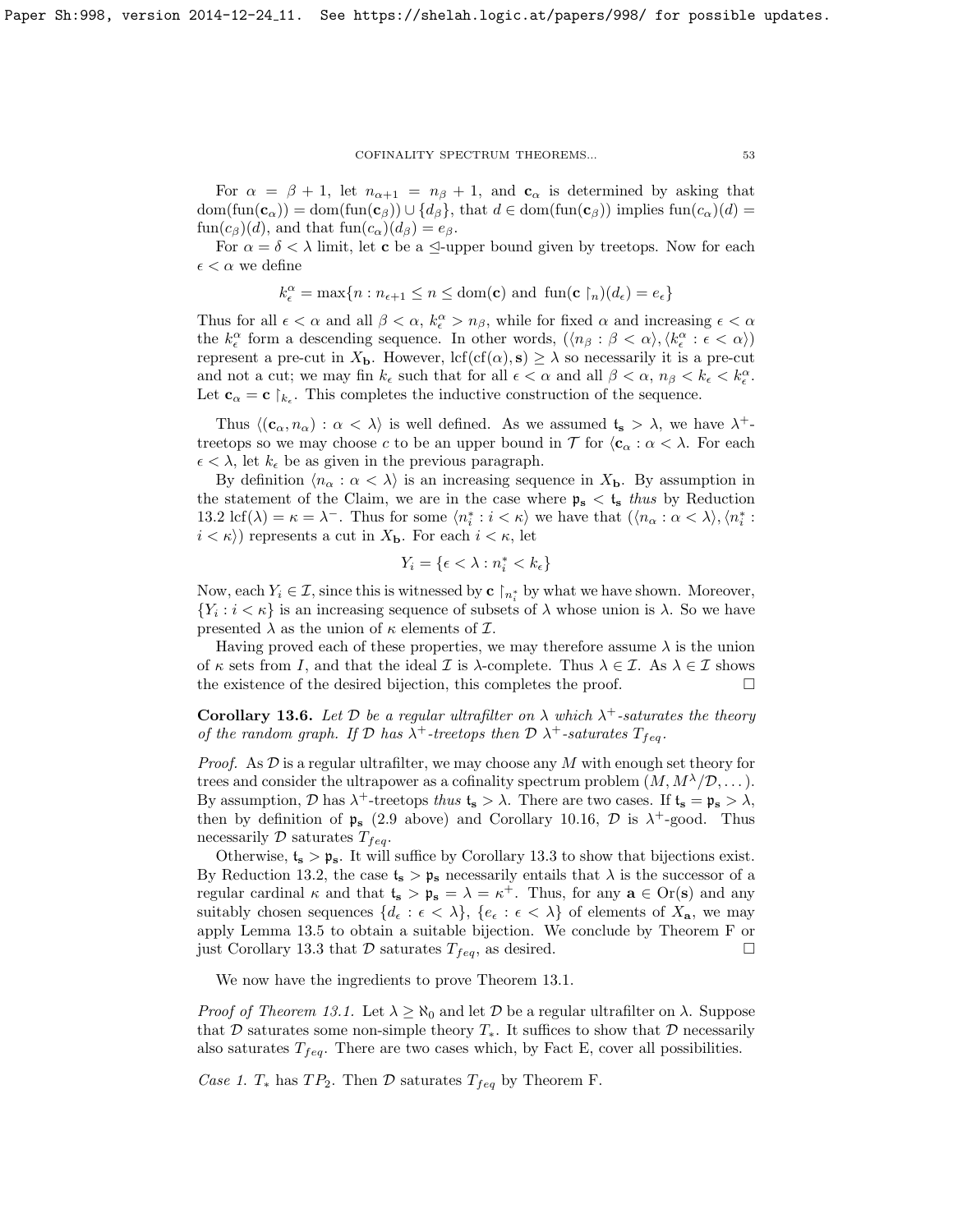Case 2.  $T_*$  has  $SOP_2$ . By Fact [12.2,](#page-45-1) D saturates  $T_{ra}$ . By Conclusion [11.9,](#page-44-2) D has  $\lambda^+$ -treetops. So we may apply Claim [13.6](#page-52-0) to conclude  $\mathcal D$  saturates  $T_{feq}$ .

This completes the proof of Theorem [13.1.](#page-48-1)

14.  $p = t$ 

<span id="page-53-0"></span>In this section we apply the main theorem of Section [9](#page-35-0) to prove Theorem [14.16.](#page-58-5)

**Definition 14.1.** (see e.g. van Douwen [\[8\]](#page-58-1), Vaughan [\[47\]](#page-59-0), Blass [\[5\]](#page-58-2)) We define several properties which may hold of a family  $D \subseteq [\mathbb{N}]^{\aleph_0}$ . Let  $A \subseteq^* B$  mean that  ${x : x \in A, x \notin B}$  is finite.

- D has a pseudo-intersection if there is an infinite  $A \subseteq \mathbb{N}$  such that for all  $B \in D$ ,  $A \subset^* B$ .
- D has the s.f.i.p. (strong finite intersection property) if every nonempty finite subfamily has infinite intersection.
- D is called a tower if it is well ordered by  $\supseteq^*$  and has no infinite pseudointersection.
- D is called open if it is closed under almost subsets, and dense if every  $A \in [\mathbb{N}]^{\aleph_0}$  has a subset in D.

We then define:

 $\mathfrak{p} = \min\{|\mathcal{F}| : \mathcal{F} \subseteq [\mathbb{N}]^{\aleph_0} \text{ has the s.f.i.p. but has no infinite pseudo-intersection}\}\$  $\mathfrak{t} = \min \{ |\mathcal{T}| : \mathcal{T} \subseteq [\mathbb{N}]^{\aleph_0} \text{ is a tower} \}$  $\mathfrak{b} = \min\{|B| : B \subseteq \omega \text{ is unbounded in } (\omega_{\omega}, \leq_{*})\}$ 

 $h = the smallest number of dense open families with empty intersection$ 

**Fact 14.2.** p and t are regular. It is known that  $p \le t \le b \le b$ .

Proof. Regularity of t and the first inequality are clear from the definitions. For regularity of  $\mathfrak{p}$ , due to Szymański, see e.g. van Douwen [\[8\]](#page-58-1) Theorem 3.1(e). The result  $t \leq b$  is due to Rothberger [\[35\]](#page-59-1), attributed in [\[8\]](#page-58-1) p. 123, and the result  $t \leq \mathfrak{h} \leq \mathfrak{b}$  is due to Balcar, Pelant and Simon [\[3\]](#page-58-13), attributed in [\[47\]](#page-59-0) p. 200. For completeness: for the second inequality, see e.g. Blass [\[5\]](#page-58-2) Prop. 6.8; for the third, [\[5\]](#page-58-2) Theorem 6.9.

To begin, we look for a relevant cofinality spectrum problem.

<span id="page-53-1"></span>Definition 14.3. We fix the following for the remainder of this section.

- (1) Let  $M = (\mathcal{H}(\aleph_1), \in)$ .
- (2) Let  $\mathbf{Q} = (N^{\aleph_0}, \supseteq^*)$  be our forcing notion, and **V** a transitive model of ZFC.
- (3) Let  $\bf{G}$  be the canonical name of a generic subset of  $\bf{Q}$  (which is forced to be an ultrafilter on the Boolean algebra  $\mathcal{P}(\mathbb{N})^{\mathbf{V}}$ .
- (4) Let **G** be a generic subset of **Q** over **V**, which we fix for this section. (Often, however, we will simply work in  $V$  using the name  $Q$ .)  $\tilde{\phantom{a}}$
- (5) For  $f \in V$ , let f denote the **Q**-name for f.

Define the generic ultrapower in the forcing extension  $V[G]$  as follows: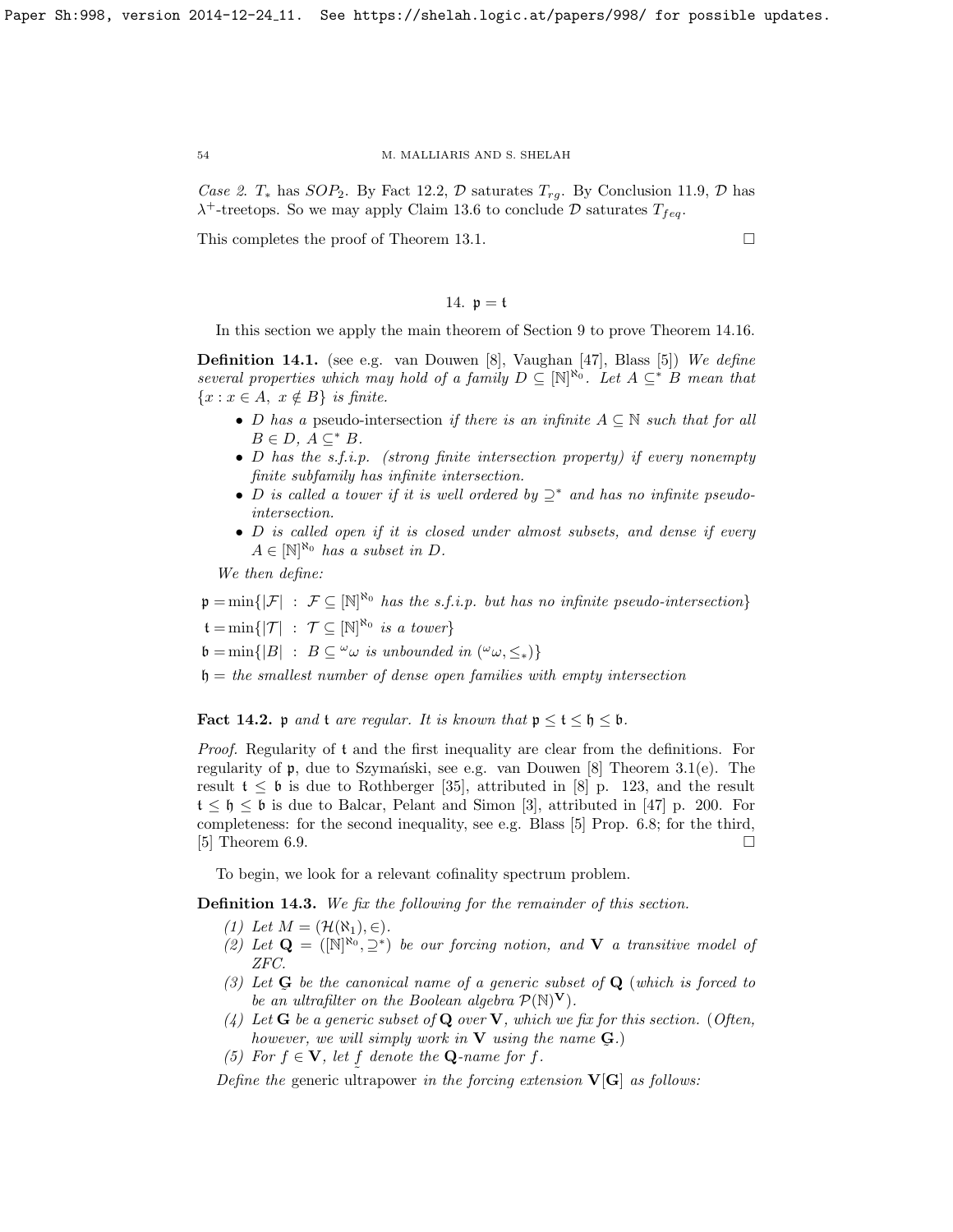- (6) Given M, Q and G, by the generic ultrapower  $M^{\omega}/G$  in  $V[G]$  we will mean the model  $\mathcal{N} \in \mathbf{V}[\mathbf{G}]$  with universe  $\{f/\mathbf{G} : f \in ({}^{\omega}M)^{\mathbf{V}}\}$ , such that
	- $\mathcal{N} \models \text{``}f_1/\mathbf{G} = f_2/\mathbf{G} \text{''}$  iff  $\{n : f_1(n) = f_2(n)\} \in \mathbf{G}$  (this set is necessarily from  $V$ )
	- $\mathcal{N} \models \text{``}(f_1/\mathbf{G}) \in (f_2/\mathbf{G}) \text{''} \text{ iff } \{n : f_1(n) \in f_2(n)\} \in \mathbf{G}.$
	- We denote by  $\mathbf{j} = \mathbf{j}_{\mathbf{G}} : M \to \mathcal{N}$  the map given by  $\mathbf{j}(a) = \langle \dots a \dots \rangle / \mathbf{G}$ .

It will also be useful to refer to these objects in  $V$ .

- (7) In V, let  $\mathcal N$  be the Q-name of the generic ultrapower  $M^\omega/\mathbf{G}$ , i.e. the model  $\tilde{\phantom{a}}$  $\tilde{\phantom{a}}$ with.
	- (a) universe  $\{f/\mathbf{G} : f \in (^\omega M)^\mathbf{V}\}\$  such that:
	- (b)  $\vdash_{\mathbf{Q}} \text{``}(\mathcal{N} \models f_1/\mathbf{G} = f_2/\mathbf{G})$  iff  $\{n : f_1(n) = f_2(n)\} \in \mathbf{G}$ "<br>(as noted, this set is necessarily from  $\mathbf{V}$ )  $(as noted, this set is necessarily from **V**)$
	- $(c) \Vdash_{\mathbf{Q}} \text{``}(\mathcal{N} \models (f_1/\mathbf{G}) \in (f_2/\mathbf{G})) \text{ iff } \{n : f_1(n) \in f_2(n)\} \in \mathbf{G}$ "<br>Vote that  $\mathcal{N} = \mathcal{N}[\mathbf{G}]$
- (8) Note that  $\mathcal{N} = \mathcal{N}[\mathbf{G}]$ .

By definition of  $t$ ,  $Q$  is t-complete. Thus, forcing with  $Q$  adds no new bounded subsets of t (where new means " $\notin$  V") and no new sequences of length  $\lt t$  of members of **V**. Moreover, by the t-completeness of **Q**, and since  $p \le t$ , moving from **V** to **V**[**G**] will not affect whether  $p < t$ .

We now build a cofinality spectrum problem. We will let  $M = M^+ = (\mathcal{H}(\aleph_1), \in)$ as above and  $M_1 = M_1^+ = \mathcal{N}$ . For generic ultrapowers, the parallel of Los' theorem holds, so j is an elementary embedding of  $M$  into  $\mathcal N$ .

<span id="page-54-1"></span>**Definition [14](#page-53-1).4.** Working in **V[G**], let M, N be as in 14.3. Let  $\Delta_{\text{psf}}$  be the set of all first-order formulas  $\varphi(x, y, \bar{z})$  in the vocabulary of M, i.e.  $\{\in, =\}$ , such that if  $\bar{c} \in {}^{\ell(\bar{z})}M$  then  $\varphi(x, y, \bar{c})$  is a linear order on the finite set  $A_{\varphi, \bar{c}} = \{a : M \models$  $\varphi(a, a, \bar{c})\},$  denoted by  $\leq_{\varphi, \bar{c}}$ . We require  $\ell(x) = \ell(y)$  but do not require  $\ell(x) = 1$ .

<span id="page-54-0"></span>**Observation 14.5.** If M, N are as above and  $\varphi \in \Delta_{\text{psf}}$ , then:

(a) for each  $\bar{c} \in {}^{\ell(\bar{y})} \mathcal{N}, \varphi(x, y; \bar{c})$  is a discrete linear order on the set

 ${a : \mathcal{N} \models \varphi(a, a; \overline{c})}$ 

- (b) each nonempty N-definable subset of  $A_{\varphi,\bar{c}}$  has a first and last element.
- (c) we may in N identify  $(A_{\varphi,\bar{c}}, \leq_{\varphi,\bar{c}})$  with a definable subset of some

$$
\langle (X_n, \leq_n) : n < \omega \rangle / \mathbf{G}
$$

where each  $X_n$  is finite and linearly ordered by  $\leq_n$ .

*Proof.* Los' theorem.  $\Box$ 

<span id="page-54-2"></span>**Claim 14.6.** Working in  $V[G], (M, \mathcal{N}, Th(M), \Delta_{\text{psf}})$  is a cofinality spectrum problem which, for the remainder of this section, we call s.

*Proof.* We check Definition [2.3.](#page-8-1) Conditions  $(1)-(2)$  are immediate. For  $(3)$ , let  $\Delta = \Delta_{\text{psf}}$ , so the only other data we need to specify is in each instance to set  $d_{\mathbf{a}}$  to be the maximum element. (4) is by construction, see [14.5.](#page-54-0) Suppose we are given **a**, **b** with  $X_{\mathbf{a}} = \{a : \mathcal{N} \models \varphi_1(a, a, \bar{c}_1)\}\$  and  $X_{\mathbf{b}} = \{a : \mathcal{N} \models \varphi_2(a, a, \bar{c}_2)\}\$ where  $\varphi_1, \varphi_2$  are from [14.4.](#page-54-1) Let  $\theta(x_1y_1x_2y_2, \bar{c}_1, \bar{c}_2)$  be the formula which implies  $(x_1, y_1), (x_2, y_2) \in X_{\mathbf{a}} \times X_{\mathbf{b}}$  and gives the Gödel pairing function, i.e we order  $(x_1, y_1)$ ,  $(x_2, y_2)$  first by maximum, then by first coordinate, then by second coordinate. Clearly  $\theta(x_1y_1, x_2y_2, z_1z_2) \in \Delta_{psf}$ . This gives (5) and (6). It remains to check we have trees. Let a be given, and suppose  $\varphi_{\mathbf{a}} = \varphi(x, y, z)$ . Let  $\psi(w, z)$  be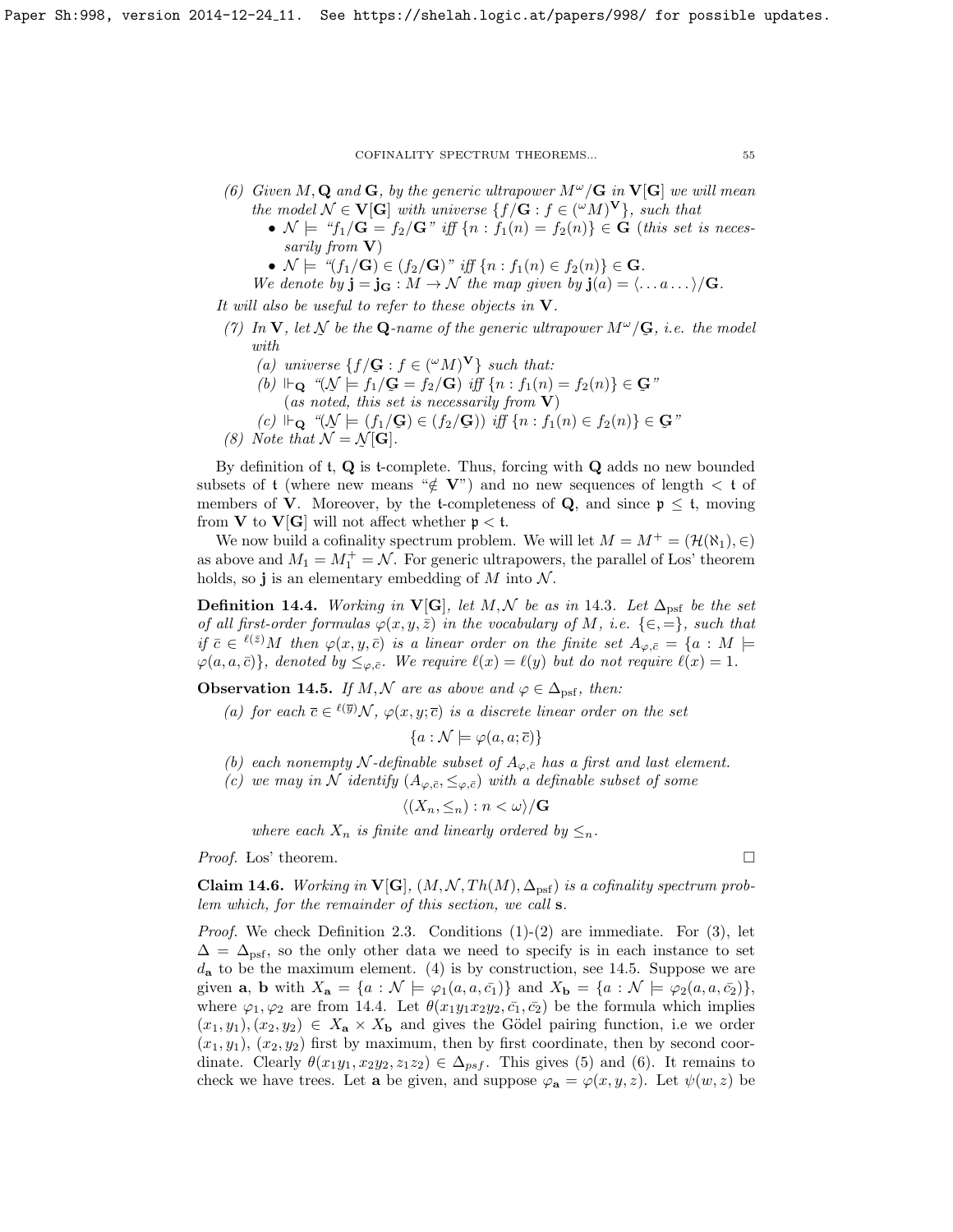such that for each  $\bar{c} \in {}^{\ell(\bar{z})}M$  we have that  $\mathcal{T}_{\varphi,\bar{c}} = \{\eta : M \models \psi(\eta,\bar{c})\}$  is the set of finite sequences of members of  $A_{\varphi,\bar{c}} = \{a : M \models \varphi(a,a,\bar{c})\}$  of length  $\langle \max A_{\varphi,\bar{c}} \rangle$ . Let  $\trianglelefteq = \{(\eta, \nu) : \eta, \nu \in \mathcal{T}_{\varphi, \bar{c}} \text{ and } \eta \text{ is an initial segment of } \nu \}.$  We can likewise define the functions lg and val. Clearly by Los' theorem these objects will behave as desired in  $N$ . This completes the proof of  $(7)$ , and  $(8)$  is immediate, so we are done. □

It follows from the definitions that  $p \le t$ . If  $p = t$  then Theorem [14.16](#page-58-5) is immediately true. So we shall assume, towards a contradiction, that  $\mathfrak{p} < \mathfrak{t}$  in V.

<span id="page-55-0"></span>Claim [14](#page-54-2).7. Working in  $V[G]$ , let s be the cofinality spectrum problem from 14.6. Then  $t \leq t_{s}$ .

That is, let  $\mathbf{a} \in \text{Or}(\mathbf{s})$  be given, so  $\mathcal{N} \models \text{``}(\mathcal{T}_\mathbf{a}, \leq_\mathbf{a})$  is a tree of finite sequences of  $(X_{\mathbf{a}}, \leq_{\mathbf{a}})$ ". Then any increasing sequence of cofinality  $\kappa < \mathfrak{t}$  in  $(\mathcal{T}_{\mathbf{a}}, \leq_{\mathbf{a}})$ <sup>N</sup> has an upper bound.

**Remark 14.8.** In fact  $t = t_s$ , but this will not be needed.

Proof of Claim [14.7.](#page-55-0) First, a reduction: Recalling the definition of s in [14](#page-54-2).6 and [14.5\(](#page-54-0)c), we may assume  $(X_{\mathbf{a}}, \langle \mathbf{a}, \mathcal{T}_{\mathbf{a}}, \mathcal{Q}_{\mathbf{a}}) = \langle (X_{\mathbf{a}_n}, \langle \mathbf{a}_n, \mathcal{T}_n, \mathcal{Q}_{\mathcal{T}_n}) : n \langle \omega \rangle / \mathbf{G}$ . So without loss of generality for each  $n < \omega$   $(X_{\mathbf{a}_n}, \langle \mathbf{a}_n, \mathcal{T}_n, \trianglelefteq_{\mathcal{T}_n})$  is standard, i.e.  $X_{\mathbf{a}_n}$ is finite and  $\mathcal{T}_n$  is the set of finite sequences of elements of  $X_{\mathbf{a}_n}$ , partially ordered by inclusion.

For each  $n < \omega$ , there is an isomorphism  $h_n : (X_{\mathbf{a}_n}, <_{\mathbf{a}_n}) \to (k_n, <_{k_n})$  where  $k_n \in \omega, \langle k \rangle$  is the usual order on  $\omega$  restricted to k, and  $\lim_{\mathbf{G}} \langle k_n : n \langle \omega \rangle$  is infinite. Then in N,  $h = \langle h_n : n \langle \omega \rangle / \mathbf{G}$  gives an isomorphism between  $(\mathcal{T}_a, \leq_a)$  and a definable downward closed subset of  $({}^{\omega\gt}\omega, \leq)$ <sup>N</sup>. So for the remainder of the proof, without loss of generality, we work in the tree  $({}^{\omega\gt}\omega, \leq)^{\mathcal{N}}$ . This completes the reduction.

We work now in **V**. Let  $\theta = \text{cf}(\theta) < t$  be given and let  $B \in \mathbf{Q}$  ( $B \in \mathbf{G}$ ) be such that:

$$
B \Vdash_{\mathbf{Q}} \text{``$\langle f_\alpha/\mathbf{G} : \alpha < \theta \rangle$ is $\triangle^{N}$-increasing in $(^{\omega\gt} \omega, \triangleq)^{N}$''}.
$$

where without loss of generality,  $B \Vdash_{\mathbf{Q}} \rightharpoonup f_{\alpha} = f_{\alpha}$ " for  $\alpha < \theta$  since forcing with  $\mathbf{Q}$ ˜ adds no new sequences of length  $<$  t.

By assumption,  $\theta < t$  thus  $\theta < \theta$ , the bounding number. So we may choose some increasing function  $g : \mathbb{N} \to \mathbb{N} \setminus \{0\}$  such that for each  $\alpha < \theta$  there is  $n_{\alpha}$  satisfying:

if 
$$
n \ge n_\alpha
$$
 then  $g(n) > \lg(f_\alpha(n)) + \sum\{f_\alpha(n)(j) : j < \lg(f_\alpha)(n)\}$ 

Informally, for each  $\alpha < \theta$ , for all but finitely many n,  $g(n)$  dominates the sum of all values in the range of  $f_{\alpha}$  when the domain is restricted to n.

Now let  $\overline{s} = \langle s_n : n \langle \omega \rangle$  be given by

$$
s_n = \frac{g(n)}{2}g(n) = \{ \eta : \eta \text{ a sequence of length } \le g(n) \text{ of numbers } < g(n) \}
$$

Then

- (1) each  $s_n$  is a finite nonempty subtree of  $\omega > \omega$
- (2) if  $\alpha < \theta$  then  $(\forall^{\infty} n)(f_{\alpha}(n) \in s_n)$

We use the following notation:

$$
({}^{\omega{>}}\omega)^{[\nu]} = \{\eta \in {}^{\omega{>}}\omega : \nu \leq \eta\}
$$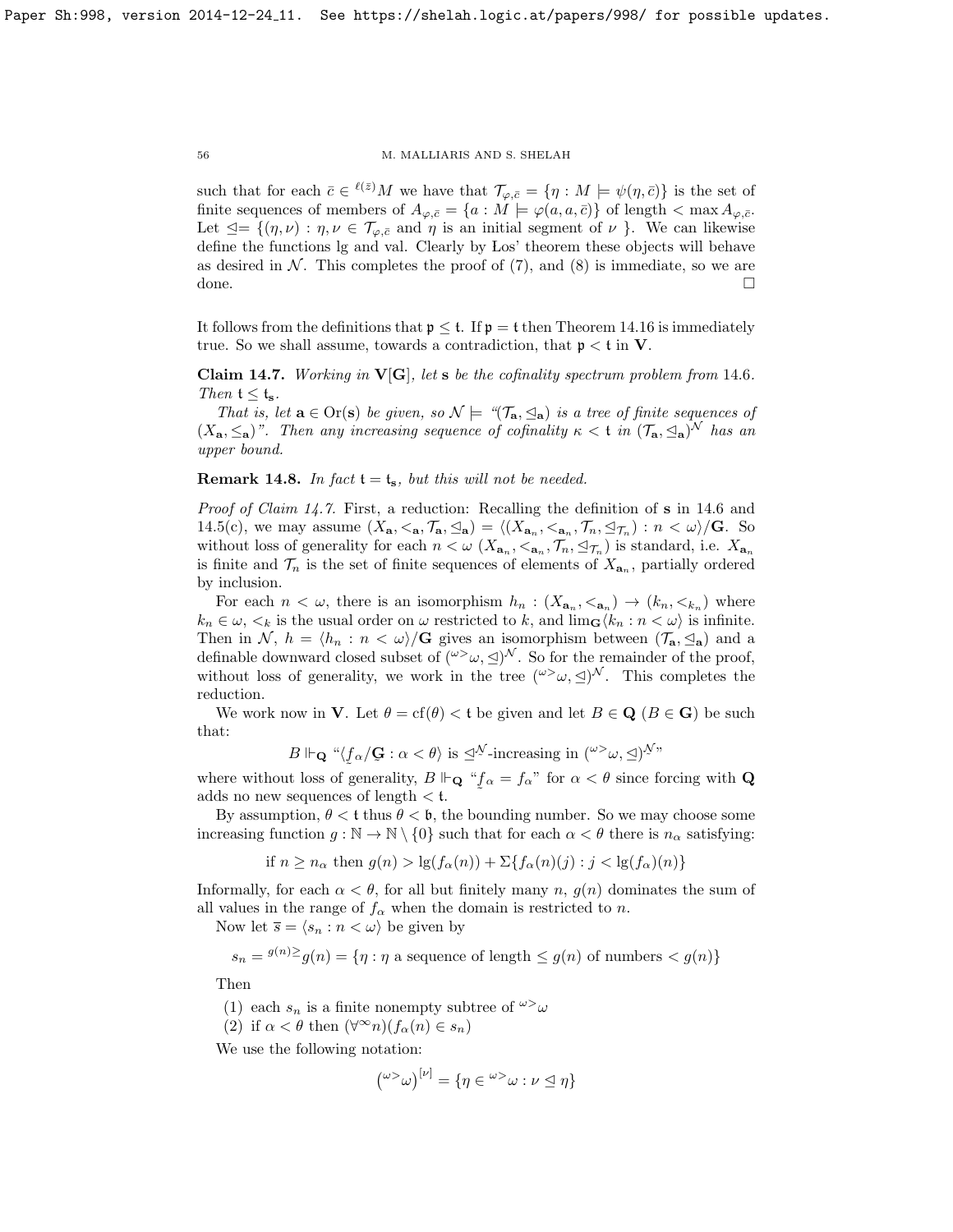Then for each  $\alpha < \theta$ , we define  $Y_{\alpha}$  as follows:

$$
Y_{\alpha} = \bigcup \{ \{n\} \times \left( s_n \cap {\omega} > \omega \right) \big| f_{\alpha}(n) \big| \} : n \in B \}
$$

Finally, let

$$
Y_* = \bigcup \{ \{n\} \times s_n : n \in B \}
$$

Then for each  $\alpha < \theta$ , we have:

- (1)  $Y_{\alpha} \subseteq B \times \omega > \omega$
- (2)  $Y_\alpha \cap (\{n\} \times \omega^{\geq} \omega)$  is finite, and  $\subseteq \{n\} \times s_n$  for every n
- (3)  $Y_\alpha$  is infinite
- $(4)$   $Y_{\alpha} \subseteq Y_*$

Moreover, if  $\alpha < \beta$  then  $Y_{\beta} \subseteq^* Y_{\alpha}$ . Why? If  $\alpha < \beta$  then  $\{n \in B : f_{\alpha}(n) \nleq f_{\beta}(n)\}\$ is finite, as otherwise there is  $B' \geq_{\mathbf{Q}} B$  contradicting

$$
B \Vdash_{\mathbf{Q}} (\mathcal{N} \models \text{``} f_{\alpha}/\mathbf{G} \trianglelefteq f_{\beta}/\mathbf{G} \text{''})
$$

So as  $\mathfrak{t} = \lambda > \theta$ , there is an infinite  $Z \subseteq Y_*$  such that  $\alpha < \theta$  implies  $Z \subseteq^* Y_\alpha$ . Let  $B_1 = \{n \in B : Z \cap (\{n\} \times s_n) \neq \emptyset\}$ . For each  $n \in B_1$  choose  $\nu_n \in s_n$  such that  $(n, \nu_n) \in Z \cap (\{n\} \times s_n)$ . Choose  $\nu_n = \langle 0 \rangle$  for  $n \in \mathbb{N} \setminus B$ . Then

 $B_1 \Vdash_{\mathbf{Q}} \text{``$\langle \nu_n : n < \omega \rangle$/\mathbf{G}$ is an upper bound for $\langle f_\alpha / \mathbf{G} : \alpha < \theta \rangle$ in $(\omega > \omega, \leq)^{\mathcal{N}}$''}$ 

This completes the proof.  $\Box$ 

<span id="page-56-2"></span>**Conclusion 14.9.** Working in  $V[G]$ , let s be the cofinality spectrum problem from [14.6.](#page-54-2) Then  $\mathcal{C}(\mathbf{s}, \mathbf{t}) = \emptyset$ .

*Proof.* By Theorem [9.1,](#page-35-2)  $C(s, t_s) = \emptyset$ , and by Claim [14.7,](#page-55-0)  $t \le t_s$ .

Discussion 14.10. These results do not contradict the existence of Hausdorff gaps, see e.g. Definition 2.26 of [\[44\]](#page-59-18). This is because to obtain treetops and the transfer of the peculiar cut below, we restrict ourselves to some infinite subset of  $\omega$ .

Aiming for a contradiction, we will leverage Conclusion [14.9](#page-56-2) against a cut existence result from Shelah [\[42\]](#page-59-4), which we prove can be translated to our context.

<span id="page-56-3"></span>**Definition 14.11.** (Peculiar cut, [\[42\]](#page-59-4) Definition 1.10) Let  $\kappa_1, \kappa_2$  be infinite regular cardinals. A  $(\kappa_1, \kappa_2)$ -peculiar cut in  $\omega$  is a pair  $(\langle g_i : i < \kappa_2 \rangle, \langle f_i : i < \kappa_1 \rangle)$  of sequences of functions in  $\omega_{\omega}$  such that:

(1)  $(\forall i < j < \kappa_2)(g_i <^* g_j)$ (2)  $(\forall i < j < \kappa_1)(f_j <^* f_i)$ (3)  $(\forall i < \kappa_1)(\forall j < \kappa_2)(g_i <^* f_i)$ (4) if  $f: \omega \to \omega$  is such that  $(\forall i < \kappa_1)(f \langle^* f_i \rangle)$ , then  $f \langle^* g_j \rangle$  for some  $j < \kappa_2$ (5) if  $f: \omega \to \omega$  is such that  $(\forall j < \kappa_2)(g_j <^* f)$ , then  $f_i <^* f$  for some  $i < \kappa_1$ 

<span id="page-56-0"></span>**Theorem G.** (Shelah [\[42\]](#page-59-4) Theorem 1.12) Assume  $p < t$ . Then for some regular cardinal κ there exists a  $(\kappa, \mathfrak{p})$ -peculiar cut in  $\omega$ , where  $\aleph_1 \leq \kappa < \mathfrak{p}$ .

We include here a definition which we plan to investigate in a future paper (it is not used in the main line of our proof here).

<span id="page-56-1"></span>**Discussion 14.12.** We note here that for a D a filter on  $\mathbb{N}$  (if D is the cofinite filter we may omit it), one may also define

(1) for  $\delta_1, \delta_2$  limit ordinals, normally regular cardinals, we say  $(\overline{f}^1, \overline{f}^2)$  is a D-weakly peculiar  $(\delta_1, \delta_2)$ -cut when: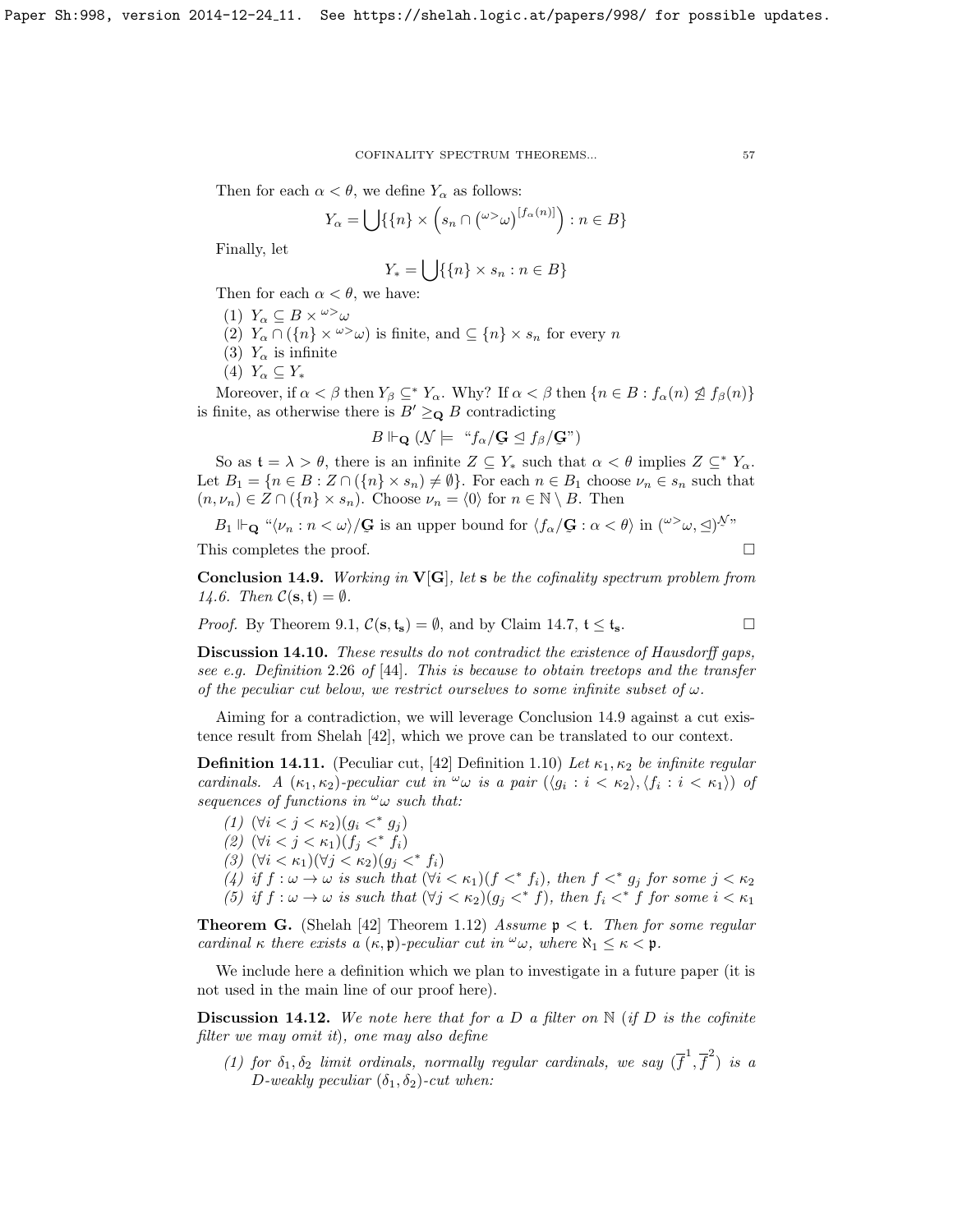\n- (a) 
$$
\overline{f}^1 = \langle f_\alpha^1 : \alpha < \delta_1 \rangle
$$
 is  $\langle f_\alpha^1 : \alpha \rangle$
\n- (b)  $\overline{f}^2 = \langle f_\beta^2 : \beta < \delta_2 \rangle$  is  $\langle f_\alpha \rangle$ -decreasing
\n- (c)  $f_\alpha^1 <_{D} f_\beta^2$  if  $\alpha < \delta_1, \beta < \delta_2$
\n- (d) for no  $A \in D$  and  $f \in \omega \omega$  do we have  $\alpha < \delta_1 \wedge \beta < \delta_2$  implies  $f_\alpha^1 <_{D} f \leq_{D} f_\beta^2$
\n

(2) we define

 $\mathcal{C}(D,^{\omega}\omega) = \{(\kappa_1, \kappa_2): \text{ there is a } D\text{-weakly peculiar } (\kappa_1, \kappa_2)\text{-cut}, \kappa_1, \kappa_2 \text{ regular }\}$ 

In a work in preparation we will show that the lower cofinality exists for  $\kappa < \mathfrak{p}$ in e.g.  $\mathcal{C}(\omega_{\omega}).$ 

We now connect the cut existence from Theorem [G](#page-56-0) with existence of a cut in the generic ultrapower  $N$ .

<span id="page-57-0"></span>**Claim 14.13.** Working in  $V[G]$ , suppose  $\mathfrak{p} < \mathfrak{t}$  and let N, s be as above. Then for some regular  $\kappa_1$  with  $\aleph_1 \leq \kappa_1 < \mathfrak{p}$ , we have that  $(\kappa_1, \mathfrak{p}) \in \mathcal{C}(\mathbf{s}, \mathfrak{t})$ .

**Remark 14.14.** We use Claim [14.13](#page-57-0) in the case where  $\kappa_1 < \mathfrak{p} = \kappa_2$ , but it holds generally.

*Proof of Claim [14.13.](#page-57-0)* Let N be as above. We will prove that N has a  $(\kappa_1, \kappa_2)$ -cut for some regular  $\kappa_1, \kappa_2$  with  $\aleph_1 \leq \kappa_1 < \kappa_2 = \mathfrak{p}$ . The construction will show that this cut is in a pseudofinite linear order of  $N$ , in the sense of [14.4](#page-54-1) above. As we have assumed that  $p < t$ , this will suffice to prove that  $(\kappa_1, \mathfrak{p}) \in \mathcal{C}(\mathbf{s}, t)$ .

Let  $(\langle g_i : i < \kappa_2 \rangle, \langle f_i : i < \kappa_1 \rangle)$  be as in Theorem [G,](#page-56-0) i.e. a  $(\kappa_1, \kappa_2)$ -peculiar cut in  $\omega$ . Working in **V[G**], consider in N the set

$$
I = \prod_{n < \omega} [0, f_0(n)] / \mathbf{G}
$$

with the usual linear order, i.e. the order  $\langle \equiv \langle 1 \rangle$  induced on the generic ultrapower by the factors. Note that the product is in  $V$ , though  $G$  is not. Clearly I is pseudofinite in  $N$ . (In other words, recalling [14.4](#page-54-1) and [14.6,](#page-54-2) there is a nontrivial  $\mathbf{a} = (I, \langle I_1, \ldots \rangle) = (X_{\mathbf{a}}, \langle \mathbf{a}, \ldots \rangle) \in \text{Or}(\mathbf{s}).$  Moreover,

- $i < j < \kappa_1$  implies  $g_i/\mathbf{G}, g_j/\mathbf{G} \in I = X_a$  and  $g_i/\mathbf{G} <$  a  $g_j/\mathbf{G}$
- $i < j < \kappa_2$  implies  $f_i/\mathbf{G}, f_j/\mathbf{G} \in I = X_a$  and  $f_i/\mathbf{G} <$   $\mathbf{G}, f_j/\mathbf{G}$
- $i < \kappa_2$ ,  $j < \kappa_1$  implies  $g_i/G <$  a  $g_j/G$

So  $(\langle g_i/G : i < \kappa_2 \rangle, \langle f_i/G : i < \kappa_1 \rangle)$  represents a pre-cut in  $X_a$  and it will suffice to show that it represents a cut.

We carry out the remainder of the proof in  $V$ . Assume for a contradiction that the conclusion fails, i.e. our pre-cut is not a cut. Then this failure is forced by some  $B \in \mathbf{Q}, B \in \mathbf{G}$ . That is, for some  $h \in ({}^{\omega}\omega)^{\mathbf{V}}, B \Vdash_{\mathbf{Q}} {}^{\omega}g_i/\mathbf{G} < h/\mathbf{G} < f_j/\mathbf{G}$ " for  $i < \kappa_2, j < \kappa_1$ . Then B is infinite, and  $i < \kappa_2$  implies that  $\{n : g_i(n) < h(n)\} \supseteq^* B$ , as otherwise (recalling the definition of **Q**) there is  $B_1 \geq \mathbf{Q}$ ,  $B_1 \vDash g_i/\mathbf{G} \geq h/\mathbf{G}$ . Likewise,  $j < \kappa_1$  implies that  $\{n : h(n) < f_j(n)\} \supseteq^* B$ . This contradicts Definition [14.11](#page-56-3) and so completes the proof.

<span id="page-57-1"></span>**Conclusion 14.15.** In Claim [14.13](#page-57-0) we have shown that if  $p < t$  (in V) then:

- (1)  $\Vdash_{\mathbf{Q}}$  " $\mathcal{N}$  has a  $(\kappa_1, \kappa_2)$ -cut for some  $\kappa_1 < \kappa_2 = \mathfrak{p}$ ".
- (2) In  $\mathbf{V}[\mathbf{G}]$  for some regular  $\kappa_1, \kappa_2$  with  $\aleph_1 \leq \kappa_1 < \kappa_2 = \mathfrak{p}$ ,  $(\kappa_1, \kappa_2) \in \mathcal{C}(\mathbf{s}, \mathfrak{t})$ , thus  $(\kappa_1, \kappa_2) \in \mathcal{C}(\mathbf{s}, \mathfrak{t}_s)$ . In particular,  $\mathcal{C}(\mathbf{s}, \mathfrak{t}_s) \neq \emptyset$ .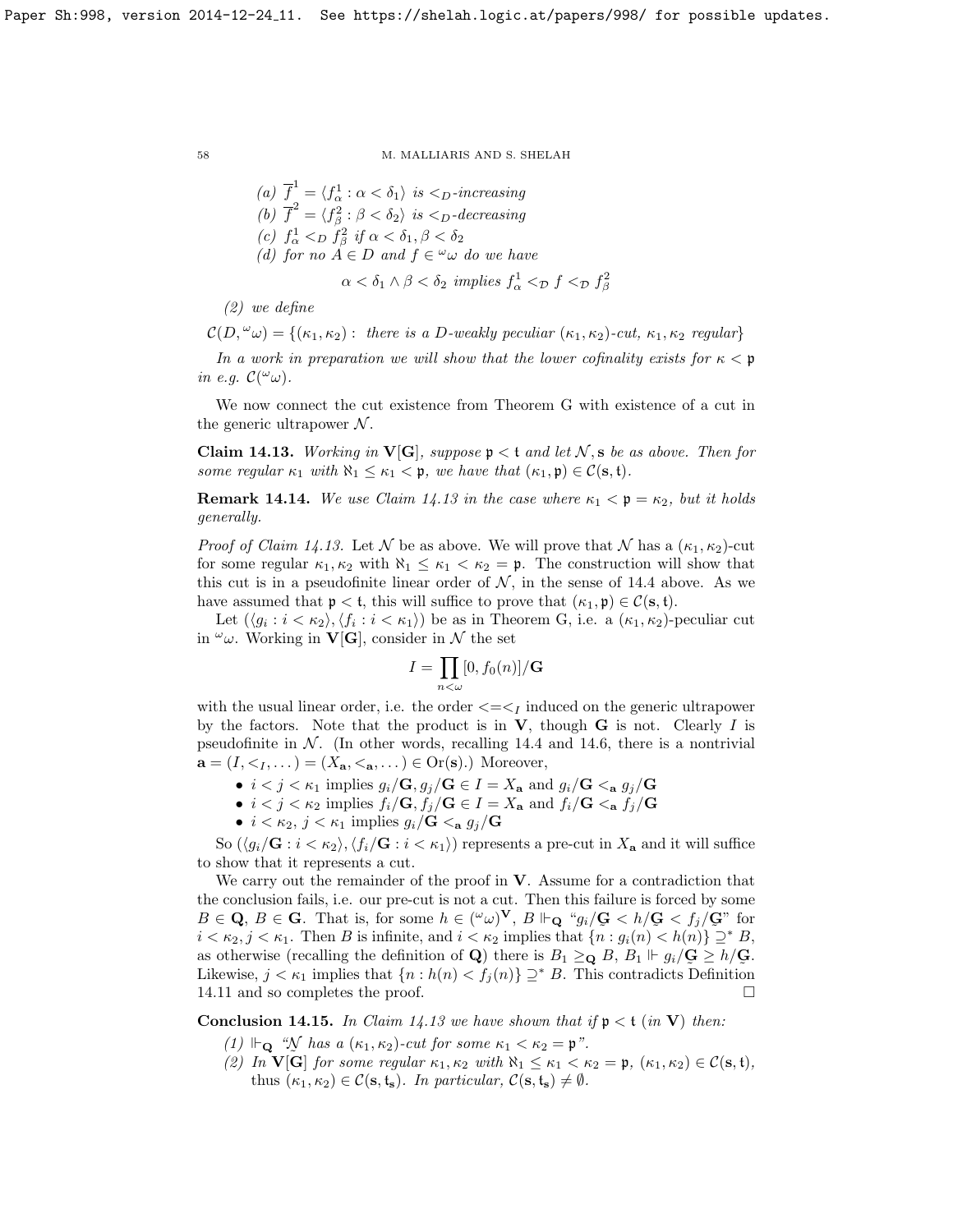*Proof.* So there is no confusion about the assumption, recall by [14](#page-54-2).6 that  $p^V < f^V$ iff  $\mathfrak{p}^{\mathbf{V}[\mathbf{G}]} < \mathfrak{t}^{\mathbf{V}[\mathbf{G}]}$ . Then both (1) and (2) are immediate from [14.13,](#page-57-0) noting in the case of (2) that  $t \le t_s$  by [14.7.](#page-55-0)

We now prove Theorem [14.16.](#page-58-5)

# <span id="page-58-5"></span>Theorem 14.16.  $p = t$ .

*Proof.* It follows from the definitions that  $p \leq t$ . Suppose, in **V**, that  $p < t$ . Working now in  $V[G]$ , let s be the cofinality spectrum problem from [14.6.](#page-54-2) By Conclusion [14.9,](#page-56-2) which does not assume  $p < t$ ,  $C(s, t_s) = \emptyset$ . By Conclusion [14.15\(](#page-57-1)2), which does assume  $\mathfrak{p} < \mathfrak{t}$ ,  $\mathcal{C}(\mathbf{s}, \mathfrak{t}_{\mathbf{s}}) \neq \emptyset$ , a contradiction. So necessarily  $\mathfrak{p} = \mathfrak{t}$ , which completes the proof.  $\Box$ 

## **REFERENCES**

- [1] J. Ax, "The Elementary Theory of Finite Fields." Ann. of Math., Second Series, Vol. 88, No. 2 (1968), pp. 239–271.
- [2] J. Ax and S. Kochen. "Diophantine problems over local fields. I" Amer. J Math 87 (1965), 605–630.
- <span id="page-58-13"></span>[3] B. Balcar, J. Pelant, and P. Simon. "The space of ultrafilters on N covered by nowhere dense sets." Fund. Math. 110:11–24, 1980.
- <span id="page-58-4"></span>[4] M. Bell. "On the combinatorial principle  $P(\mathfrak{c})$ ." Fund. Math. 114:149–157, 1981.
- <span id="page-58-2"></span>[5] A. Blass, "Combinatorial cardinal characteristics of the continuum." Handbook of Set Theory, ed. M. Foreman, M. Magidor, and A. Kanamori. Springer-Verlag, 2009.
- <span id="page-58-0"></span>[6] G. Cantor. "Uber eine Eigenschaft des Inbegriffes aller reellen algebraischen Zahlen." Journal für die reine und angewandte Mathematik (Crelle's journal), 77: 258–262 (1874).
- [7] A. Dow, "Good and OK ultrafilters." Trans. AMS, Vol. 290, No. 1 (July 1985), pp. 145-160.
- <span id="page-58-1"></span>[8] E. van Douwen, "The integers and topology." Handbook of Set-Theoretic Topology, 111–167, North-Holland, Amsterdam-New York, 1984.
- <span id="page-58-9"></span>[9] M. Džamonja and S. Shelah, "On < ∗-maximality." Annals of Pure and Applied Logic 125 (2004) 119–158
- [10] T. E. Frayne, D. S. Scott and A. Tarski. "Reduced products." Notices, Amer. Math. Soc., 5 (1958), 673-674.
- [11] D. Fremlin. Consequences of Martin's Axiom. Cambridge U.P. 1984.
- [12] H. Gaifman and C. Dimitracopoulos, "Fragments of Peano's arithmetic and the MRDP theorem." Logic and Algorithmic, Monographie No. 30 de L'Enseignement Mathématique, Genève, (1982) 187-206.
- <span id="page-58-3"></span>[13] F. Hausdorff. "Summen von ℵ<sup>1</sup> Mengen," Fund. Math. 26 (1936), 241–255.
- <span id="page-58-6"></span>[14] H. J. Keisler, "Good ideals in fields of sets," Ann. of Math. (2) 79 (1964), 338–359.
- [15] H. J. Keisler, "Ultraproducts and saturated models." Nederl. Akad. Wetensch. Proc. Ser. A  $67 =$  Indag. Math. 26 (1964) 178-186.
- <span id="page-58-10"></span>[16] H. J. Keisler, "Ultraproducts which are not saturated." J. Symbolic Logic 32 (1967) 23–46.
- [17] S. Kochen, "Ultraproducts in the theory of models." Ann. of Math., Second Series, Vol. 74, No. 2 (1961), pp. 221–261.
- <span id="page-58-12"></span>[18] S. Koppelberg, "Cardinalities of ultraproducts of finite sets." J. Symbolic Logic, 45, 3 (Sep., 1980), pp. 574-584.
- [19] L. Kramer, S. Shelah, K. Tent and S. Thomas, "Asymptotic cones of finitely presented groups." Advances in Math 193 (2005) 142–173.
- <span id="page-58-7"></span>[20] K. Kunen, "Ultrafilters and independent sets." Trans. Amer. Math. Soc. 172 (1972), 299–306.
- [21] J. Los, "Quelques Remarques, Théorèmes et Problemes sur les Classes Definissables d'Algebres," in Mathematical Interpretation of Formal Systems, Studies in Logic, (1955) 98–113.
- <span id="page-58-8"></span>[22] M. Malliaris, Ph. D. thesis, University of California, Berkeley (2009).
- <span id="page-58-11"></span>[23] M. Malliaris, "Realization of  $\varphi$ -types and Keisler's order." Annals of Pure and Applied Logic 157 (2009), no. 2-3, 220–224.